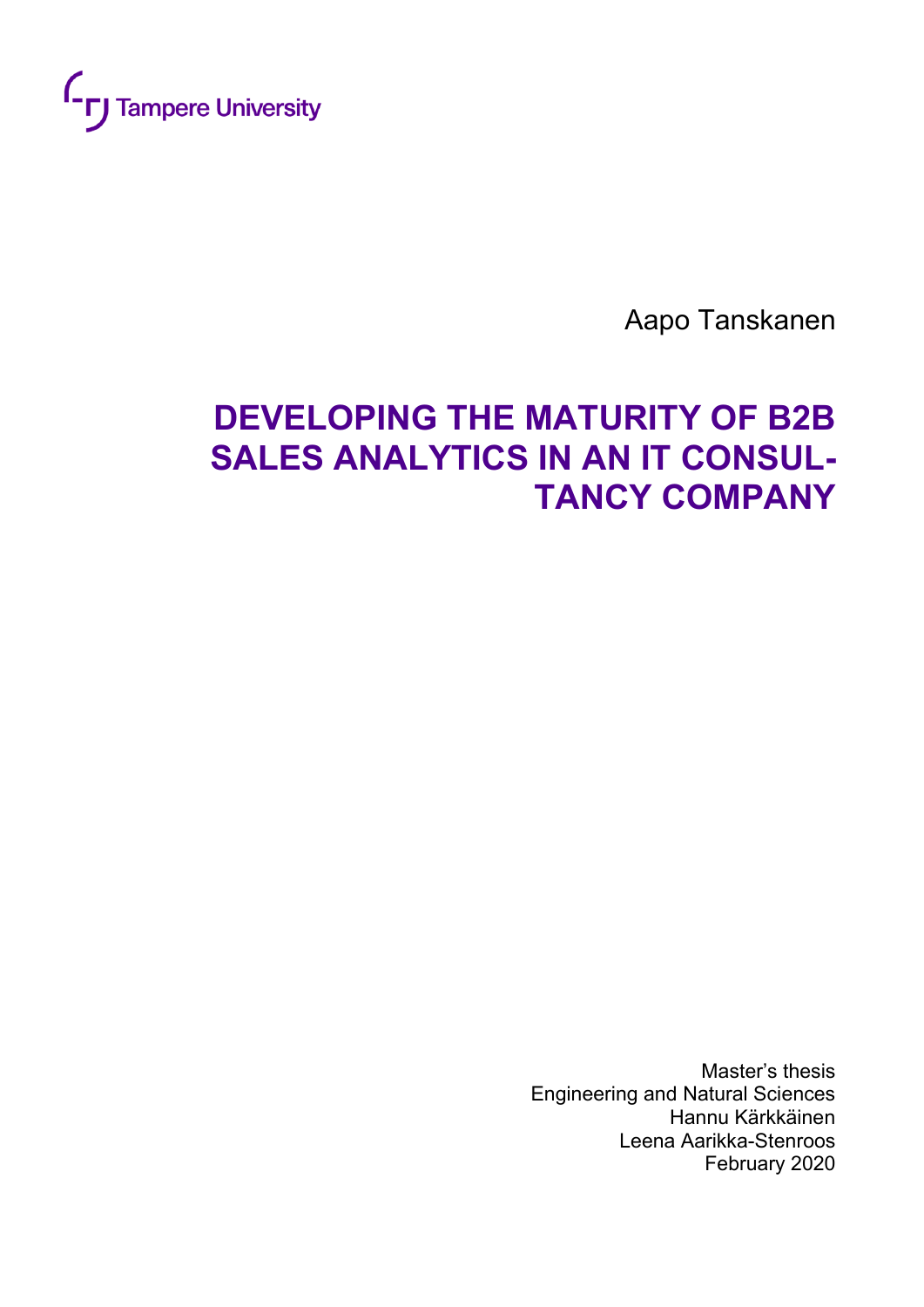## **ABSTRACT**

Aapo Tanskanen: Developing the maturity of B2B sales analytics in an IT consultancy company

Master's thesis Tampere University Master's Degree Programme in Information and Knowledge Management February 2020

Data-driven culture and more advanced analytics are continuing to get adopted more and more at organizations. However, few organizations are actually very successful at implementing analytics on business operations. Especially, B2B sales analytics is an area which is lacking research contributions and also where practitioners usually do not have tools nor guidance to realize all the benefits. This has been the situation at a medium-sized Finnish IT consultancy company where data and analytics usage have been lacking at the B2B sales. Thus, the objective of this research was to help the case company to realize benefits of the B2B sales analytics by assessing the current situation of the B2B sales analytics at the case company. Analysis and findings from the current situation can then be used as a starting point for improving the B2B sales analytics at the case company. Therefore, a research strategy of this research was a single case study.

Based on the literature review, implementing analytics includes both social and technical aspects at organizations so this research utilized a sociotechnical systems theory as the underlying research perspective. Sociotechnical systems theory emphasises a joint development of both social and technical aspects to create positive outcomes at organizations. Analytics maturity models are known as tools for assessing a relative position of an organization in relation to the different characteristics of the analytics maturity. Thus, the maturity model theory was used to build a conceptual framework for assessing the current B2B sales analytics situation at the case company. Based on the literature review, there is no single existing analytics maturity model which would be an industry standard nor directly applicable to the research problem. Therefore, a customized B2B sales analytics maturity model was created based on another model. The customized model followed the sociotechnical systems perspective by including both social and technical dimensions of the sales analytics maturity. Next, a qualitative data collection was conducted with semi-structured interviews with representatives of the case company.

The results of the research showed that the maturity of the B2B sales analytics is on the low level at the case company. Thus, the case company is on the very early stages of implementing and utilizing B2B sales analytics and there is a great potential for developing the B2B sales analytics maturity on all dimensions. The most prominent findings from the results were that the analytics culture is hindered by a lack of knowledge about B2B sales analytics possibilities, data sharing culture is missing partly due to data governance issues, analytics is not used very much in sales decision making, analytics strategy and roadmap is missing, more advanced analytics tools and techniques are not being used, and analytics is not well integrated into sales processes at the case company. These prominent issues were also commonly found from the literature so they are not unique challenges at the case company. Based on the prominent issues, it was recommended that the case company should focus development into the "Culture" and "Data & Analytics Technologies" dimensions of the maturity model. This research was able to answer all the research questions so it achieved its objectives and was successful. Findings of the research had practical contributions for the case company. For theoretical contributions, this research especially showed the relevancy of using the sociotechnical systems perspective in maturity model assessments at organizations. The research also contributed to the B2B sales analytics research gap. However, this research was a single case study using only one qualitative data collection method so that limits the wider generalizability of the results.

Keywords: data, analytics, sales analytics, B2B analytics, maturity model, analytics maturity, sociotechnical system

The originality of this thesis has been checked using the Turnitin OriginalityCheck service.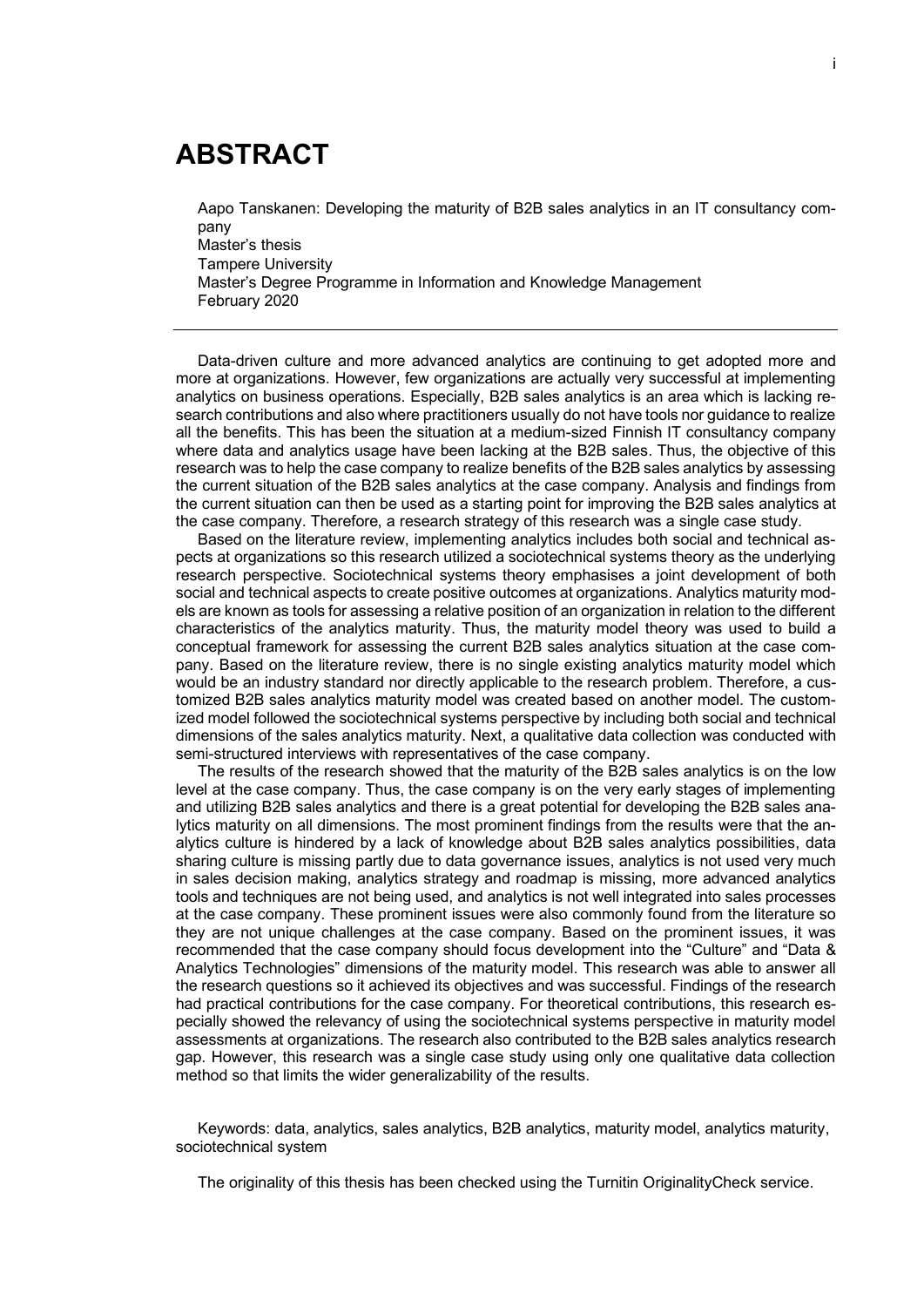## **TIIVISTELMÄ**

Aapo Tanskanen: B2B myynnin analytiikan kypsyystason kehittäminen IT-konsultointiyrityksessä Diplomityö

Tampereen yliopisto Tietojohtamisen DI-tutkinto-ohjelma Helmikuu 2020

Dataohjautuvan kulttuurin ja edistyneen analytiikan käyttö lisääntyy yhtä enenevissä määrin organisaatioissa. Vain harvat organisaatiot ovat kuitenkin todella onnistuneesti ottaneet analytiikan käyttöön liiketoiminnassaan. Erityisesti B2B myynnin analytiikka on alue, joka on saanut vähän huomiota tieteelliseltä tutkimukselta eikä sen käytännön hyödyntäminen ole helppoa organisaatioissakaan. Tämä tilanne on ollut myös keskikokoisessa suomalaisessa IT-alan konsultointiyrityksessä, jossa datan ja analytiikan hyödyntäminen on ollut heikkoa B2B myynnissä. Tämän tutkimuksen tavoite on auttaa tapausyritystä hyödyntämään paremmin B2B myynnin analytiikkaa sen nykytilan selvityksen kautta. Nykytilan selvitys ja sen tulokset voivat toimia lähtökohtana B2B myynnin analytiikan kehittämiselle tapausyrityksessä. Tutkimus toteutettiin yksittäisenä tapaustutkimuksena.

Kirjallisuuskatsauksen mukaan analytiikan kehittäminen organisaatioissa sisältää sekä sosiaalisia että teknisiä näkökohtia, joten tässä tutkimuksessa käytettiin sosio-teknistä järjestelmäteoriaa tutkimuksen teoreettisena tulokulmana. Sosio-tekninen järjestelmäteoria painottaa sekä sosiaalisten että teknisten näkökohtien yhteiskehittämistä positiivisten lopputulosten aikaansaamiseksi. Analytiikan kypsyysmallit ovat tunnettuja työkaluja organisaation tilan selvittämiseen verrattuna eri analytiikan kypsyyden näkökulmiin. Tässä tutkimuksessa kypsyysmalliteoriaa käytettiin teoreettisena viitekehyksenä, jonka kautta tapausyrityksen B2B myynnin analytiikan nykytilaa selvitettiin. Kirjallisuuskatsauksen mukaan yksikään analytiikan kypsyysmalli ei ole vielä noussut standardiasemaan eikä löydetyt mallit olleet suoraan sopivia tämän tutkimuksen ongelmaan. Tämän takia tutkimuksessa luotiin muokattu B2B myynnin analytiikan kypsyysmalli toisen mallin pohjalta tämän tutkimuksen ongelmaa varten. Muokattu kypsyysmalli sisälsi sekä sosiaalisia että teknisiä myynnin analytiikan näkökulmia sosio-teknisen järjestelmäteorian tulokulman mukaisesti. Seuraavaksi laadullisen tutkimusaineiston kerääminen toteutettiin puoliavoimilla haastatteluilla tapausyrityksen työntekijöiden kanssa.

Tutkimuksen tulosten perusteella B2B myynnin analytiikan kypsyystaso on matalalla tasolla tapausyrityksessä. Tapausyritys on vielä hyvin alkutekijöissään B2B myynnin analytiikan käyttöönotossa ja hyödyntämisessä, joten B2B myynnin analytiikan kypsyyden kehittämisessä on paljon potentiaalia jokaisella kypsyyden näkökulmalla. Merkittävimmät tulosten löydökset olivat, että tapausyrityksessä analytiikan kulttuuria heikentää B2B myynnin analytiikan mahdollisuuksien heikko tunnettuus, datan jakamisen kulttuuri on puutteellinen osittain datan hallinnan puutteiden takia, analytiikkaa käytetään vähän päätösten tukena myynnissä, analytiikan strategia ja kehityssuunnitelma puuttuvat, kehittyneempiä analytiikan työkaluja ja tekniikoita ei käytetä, ja analytiikkaa ei ole kunnolla integroitu osaksi myynnin prosesseja. Nämä merkittävimmät tulosten löydökset olivat myös havaittavissa kirjallisuuskatsauksessa, joten haasteet eivät ole yksinomaan tapausyritystä koskettavia. Merkittävimpien löydösten perusteella tapausyritystä suositeltiin kohdistamaan kehityspanoksia kypsyysmallin "Kulttuuri" ja "Data & Analytiikka teknologiat" dimensioihin. Tämä tutkimus kykeni vastaamaan kaikkiin tutkimuskysymyksiin, joten se saavutti tavoitteensa ja oli onnistunut. Tutkimuksen tuloksilla oli käytännön vaikuttavuutta tapausyritykselle. Teoreettisen vaikuttavuuden osalta tämä tutkimus osoitti erityisesti sosio-teknisen järjestelmäteorian olevan merkityksellinen teoreettinen tulokulma kypsyysmalleilla tehdyille selvityksille tapausyrityksissä. Lisäksi tutkimus edisti B2B myynnin analytiikan tutkimusvajetta. Tämä tutkimus oli kuitenkin yksittäinen tapaustutkimus, jossa tutkimusaineistoa kerättiin vain yhdellä laadullisella menetelmällä, mikä rajoittaa tutkimuksen tulosten yleistettävyyttä.

Avainsanat: data, analytiikka, myynnin analytiikka, B2B analytiikka, kypsyysmalli, analytiikan kypsyys, sosio-tekninen järjestelmä

Tämän julkaisun alkuperäisyys on tarkastettu Turnitin OriginalityCheck –ohjelmalla.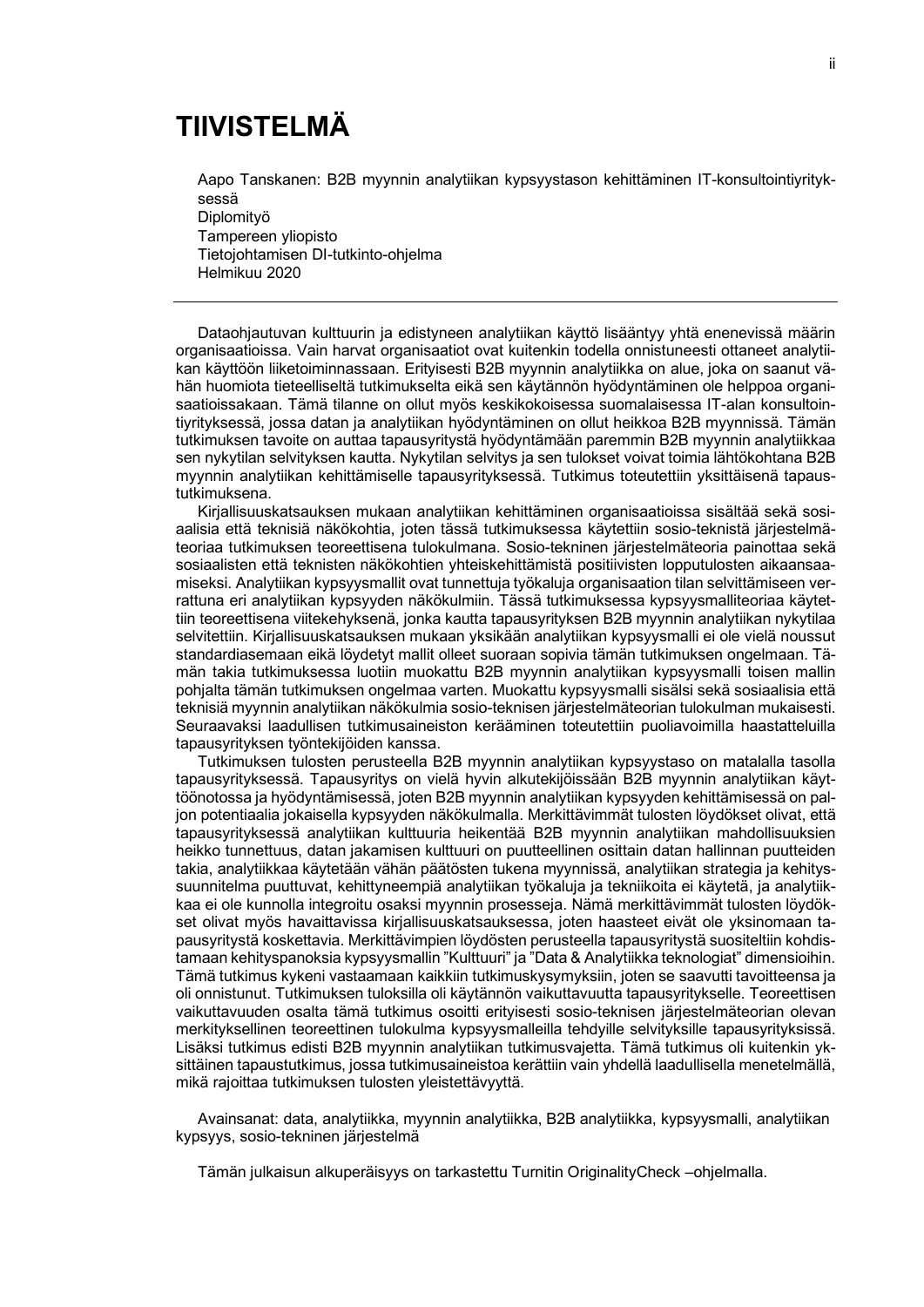## **PREFACE**

Five years ago, I was sitting in the lecture hall at Tampere University of Technology and starting the very first courses of my university studies. Little did I know where that journey would eventually take me. Now, I can say that Information and Knowledge Management studies have proven to be really relevant and enabled me to, for example, successfully start the work life and spend one year in exchange in one of the top ranked universities in the other side of the world.

This master's thesis project has been a bit lengthy and like a graph of sine wave by sometimes going down and sometimes up. Now, it is finally finished, yay! I would like to thank professors Hannu Kärkkäinen and Leena Aarikka-Stenroos for guiding the thesis and giving feedback. I would also like to thank my colleagues Dr. Eija and Dr. Milla from the case company for their support and advices on this thesis. In addition, thanks Juho for helping me to find the thesis topic, all the colleagues who had time for my interviews, and the case company for enabling me to work and study flexibly at the same time. Last but not least, thanks to my family and friends for all the support throughout the studies and the thesis work.

Tampere, 11 February 2020

Aapo Tanskanen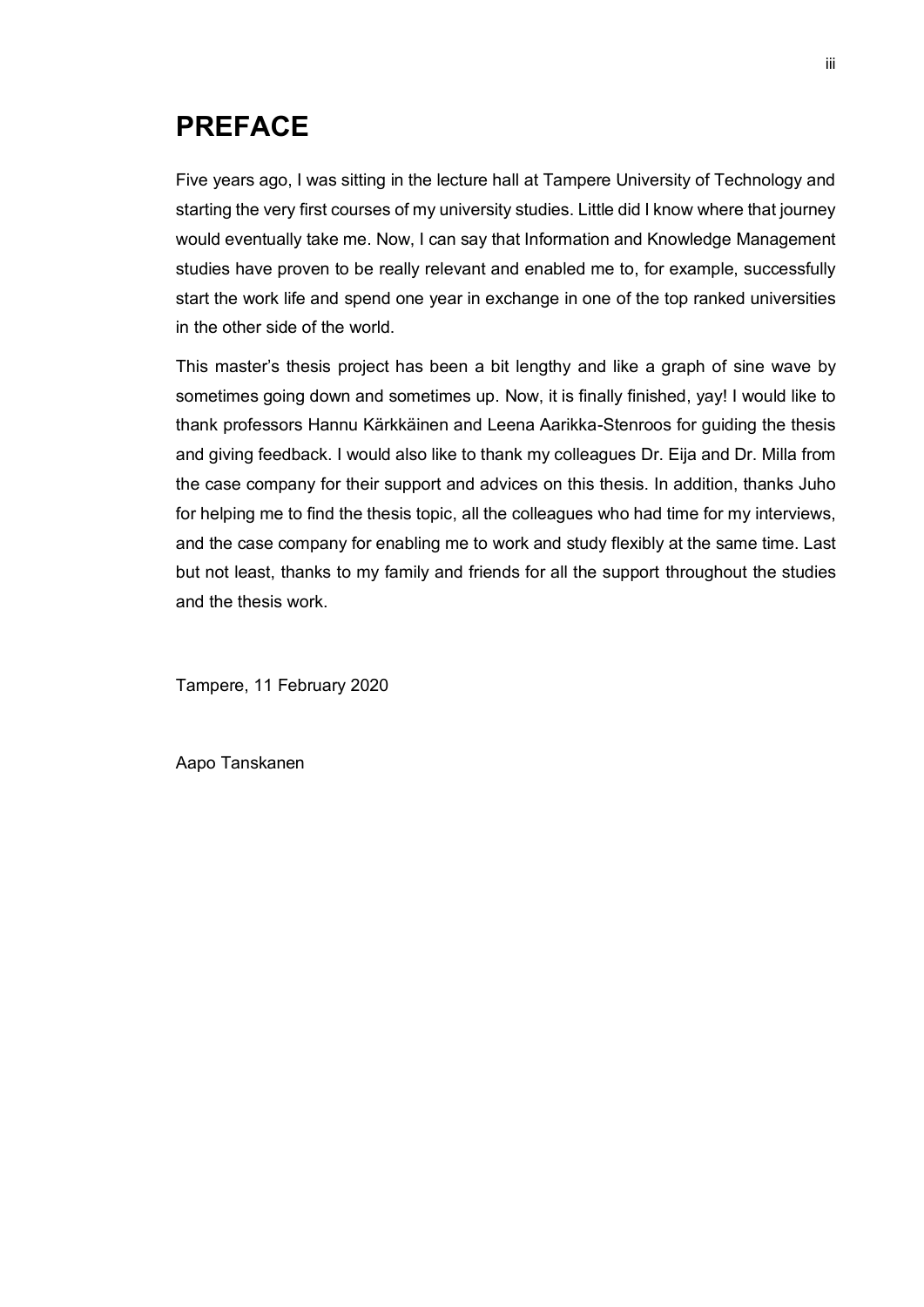## **CONTENTS**

| 1.1 |                                                                                                                                                                                        |  |
|-----|----------------------------------------------------------------------------------------------------------------------------------------------------------------------------------------|--|
| 1.2 |                                                                                                                                                                                        |  |
| 1.3 |                                                                                                                                                                                        |  |
|     |                                                                                                                                                                                        |  |
|     |                                                                                                                                                                                        |  |
| 3.1 |                                                                                                                                                                                        |  |
| 3.2 |                                                                                                                                                                                        |  |
| 3.3 |                                                                                                                                                                                        |  |
|     |                                                                                                                                                                                        |  |
| 4.1 |                                                                                                                                                                                        |  |
| 4.2 |                                                                                                                                                                                        |  |
|     | 4.2.1 General development framework by de Bruin et al. (2005) 20<br>4.2.2 Procedure development model by Becker et al. (2009) 22<br>4.2.3 Phase development model by Mettler (2009) 25 |  |
| 4.3 |                                                                                                                                                                                        |  |
|     | 5. CUSTOMIZED B2B SALES ANALYTICS MATURITY MODEL AS CONCEPTUAL                                                                                                                         |  |
|     |                                                                                                                                                                                        |  |
| 5.1 |                                                                                                                                                                                        |  |
| 5.2 | Customized B2B sales analytics maturity model  35                                                                                                                                      |  |
|     |                                                                                                                                                                                        |  |
| 6.1 |                                                                                                                                                                                        |  |
| 6.2 |                                                                                                                                                                                        |  |
| 6.3 |                                                                                                                                                                                        |  |
| 6.4 |                                                                                                                                                                                        |  |
| 6.5 |                                                                                                                                                                                        |  |
| 6.6 |                                                                                                                                                                                        |  |
|     |                                                                                                                                                                                        |  |
| 7.1 |                                                                                                                                                                                        |  |
| 7.2 |                                                                                                                                                                                        |  |
| 7.3 | Current maturity level of the governance dimension 51                                                                                                                                  |  |
| 7.4 | Current maturity level of the IT & analytics infrastructure dimension 54                                                                                                               |  |
| 7.5 | Current maturity level of the data & analytics technologies dimension 57                                                                                                               |  |
|     |                                                                                                                                                                                        |  |
| 8.1 | Current overall level of the B2B sales analytics maturity  62                                                                                                                          |  |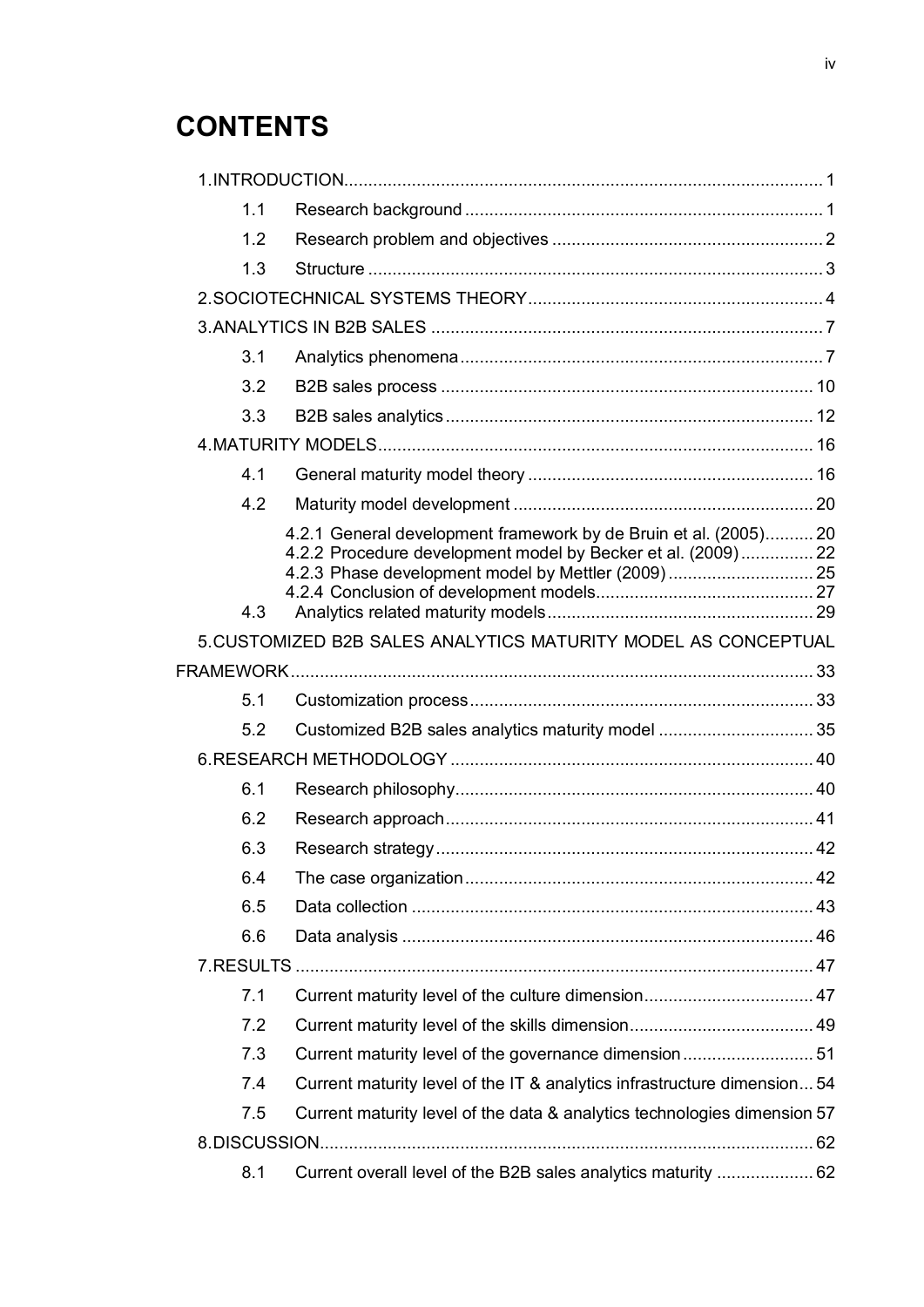| 8.2 | Issues in the social aspects of the B2B sales analytics maturity 63     |  |
|-----|-------------------------------------------------------------------------|--|
| 8.3 | Issues in the technical aspects of the B2B sales analytics maturity  65 |  |
| 8.4 | Proposals to develop the maturity of the B2B sales analytics 67         |  |
|     |                                                                         |  |
| 9.1 |                                                                         |  |
|     |                                                                         |  |
|     |                                                                         |  |
| 9.4 |                                                                         |  |
|     |                                                                         |  |
|     |                                                                         |  |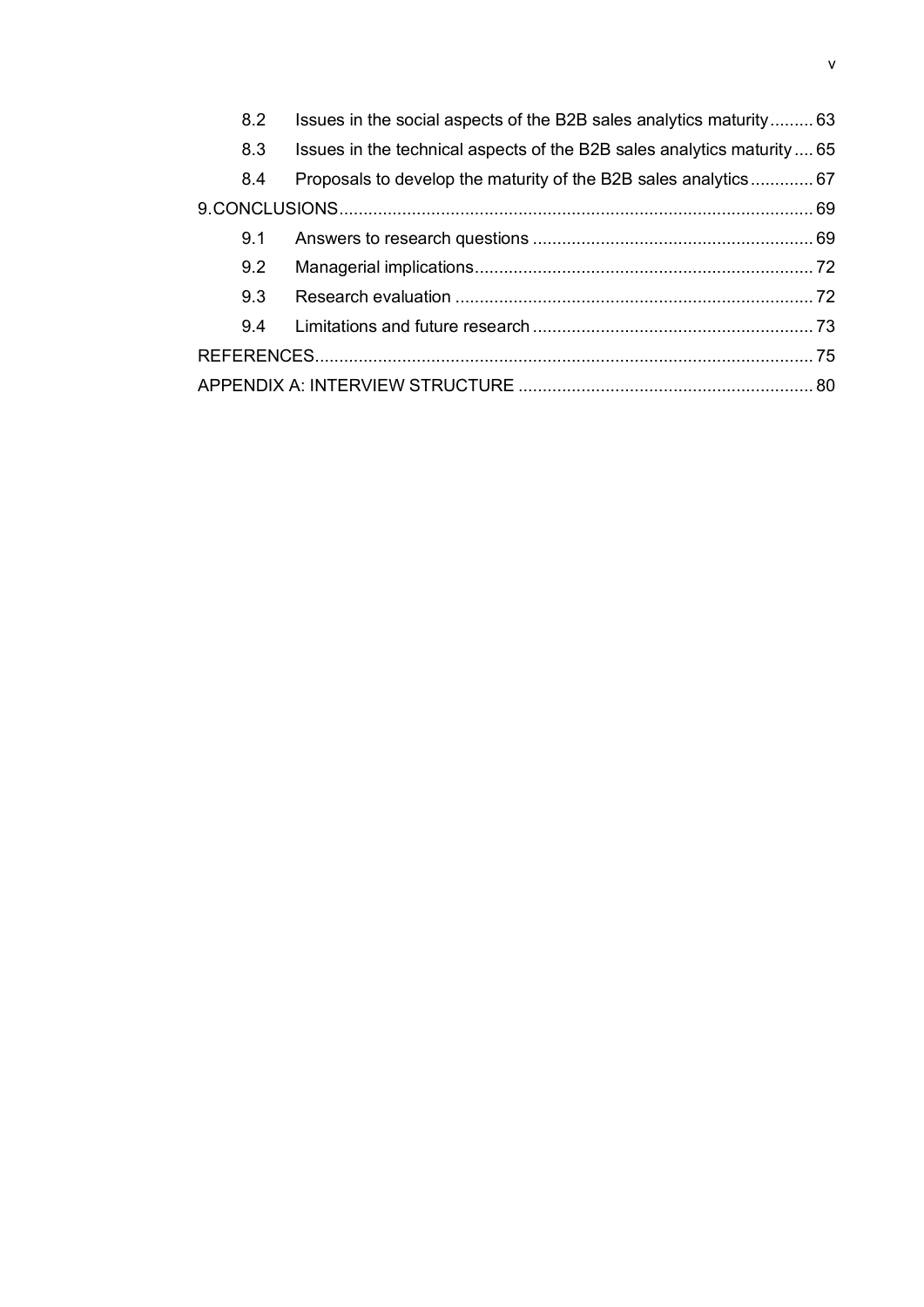## **LIST OF SYMBOLS AND ABBREVIATIONS**

| BA               | <b>Business Analytics</b>               |
|------------------|-----------------------------------------|
| <b>BDA</b>       | <b>Big Data Analytics</b>               |
| BI               | <b>Business Intelligence</b>            |
| B <sub>2</sub> B | <b>Business to Business</b>             |
| B <sub>2</sub> C | <b>Business to Consumer</b>             |
| <b>CRM</b>       | <b>Customer Relationship Management</b> |
| <b>DS</b>        | Data Science                            |
| <b>ERP</b>       | <b>Enterprise Resource Planning</b>     |
| IT               | <b>Information Technology</b>           |
|                  |                                         |

.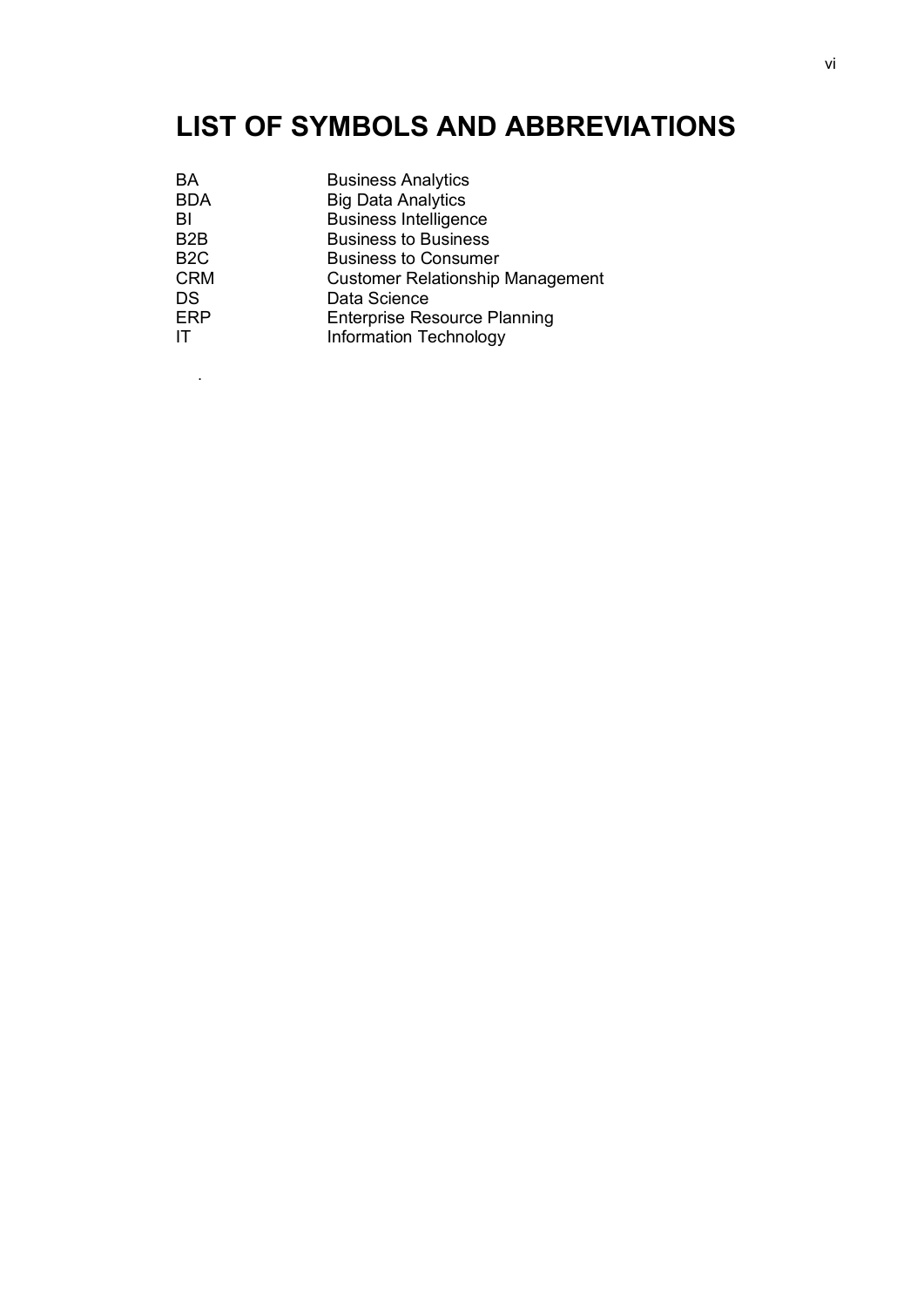### <span id="page-7-0"></span>**1. INTRODUCTION**

In this chapter, an introduction to this research is presented. At first, a background and motivation of the research are discussed. Next, a research problem with research questions and objectives of the research are defined. Lastly, a structure of this thesis is introduced.

#### <span id="page-7-1"></span>**1.1 Research background**

Data and analytics are showing no signs of slowing down and more advanced analytics are continuing to spread to places where it has not existed before at organizations. More and more organizations are embracing a data-driven culture and claim that their business decisions are based on the data and analytics. However, fewer organizations are actually very successful at implementing analytics on business operations and creating competitive advantage from it. Many organizations just focus on reporting key performance metrics based on historical data and use that to justify business decisions while analytics could drive business processes by giving recommendations and even triggering actions automatically. (Sapp et al. 2018.)

Even though B2B (Business-to-Business) sales are roughly equal in the size of the economic value of transactions with the B2C (Business-to-Consumer) sales, B2B sales has only attracted a small fraction of the academic research attention. Especially, B2B sales analytics is one area where is great potential for research contributions. Also, B2B practitioners see large possible benefits of the B2B sales analytics but usually have neither the tools nor the guidance to realize those benefits. (Lilien 2016.)

Also Hallikainen et al. (2019) point out that the B2B sales analytics is a research area that is practically non-existent in the current academic literature. They also comment that there is a lack of knowledge about how the B2B sales analytics can enhance and benefit businesses, and academic research has not managed to provide information for that issue. Thus, there are clearly a research and knowledge gap in the B2B sales analytics area and in the knowledge of possibilities of the B2B sales analytics usage.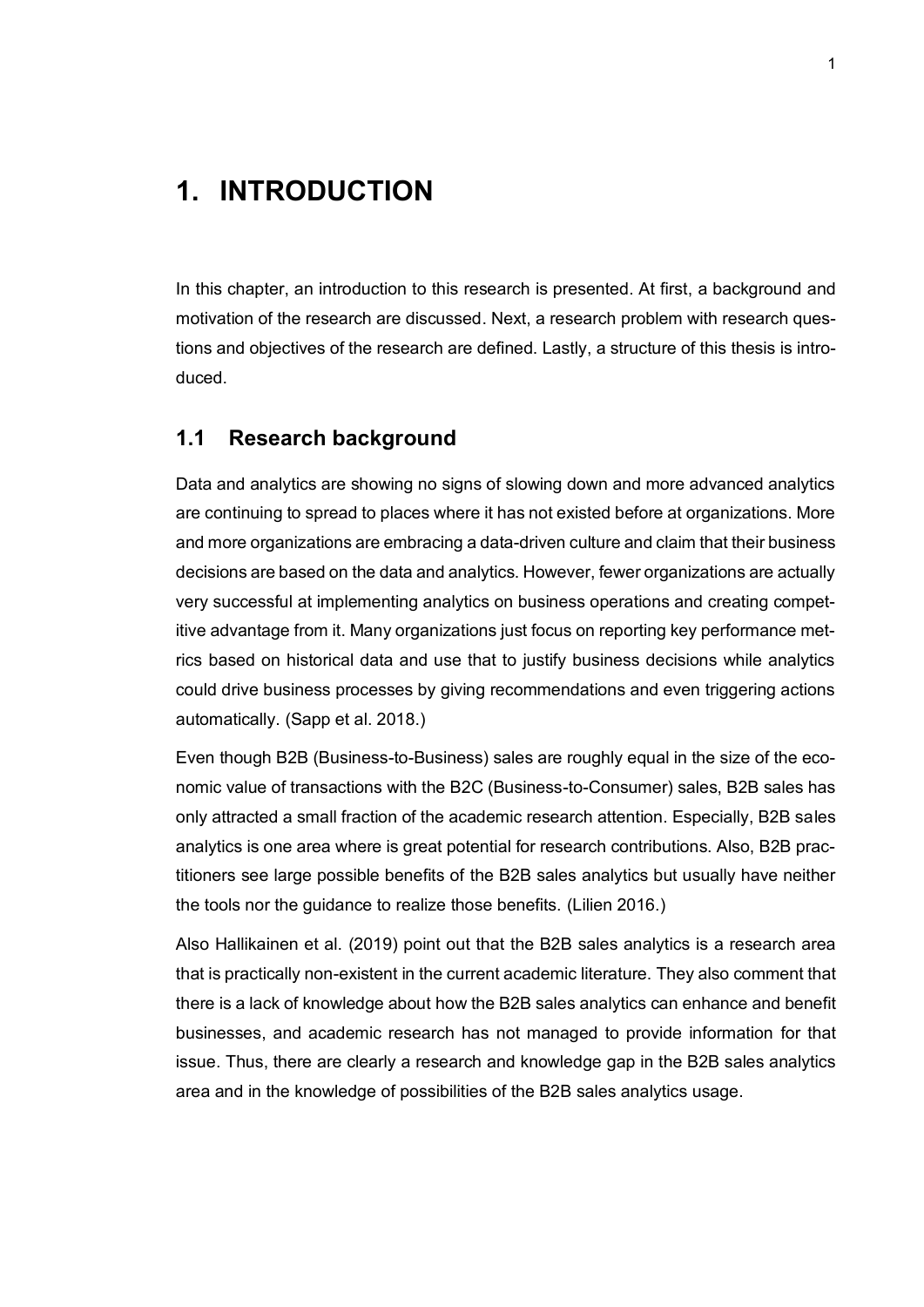Analytics maturity models are known as tools for assessing a relative position of an organization in relation to the different characteristics of the analytics maturity. These analytics maturity characteristics can, for example, include data and analytics strategy, technical infrastructure, processes, governance, people's skills and culture. Analytics maturity models provide a framework for diagnosing the current situation of the analytics implementation at the organization, and also a guidance on how to increase analytics capabilities to the next level. Thus, analytics maturity models can be applied for guiding organizations to realize the B2B sales analytics benefits. (Menukhin et al. 2019.)

This research aims to contribute to earlier presented research and knowledge gap in the B2B sales analytics area by creating a customized B2B sales analytics maturity model to be used as a conceptual framework for assessing the current situation of the B2B sales analytics and guiding its development at organizations. Thus, results of the research can be beneficial for both the B2B academic research and the B2B practitioners.

#### <span id="page-8-0"></span>**1.2 Research problem and objectives**

As mentioned, data and analytics are spreading also into the B2B sales operations at organizations but there is usually challenges in realizing benefits of analytics implementations. This has also been the situation at a medium sized Finnish IT consultancy company which embraces the data-driven culture and operations. However, data and analytics usage have been lacking behind at the B2B sales unit of the case company. Thus, this research is conducted as a case study for that company with an objective to help them realize possible benefits of the B2B sales analytics. The case company is introduced more in detail in the chapter 6.4.

This research is done to investigate what is the current B2B sales analytics maturity level at the sales unit of the case company by utilizing an analytics maturity model. The analysis and findings of the current maturity level can offer a starting point for improving the B2B sales analytics maturity at the case company. Even though maturity models could also be used to assess the desired future maturity level, that has been decided to be out of the scope of this research. In addition, this research only focuses at the Finnish sales unit of the case company. To address this research problem, research questions are derived:

- What is analytics in the B2B sales context?
- What dimensions are included in the B2B sales analytics maturity model?
- What is the current level of the B2B sales analytics maturity?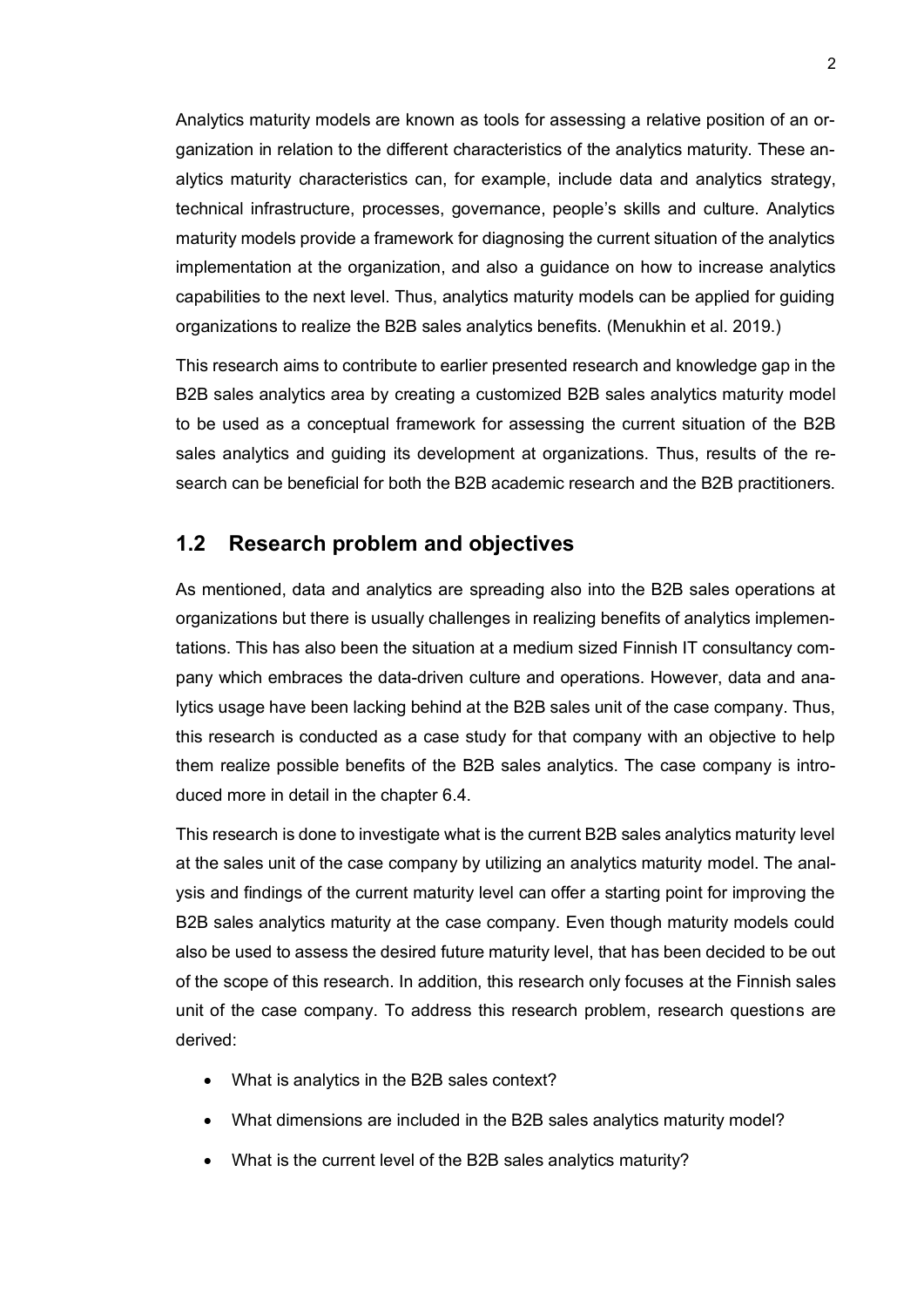It is important to realize that implementing and developing analytics includes both social and technical aspects at the organization (Hallikainen et al. 2019). Thus, this research utilizes a sociotechnical systems theory as the underlying research perspective. On the top of that perspective, a maturity model theory is used to build a conceptual framework which is then deductively used to analyse the current B2B sales analytics maturity level at the case company with qualitative research methods.

#### <span id="page-9-0"></span>**1.3 Structure**

This thesis is structured as follows. The first chapter is the introduction which presents the research background, research problem and objectives. Next, chapters from two to five cover the theoretical background with a literature review. The second chapter introduces the sociotechnical systems theory which is used as the underlying theoretical perspective in this research. The third chapter covers a review about data and analytics, B2B sales and B2B sales analytics. The fourth chapter introduces the maturity model theory, maturity model development frameworks and a comparison of analytics related maturity models. In the chapter five, customization of the B2B sales analytics maturity model for the conceptual framework of this research is explained.

The sixth chapter presents the research methodology covering from research philosophies to the chosen qualitative data analysis methods. Next, chapters from seven to eight cover the empirical part of the research. In the chapter seven, results of qualitative interviews and current maturity levels are presented. The eighth chapter discusses the most prominent findings of the research reflected with the literature and proposes ways to develop the current maturity levels to higher level. Finally, the ninth chapter summarizes the research, answers the research questions, gives managerial implications, evaluates the research, and presents its limitations and possible future research topics.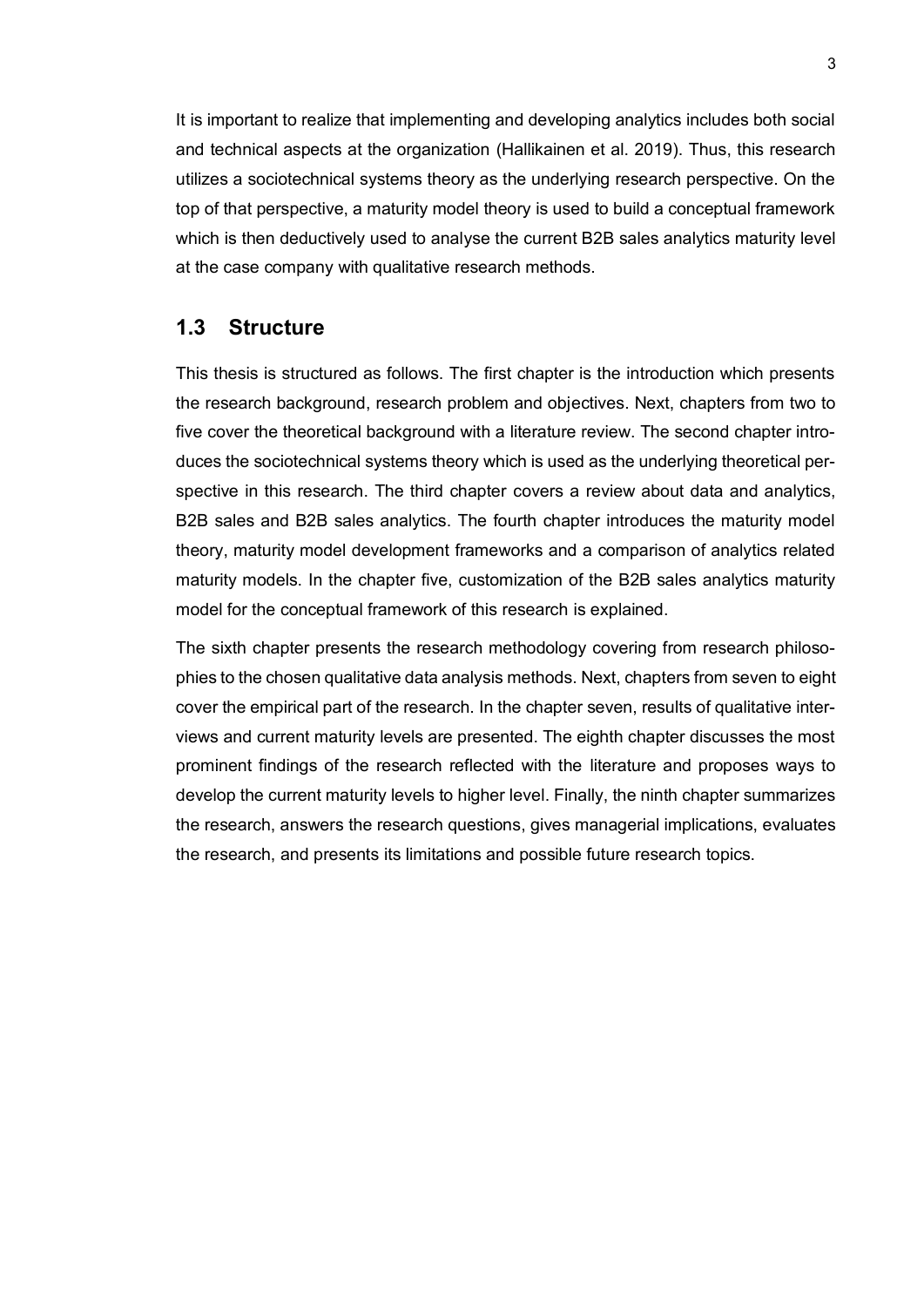### <span id="page-10-0"></span>**2. SOCIOTECHNICAL SYSTEMS THEORY**

In this chapter, a sociotechnical systems theory is introduced. At first, a history of the sociotechnical systems theory is explained followed by a description on how the theory can be applied within knowledge work organizations. Lastly, sociotechnical systems theory's usage as a theoretical perspective in a holistic business process analysis is introduced and its selection as the theoretical perspective in this research is justified.

The sociotechnical systems theory is originated from the research by Trist & Bamforth (1951) about an introduction of new machinery in a coal mining industry. The introduction of new machinery into coal mines without an analysis of the related changes in working methods resulted in low productivity in contrary to the expected raise in the productivity. This highlighted a need for considering both the technical and social factors when seeking to promote change within an organization. The emphasis of the sociotechnical systems theory has shifted from an early focus on the heavy industry to a gradual broadening to advanced manufacturing technologies, to office-based knowledge work, to services and also to information systems research. (Appelbaum 1997; Davis et al. 2014.)

The sociotechnical system is based on the premise that an organization is a combination of social and technical parts and that it is open to its environment. The key issue is to design work so that social and technical parts yield positive outcomes. This joint optimization contrasts with the traditional methods that first design the technical component and then fit people to it. Organizations can be considered as complex systems comprising many interdependent factors. Thus, designing a change to one part of the system without really considering how the change might affect, or require change in, other aspects of the system will hinder effectiveness of the change. In addition to the joint optimization, the sociotechnical system is also concerned with the work system and its environment. This involves boundary management which is a process of protecting the work system from external disruptions and enabling an exchange of necessary information and resources. (Appelbaum 1997; Davis et al. 2014.)

Organization as a complex sociotechnical system is illustrated in the figure 1 on the next page. The organization's work system usually has a set of goals and metrics, involve people with different attitudes and skills, using a variety of technologies and tools, working within a physical infrastructure, operating with a set of cultural assumptions, and using variety of processes and working practices. The system sits within wider context in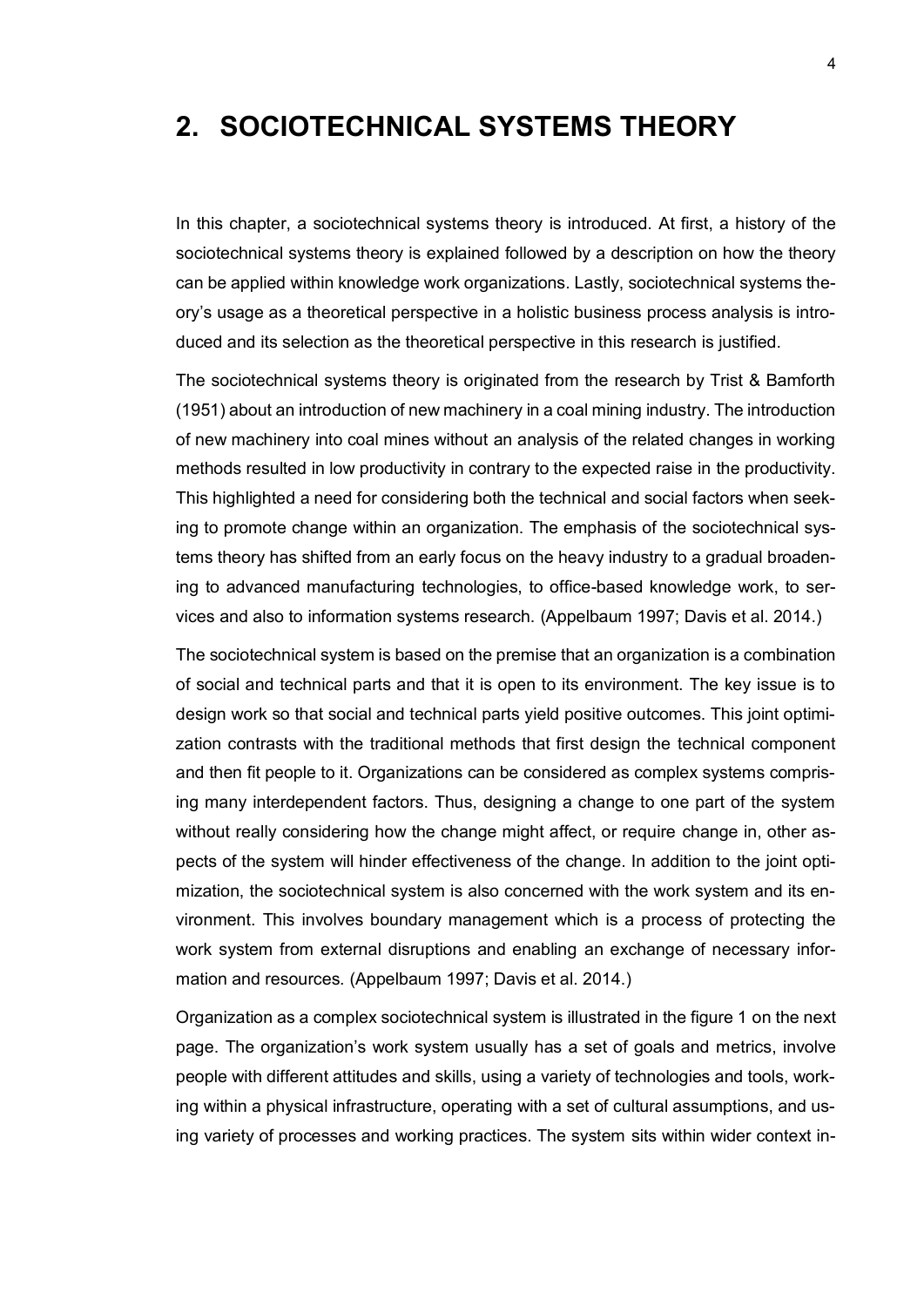cluding external factors like a regulatory framework, different stakeholders like customers, and a financial environment. The importance and the influence of these external factors varies with each system. For example, a particular regulatory framework could influence the goals pursued by the organization and processes in use. These all different social and technical aspects of the organization are interdependent and thus need to be analyzed together. (Davis et al. 2014.)



**Figure 1.** Organizational sociotechnical system with external environment (adapted *from Davis et al. 2014).*

The sociotechnical systems theory can be used as a theoretical perspective in a holistic business process analysis and in coming up with development suggestions. For example, the sociotechnical systems perspective was used to analyze company's B2B sales process and improve its knowledge creation and sharing (Bider & Klyukina 2018). Bider & Klyukina (2018) commented that the sociotechnical systems perspective was useful for the analysis of the sales process and it helped creating a holistic view on the situation and understanding the needed changes in a complex system containing both social and technical aspects of the organization.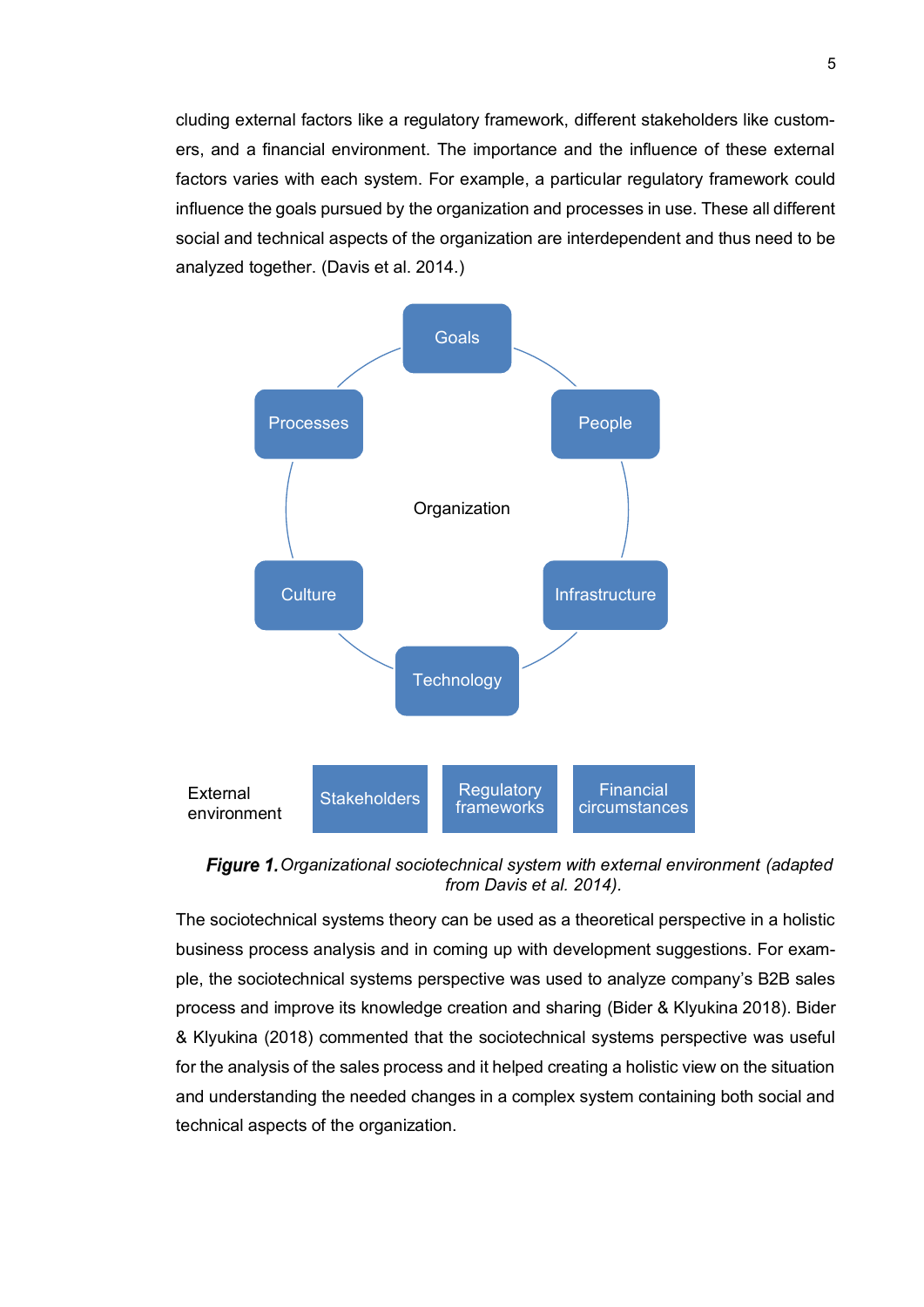In this research, the maturity of analytics in the case company's B2B sales unit is analyzed. As presented in the following chapter 3, analytics in B2B sales includes both social and technical aspects. Thus, the sociotechnical systems theory provides a relevant and useful theoretical perspective for this research and its analysis. The sociotechnical systems perspective is integrated in the B2B sales analytics maturity model and its dimensions presented in the chapter 5.2.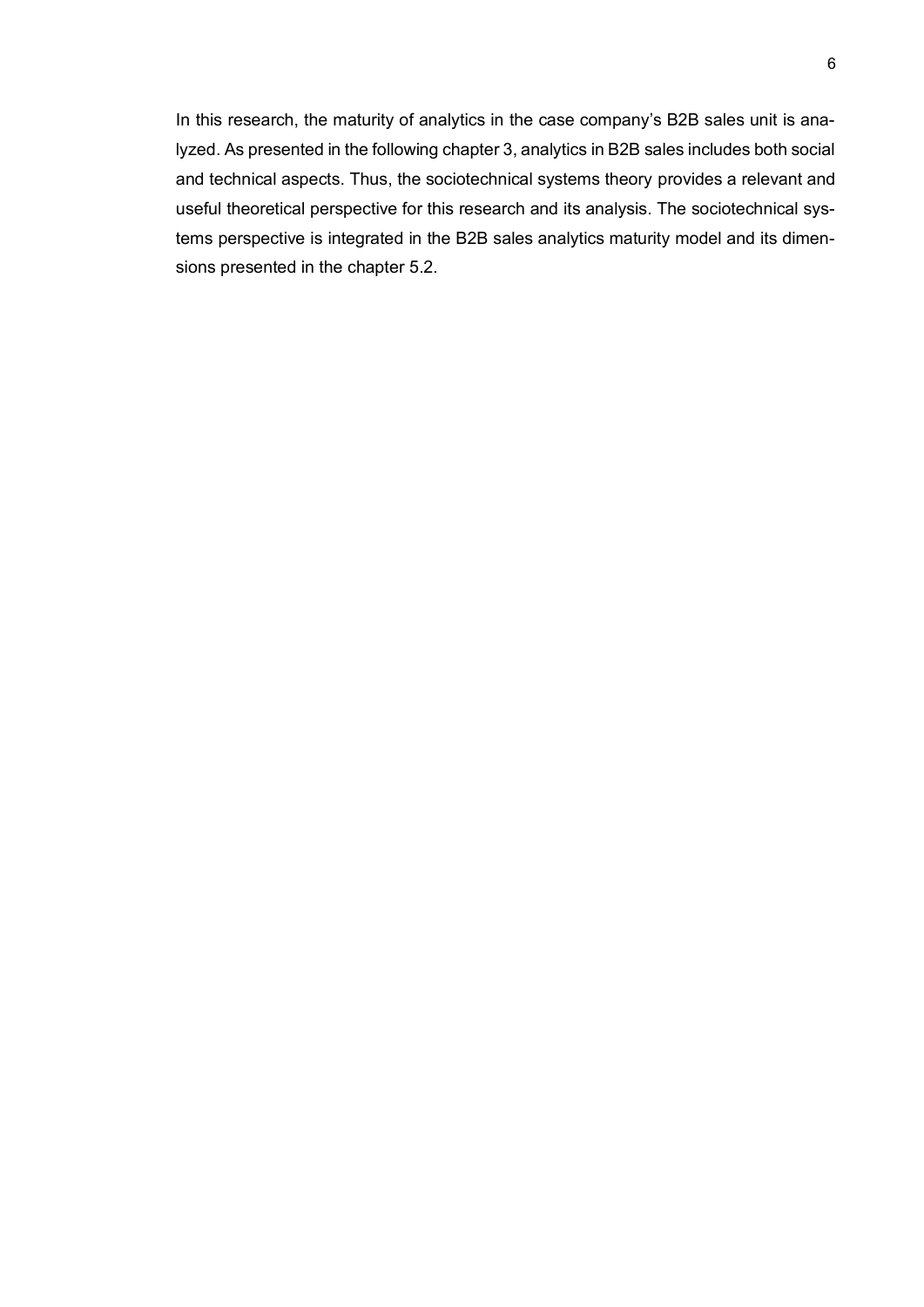### <span id="page-13-0"></span>**3. ANALYTICS IN B2B SALES**

In this chapter, analytics, B2B sales and how analytics can be utilized in the B2B sales are introduced. At first, analytics phenomena are explained by defining the most common analytics related terms and how they are used in this research. Next, the B2B sales is described through the sales funnel concept. Lastly, analytics usage in the B2B sales is introduced with examples and also benefits of the B2B sales analytics are covered. These subjects are important for understanding the context of this research.

#### <span id="page-13-1"></span>**3.1 Analytics phenomena**

Business intelligence (BI) became popular phenomenon in the business and IT communities in the 1990s. Later in the 2000s, business analytics (BA) emerged to represent the key analytical component in the BI. More recently, big data and big data analytics (BDA) have been used to characterize the data sets and analytics techniques in applications that are so large and complex that they require more advanced and unique data storage, management, analysis, and visualization technologies compared to the older BI phenomenon. (Chen et al. 2012.) In the 2010s, data science (DS) has surfaced and data scientist has even been claimed as the sexiest job of the  $21<sup>st</sup>$  century (Cao 2017). All these terms are quite similar and sometimes even used interchangeably so next, they will be shortly defined for the scope of this thesis.

Business intelligence is a data driven process that can be seen as "an umbrella" term which covers technologies, applications and processes for gathering, storing, accessing and analysing data to help users to make better decisions. In addition to technical elements, business intelligence also requires organizational elements like management support and knowledge management to enhance decision-making processes. (Larson & Chang 2016; Olszak 2016.)

Business analytics is defined as extensive use of data, statistical and quantitative analysis, explanatory and predictive models, and fact-based management to drive decisions and actions (Davenport & Harris 2007). Business analytics and business intelligence have been used interchangeably in many publications but business intelligence could be seen to focus more on the measuring the past performance to guide business planning, while business analytics would include the business intelligence and go beyond it by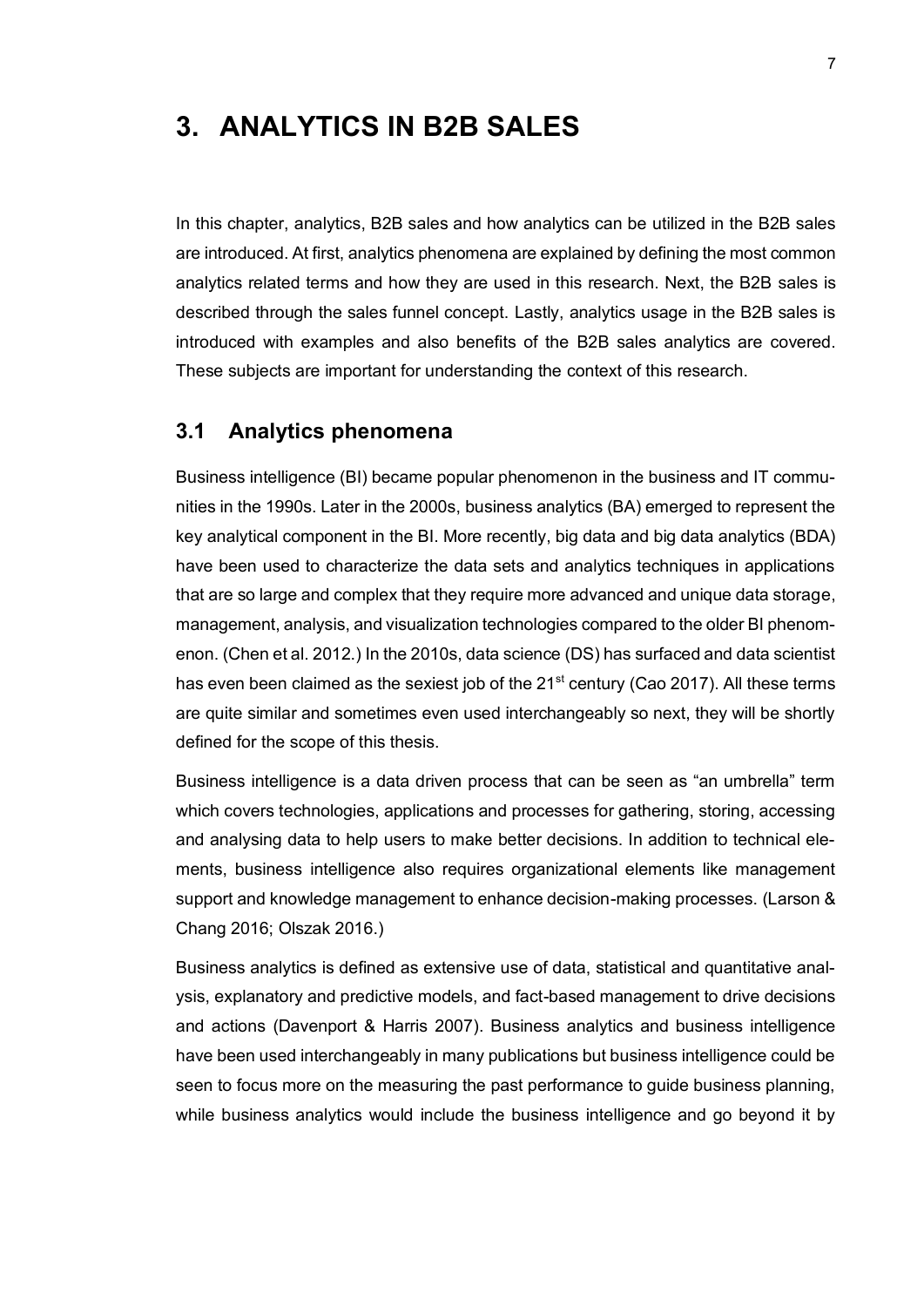focusing on using sophisticated modelling techniques to predict future events and discover patterns that would lead to better and more effective business decision making. (Chen & Nath 2018.)

Data analytics and big data analytics refer to the theories, technologies, tools and processes that enable in-depth understanding and a discovery of valuable insight into data. In case of big data analytics, the big data is usually described by "three V's" volume, variety and velocity compared to the traditional data. Volume refers to the huge amount of data, variety is based on the multitude of different types of data sources and formats, and the velocity represents the high speed of data to be generated and the young age of the data. Big data analytics requires more advanced analytics techniques, like distributed data processing, compared to the traditional data analytics. Usually, there are defined three types of analytics: descriptive, predictive and prescriptive. Descriptive analyses the past, predictive uses models based on the past data to predict the future, and prescriptive uses models to specify optimal behaviours and recommends actions based on the data. (Davenport 2013, 2014; Cao 2017.) In addition, sometimes the definition of descriptive analytics is extended by "diagnostic analytics" which tries to answer the question of why did something happen in the past (Sapp et al. 2018; Lepenioti et al. 2020). Therefore, there are four types of analytics: descriptive, diagnostic, predictive and prescriptive.

Data science is the study of an advanced extraction of generalizable knowledge from data with emphasis on predictions, recommendations and discoveries. For example, advanced machine learning models are usually associated with data science. Roots of data science are in the fields of statistics and mathematics but nowadays data science is an interdisciplinary phenomenon combining fields of statistics and mathematics, computer science and business domain knowledge. Data science could be seen as "an umbrella" term which also embodies data analytics and big data analytics. (Dhar 2013; Ayankoya et al. 2014; Cao 2017.)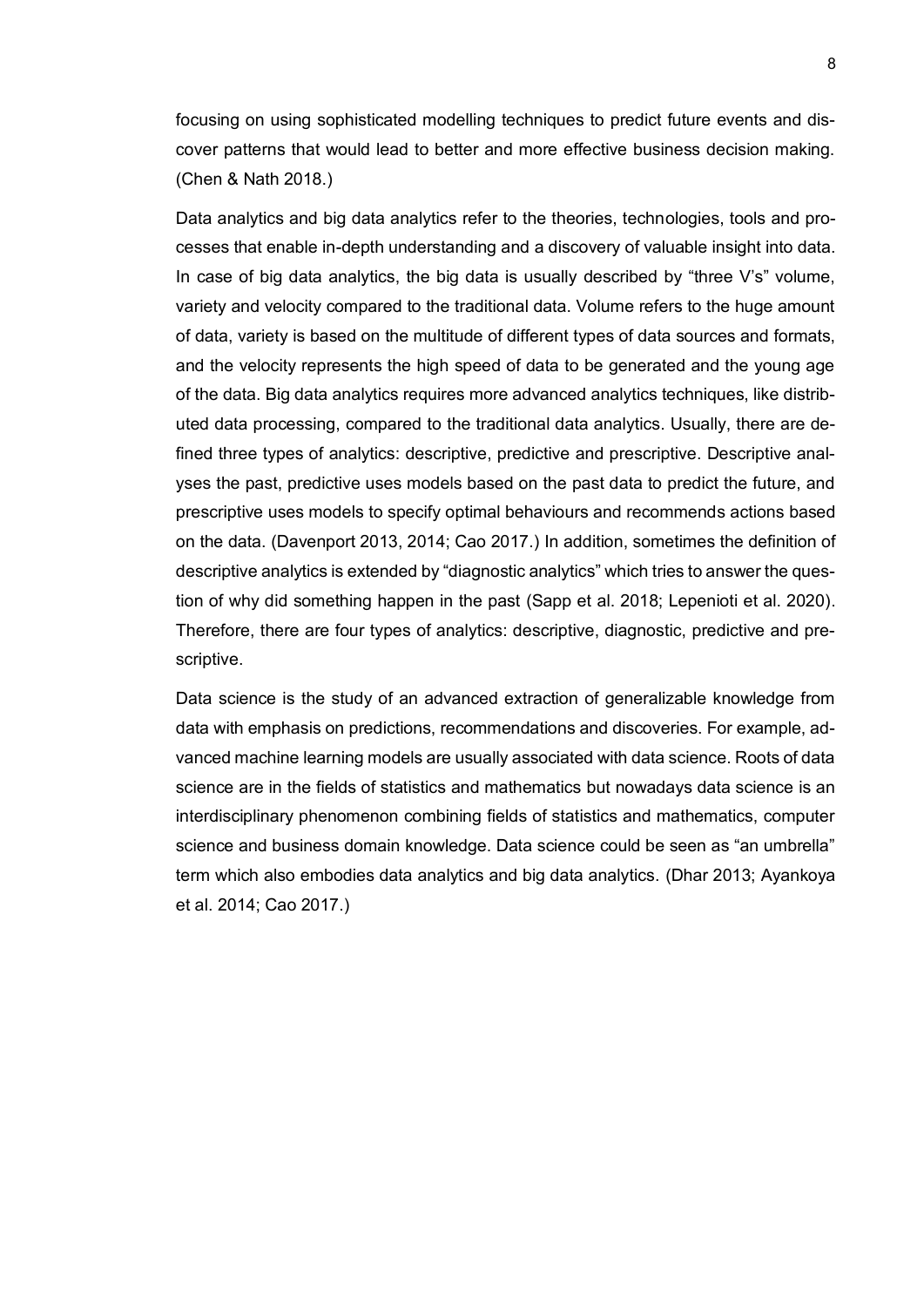

*Figure 2. Relationship between Data Science (DS), Business Intelligence (BI) and Business Analytics (BA) (adapted from Ayankoya et al. 2014).*

As seen from the definitions of business intelligence, business analytics, data and big data analytics, and data science, there are some overlapping parts especially with the business analytics and data analytics. In the scope of this research where the case organization is a medium sized IT consultancy company and the focus is in the sales unit of the company, big data analytics is not applicable since the amount of sales data is not that big. In addition, since data analytics and business analytics are defined very similarly, in this research only the word business analytics is used, and it covers the more advanced analytical methods to predict future events compared to the business intelligence. The relationship between business intelligence, business analytics and data science are also illustrated in the figure 2. In addition, in this research the word "analytics" is used to generally refer to the whole analytics related phenomena containing business intelligence, business analytics and data science.

To conclude, business intelligence has the lowest level of sophistication in terms of advanced analytics, business analytics is more sophisticated and data science is the most sophisticated and advanced analytical phenomenon. Thus, it could be said that the maturity of analytics grows from business intelligence to business analytics and finally to data science which is the highest maturity level.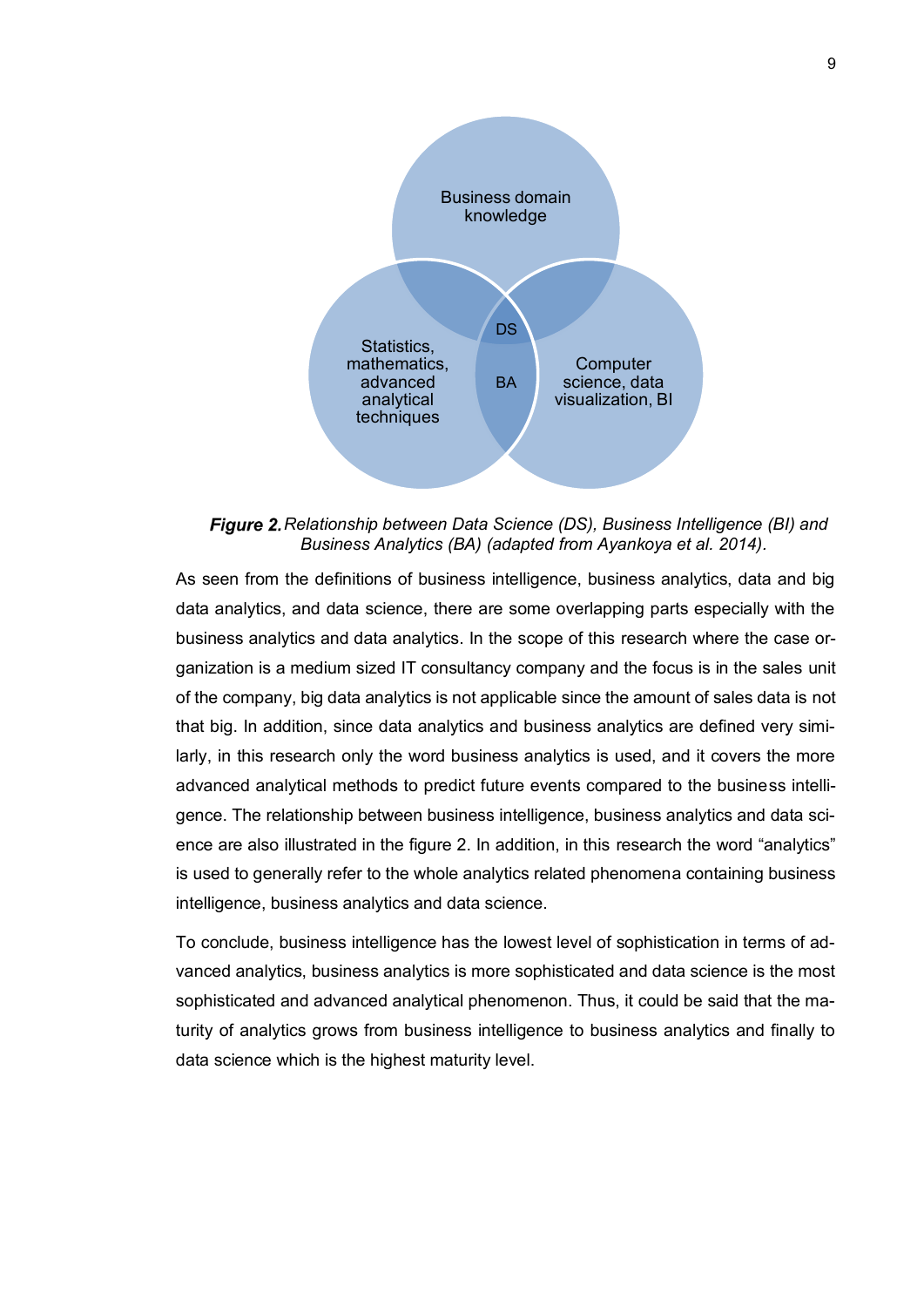#### <span id="page-16-0"></span>**3.2 B2B sales process**

The case company of this research is operating in a business-to-business (B2B) market where the case company offers IT consultancy services for other businesses. B2B sales process could be treated as a production process where series of tightly coordinated activities convert raw materials (i.e. sales leads) into finished goods (i.e. closed sales) which can be illustrated by sales funnel concept (Cooper & Budd 2007).

The sales funnel concept offers a way to describe the customer acquisition process by dividing it into different stages. In other words, the sales funnel categorizes a potential customers base on their purchasing stage. Funnel's stages and their definitions vary from study to study but usually the stages are named as suspects, prospects, leads and customers. Some studies put the prospect stage before the lead and others put the lead before the prospect. (Cooper & Budd 2007; D'Haen & Van den Poel 2013; Järvinen & Taiminen 2016.)

D'Haen & Van den Poel (2013) argue that the first stage of the sales funnel is the suspects stage. Suspects are all potential new customers available. In a theory, they could be every other company in the B2B context minus the current customer base. However, in practice, suspects are a limited list of companies. The next stage is the prospects who are possible customers who meet certain predefined characteristics. The third step is the leads in the funnel. Leads are prospects which will be contacted after they have been qualified as the most likely to respond positively. The final stage of the funnel is the customers. Leads who turn into clients of the company are customers. As in a funnel, at each stage of the sales funnel the number of companies gets smaller.

Järvinen & Taiminen (2016) point out that the sales funnel concept by D'Haen & Van den Poel (2013) is purely designed for the customer acquisition and therefore it ends when the lead is turned into the customer. However, the sales funnel by Järvinen & Taiminen (2016) also includes existing customers who serve as potential targets for repurchasing, upselling and cross-selling. Thus, the sales funnel is a loop that existing customers can re-enter. Because existing customers can be in any stage of the funnel, the final stage called customers is replaced with the word "deals". The looping sales funnel is illustrated in the figure 3 on the next page.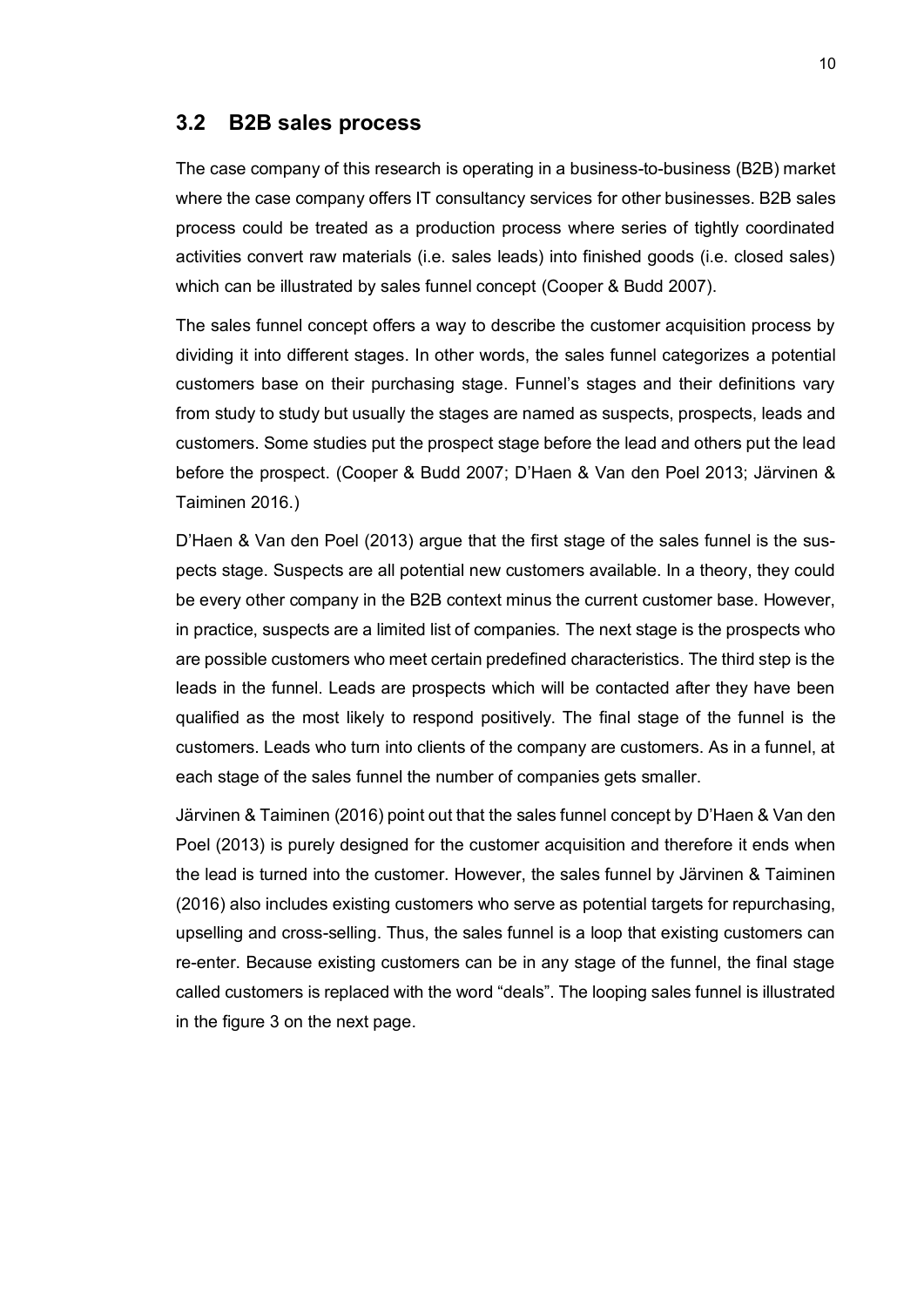



Järvinen & Taiminen (2016) claim that the number of suspects can theoretically be very large but its size is usually limited by the firm's resources available to search for potential buyers. Also, expanding the pool of suspects excessively could be counterproductive because that complicates the task of screening and selecting prospects from suspects. Prospect selection is considered to be one of the most laborious tasks of the selling process and requires substantial human resources. Thus, B2B sellers are likely to benefit from focusing on quality over quantity in suspects.

Prospect selection is followed by the lead qualification. In this stage of the sales funnel process, the seller aims to identify prospects who offer the highest probability of profitable sales. Objectively determining which prospects are most likely to convert to deals has proven to be very challenging task in the realm of B2B sales. Thus, the lead qualification is usually based on intuition and educated guesses of sales representatives. Mistakes in the lead qualification process result in wasted resources and losses in sales revenue when sales representatives cannot focus on the most profitable leads. (Järvinen & Taiminen 2016.)

Leads are qualified prospects who are approached by the sales representatives but sometimes contacting all leads is an ideal rather than a common practice especially if leads are generated by other departments, like marketing, than the sales department itself. It is argued that several companies constantly lose sales-ready buyers because of a poor follow-up on generated leads. Especially in online leads, the momentum of sales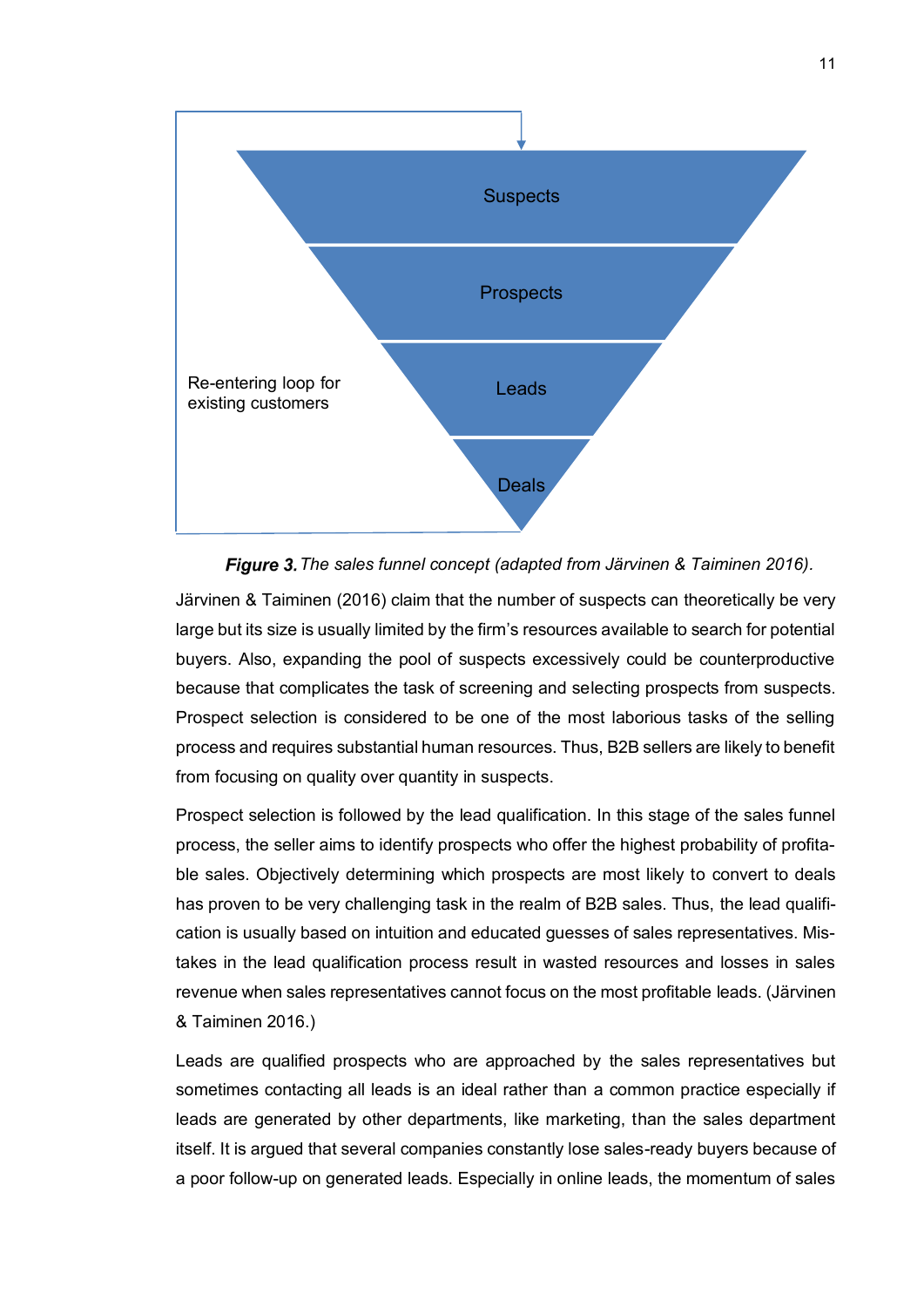is lost quickly, and those leads require a rapid response. This challenge can be tackled by an effective use of IT tools and by employing new processes to meet the demands of the digital age. (Järvinen & Taiminen 2016.)

#### <span id="page-18-0"></span>**3.3 B2B sales analytics**

The recent explosion of available customer data has affected B2B firms and they have begun to recognize their access to far richer sources data specific to B2B customer needs, information gathering, interaction and other behaviour which was not possible earlier. Yet, B2B firms might not know what data to collect and what to do with data they have. In addition, most available commercial sales analytics applications and tools are designed to serve B2C firms which makes them difficult for B2B firms to take an advantage of because B2B markets have distinctive characteristics in terms of customers, products and marketing environments. Therefore, the usage of analytics in B2B sales has also been recognized as an emerging research area in the academic sales research. (Lilien 2016; Mora Cortez & Johnston 2017.)

Analytics can be beneficially used in all stages of the B2B sales process and the funnel presented in the previous subchapter 3.2. The presented sales process is part of the customer relationship management (CRM) process which focuses on customer acquisition, retention and expansion (Nam et al. 2019). Usually, data about the different stages of the sales funnel are recorded in a CRM information system and its underlying data warehouse, and that data can be further analysed (Stein et al. 2013; Nam et al. 2019). A common operation model in the sales funnel process with the CRM system can be described as follows: as new sales suspects (the first stage in the sales funnel in the figure 3) are identified, the seller enters these suspects into the sales opportunities in the CRM system. These suspects are further evaluated, and some are qualified into prospects and into leads. All open sales opportunities are tracked in the CRM system and ideally culminating in won deals that generate revenue. (Yan et al. 2015.) This phenomenon of B2B sales analytics with CRM system is illustrated in the figure 4 on the next page.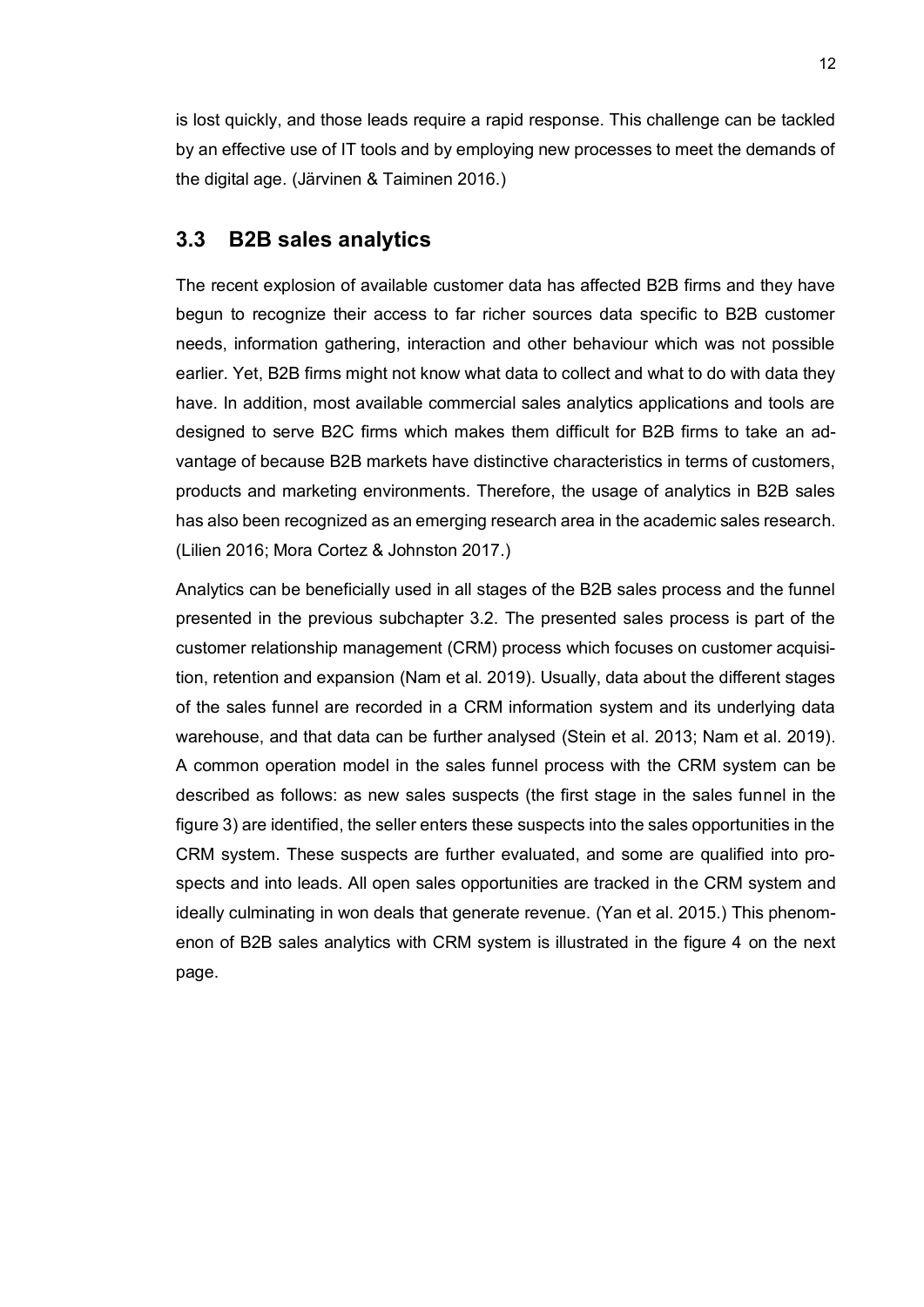

*Analytics in B2B sales with CRM system (adapted from Ngai et al. 2009; Pāvels 2017).*

A fundamental part of the CRM sales funnel quality analysis is the probability of the won lead. Typically, seller enters his own subjective rating towards each of the leads that he owns. However, some sellers can intentionally manipulate the ratings, for example, to avoid the competition from other sellers by underrating or to fulfil management performance targets by overrating leads. Another drawback is that different sellers may have biased personal expectations on different leads. To mitigate all these human prone errors in the lead winning prediction, for example advanced machine learning models have been developed to analyse and predict the probability of winning the lead in the different stages of the sales funnel. In addition, these models can explain which features of the leads contributed towards the predicted results which can help managers and sellers to manage the sales funnel better. (Yan et al. 2015; Eitle & Buxmann 2019.) This kind of sales analytics combines both the predictive and the prescriptive techniques of analytics presented in the figure 4.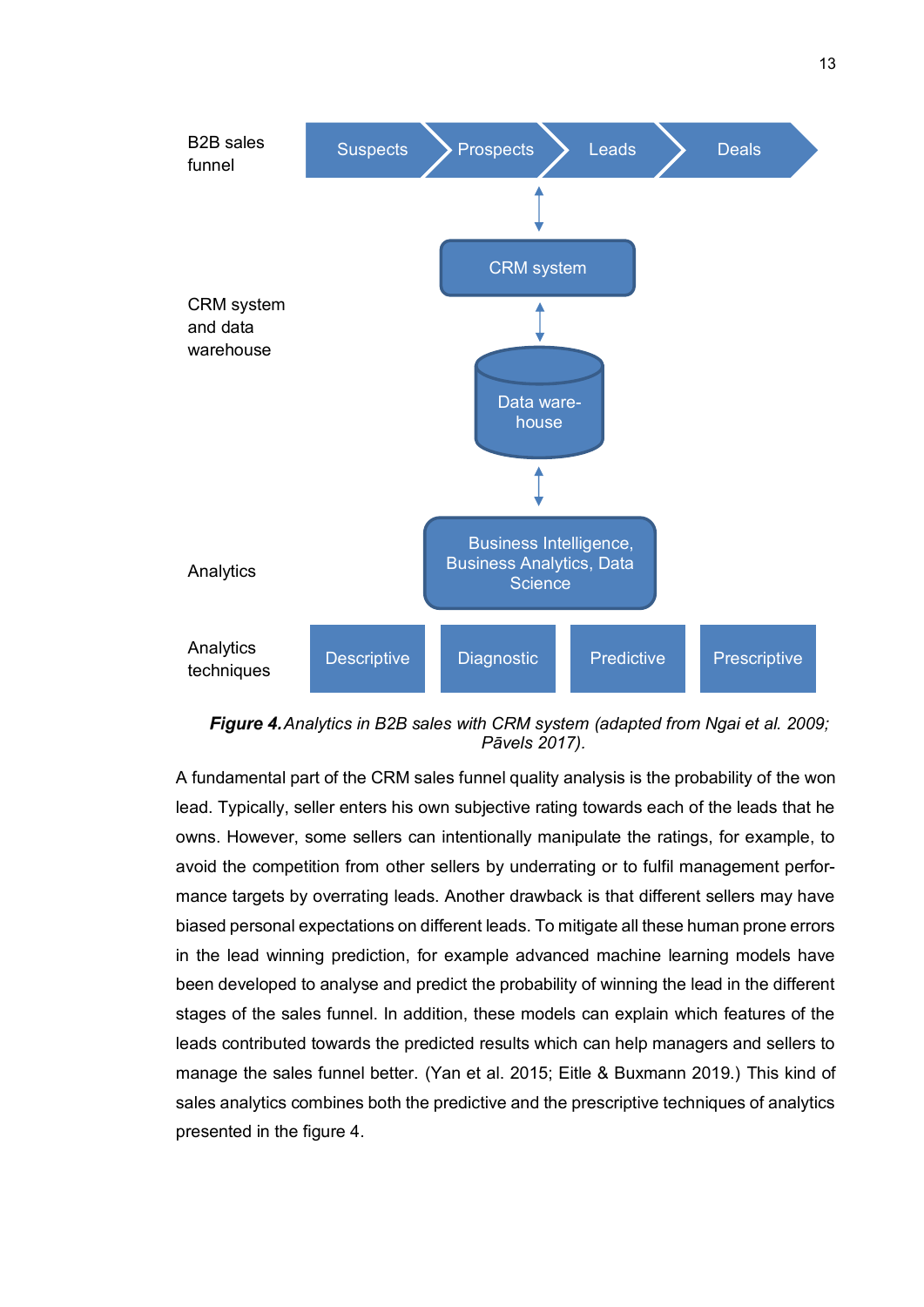Sales leads in the funnel are the lifeblood of the B2B companies, yet deciding which leads are likely to convert into booked meetings is often based on guesswork or intuition. This results in a loss of resources, inaccurate sales forecasts and potential loss of sales. (Monat 2011.) To mitigate these issues, for example a three-staged model containing machine learning techniques like clustering and decision trees, has been developed. (D'Haen & Van den Poel 2013). The model by D'Haen & Van den Poel (2013) outputs an automatically ranked list of prospects from available suspects. Sales representatives could then select the highest ranked prospects to qualify them further into leads. Because the model produces higher quality prospects it is easier for sales representatives to qualify them and convert them into won customers. This kind of model supports the sales representatives in the first two stages of the sales funnel where prospects are selected from the suspects which was also considered to be one of the most laborious tasks in the sales process presented in the previous subchapter 3.2.

In addition to acquiring new customers, also retention of existing customers (i.e. re-entering the sales funnel in the figure 3) is very valuable in the B2B context where selling more for existing customers is not as costly as acquiring new customers. Losing existing customers (i.e. customer churn) is therefore very costly but many companies handle customer churn ineffectively. For example, customers who are likely to churn in the near future are inaccurately analysed and thus sales campaigns and incentives are targeted for customers who do not need them and customers who would need them are missed. To overcome this analytical issue, for example a machine learning model has been developed to more accurately predict churning customers. Such model can help B2B companies to develop more effective, efficient and targeted customer retention campaigns. (Tamaddoni Jahromi et al. 2014.)

Overall, B2B sales analytics enables extraction of knowledge and gaining insights from multiple data sources for enhancing the customer relationship management. With the analytics, organization can generate better personalized product recommendations and offerings, optimize prices, understand the competitive environment and predict future trends. In addition, B2B sales analytics can be used to automatically classify and route customer interactions, and to generate more accurate view of customer behaviour through different channels. Additionally, analytics can facilitate optimization of targeted marketing activities based on real-time information in a timely manner. Thus, B2B sales analytics allows the organization to operate in a lot more customer-oriented way and to create highly personalized customer relationships. (Hallikainen et al. 2019.)

To conclude, the B2B sales allows many different possibilities for different analytics techniques. The use of analytics in the B2B sales can make the sales process more data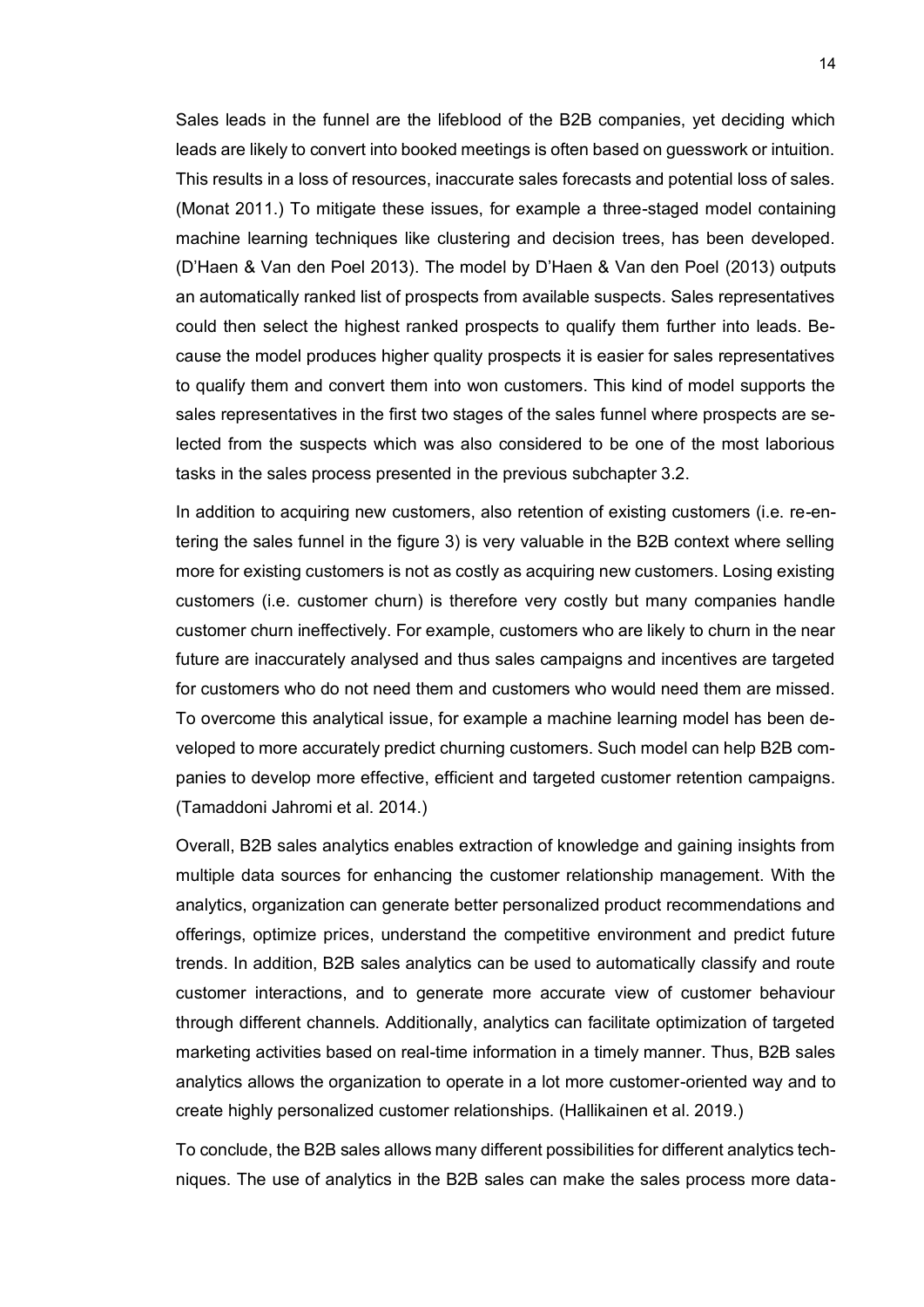driven and effective by diminishing intuition and human errors from sales representatives' decision making. In addition, analytics can offer accurate insights into the past, the present and the future sales for the organization which can enhance the overall decision making and operational efficiency. Hallikainen et al. (2019) showed that B2B sales analytics positively impacts non-monetary customer relationship performance, for example customer happiness, and especially a monetary sales growth.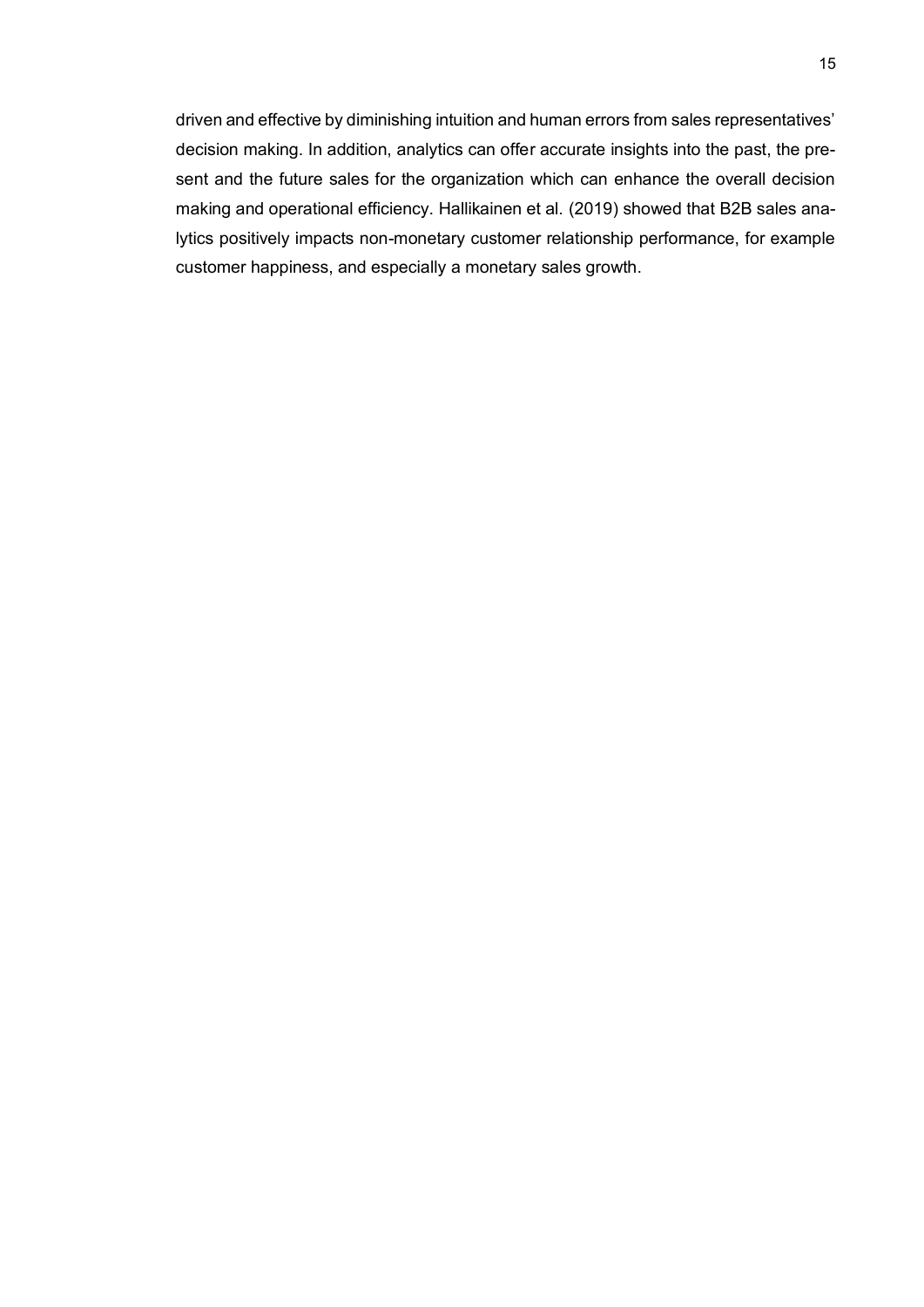## <span id="page-22-0"></span>**4. MATURITY MODELS**

In this chapter, a maturity model theory, three different maturity model development models and analytics related maturity models are introduced. At first, general maturity model theory, its usage in organization's development and also the criticism of the theory are explained. Next, three different maturity model development models are introduced and compared which can be used to customize a maturity model for this research's conceptual framework. Lastly, description and comparison of existing analytics related maturity models are presented. A customized B2B sales analytics maturity model is used as the conceptual framework in this research so it is needed to understand the maturity model theory, how they can be customized and what kind of existing analytics maturity models are available.

#### <span id="page-22-1"></span>**4.1 General maturity model theory**

The origins of maturity models date back to 1970's when Nolan (1973) proposed four level stage hypothesis for managing computer resources and Crosby (1979) introduced five level quality management maturity grid. Another highly cited model is the Capability Maturity Model (CMM) for software development processes (Paulk et al. 1993). Thus, the roots of maturity models are in information systems and quality management research fields even though maturity models are nowadays also used in many different fields like project management, process management, public sector and business intelligence (Wendler 2012).

The Oxford English Dictionary describes the word "maturity" generally as "the state of being complete, perfect, or ready; fullness of development" (maturity, n. 2019). Thus, from a linguistic view a model about maturity demonstrates conditions where certain examined object achieves the perfect state for its intended purpose, hence being mature. Fullness of development would imply that the maturity has the final state where further development is not possible anymore. In addition, the maturity can often be measured by object's capabilities which are the powers or abilities to fulfil specified tasks and goals. (Wendler 2012.)

The object, which maturity is examined, can for example be a person, an organization, a function of the organization, a process, a resource or basically anything of interest which is measurable (Kohlegger et al. 2009; Wendler 2012). Maturity models have been developed to assess the maturity of the chosen object based on set of criteria (de Bruin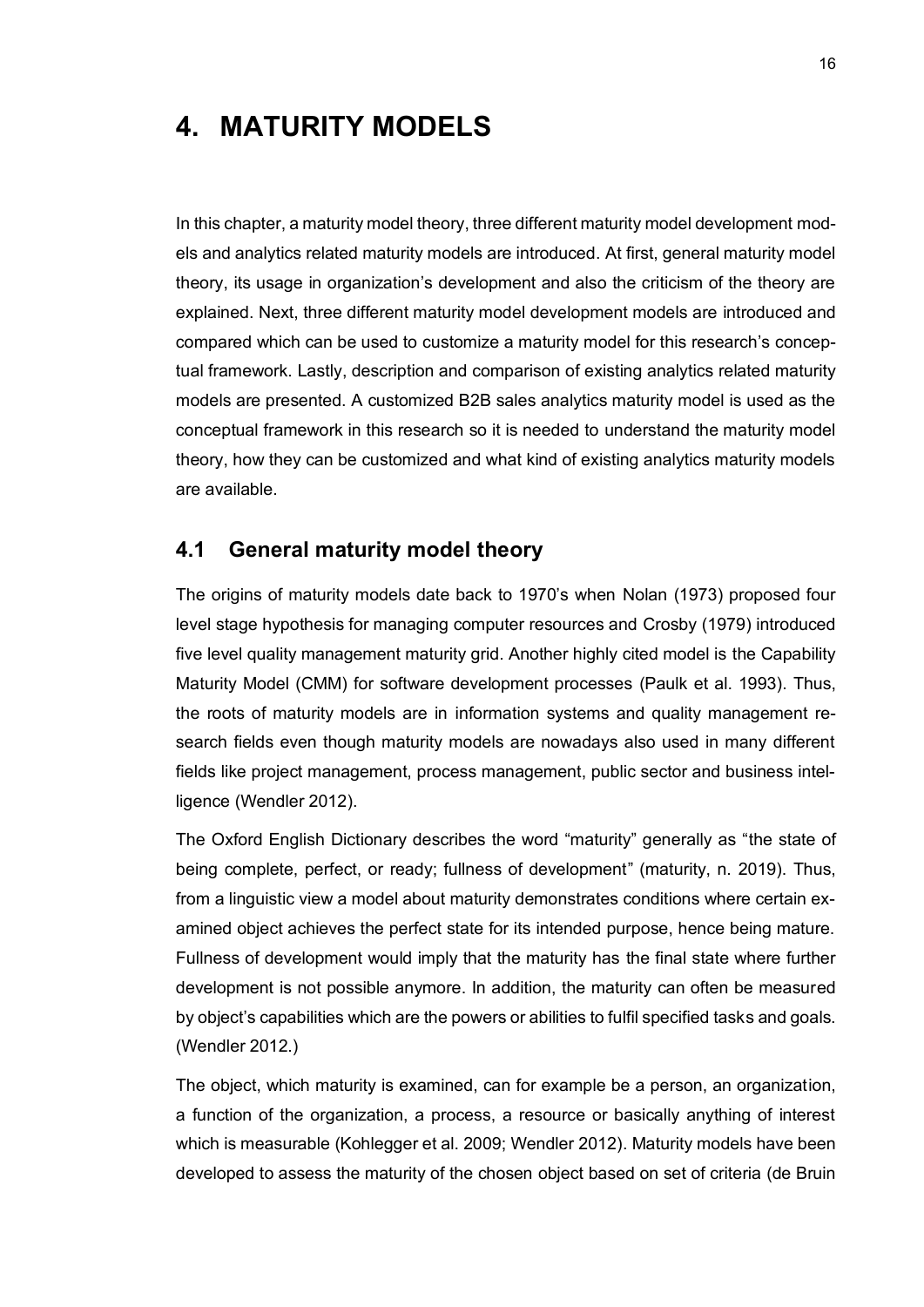et al. 2005). This set of criteria is usually formed by qualitative or quantitative attributes which classify the assessed object into one of several distinctly defined maturity levels (Kohlegger et al. 2009). Each of these maturity levels form the foundation for the next level so they are brought into a sequential order (Paulk et al. 1993; Kohlegger et al. 2009) as demonstrated in the figure 5 below. The most maturity models have four to seven levels but five is the most common number of levels used in maturity evaluation as in five-point Likert scale (de Bruin et al. 2005; Moore 2014). The first bottom level stands for an initial state where the object is immature, and the last highest level represents the total maturity. Thus, advancing to the next maturity level increases the maturity of the object until the last final level is achieved. (Becker et al. 2009.)



**Figure 5.** Five maturity levels, each one the foundation for the next (adapted from *Paulk et al. 1993).*

The set of criteria which classifies object's maturity level, can be a one-dimensional or a multi-dimensional. The defined criteria for maturity level measurement can be for example different conditions, processes, people, technologies or targets about the object. Each criteria dimension has different attributes which critically describe the requirements for the dimension's maturity levels. Nowadays, most maturity models are multi-dimensional as demonstrated in the table 1 on the next page where rows represent multi-dimensional criteria about object's maturity and columns represent maturity levels. (Wendler 2012; Van Looy et al. 2013; Moore 2014.)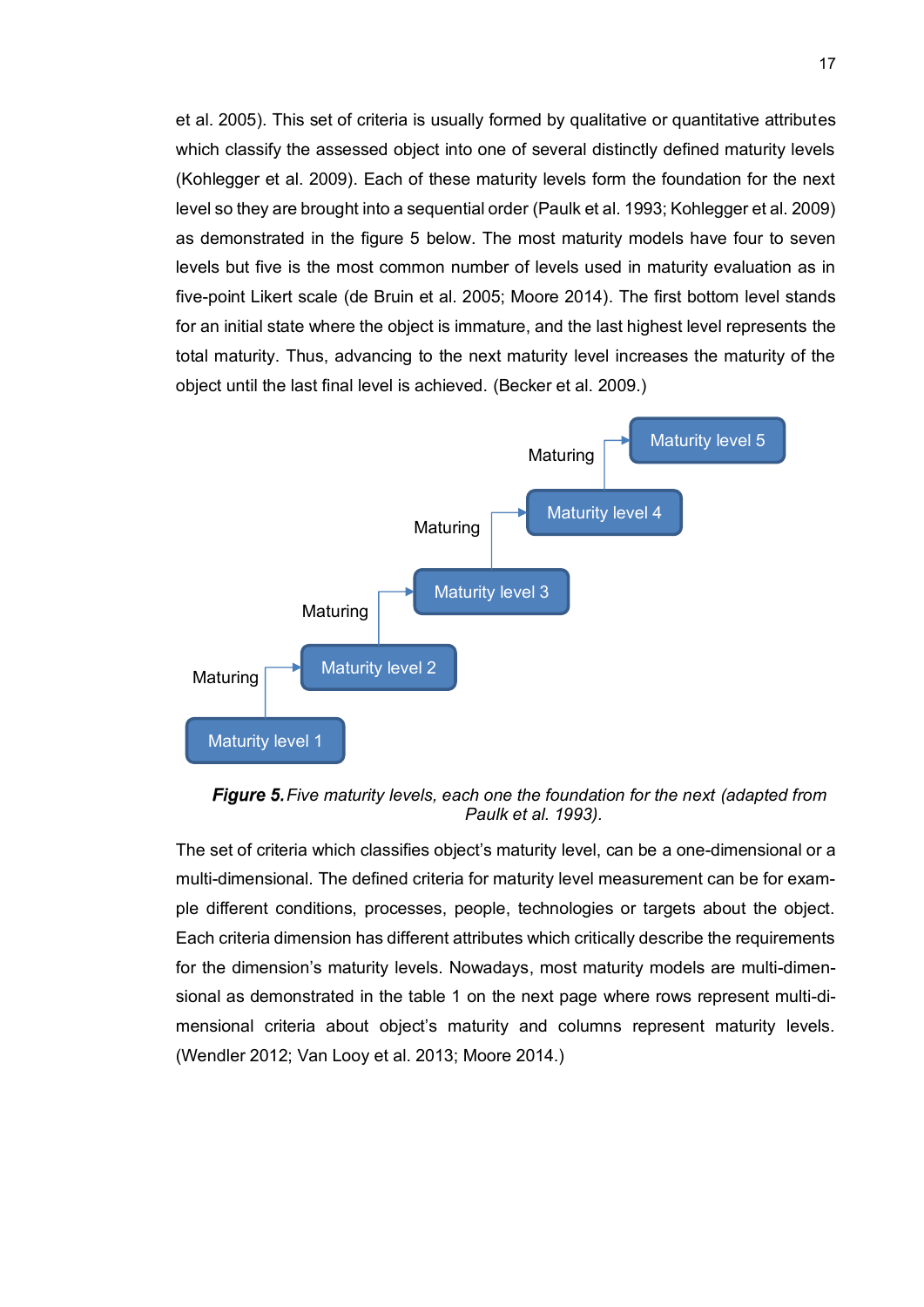|                      | Maturity level 1 | Maturity level 2 |   | Maturity level X      |
|----------------------|------------------|------------------|---|-----------------------|
| Criteria dimension 1 | Attributes 1.1   | Attributes 2.1   |   | Attribute X.1         |
| Criteria dimension 2 | Attributes 1.2   | Attributes 2.2   |   | Attribute X.2         |
| .                    | .                | .                | . | .                     |
| Criteria dimension Y | Attributes 1 Y   | Attributes 2.Y   |   | <b>Attributes X.Y</b> |

*Table 1. Multi-dimensional maturity model (adapted from Menukhin et al. 2019).*

Van Looy et al. (2013) writes that the maturity model can assess object's maturity dimensions separately and dimensions can have a different level of maturity at the prevailing time. The total overall maturity can then be determined by for example calculating the average among all different maturity dimensions.

Wendler (2012) argues that there are two different points of views about reaching the final maturity level: a life cycle perspective and a potential performance perspective. In the life cycle perspective, an organization evolves over time and therefore automatically has to go through all maturity levels thanks to organizational learning effects. On the contrary in the potential performance perspective, the maturity model rather shows the potential benefits arising of higher maturity level, but the user can decide whether it is desirable to proceed to the next level or not. According to Wendler (2012), the purpose of the maturity models in both views are principally the same but there are fine differences. The life cycle perspective has a well-defined final level of maturity which will be achieved by evolving time. Potential performance perspective focuses more on the potentially achieved improvements while moving along the maturity levels and the user has to decide by himself which level is the best for the prevailing situation. Wendler (2012) claims that nowadays the most available maturity models follow the potential performance perspective.

The usage of maturity models can be descriptive for explaining the observed changes in the chosen object, prescriptive for guiding maturing of the object to be more effective and efficient, or comparative for benchmarking the object externally or internally (de Bruin et al. 2005; Kohlegger et al. 2009; Röglinger et al. 2012). The model usually represents anticipated, desired or typical evolution path of the object and based on the results of the maturity analysis, recommendations and prioritized development road map can be derived to reach higher maturity level of the object (de Bruin et al. 2005; Becker et al. 2009). Maturity models also provide understanding of the strengths, weaknesses,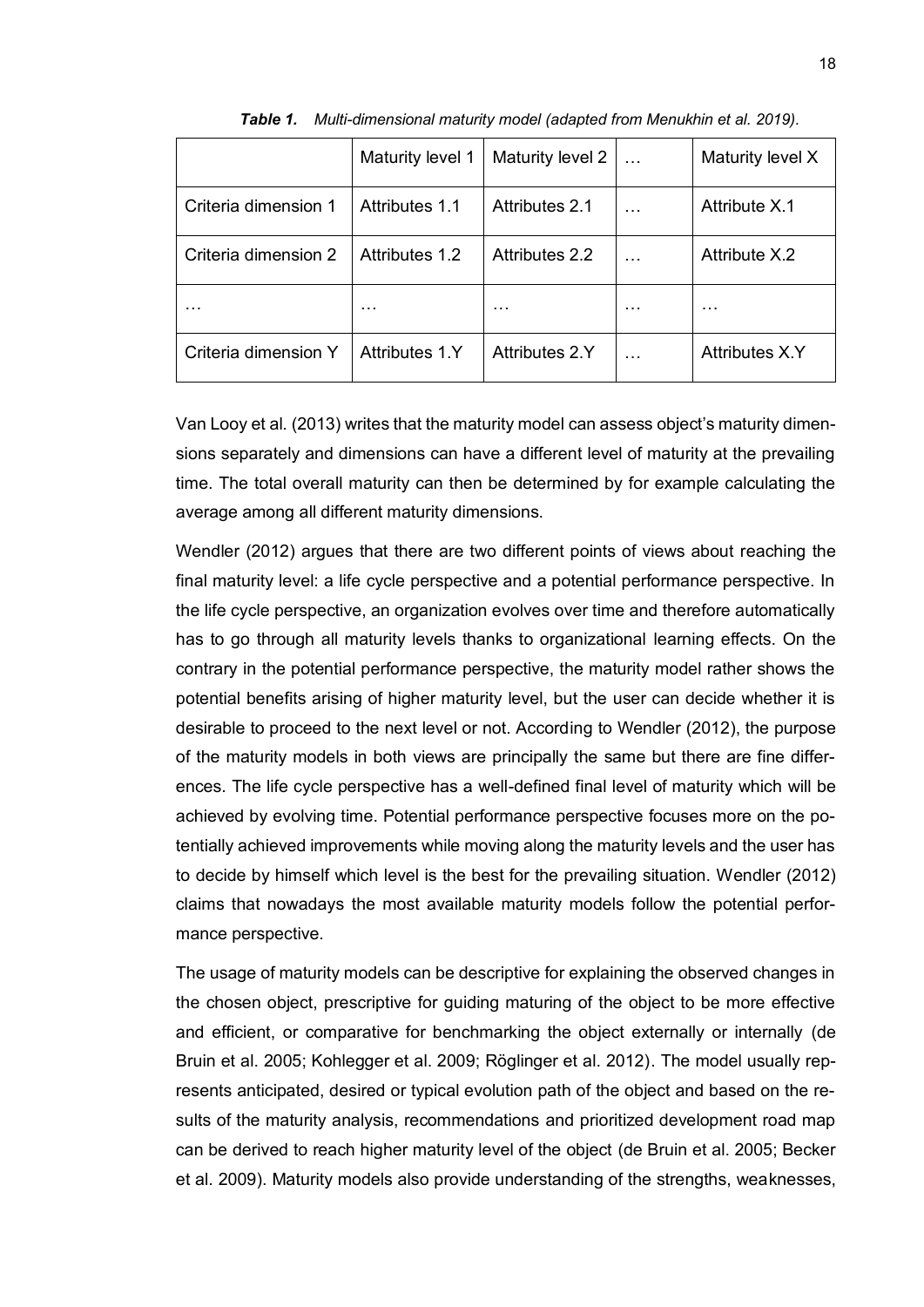opportunities, current state, importance and requirements regarding the examined object which can support organization's decision making (Wendler 2012; Proença & Borbinha 2016). Furthermore, maturity models can serve as a reference frame to implement a systematic approach for organizational improvements, ensure quality, avoid mistakes and assess own capabilities on comparable basis (Wendler 2012).

Maturity models have been subject to criticism. They are claimed to oversimplify the reality and lack an empirical foundation. Models focus on a single maturation path and neglect the existence of multiple different paths which could lead to the same final maturation level. The characteristics of the maturity model may constrain its applicability to use as a standardized version thus requiring configuration for each use case which has led to development of multitude of similar models, sometimes even with a limited documentation. Some maturity models focus too much on the sequential order of maturity levels towards the predefined final state instead of the factors that actually affect the evolution and change. (Becker et al. 2009; Röglinger et al. 2012; Proença & Borbinha 2016.)

It has also been criticized whether the usage of maturity models and improvements in the maturity actually lead to improvements in the organizational capability and performance (Mullaly 2014). Mullaly (2014) writes that maturity models have inherent presumptions embedded into their structure and application, like the assumption that maturity is good and more maturity is better. Another issue is whether maturity models are relevant for the organizations in a sense that they might not even care about the concept of maturity. Thus, an increased organizational performance and positive outcomes of the maturity models are critical issues when investing in developing and using the maturity models.

To mitigate the criticism of maturity models, there are increase in the research from a design process (the way the maturity model is constructed) and a design product (the maturity model itself) perspectives of maturity models (Röglinger et al. 2012). From the maturity models as design products perspective, there are literature dealing with components, qualities and design principles of a good maturity model. As for the design process perspective, there are different procedure models proposed on how to properly design and develop new maturity models which is further discussed in the following subchapter 4.2.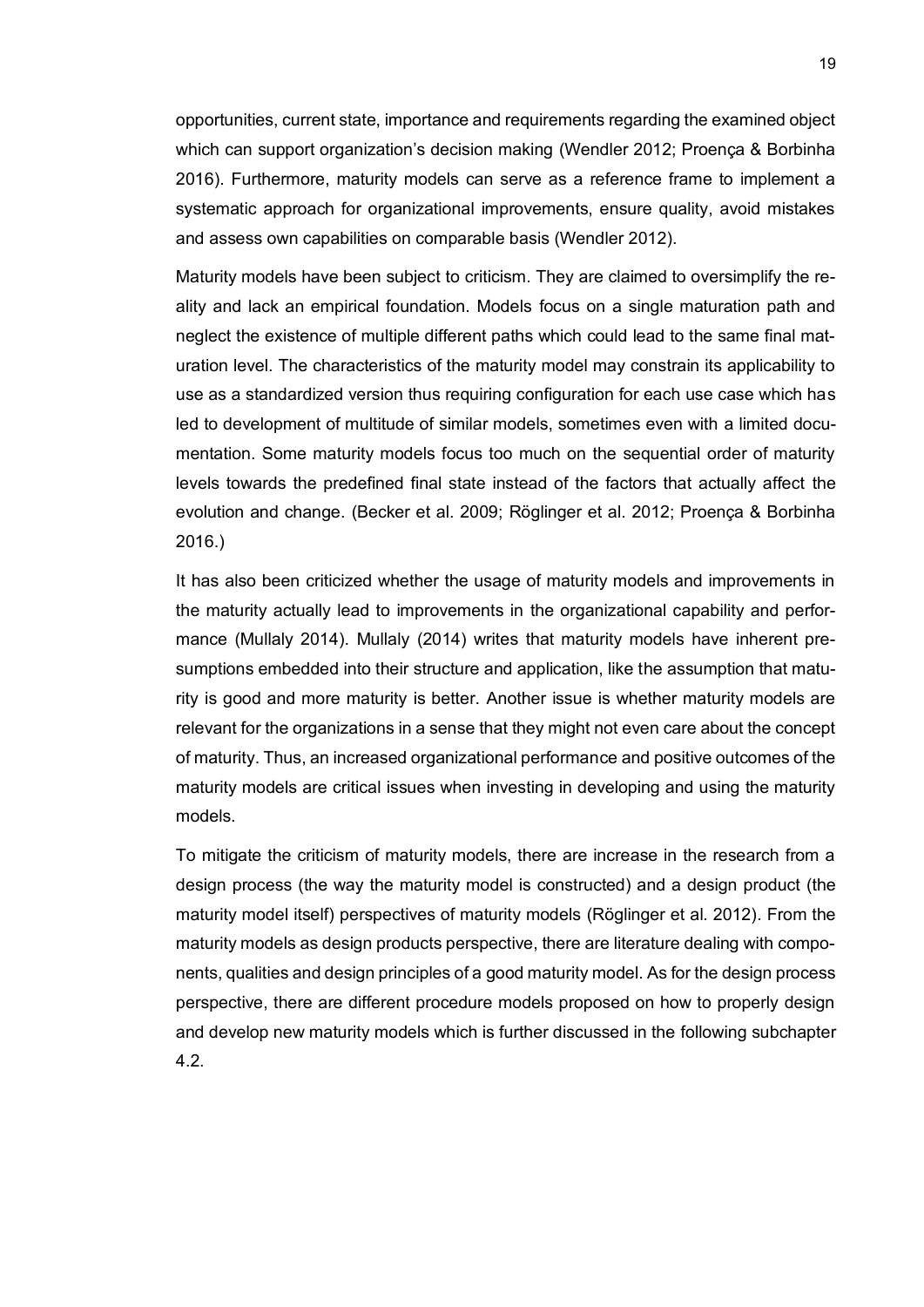#### <span id="page-26-0"></span>**4.2 Maturity model development**

The high numbers of developed maturity models over the years have led to certain arbitrariness of the development and design process of maturity models. Thus, there are research focused on the procedures required to properly design and develop maturity models. There are three well-established development models found in the literature which all are introduced in the following subchapters 4.2.1, 4.2.2 and 4.2.3. Models are also compared in the subchapter 4.2.4. (Lahrmann et al. 2010; Röglinger et al. 2012; O'Donovan et al. 2016.)

#### <span id="page-26-1"></span>**4.2.1 General development framework by de Bruin et al. (2005)**

As presented in the previous subchapter 4.1, the purpose of the maturity model can be descriptive, prescriptive or comparative in nature. De Bruin et al. (2005) writes that those model types can be seen as distinct, but they actually represent evolutionary phases of the maturity model's lifecycle. At first, the model is descriptive so that in depth understanding of the prevailing as-is domain situation is gathered. After that, the model can develop into being prescriptive since deep understanding of the prevailing situation is first needed to make substantial and repeatable improvements and suggestions. Finally, the model can be used comparatively after it has been applied in multiple different organizations to gather sufficient data for valid comparison.

De Bruin et al. (2005) proposes a standard six-step maturity model development framework which forms a sound basis to guide the development of the model through first the descriptive phase, and then the evolution of the model to become prescriptive and finally comparative. This framework and its main phases, as seen in the figure 6, can be applied across multiple disciplines even though some decisions within the phases may vary.



*Maturity model development phases (adapted from de Bruin et al. 2005).* De Bruin et al. (2005) reminds that the development phases are generic but their order is important. Decisions made in the first scoping phase will impact on the research methods selected to populate the maturity model and how the model can be tested, thus the phase order is sequential. In addition, especially phases "design", "populate" and "test" can be iterative since the results of the "test" phase can indicate a need to re-visit and modify decisions made in the earlier phases.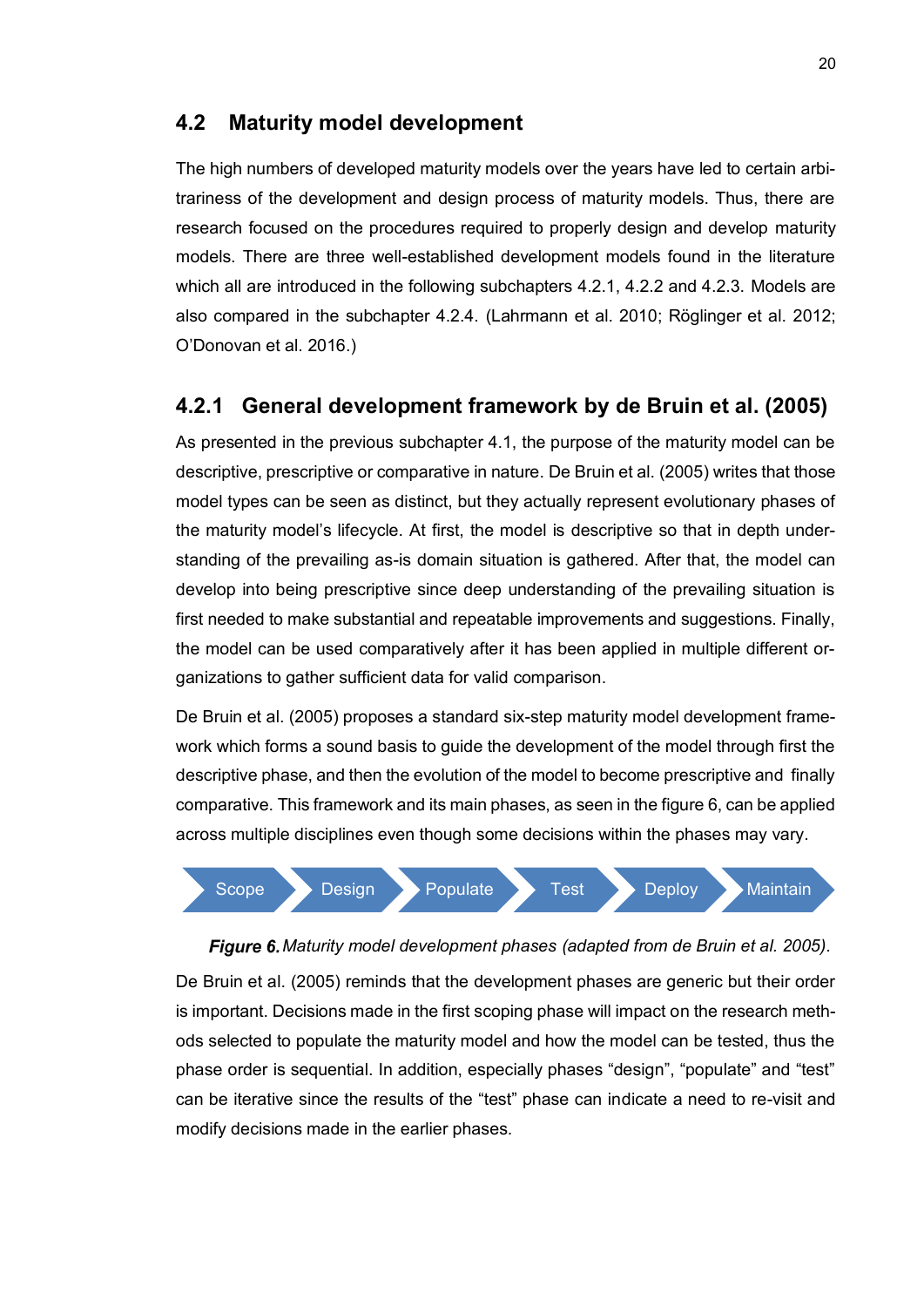The first phase in the maturity model development framework by de Bruin et al. (2005) is to determine the scope of the wanted model. Scoping decisions will affect all remaining phases and set outer boundaries for the application and the use of the model. The most important decision in this phase is to select a focus of the model. The focus refers to which domain the maturity model is going to be targeted and applied, and how it will distinguish from other existing models. The focus can be more general or very domain specific. Another important decision is to identify development stakeholders of the model. Stakeholders can for example include people from academia, industry and government.

The second phase is to determine a design or an architecture of the model which forms the basis for further development and application. One of most important decisions is to define an audience of the model. The audience can for example be internal executives or management, or external auditors or partners. After defining the audience, the needs of the audience are reflected in *why* they seek to apply the model, *how* the model can be applied, *who* needs to be involved in applying the model and *what* can be achieved with the application of the model. The why part can mean the driver of the model application which could be internal or external requirement. The how section indicates the method of the model application that could be a self-assessment, a third party assisted assessment or an external certified practitioner. In the who part respondents of the model application are defined who could for example be management, staff or business partners. All in all, it is important to strike an appropriate balance between a complex reality and model simplicity in the design of the maturity model. (de Bruin et al. 2005.)

The third phase is to populate and decide the content of the maturity model. In this phase it is needed to identify what needs to be measured and how that can be measured in the maturity assessment. The goal is to decide domain components and sub-components which can be used to measure the maturity. These domain components refer to dimensions presented in table 1 in chapter 4.1 and sub-components refer to attributes of the dimensions as seen in the table. Identification of the domain components can be attained by a comprehensive literature review and found components from multiple sources can be validated by interviews, for example. If the maturity domain is relatively new it might not be possible to gather sufficient material from the existing literature so other means are necessary to complement the literature review. Sub-components can also be found from the literature, but it is recommended to use exploratory research methods like case study interviews and focus groups to gather more in-depth material to form the sub-components. (de Bruin et al. 2005.)

The fourth phase includes testing both the construct and the instruments of the populated maturity model for validity, reliability and generalisability. The validity of the construct is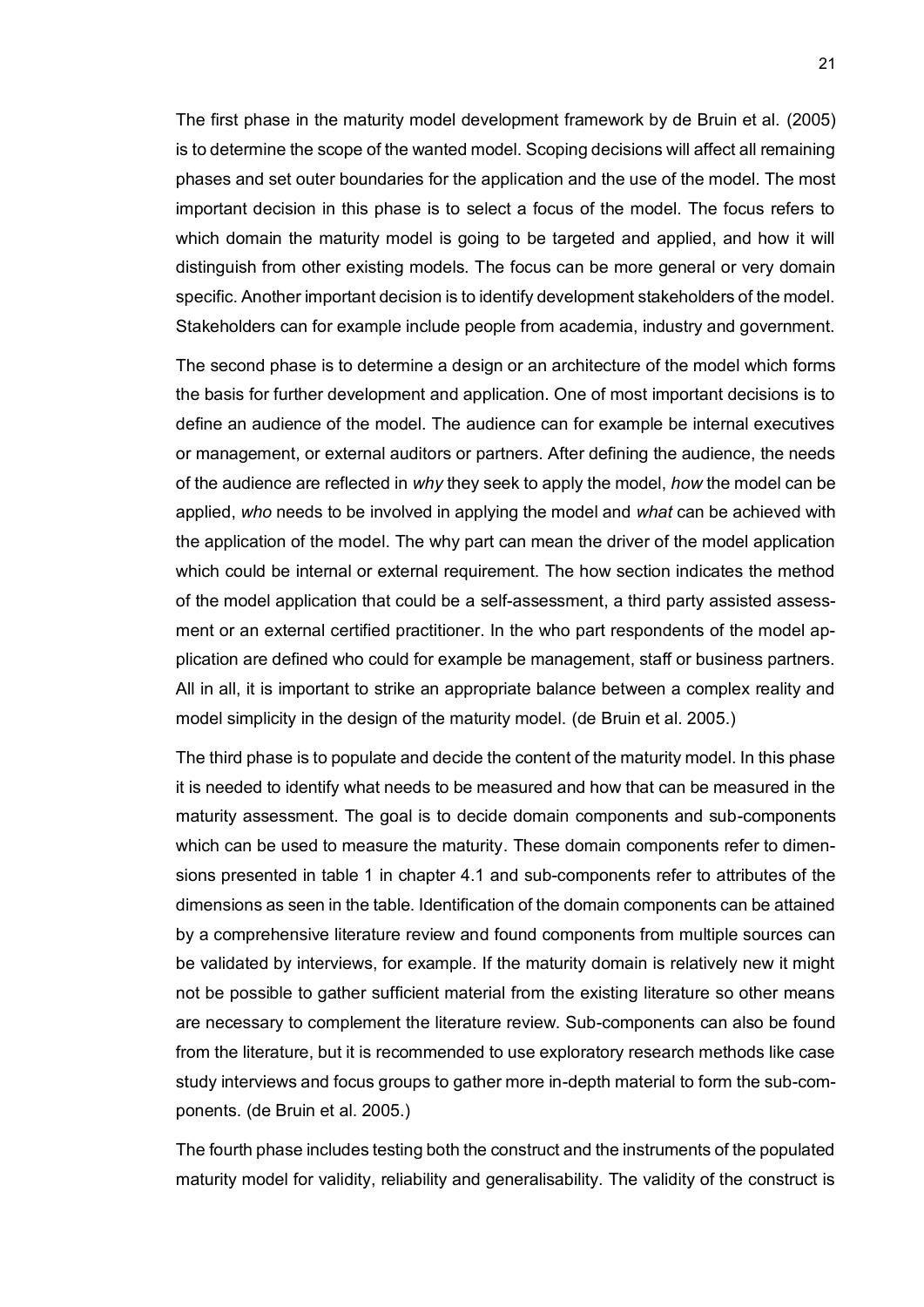represented by both face and content validity of the model. It can be assessed by how completely the domain has been represented in the model in terms of, for example, the extent of the literature review. The validity of the maturity assessment instruments, like an assessment survey, need the be tested for the validity and reliability so that they measure what was intended accurately and repeatably. It can be achieved by for example referencing the existing literature and conducting pilot-testing. (de Bruin et al. 2005.)

In the fifth phase, the populated and tested maturity model is deployed to be available for use and to verify the extent of the model's generalisability. The availability of the model depends on the stakeholders identified in the second phase. An initial application of the model will most likely be with the stakeholder where the model was developed and tested which is the first step in determining the critical issue of model generalisability. The generalisability will continue to be an open issue until the model has been deployed in entities independent of the model development and testing activities which is the second step of the model deployment. Model deployment in multiple independent entities can lead to standardisation and global acceptance of the developed model.

The last sixth phase is maintaining the developed maturity model. An evolution of the model will happen as the domain knowledge and model understanding expands and deepens across the users of the model. This evolution should be tracked and documented. The maintenance of the model will be the only thing ensuring the model's continued relevance and acceptance, but it depends on the available resources determined in the initial scoping of the model development. (de Bruin et al. 2005.)

#### <span id="page-28-0"></span>**4.2.2 Procedure development model by Becker et al. (2009)**

Becker et al. (2009) presented a procedure development model to tackle the criticism presented in the previous subchapter 4.1 about development of multitude of similar maturity models which usually lack a proper documentation about their development procedures and methods. The procedure development model is based on catalogue of development requirements drawn from the design science guidelines in information systems research by Hevner et al. (2004). According to the development requirements, the procedure development model distinguishes eight phases in the development of maturity models which has been illustrated in the figure 7 on the next page. The development model by Becker et al. (2009) aims to provide a sound framework for the methodologically well-founded development and evaluation of maturity models.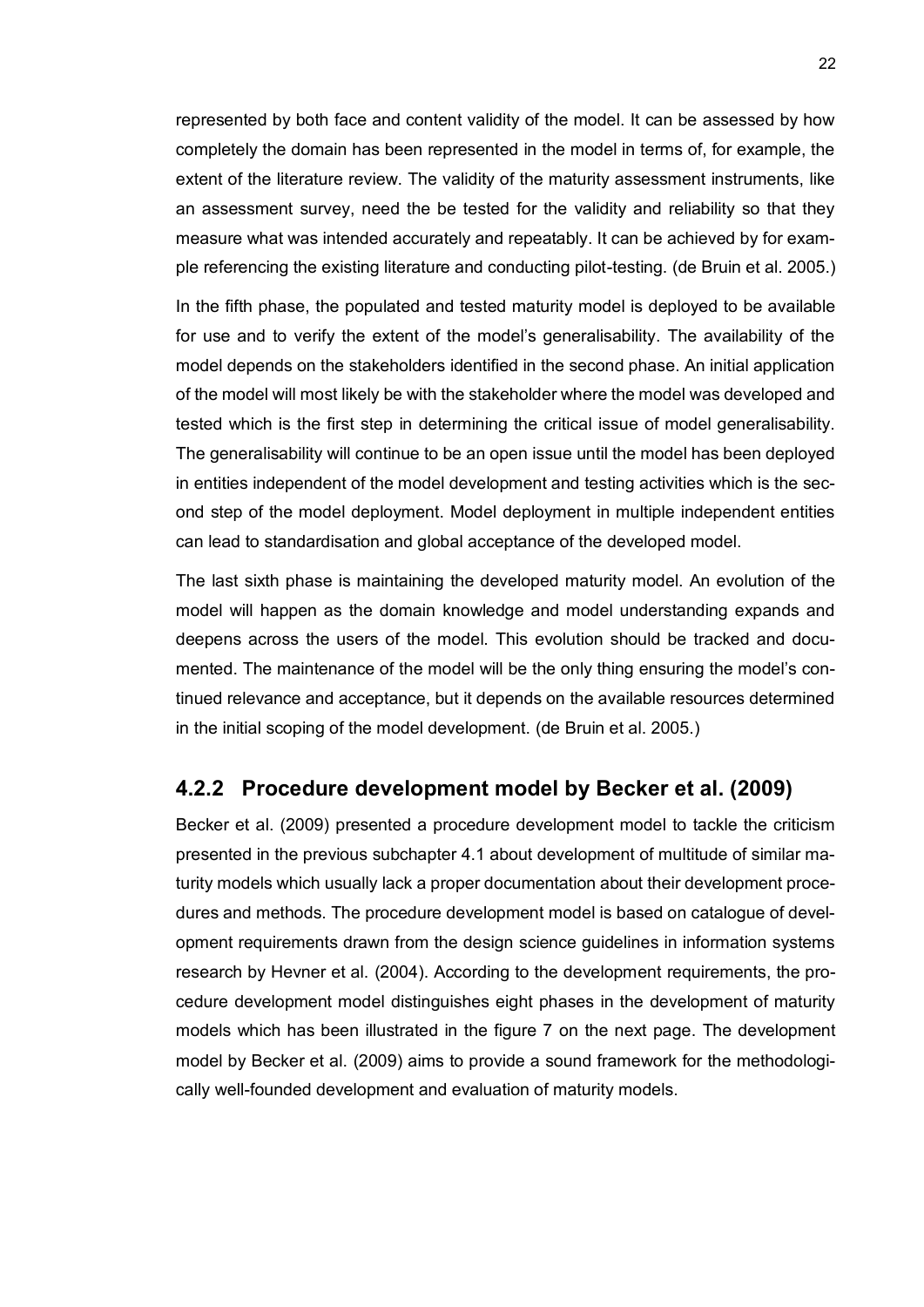

**Figure 7.** Procedure development model phases (adapted from Becker et al. 2009).

The procedure development model starts with the problem definition phase. In this phase, the targeted domain (for example sales analytics) and the targeted user group (for example internal managers or external validators) of the maturity model are defined. In addition, the actual demand for the maturity model must be clearly demonstrated and justified. (Becker et al. 2009.)

The second phase is a comparison of existing maturity models. After defined problem, already existing maturity models which address that problem should be searched. If no existing suitable models are found, then developing a new one is justified but usually shortcomings or lack of transferability of existing models motivate the development of an improved or modified model. In addition, after the development of own maturity model, a publication of new model could motivate comparison and possible incentive to further modify one's own maturity model. (Becker et al. 2009.)

The third phase is determination of the development strategy which should be documented as well. The most important basic strategies are a development of a completely new maturity model design, an enhancement of an existing model, a combination of several existing models into a new one, or a transfer of structures or contents from existing models to new model application domain. (Becker et al. 2009.)

A very central phase of the procedure model is the fourth phase called iterative maturity model development. This phase can be further divided into four different sub-phases: selecting the design level, selecting the approach, designing the model section, and testing the results. In the first selecting the design level sub-phase, the fundamental structure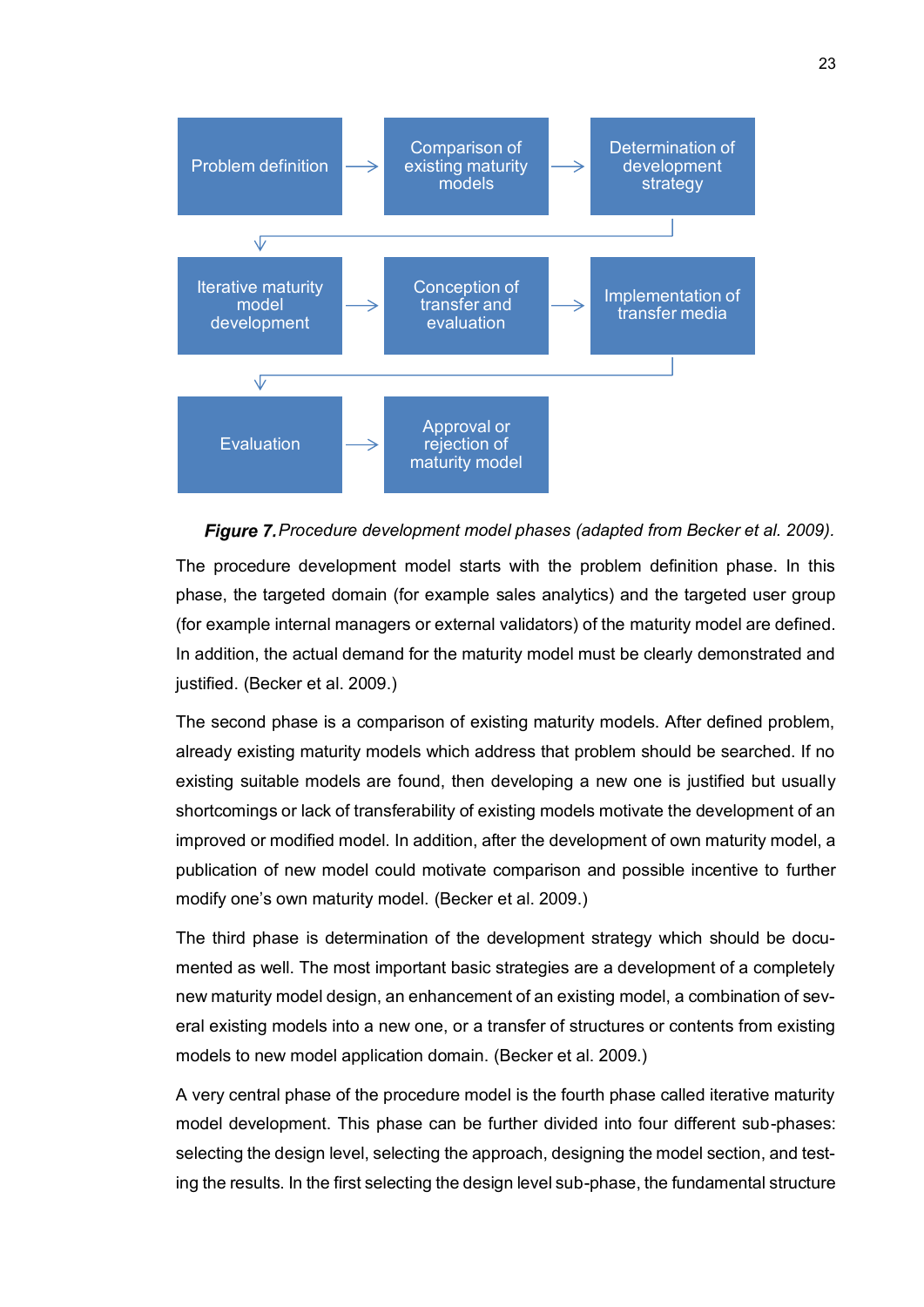of the maturity model is defined. For example, the structure can be a one-dimensional sequence of discrete maturity levels or a multidimensional model. Also, individual dimensions and their attributes need the be designed. In the second sub-phase, selecting the approach, appropriate methods to design different model sections are selected. A common method is the use of literature analysis to extract maturity assessment criteria from typical developments and success factors of the application domain. Other suitable methods are for example explorative research methods like a Delphi method. In the third sub-phase, the selected model section is designed in accordance with the previously chosen approach and procedure. The last sub-phase is testing the results which means testing the comprehensiveness, consistency and problem adequacy of the designed model. The result of this evaluation will decide whether the maturity model development proceeds to the next major phase or the previous sub-phases will be iteratively performed again. (Becker et al. 2009.)

The fifth phase is conception of transfer and evaluation. In this phase, different forms of result transfer for the academic and the users of the model need to be determined. This means planning how the developed maturity model can be delivered for the end-users of the model and for the academic community. In addition, possibilities for the evaluation of the developed maturity model should be incorporated into the transfer design so that the users of the model could give feedback about the model. The model transfer can, for example, be conducted by a document publication or by some software tool. (Becker et al. 2009.)

The sixth phase, implementation of the transfer media, is meant to make the maturity model accessible in the previously planned fashion for all the defined user groups. A common implementation is a publication of voluminous reports and sometimes self-assessment questionnaires are made available. (Becker et al. 2009.)

In the seventh phase called evaluation, it is assessed whether the maturity model provides the projected benefits and an improved solution for the defined problem. A comparison of the defined goals and real-life observations should be carried out. This could be done by conducting case studies or by, for example, making the model accessible on the internet for free access to gather data for evaluation. Thus, this phase is about empirically validating the practical relevance of the developed maturity model. (Becker et al. 2009.)

The last phase is approval or rejection of the model. The outcome of the previous evaluation phase may validate the model to be relevant and be left as is to the public, or the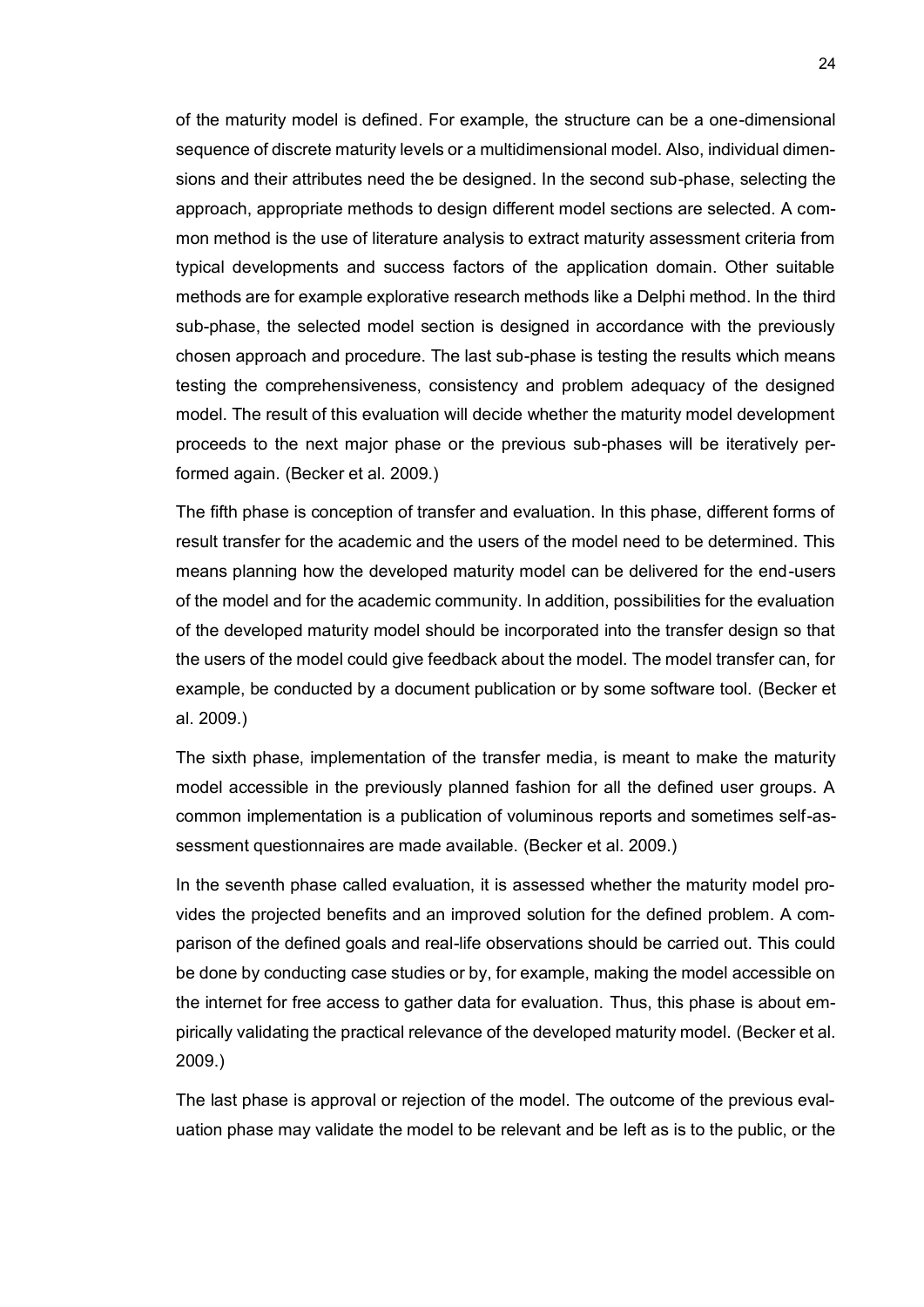model could be required to be re-designed so the development should be started iteratively again from the first problem definition phase, or just modified re-evaluation is needed for the model. Another possible outcome of the evaluation is that the maturity model is not relevant, and it should be rejected and be purposefully taken off the market. (Becker et al. 2009.)

#### <span id="page-31-0"></span>**4.2.3 Phase development model by Mettler (2009)**

To mitigate the criticism of maturity models presented in the previous subchapter 4.1, Mettler (2009) presented a phase development model for designing theoretically sound and accepted maturity models. The model is based on the work of de Bruin et al. (2005) as presented in the earlier subchapter 4.2.1, and it also utilizes the design science research like the procedure development model by Becker et al. (2009). Mettler (2009) argues that the development and the application of the maturity model are intimately interconnected so they should not be reflected separately. Thus, Mettler proposes a phase model for both, the development and the application of the maturity models, which is illustrated in the figure 8 below.



**Figure 8.** Phases of maturity model development and application (adapted from *Mettler 2009).*

After identified a need for developing a new maturity model, the first actual phase in the development model is defining scope where the most important design decisions are made. First, the focus of the maturity model is set. The focus can be general or more specific subject matter. Second, the level of analysis is decided whether it is done in a particular department of the organization, on the organizational level, collaboratively on the inter-organizational level, or on more global and societal level. Next, the audience of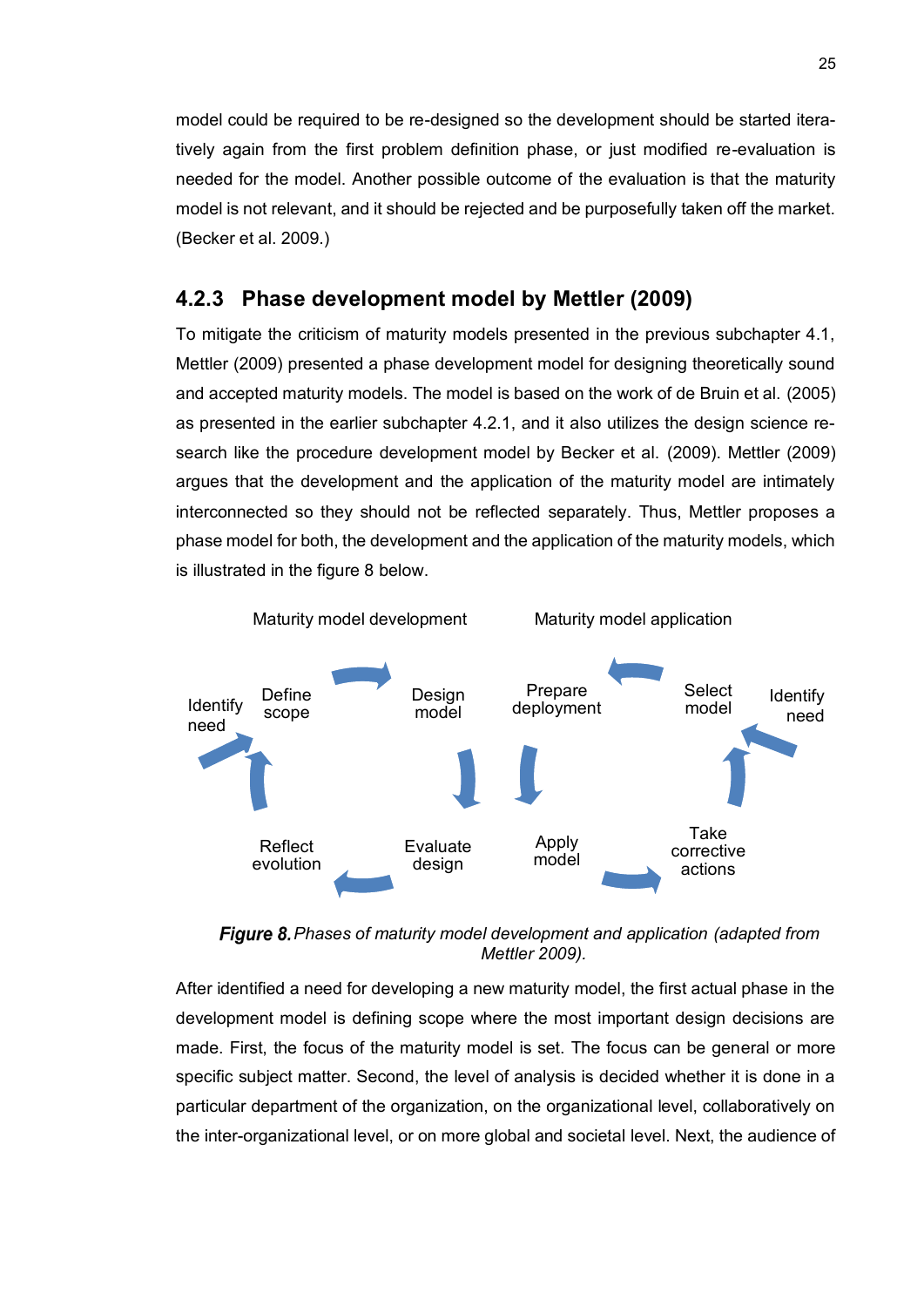the model is considered since it can be targeted for management-oriented people, technology-oriented people or both. Also, the novelty of the subject, whose maturity is being assessed, is determined whether it is emerging, pacing, disruptive or mature which can affect the design of the maturity model and its utilization. Lastly, the dissemination of the model is decided since it can be open or exclusive access only. (Mettler 2009.)

In the second phase called design model, the actual maturity model is built. This phase is highly influenced by the choices made in the earlier made definitions, and especially by having a clear understanding of what is meant by maturity in the specified focus of the model. The model could, for example, be process-focused, object-focused or peoplefocused which all will have different ways how the maturity is being progressed. Also, it is important to discuss whether the progress of maturity is one-dimensional or multi-dimensional. In addition, the nature of the design process needs to be determined whether it is, for example, a theory-driven or a practitioner-based or a combination of both. This decision will also affect the choice of the research methods to be used. For example, the research method could be a literature review for theory driven design process or focus group discussions for practitioner-based design process. These choices will determine the scientific and practical quality of the resulting maturity model. (Mettler 2009.)

Third phase is the evaluate design phase which is concerned with the verification and validation of the designed maturity model. The verification is a process of determining that the maturity model represents the conceptual description and specifications with satisfactory accuracy. The validation is about the degree to which the maturity model is an accurate representation of the real world from the perspective of the planned use cases. For example, it is possible to evaluate the design process (the way the maturity model was constructed) or the design product (the maturity model itself). It is advised to do both evaluations to especially mitigate the criticism on the rigour of maturity models. (Mettler 2009.)

The last phase is called reflect evolution phase. This phase is often neglected but important for the longevity of the developed maturity model. Maturity of the focused phenomenon is usually growing and therefore the model's solution stages and improvement activities need to be refaced from time to time. For example, there could appear a need to modify requirements for reaching a certain maturity level due to the development of new best practices and technologies. Thus, the mutability of the maturity model should be considered and determined whether the evolution is a non-recurring or continuous matter and if modifications can be openly activated by model users or exclusively by the original developer of the model. (Mettler 2009.)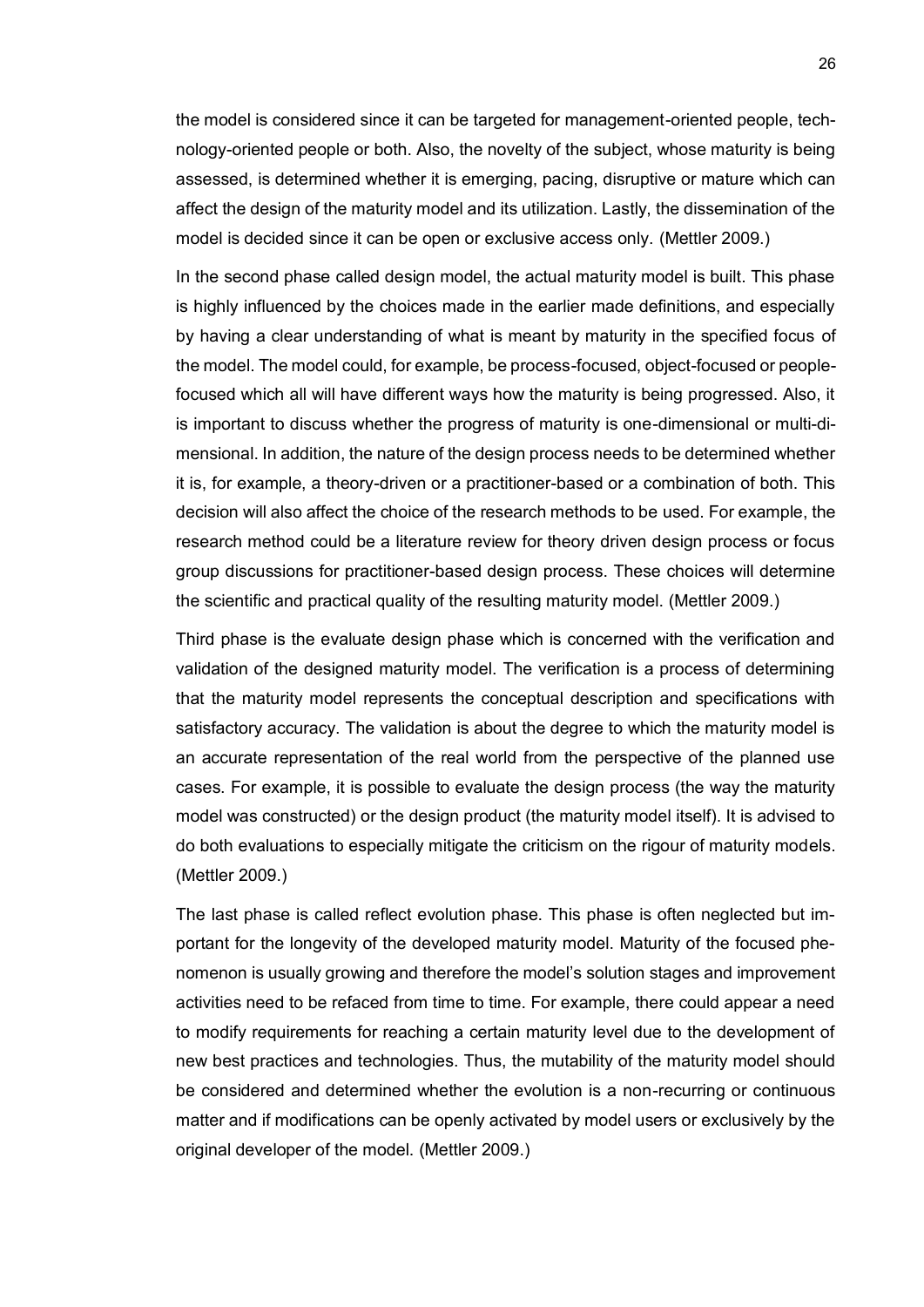Mettler's (2009) phase development model also covers the application of the maturity model which starts with the business need since application of the maturity model requires resources. The first actual phase is the select model phase which starts by searching potentially applicable maturity models with regard to the identified business need. Search criteria can include things like the origin of the model (for example academia or practice), reliability (how well the model has been evaluated), accessibility (free for use model or not) and the method of application (for example self-assessment or external certified professionals). Ultimately, all the decision criteria would yield to a suitable maturity model match.

The next phase is the prepare deployment phase. In this phase it is crucial to find a potential sponsor or responsible person for the maturity assessment with the selected model. In addition, it needs to be determined whether the assessment is rather informal or formal, corresponding application area of the organization must be decided and assessment respondents located. (Mettler 2009.)

The third phase is called apply model phase where two basic decisions are identified. First, should the maturity assessment really be conducted, and second, how many times it should be executed. After that the assessment is done by the maturity model's specifications. The final phase is the take corrective actions phase where assessment results are critically reflected. For example, it has to be decided whether the progress on maturity should be coupled or uncoupled of the regular development initiatives of the organization, and whether the implementation of the identified improvements activities can be done on the fly or a specific project is needed, and who is responsible to carry out the corrective actions in the organization. (Mettler 2009.)

#### <span id="page-33-0"></span>**4.2.4 Conclusion of development models**

Maturity models have been criticized to emphasise too little the testing of the models in terms of validity, reliability and generalisability, and on the little documentation on how to develop and design maturity models. In addition, some models have lacked on proper theoretical foundations. To tackle these points of criticisms, de Bruin et al. (2005) was one of the first ones to introduce a maturity model development framework for developing sound maturity models. Since then, Mettler (2009) has built a development model based on the work of de Bruin et al. (2005) and expanded it with the design science research theories. In addition, Becker et al. (2009) proposed a development model which also utilizes design science research guidelines in information systems. Common steps in all of the development models and comparison of the individual models are presented in the table 2 on the next page.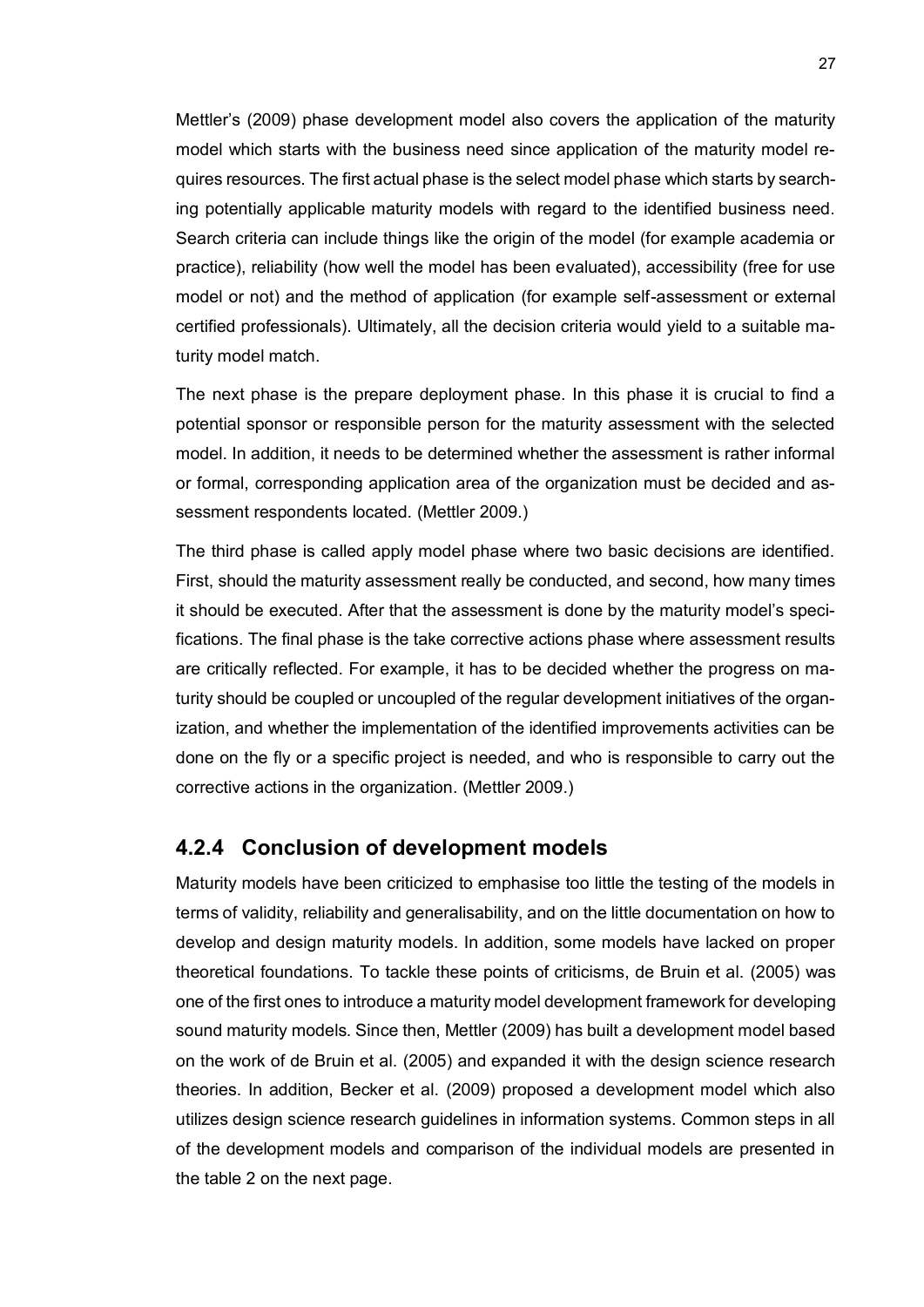| Common steps in<br>development<br>the<br>models | Model by de Bruin<br>et al. (2005)                       | Model by Becker et<br>al. (2009)                  | Model by Mettler<br>(2009)                                |
|-------------------------------------------------|----------------------------------------------------------|---------------------------------------------------|-----------------------------------------------------------|
| 1. Identify need or                             |                                                          | Specify problem                                   | Identify need and<br>specify problem do-<br>main          |
| new opportunity                                 |                                                          | Compare<br>existing<br>problem solutions          |                                                           |
| 2. Define Scope                                 | Define<br>scope<br>оf<br>model<br>application<br>and use | Define<br>develop-<br>ment strategy               | Define<br>scope<br>оf<br>model<br>application<br>and use  |
| 3. Design model                                 | Design<br>model<br>structure and de-                     | model<br>Develop<br>structure                     | Identify operation-<br>alisation measures                 |
|                                                 | ployment method                                          | Specify deployment<br>evaluation<br>and<br>method | Implement deploy-<br>ment and evalua-<br>tion method      |
|                                                 | model<br>Populate<br>structure                           | Implement deploy-<br>ment measures                | Apply model                                               |
| 4. Evaluate design                              | Test model struc-<br>ture                                | Evaluate<br>deploy-<br>ment measures              | Evaluate<br>model<br>structure and de-<br>ployment method |
| 5. Reflect evolution                            | Deploy model                                             |                                                   | Synthesis of design<br>continuous                         |
|                                                 | Maintain<br>the<br>model's growth and<br>use             |                                                   | and<br>learning                                           |

*Table 2. Comparison of maturity model development models (adapted from Mettler 2011).* 

As seen from the table 2, there are five common steps in the development of rigor maturity models: identifying the need for the model, defining the scope of the model, designing the model, evaluating the design of the model, and reflecting the evolution of the model.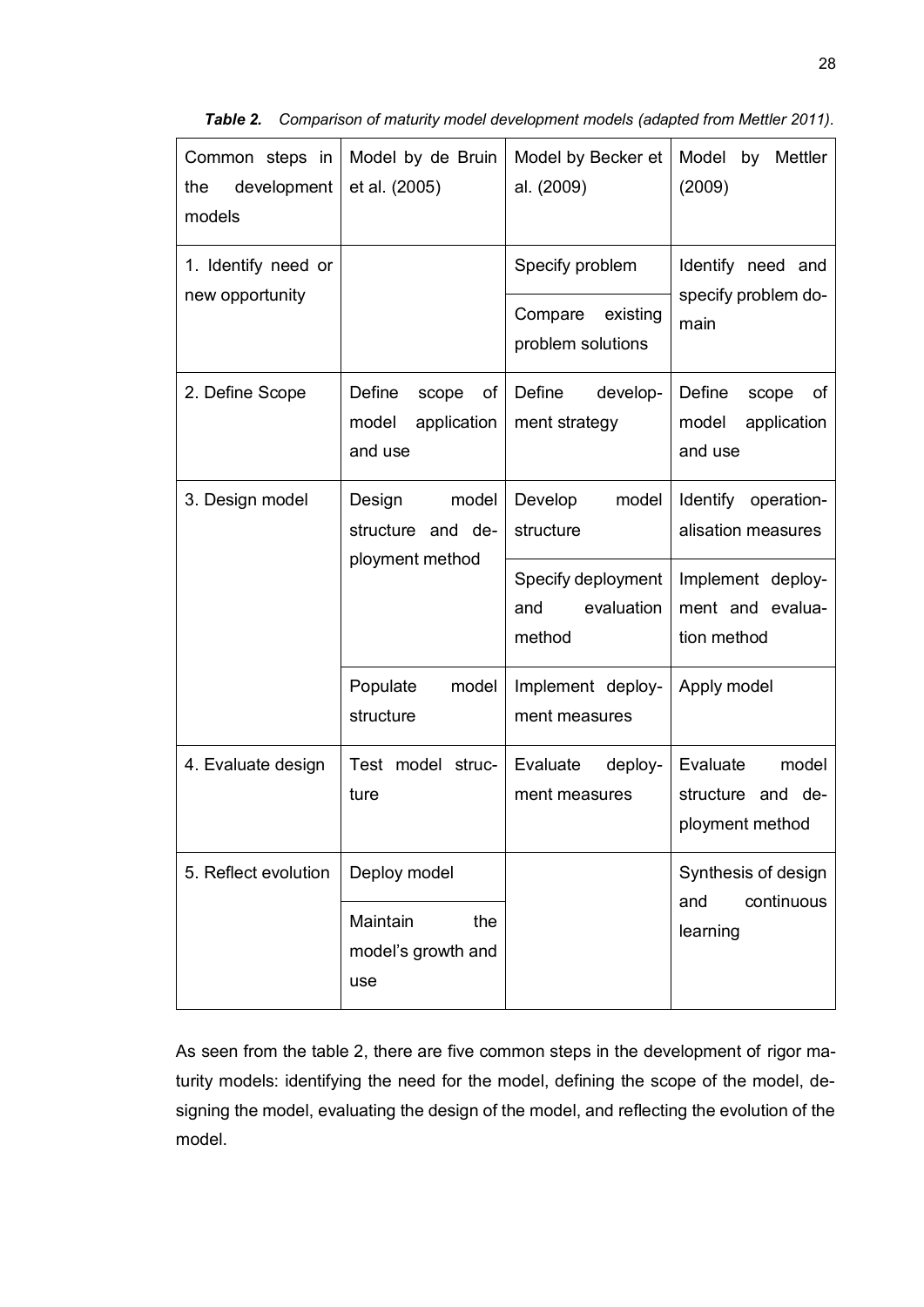#### <span id="page-35-0"></span>**4.3 Analytics related maturity models**

Since the emergence of analytics and business intelligence, dozens of analytics related maturity models have been developed (Lahrmann et al. 2010; Olszak 2016). One of the earlier analytics related models was a data warehousing maturity model developed by Watson et al. (2001) and after that different models have been developed both by commercial organizations like SAS and Hewlett-Packard, and by academic researchers (Lahrmann et al. 2010). According to Olszak (2016) and Chen & Nath (2018), other notable analytics maturity models are TDWI's business intelligence maturity model (Eckerson 2009), Gartner's maturity model for business intelligence and performance management (Rayner & Schlegel 2008) and a model for analytical competition (Davenport & Harris 2007).

The three-level multidimensional model by Watson et al. (2001) and the TDWI's six-level multidimensional model (Eckerson 2009) are both focused on more technical aspects of the analytics. Thus, they have been criticized to neglect other softer maturity affecting aspects like people, strategy and organizational structure (Lahrmann et al. 2010). Furthermore, maturity model by Watson et al. (2001) is one of the only technologically focused models which is theory based (Lahrmann et al. 2010) but none of the technologyfocused models have really been empirically validated to demonstrate the connection between analytics maturity and successful analytics outcomes for the organization (Chen & Nath 2018).

Gartner's five-level multidimensional model (Rayner & Schlegel 2008) and the five-level multidimensional model by Davenport & Harris (2007) are more organizational focused analytics maturity models. These organizational focused models emphasise the importance of identifying business drivers, developing analytics oriented organizational environment and creating strategic alignment between the analytics and the business (Chen & Nath 2018). Chen & Nath also address that organizational focused models offer higher-level assessment of the organizational analytics maturity rather than more localized or functional area of maturity assessed in the technologically focused models. However, a reliability of the Gartner's model hasn't been documented and its application needs a third-party assistance which is usually the case with practitioner developed models (Lahrmann et al. 2010).

In addition to the technologically and organizationally focused analytics maturity models, there are also notable models focused on analytics capabilities and impact. According to Chen & Nath (2018), the most notable capability focused model is the business analytics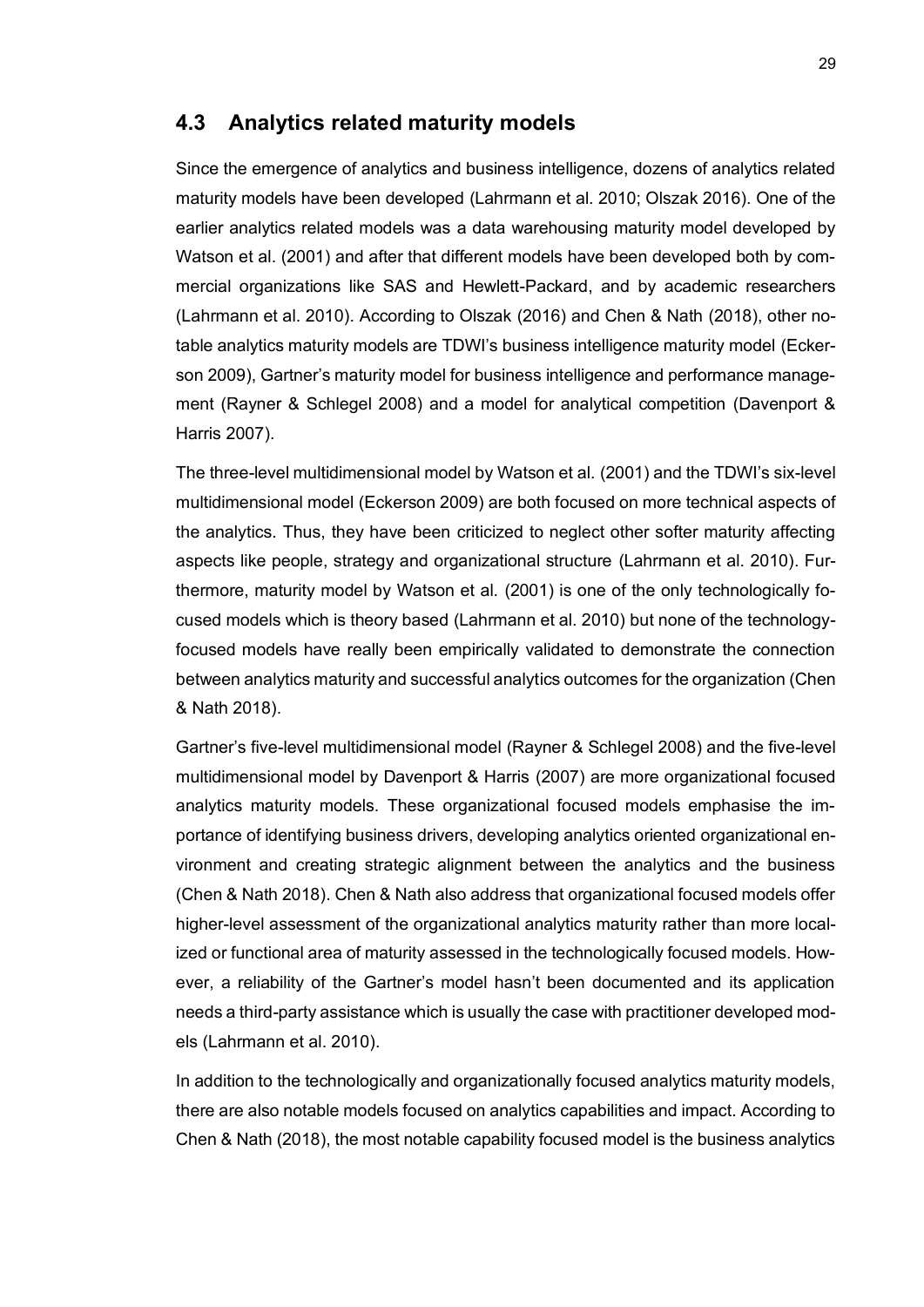capability maturity model (BACMM) developed by Cosic et al. (2012). The five-level multidimensional model consists of four capability areas including governance, people, culture and technology. These capability dimensions are further broken down into 16 low level analytics capabilities covering widely strategic, organizational and technical issues. BACMM is based on the resource-based view theory (Cosic et al. 2012) which proposes that organizational capabilities and resources are the basis of gaining sustainable competitive advantage (Barney 1991). However, BACMM hasn't been thoroughly empirically tested to validate its claim that the presented 16 capabilities would actually lead to value and sustainable competitive advantage. Furthermore, BACMM has been criticized to be general model since it tries to be comprehensive but that has caused it to compromise its uniqueness to the area of analytics. (Chen & Nath 2018.)

Chen & Nath's (2018) justified criticism of the original BACMM (Cosic et al. 2012) did not take into account that Cosic et al. revised their original BACMM later on their newer business analytics capability framework (BACF) focusing on the criticism of the original model (Cosic et al. 2015). On the newer paper, BACF was developed in two phases. First, a conceptual framework was developed based on the resource-based view theory and a thematic content analysis of the analytics literature. Second, a Delphi study was used to refine and empirically validate the framework structure, components and capabilities. Thus, the BACF is both theoretically grounded and empirically validated to also be practically relevant analytics maturity model. (Cosic et al. 2015.)

Analytics maturity models focused on the impact emphasize more the impact of the analytics to the organizational performance and decision making (Chen & Nath 2018). Teradata's data warehouse and business intelligence maturity model by Miller et al. (2011) utilizes five maturity levels: reporting (what happened?), analyzing (why did it happen?), predicting (what will happen?), operationalizing (what is happing?), and activating (make it happen) to highlight the impact of the analytics on the business processes and organizational performance (Olszak 2016). Another notable model is the impact-oriented business intelligence maturity model by Lahrmann et al. (2011) which was empirically validated to demonstrate positive organizational impact from the deployment and the use of an analytics technology (Chen & Nath 2018). The positive impact was measured by internal process efficiency and organizational performance. The model suggested that measuring the performance of areas that are most impacted by analytics is a crucial aspect when assessing the analytics maturity of the organization. (Chen & Nath 2018.)

Another impact related analytics maturity model has been published very recently by Menukhin et al. (2019) who claim that the existing analytics maturity models tend to focus on the descriptive use of the maturity models rather than on the prescriptive use. They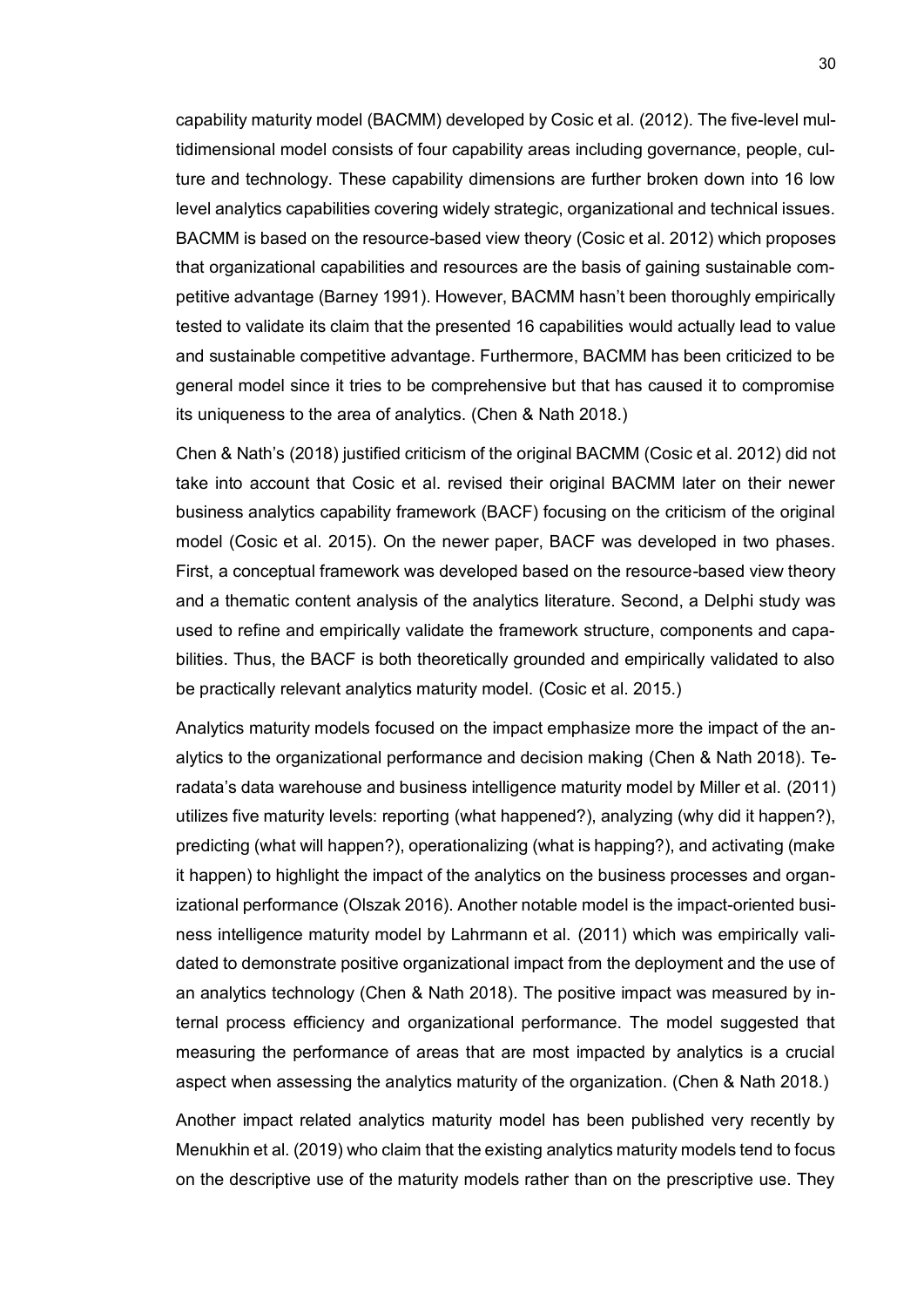also emphasize the importance of an analytics-business alignment for achieving high analytics maturity. Thus, they developed an analytics maturity model which is influenced by the IT-business alignment literature and covers both the descriptive and especially the prescriptive usages of maturity models. The model was also empirically validated to be practically relevant in the case study organization and some external organizations.

Overall, analytics maturity models tend to have from three to six maturity levels yet most commonly five levels. Models usually have some focus in assessing the maturity of the analytics, for example technology, organization, capabilities or impact, rather than covering the entire domain comprehensively (Chen & Nath 2018). Models are often multidimensional and classic information technology topics like applications, data and infrastructure are highly present, while topics like costs, organizational structures, people and strategy are less addressed (Lahrmann et al. 2010). However, newer models cover also more of those organizational dimensions like strategic alignment, top level sponsorship, analytics talents, performance management and impact (Chen & Nath 2018). Different dimensions of previously introduced analytics related maturity models are compared in the table 3 below.

| <b>Dimension</b>                                           | Wat-<br>son et<br>al.<br>(2001) | Ecker-<br>son<br>(2009) | Rayner<br>&<br>Schle-<br>gel<br>(2008) | Dav-<br>enport<br>& Har-<br>ris<br>(2007) | Cosic<br>et<br>al.<br>(2012) | Miller<br>et<br>al.<br>(2011) | Lahr-<br>mann<br>et al.<br>(2011) | Me-<br>nukhin<br>et al.<br>(2019) |
|------------------------------------------------------------|---------------------------------|-------------------------|----------------------------------------|-------------------------------------------|------------------------------|-------------------------------|-----------------------------------|-----------------------------------|
| Analytics<br>applica-<br>tions<br>and<br>technolo-<br>gies | X                               | X                       | X                                      | X                                         | X                            | X                             | X                                 | X                                 |
| Architec-<br>ture<br>and<br>infrastruc-<br>ture            | $\sf X$                         | X                       |                                        |                                           | X                            | X                             | X                                 | X                                 |
| Data gov-<br>ernance                                       | X                               |                         | X                                      |                                           | X                            | X                             | X                                 | X                                 |

*Table 3. Comparison of dimensions in different analytics maturity models.*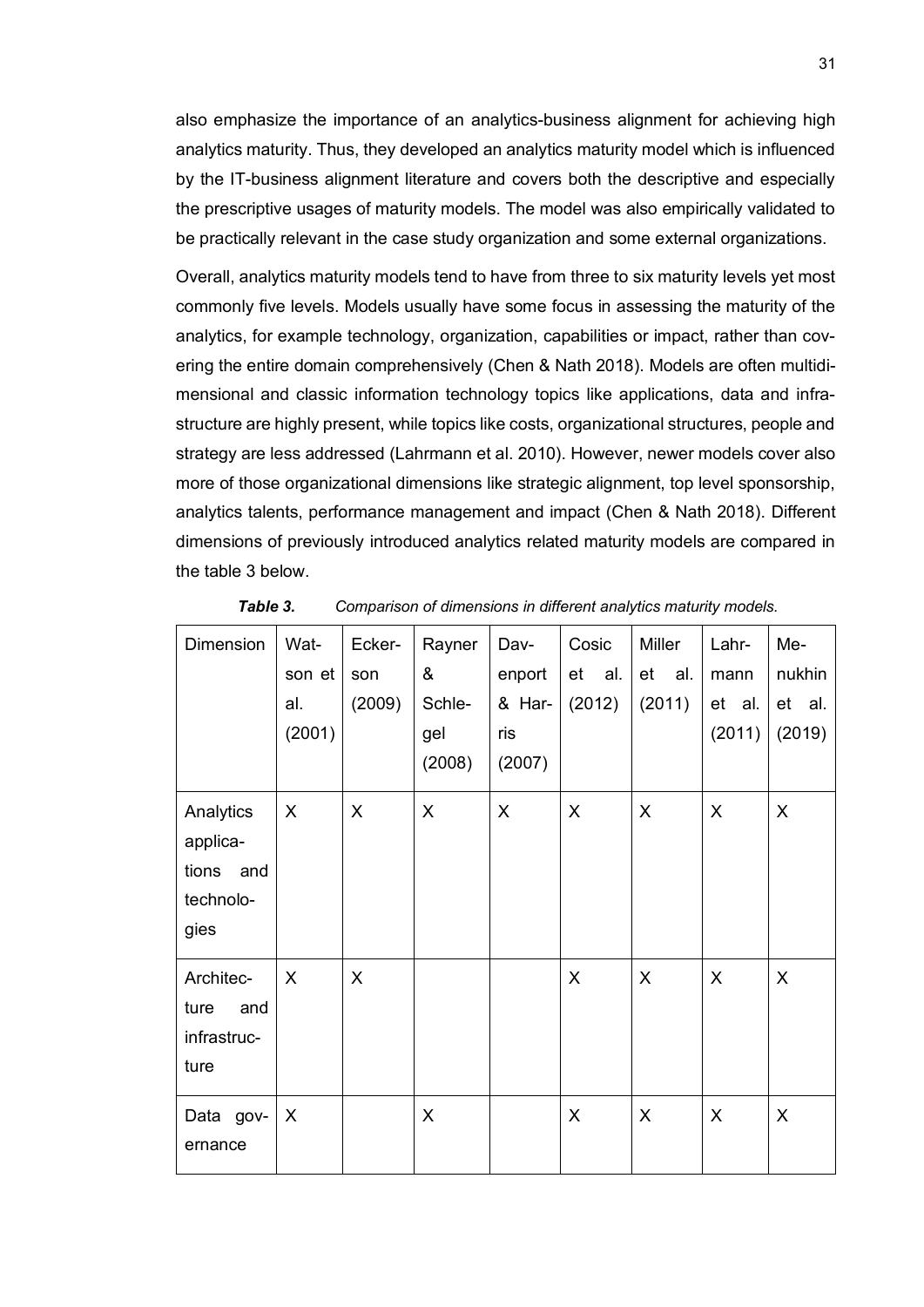| Culture                          |         | X                | $\times$ | X | X |   |   | X        |
|----------------------------------|---------|------------------|----------|---|---|---|---|----------|
| Impact                           | $\sf X$ | $\boldsymbol{X}$ | $\times$ |   |   | X | X |          |
| Organiza-<br>tional<br>structure |         |                  | X        |   |   |   |   |          |
| Processes                        |         |                  |          | X |   |   |   | $\times$ |
| <b>Skills</b>                    | X       |                  |          | X | X |   | X | X        |
| Strategy                         |         |                  |          | X | X |   |   |          |
| <b>Users</b>                     | X       |                  |          |   | X |   | X |          |

Regards the origin of analytics maturity models, there is a mixture of models from academia, from practice, and from a grey area between. Especially, the practice originated models are not documented very well, and their development process and structure remain unclear. In addition, many models lack verification of their reliability and empirical validation of their content. Therefore, the relationship between analytics maturity and organizational success cannot be assessed effectively with some models. An important part of the reliability is the theoretical foundation of the model, but many models suffer from a poor theoretical foundation. Finally, it seems like that no single analytics maturity model has yet reached the state of an industry standard like in some other fields. (Lahrmann et al. 2010; Chen & Nath 2018.)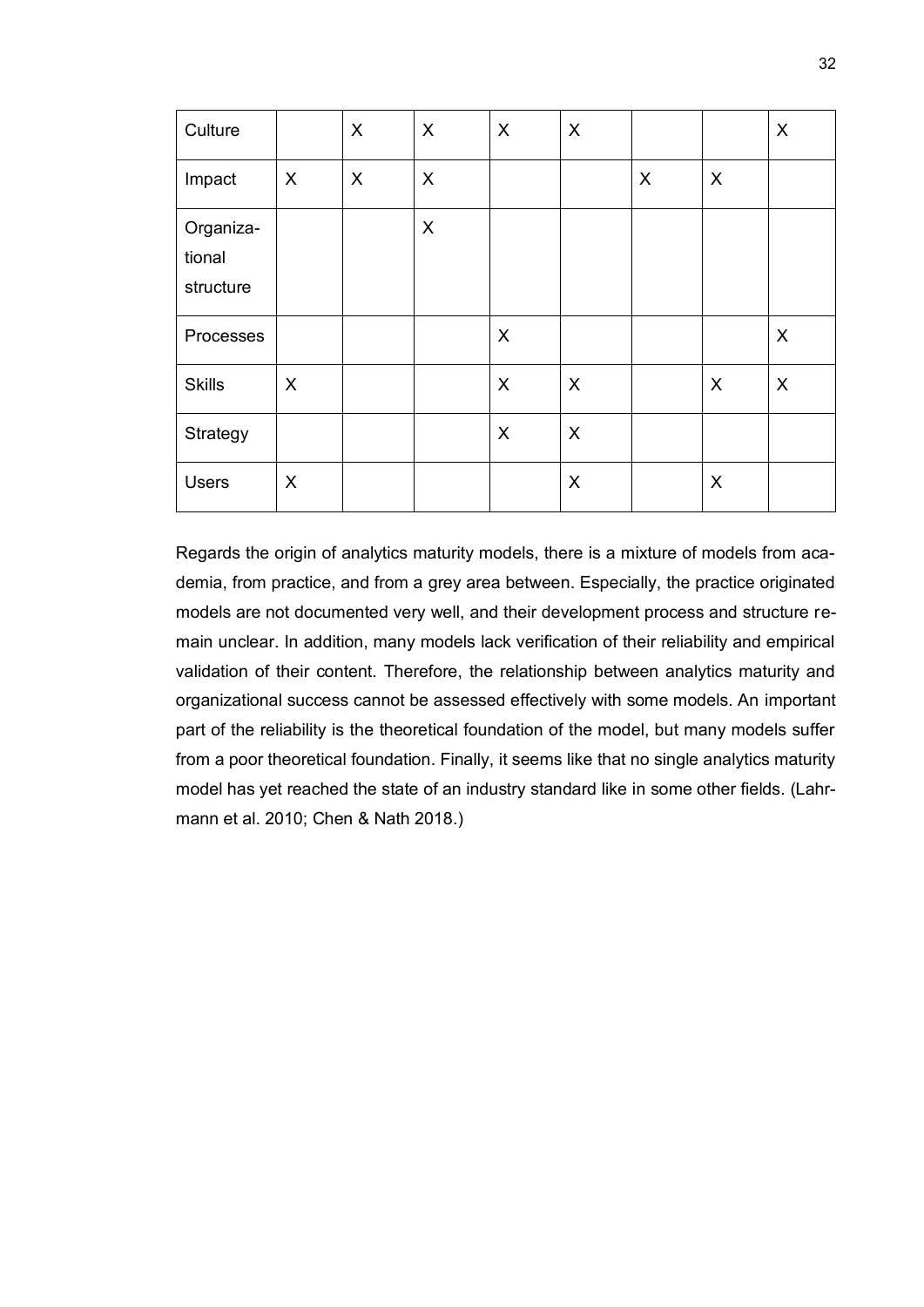# **5. CUSTOMIZED B2B SALES ANALYTICS MA-TURITY MODEL AS CONCEPTUAL FRAME-WORK**

In this chapter, a customization process and a customized B2B sales analytics maturity model are introduced. At first, the customization of the existing maturity model following the development model by Becker et al. (2009) is explained. Next, the final customized maturity model is described by defining its dimensions and maturity levels. This customized B2B sales analytics maturity model is used as the conceptual framework in this research so it is important to understand how it was build.

#### **5.1 Customization process**

As presented in the analytics related maturity model comparison in the previous chapter 4.3, there is no single theoretical analytics maturity model which would be an industry standard. In addition, since this research is a holistic single case study in the quite unique case organization, a customized B2B sales analytics maturity model is needed to get practically relevant results for this research.

Three well-established maturity model development models were introduced in the previous chapter 4.2 which could be used to create the customized B2B sales analytics maturity model. The development model by Becker et al. (2009) is chosen to be applicably used in the scope of this research. Next, a development process of the customized B2B sales analytics maturity model is presented following the development phases of Becker et al. (2009) as introduced in the chapter 4.2.2.

The development model by Becker et al. (2009) starts with the problem definition phase. The problem in this research is to get an analysis of the current B2B sales analytics maturity level at the case organization. Information about the current level could be then utilized to create a focused future analytics development plan to increase the sales analytics maturity at the case organization. Thus, the target domain of the needed maturity model is the B2B sales analytics, and the target user group is case organization's sales development people and the sales unit as a whole.

The second phase is the comparison of existing maturity models where already existing maturity models suitable for the defined problem need to be searched. This was already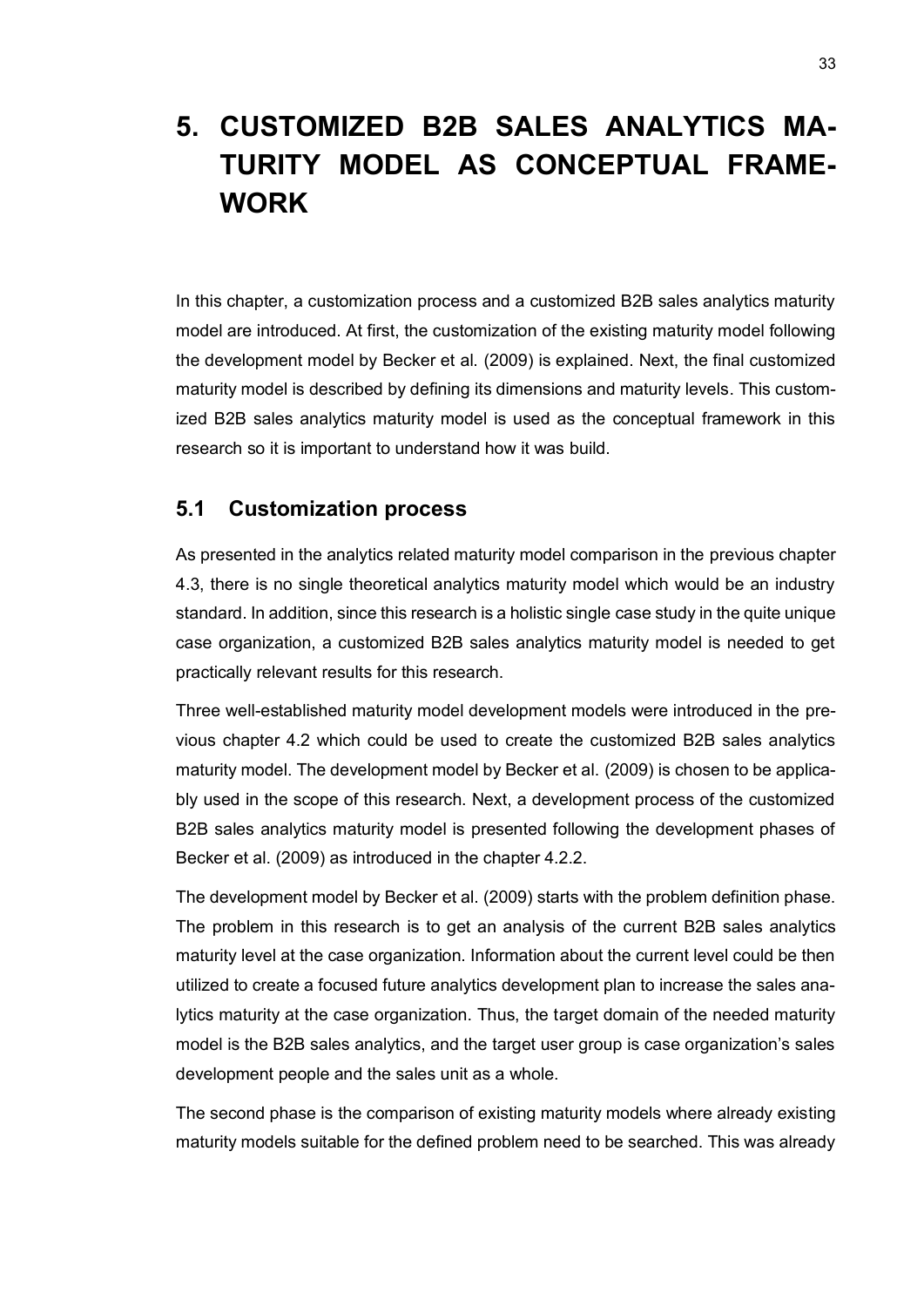done in the previous chapter 4.3. There was not found any existing sales analytics maturity model which would really well fit the unique case organization's problem in practice. There were couple promising maturity models, like models by Menukhin et al. (2019) and Cosic et al. (2015), but as Becker et al. (2009) state, usually existing models have shortcomings and lack of transferability for specific problems which justifies the development of the customized maturity model.

The third phase is the determination of a development strategy for the maturity model. Since there were found promising existing maturity models in the previous phase, the development strategy is chosen to be an enhancement of the existing model. The analytics maturity model by Menukhin et al. (2019) is chosen to be enhanced to fit the problem of this research. The model was chosen because it is very recently published so it would be more relevant for the recent analytics developments, it also emphasizes the prescriptive usage of the maturity models in addition to the descriptive usage, and it has been originally developed to address a case organization's problem of sales analytics which is very similar with the problem of this research.

The fourth phase is the iterative maturity model development which in this case means customizing the existing maturity model. The approach for the customization had three stages. First, the author customized the existing model based on other existing models and literary in addition to the knowledge about the case organization. Next, the customized model was discussed and tested in a workshop with the case organization's sales development representatives. Lastly, final modifications to the customized model were made according to the workshop and its feedback. The customized sales analytics maturity model is introduced more in detail in the following chapter 5.2.

The fifth phase is the conception of transfer and evaluation which means determining how the developed maturity model is delivered for the end-users and for the academic community with a possibility for further evaluation. In the scope of this research, it was determined that this published thesis is the chosen transfer media to make the developed model publicly accessible. This also fulfills the following sixth phase which is the actual implementation of the transfer media.

The seventh phase is the evaluation of the developed model whether it provides valuable results for the defined problem. The evaluation can be executed, for example, by an empirical case study like in this research. The eighth phase is the approval or rejection of the developed model according to the outcome of the seventh phase. Results of both the seventh and the eighth phases are discussed more in the chapter 9.1.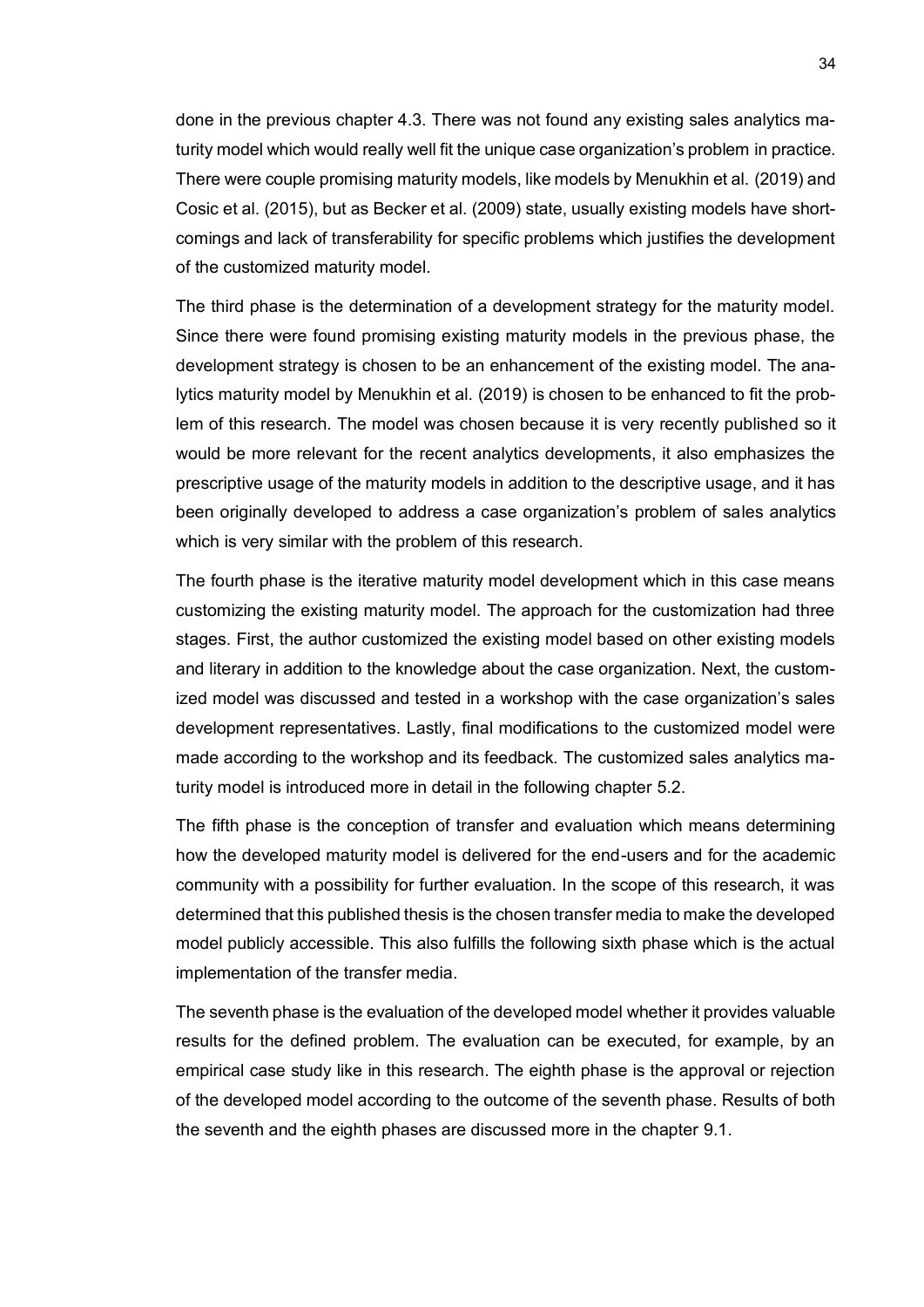#### **5.2 Customized B2B sales analytics maturity model**

The original maturity model by Menukhin et al. (2019) has five maturity levels and six different dimensions so it is a multidimensional model. Five maturity levels are named as "Initial", "Committed", "Focused", "Managed" and "Optimised". Six dimensions are "Organisation", "IT & Analytics Infrastructure", "Analytics Processes", "Skills", "Governance", and "Data & Analytics Technologies". Each dimension and maturity level have specific defined attributes.

The model customization started with the maturity level names. The number of levels were deemed to be relevant but their names were not so self-explanatory. Thus, names were changed to correspond to the types of analytics techniques presented in the chapter 3.1 which usually are also seen as different maturity levels of analytics. Customized maturity level names are following: "Initial", "Descriptive", "Diagnostic", "Predictive", and "Prescriptive" so that the "Initial" is the lowest level and the "Prescriptive" is the highest level.

Original dimensions of the maturity model deemed to have a good mix of both social and technical aspects which are needed according to the sociotechnical systems theory perspective of developing the B2B sales analytics maturity in this research as presented in the chapter 2. Comparison of dimensions included in different analytics maturity models in the table 3 in the chapter 4.3 also shows that the model by Menukhin et al. (2019) includes all of the most common dimensions. However, the "Analytics Processes" dimension was decided to be left out because it was not seen so relevant for the case organization and also there was a little overlapping with the "Data & Analytics Technologies" and the "IT & Analytics Infrastructure" dimensions. Thus, the process view of analytics maturity was added especially into the "Data & Analytics Technologies" dimension where integration of analytics into the sales processes and delivery process of analytics are assessed. In addition, the "Organisation" dimension was renamed into "Culture". Otherwise, dimensions were kept as original.

In the sociotechnical systems theory perspective, customized dimensions include two clearly social dimensions: "Culture" and "Skills", and two clearly technical dimensions: "IT & Analytics Infrastructure" and "Data & Analytics Technologies". The dimension called "Governance" is a bit both social and technical. Thus, there is a good balance between the social and the technical aspects in the customized maturity model. Customized maturity levels and dimensions are illustrated in the table 4 on the next page.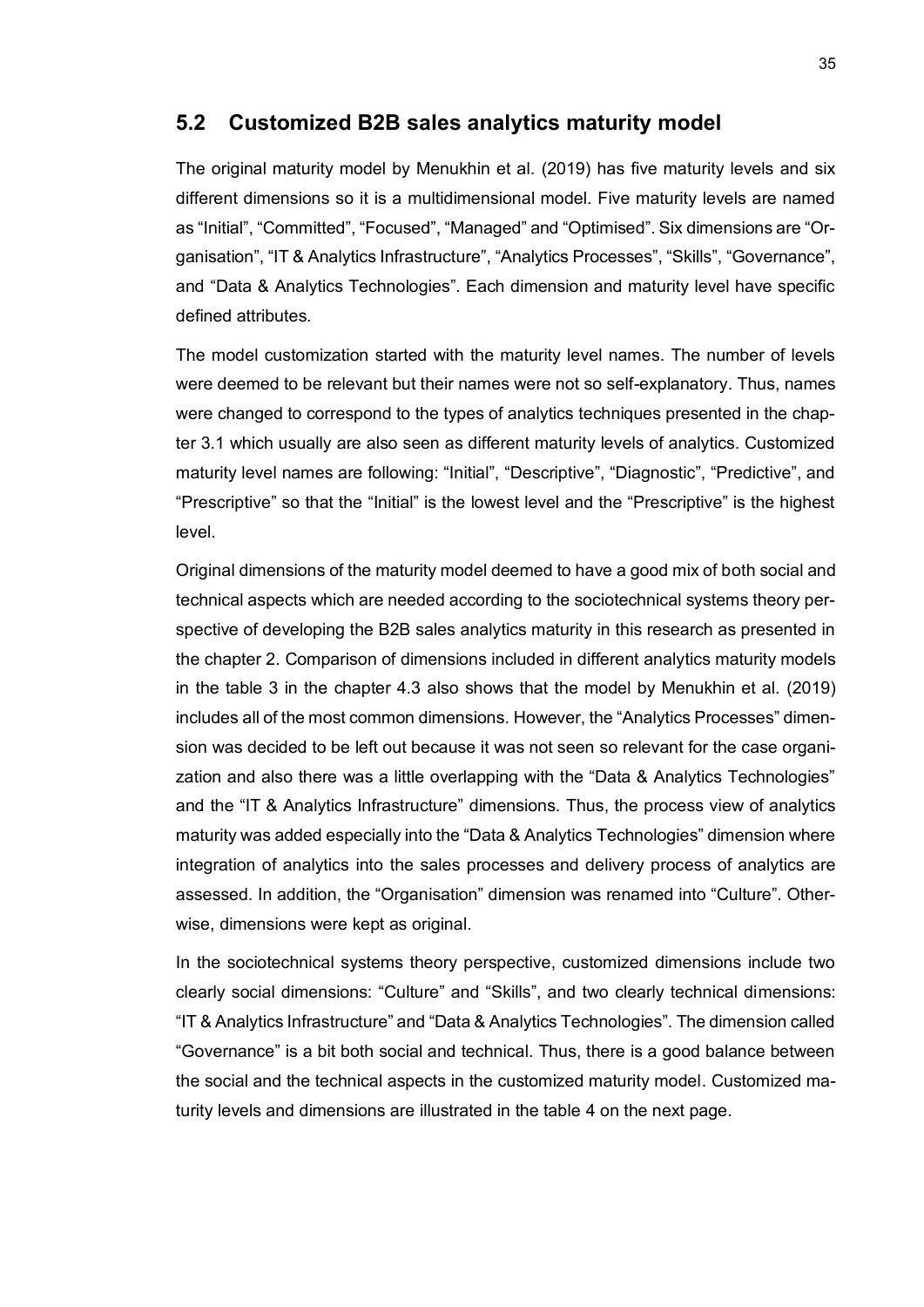|                                            | Initial | Descriptive | Diagnostic | Predictive | Prescriptive |
|--------------------------------------------|---------|-------------|------------|------------|--------------|
| Culture                                    |         |             |            |            |              |
| <b>Skills</b>                              |         |             |            |            |              |
| Governance                                 |         |             |            |            |              |
| IT & Analytics<br>Infrastructure           |         |             |            |            |              |
| Data & Ana-<br>lytics<br>Tech-<br>nologies |         |             |            |            |              |

*Table 4. Customized maturity levels and dimensions.*

Definitions of the dimensions and attributes regards what it means to be in the certain maturity level in the certain dimension needed most customizing so that they fit with the case organization and the problem of this research. Next, those customized definitions are presented for every dimension and their maturity levels.

**Culture**: Defines to what extent the organisational strategy, culture, attitudes and leadership support analytics initiatives. Demonstrates the support and awareness of the benefits of the use of analytics across the organization. Is analytics used in everyday decision making?

Initial: No analytics awareness, negative attitudes towards analytics, gut decision making in sales, no data sharing culture, no shared situational awareness, organizational siloes exists.

Descriptive: Consideration of analytics benefits, ad-hoc simple analyses of past are used in sales decision making, gut feeling still mostly affects decision making.

Diagnostic: Identified problems to solve with analytics (why something happened?), more advanced reports of past used in sales decision making, data is commonly shared in the sales unit.

Predictive: Sales analytics strategy exists, growing culture and support for analytics, decisions are mostly based on data analysis, future predictions are commonly made from data analysis, data is shared in whole sales unit.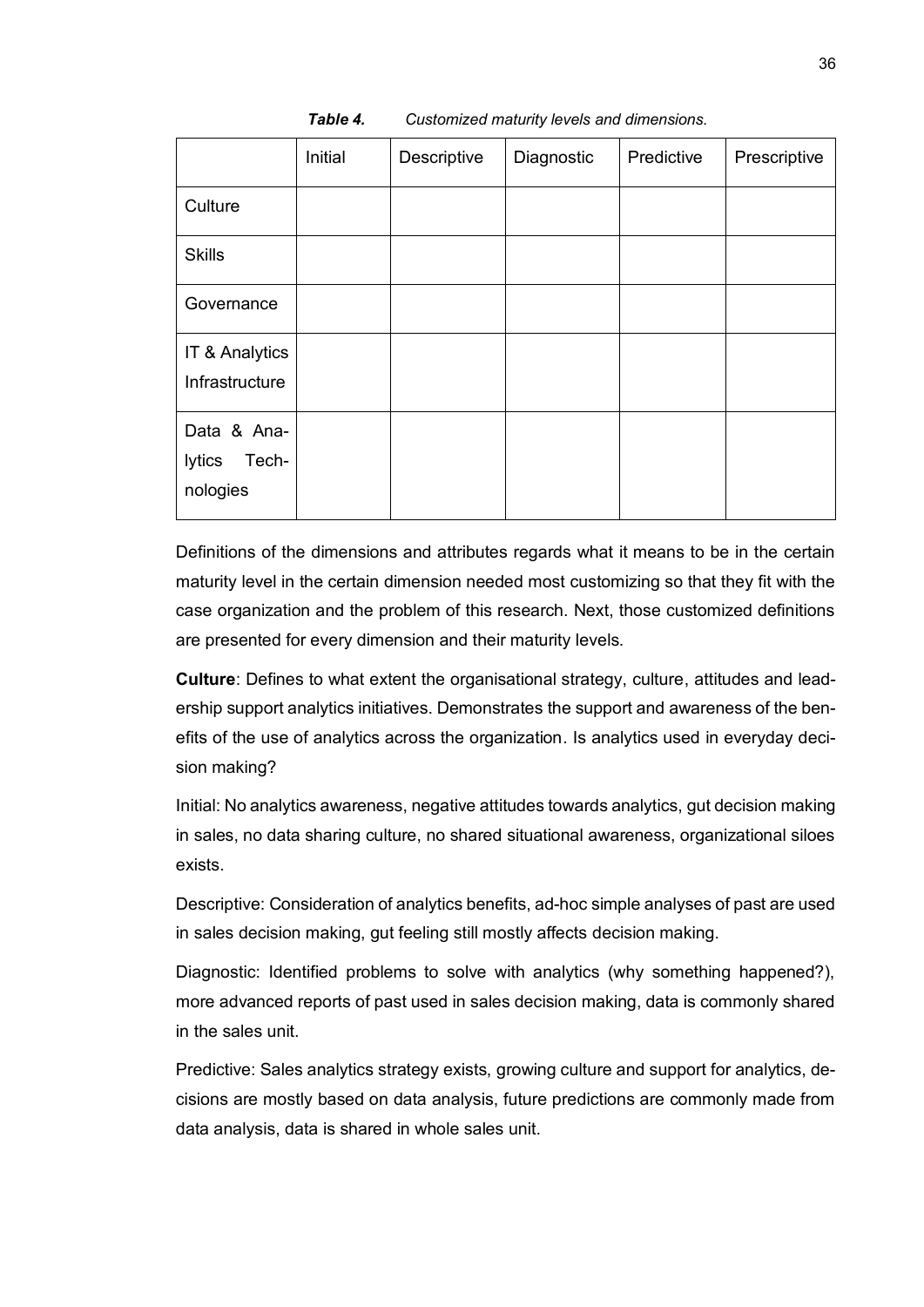Prescriptive: Analytics is strategically critical for sales, decisions are made based on all available data and recommendations from analytics, effective data sharing across whole organization, prescriptive analytics is guiding the work in sales.

**Skills**: Demonstrates what level of data and analytics skills exist in the organisation to work with current and future sales analytics technologies. Assesses practices such as training and skills development as well as capability for learning. How capable are people to do and utilize sales analytics?

Initial: Beginner level, skills to do very basic graphs with Excel, no interest to learn more analytics skills.

Descriptive: Excel skills used to analyze past and visualize data effectively, willingness to learn more skills.

Diagnostic: Skills to do analytics with business intelligence applications, can create some business value from data analysis, actively learning more skills.

Predictive: Skills to do analytics reports and dashboards effectively with business intelligence applications, can create some predictive analytics for decision making.

Prescriptive: Advanced analytics skills, data science skills in addition to business intelligence application skills, can make automated dynamic reports effectively, data can be turned into very useful and guiding prescriptive information with a lot of business value, enthusiastic about learning analytics skills.

**Governance**: Demonstrates the level of data governance and management at the organization. Assesses needed data for sales analytics, availability of the data, usability of the data and ownership of the data. How is data governed to support sales analytics?

Initial: No data management strategy nor real governance, no easy access to data, no data ownership, very poor data quality, data management processes are not thought of.

Descriptive: Governance is fragmented, processes for data management are somewhat existing, data quality is somewhat poor and requires manual cleaning for analytics, data is accessible.

Diagnostic: Governance on sales unit level, named data ownerships, data quality good enough for diagnostic analytics with business intelligence applications, quite easy access to all data.

Predictive: Strategic data governance, processes for data management and ownership exists and are followed, data quality enables more advanced predictive analytics.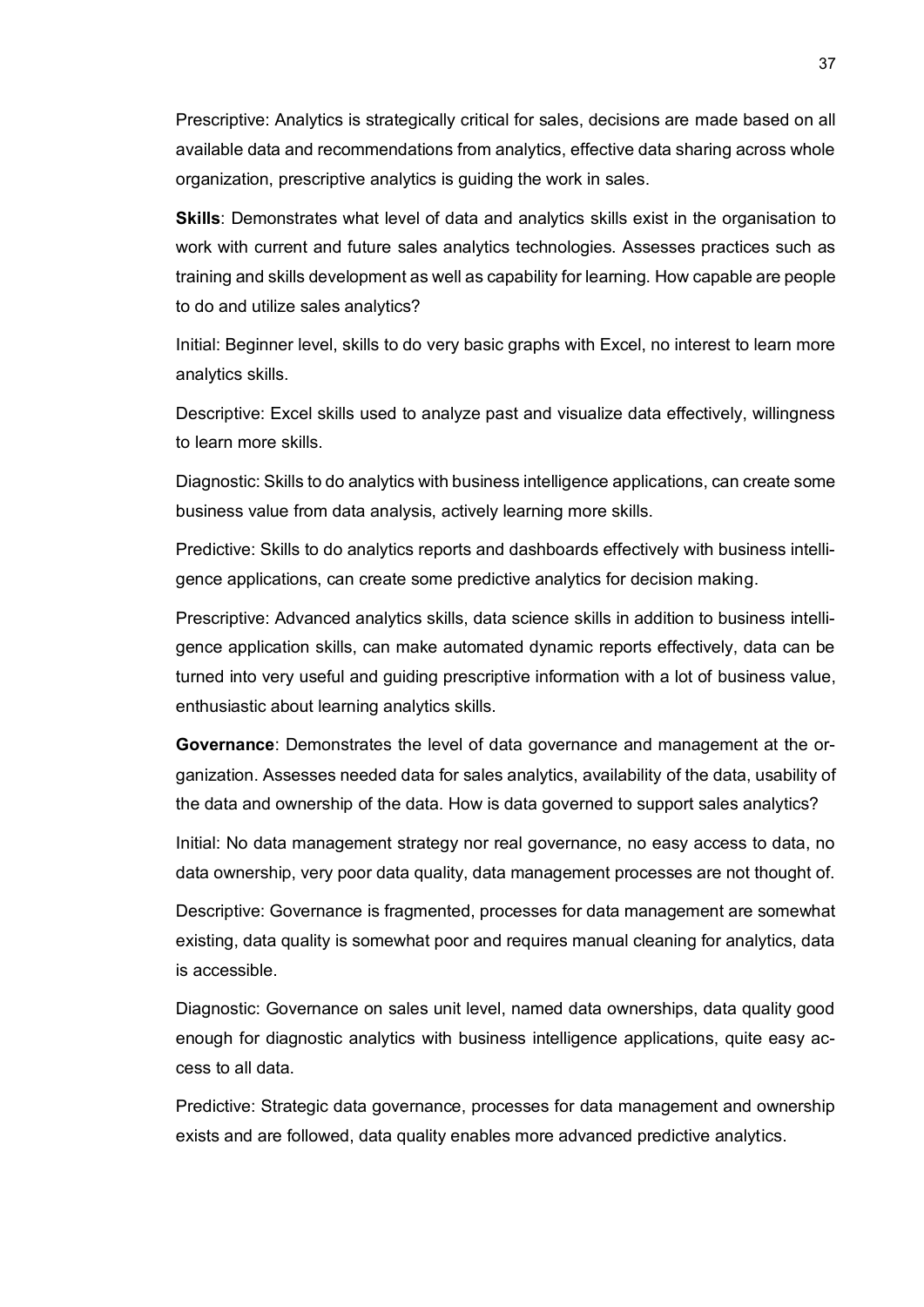Prescriptive: Full data governance and management strategy on organizational level, governance used routinely to create value, very high data quality which enables predictions and recommendations with prescriptive analytics, all data is very easily available when needed.

**IT & Analytics Infrastructure**: Defines the level of suitability of the IT infrastructure, systems and their development to support sales analytics. Assesses how data is gathered into the systems, how existing systems support sales analytics and how those are being developed in the future. How do information systems and architecture support sales analytics?

Initial: IT infrastructure does not support sales analytics, existing information systems but no integrations, data is in siloes between systems, sales data is not gathered effectively, information systems and infrastructure are not being developed.

Descriptive: Information systems support basic sales analytics, data is mostly in siloes between systems but some integrations between systems, sales data gathering is mostly manual process, some plans for information system and infrastructure developments.

Diagnostic: Information systems support more advanced sales analytics, little data siloes, sales data gathering is somewhat automated, concrete plans and development of information systems and infrastructure.

Predictive: Information systems support effective predictive sales analytics, no data siloes, common data warehouse exists for sales analytics, consistent and mostly automatic sales data gathering, active development of information systems and infrastructure.

Prescriptive: Information systems support advanced prescriptive sales analytics, sales data gathering is as much fully automated as possible and part of sales processes, really strategic development of information systems and infrastructure.

**Data & Analytics Technologies**: Demonstrates how advanced the organization is in the use of analytics technologies, tools and techniques. Assesses what kind of analytics technologies are used, how analytics are used and delivered, and how integrated analytics is with the sales processes. How mature sales analytics technologies are utilized?

Initial: No real analytics technologies are used, not much analytics being done at all, analytics is totally separated from sales processes.

Descriptive: Mostly Excel based analytics is used with some visualizations and graphs, simple analytics about the past is being done, analytics affects little bit sales processes, analytics tools are manual.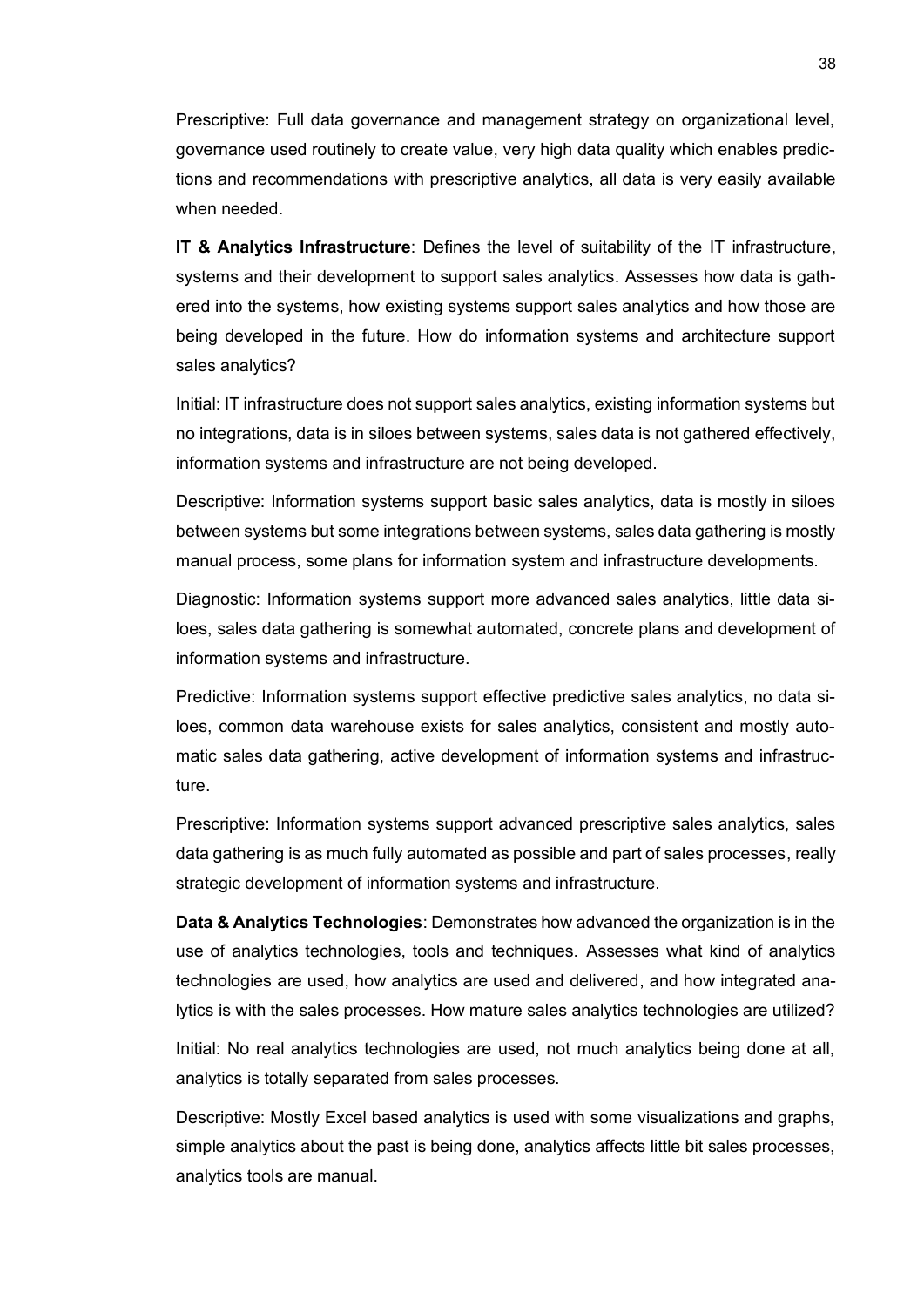Diagnostic: Business intelligence applications are used with analytics dashboards, no common unified analytics tools, a bit more advanced analytics is being done, analytics is somewhat integrated with the sales processes, some automated analytics tools are in use.

Predictive: Common business intelligence application is used, advanced predictive analytics is being done, analytics is mostly integrated with sales processes, automated analytics dashboards are commonly used.

Prescriptive: Advanced data science technologies are used, prescriptive analytics is being done, analytics is fully integrated and critical part of the sales processes, automated guiding and recommending analytics is used.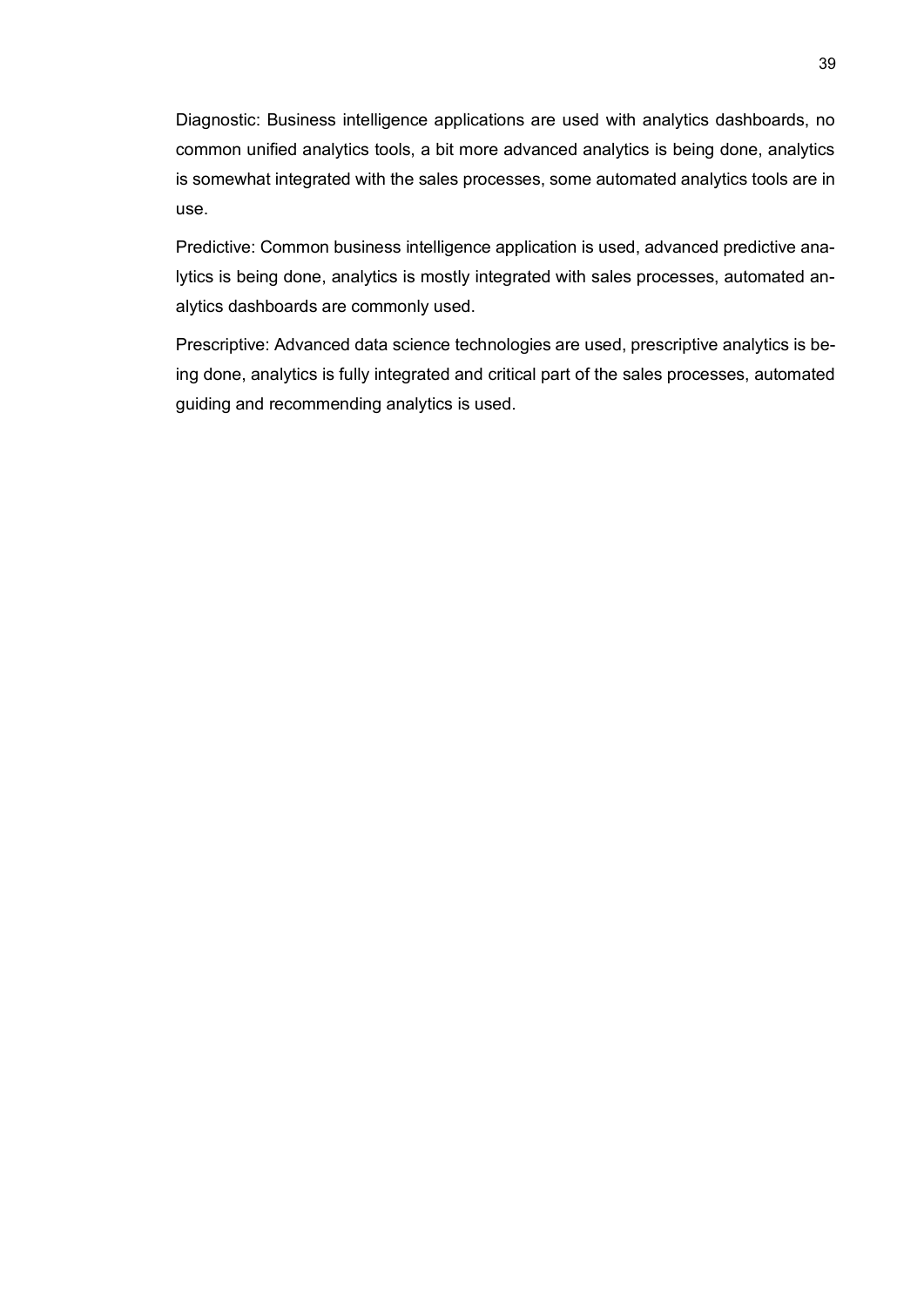## **6. RESEARCH METHODOLOGY**

In this chapter, a research methodology explaining how the research was conducted is introduced. At first, different research philosophies are presented, and the philosophy choice of this research is justified. Next, different research approaches and strategies are discussed, and the chosen approach and strategy for this research are explained and reasoned. After that, the case organization of this research is briefly introduced to give background for the later discussion of the findings of the research. Lastly, data collection and data analysis of this research are explained.

#### **6.1 Research philosophy**

The term research philosophy refers to the researcher's assumptions about the way he views the world, and a development and a nature of the knowledge in the research. These assumptions will support chosen research strategy and methods, and generally impact on all aspects of the research. The research philosophy is influenced by practical considerations but the main influence is usually the particular view on the relationships between knowledge and the process by which the knowledge is developed. One research philosophy is not better than another but can be better at doing different things. Which research philosophy is better depends on the research questions pursued to answer. However, practical reality is that particular research question rarely falls neatly into only one research philosophy so the researcher can be more flexible in adopting suitable research approaches and methods. (Saunders et al. 2009, pp. 107–109.)

Saunders et al. (2009, pp. 109–119) present four different research philosophies: positivism, realism, interpretivism and pragmatism. Important part of the philosophy of positivism is that the research is undertaken in an objective value-free way and the researcher is independent and does not affect nor get affected by the subject of the research. Positivist research usually utilizes quantitative and large sample data collection techniques and aims to produce law-like generalisations. Philosophy of realism also focuses on objective research but is not value-free since the researcher is biased by the world views and cultural experiences. Philosophy of interpretivism emphasizes the difference between conducting research among people rather than objects. Crucial to the interpretivist philosophy is that the researcher understands the world from the point of view of the research subjects thus the research is value bound and subjective. Interpretivist research usually utilizes qualitive in-depth investigations and small sample data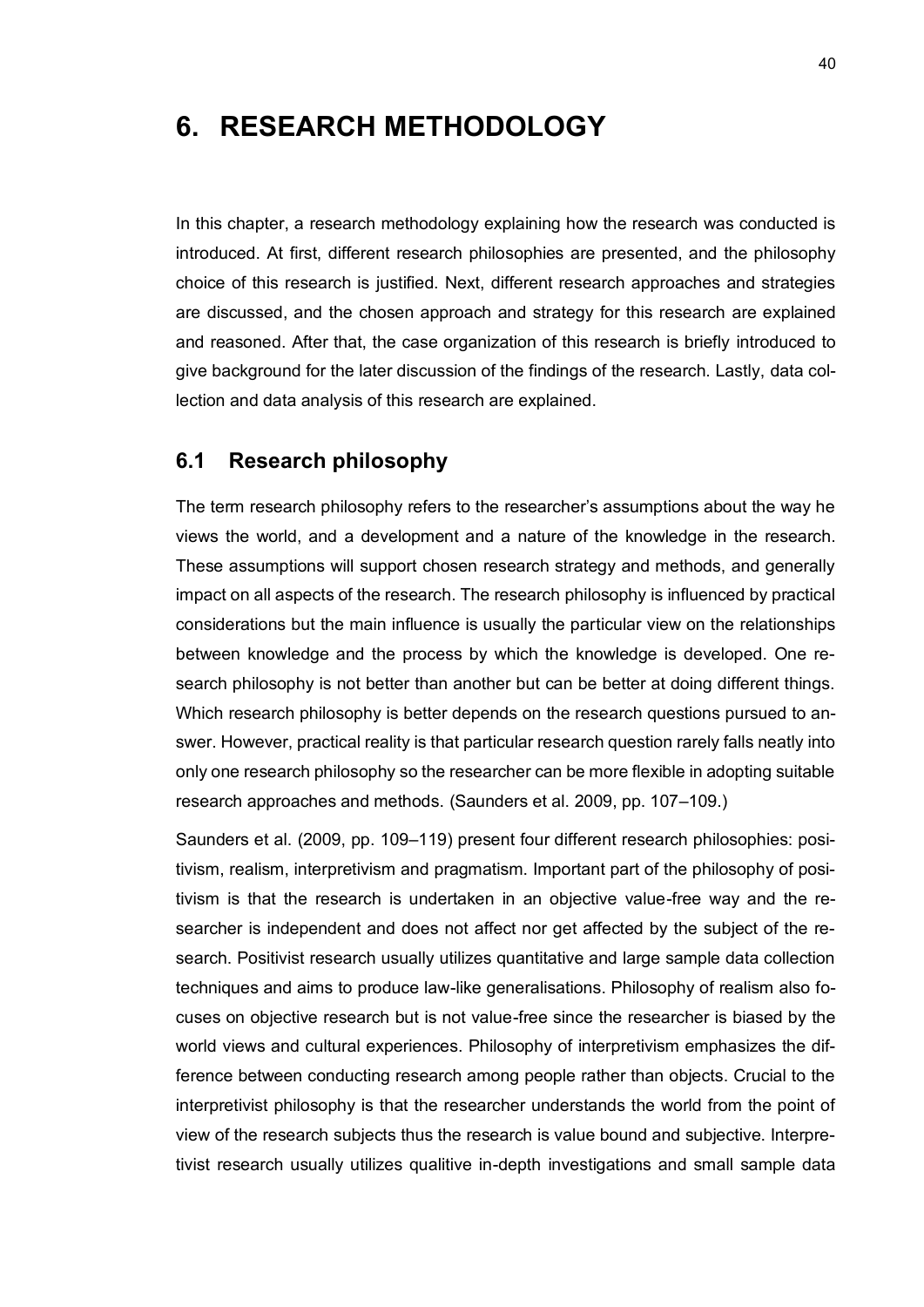collection techniques. Philosophy of pragmatism argues that the most important determinant of all aspects of the research is the research question. In pragmatistic view, it can be realistic in practice to work with variations of different philosophies and use mixed methods, both qualitative and quantitative, to collect data within one study.

This research utilizes pragmatism as the research philosophy. Since the goal of this research is to answer the research questions and solve a real-world problem in the case organization, the pragmatistic view for the research is appropriate. Thus, for example the goal of positivist philosophy to produce law-like generalisations from quantitative analysis is not applicable for this research because it aims to solve the problem only in one case organization. Interpretivist research would be value bound and subjective but, in this research, adopting pragmatistic both objective and subjective points of view can produce better answers to the research questions while interpreting the results. In addition, Saunders et al. (2009, p. 119) claims that pragmatistic philosophy focuses on practical applied research which fits well with the context of this research.

#### **6.2 Research approach**

The research approach refers to the use of theory in the research design. There are two main research approaches: deduction and induction. Deduction is about testing theory so that at first, theory and hypotheses are developed and then a research strategy is designed to test those hypotheses. In deductive research, also a conceptual framework can be developed instead of theory and the framework explaining some phenomenon is then tested. On the other hand, induction is about building theory by analysing the collected data and its patterns. In induction, usually qualitative and small sample data is collected with variety of methods to establish different views of research phenomena. In inductive research, the researcher is usually subjective and part of the research process, and the research is less concerned with the need to generalize results. (Saunders et al. 2009, pp. 124–127; Farquhar 2012, pp. 24–26.)

This research utilizes the deductive research approach. In this research, first a maturity model theory is used to build a conceptual framework and then the framework is tested by analysing the analytics maturity in the case organization with the framework. Thus, this research is following the deductive approach and not the inductive which would require first to collect data and then build a theory based on the data analysis.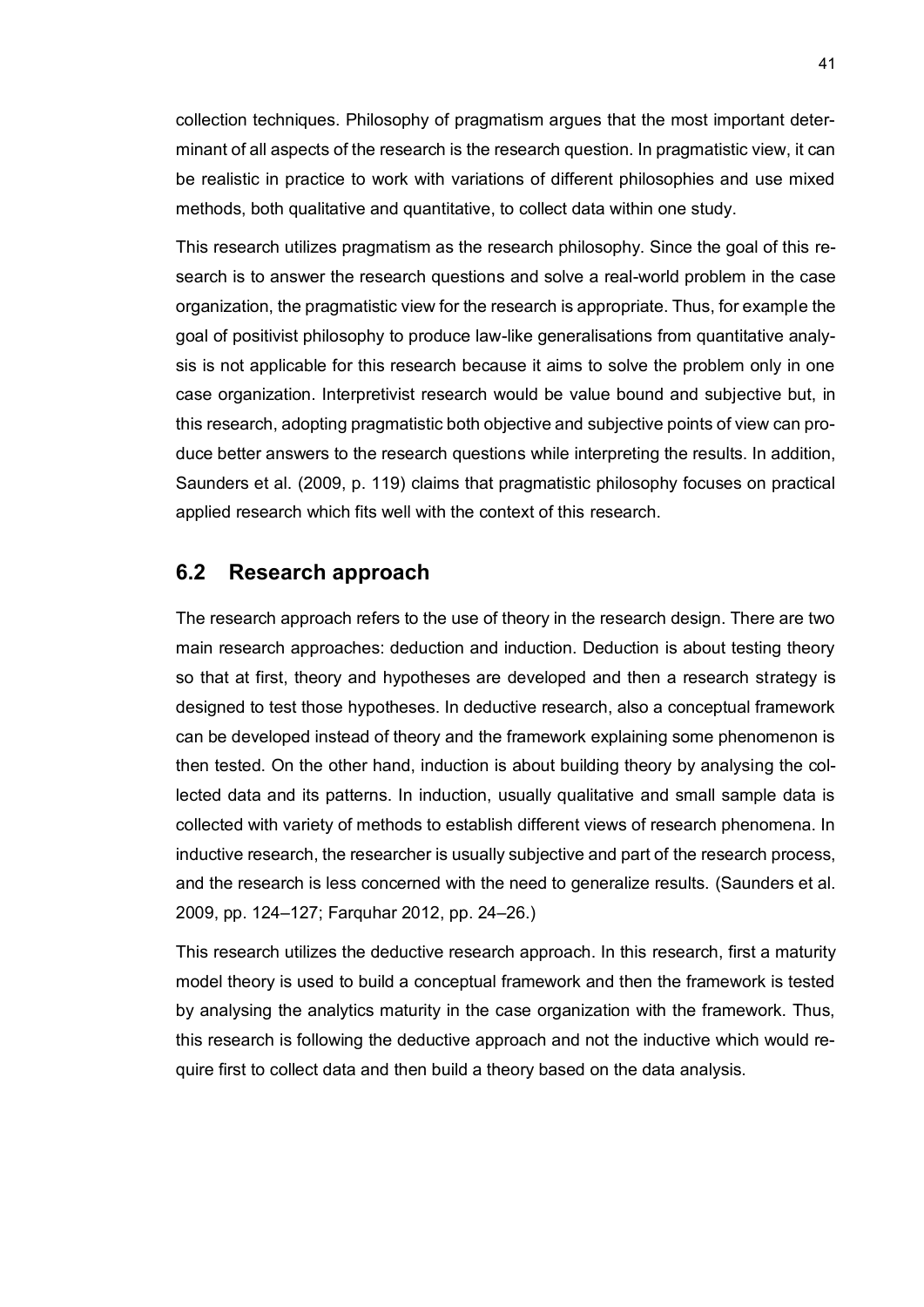#### **6.3 Research strategy**

Research strategy provides a framework and overall direction for the research to answer the research questions and meet research objectives. No research strategy is superior or inferior to any other and the choice of the strategy is guided by research questions, amount of time and resources and research philosophy. (Saunders et al. 2009, p. 141; Farquhar 2012, p. 30.) Saunders et al. (2009, p. 141) present seven different research strategies: experiment, survey, case study, action research, grounded theory, ethnography and archival research.

This research uses the case study as the research strategy. The case study involves an empirical investigation of a particular phenomenon within its real-life context to gain a rich understanding of the researched phenomenon. The case study strategy is particularly suitable for in-depth investigations where the research problem and questions are explored, explained, understood and described. With the case study, it is not possible to make statements about the findings that would be applicable and generalizable to a wider population. The case study strategy is relevant for this research where a very specific problem of B2B sales analytics maturity in a single case organization is assessed which requires an empirical in-depth investigation in a real-life context and results are not generalizable. (Saunders et al. 2009, pp. 145–146; Farquhar 2012, pp. 38–39.)

More precisely, this research utilizes a holistic single case strategy because the research problem is empirically investigated only in one case organization and more specifically only in the sales unit of the case organization. Thus, this research does not utilize a multiple case strategy nor an embedded case strategy where multiple sub-units within one case organization would be examined (Saunders et al. 2009, pp. 146–147; Farquhar 2012, pp. 41–42). The choice of a holistic single case study is reasoned by the research problem and available time and resources for the research. Since the problem is about investigating the maturity of B2B sales analytics in the IT consultancy company, it is not possible to do embedded case study with other than the single sales unit within the case organization. In addition, for this research, there are no time nor resources to replicate the investigation in multiple different IT consultancy companies, thus the multiple case strategy is not applicable.

#### **6.4 The case organization**

The case organization is a Finnish IT consultancy company providing B2B services covering the whole digitalization value chain from management consultancy to service design and to actual service development. The company has offices in multiple cities in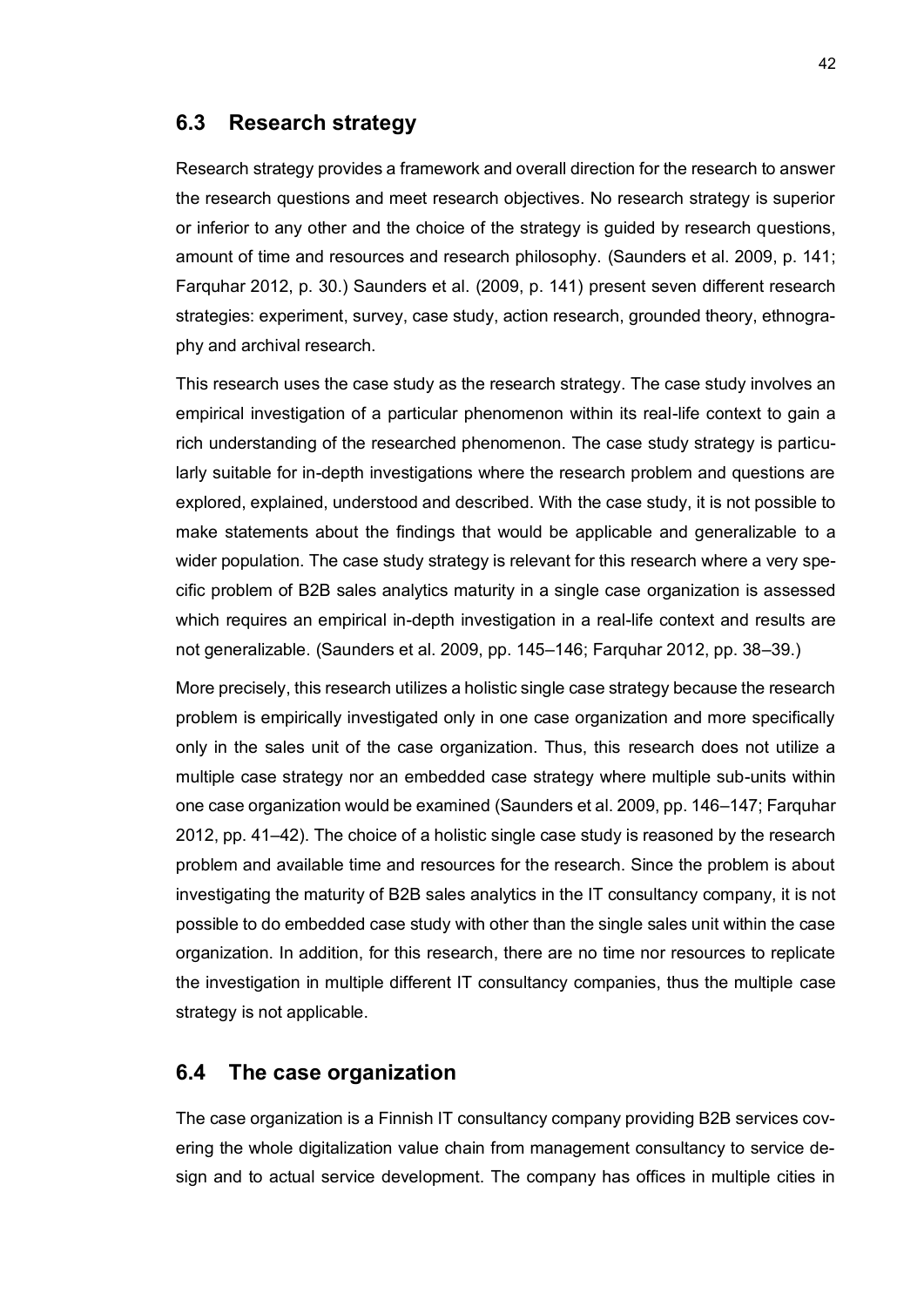Finland and also abroad in four different countries in the Europe. In total, there are almost 600 employees and the company is a publicly listed company.

What is unique about the company is that it has grown rapidly in the 2010s while being highly profitable. In addition, the culture of the company is very open and self-determination based, and there are no traditional organizational structures like business units. Thus, the company is very flat organization without much hierarchy nor management. These things will affect the results of this research and thus they might not be generalizable to other organizations which operate with different kind of organizational structures.

The sales unit of the case organization is led by the sales director and it is internally divided into three main sales themes which all focus on different main customer segments. All three sales themes have a named lead person. In the sales themes, there are different sub-customer segments with segment owners, salespeople and account owners. In addition, there is a very small team developing the sales and its practices, for example sales analytics.

#### **6.5 Data collection**

There are three recommended data collection techniques suitable for the case study research strategy: a survey, an observation and an interview (Farquhar 2012, p. 68). Since this research features an in-depth investigation in a single case organization, a qualitative data collection is well suited for this purpose (Farquhar 2012, p. 72). Interviews are well fitting for qualitative data collection and especially semi-structured interviews which are also quite commonly used in case study research strategies (Saunders et al. 2009, pp. 321–322; Farquhar 2012, pp. 72–73). Thus, semi-structured interviews are used as the data collection technique in this research.

Semi-structured interviews give more flexibility and adaptation compared to the structured interviews but follow an interview guide containing questions and themes to be covered in the interview as opposed to the unstructured interviews without predeterminant list of questions. In semi-structured interviews, the list of questions may vary from interview to interview and the order of questions may also vary depending on the flow of the conversation. Semi-structured interviews are usually recorded with the permission of the interviewee and also notes can be written during the interview. (Saunders et al. 2009, pp. 320–321; Farquhar 2012, pp. 73–74.)

Interviewees for the semi-structured interviews were selected by using a non-probability sampling. The non-probability sampling is a widely used sampling technique in case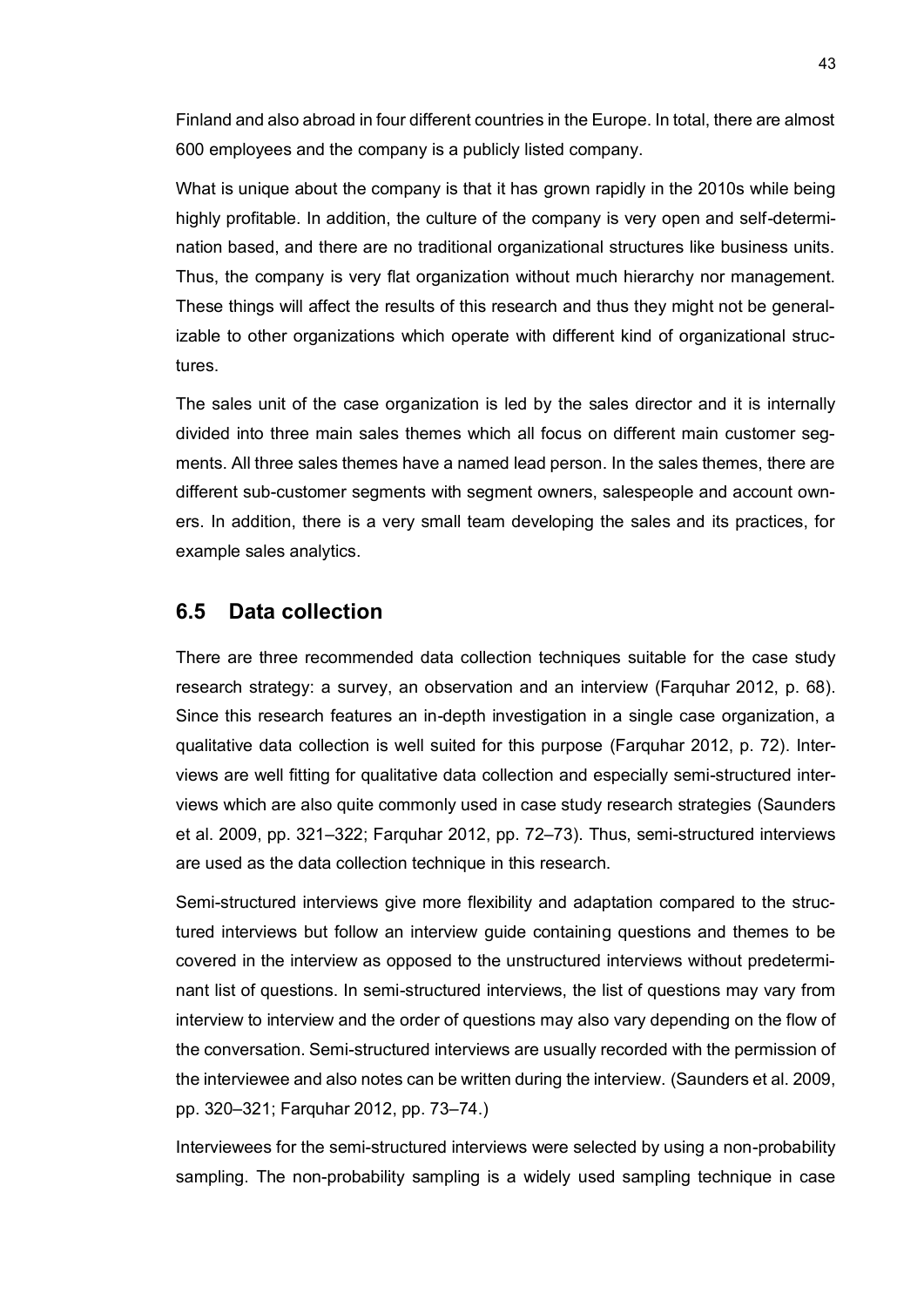study researches like this research (Saunders et al. 2009, p. 233). Common non-probability sampling techniques are quota sampling, purposive sampling, snowball sampling, self-selection sampling and convenience sampling (Saunders et al. 2009, p. 213). This research used the purposive sampling technique to select interviewees from the case organization. The purposive sampling is often used when the sample size is very small, like in this singe case study research, and judgement is used to select interviewees who can best enable answering to the research questions (Saunders et al. 2009, p. 237).

Interviewees were selected by asking recommendation about who should be interviewed from the sales director of the case organization. The recommendation criteria was that different interviewees should be able to offer an in-depth insight into the interview questions from different point of views. More precisely, the criteria were that selected interviewees would represent different sales themes of the case organization, there would be full-time salespeople and also other people who are involved with the sales, and people who are more technically and analytics oriented and also less technical people. In addition, the criteria also included that all interviewees were from Finland since the scope of this research included only the Finnish sales of the case organization. In the end, ten interviewees were selected and interviewed which offered enough data and insights into the research questions until data saturation. With non-probability sampling, data collection is recommended to be continued until data saturation is reached (Saunders et al. 2009, p. 235). All interviewees, reasoning of their selection and information about their interviews are presented in the table 5 below.

| Inter-<br>viewee | Job role                              | Reasoning                                                                                                                                         | Interview<br>method | Interview<br>length |
|------------------|---------------------------------------|---------------------------------------------------------------------------------------------------------------------------------------------------|---------------------|---------------------|
| 11               | Head of the<br>sales develop-<br>ment | Has in-depth knowledge about the<br>current and the future develop-<br>ment initiatives at the sales unit.                                        | Face to<br>face     | 1 $h$ 30 mins       |
| 12               | ment<br>sector<br>sales               | Head of the Has in-depth knowledge about Phone<br>public govern-   how the sales and its processes<br>are being executed at the public<br>sector. |                     | 1h                  |

*Table 5. Selected interviewees, their reasonings and interview information.*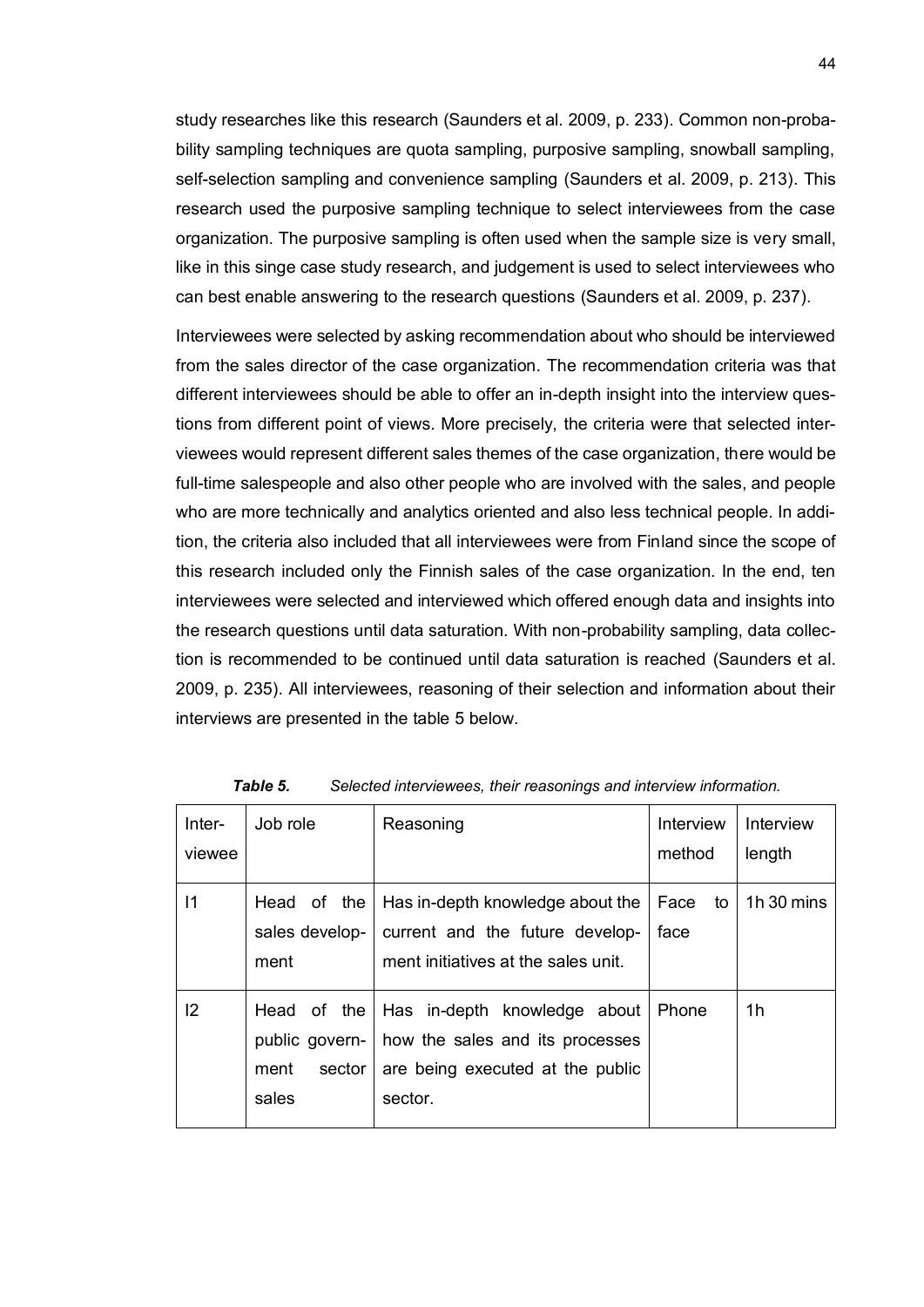| 13 | Head of the<br>social services<br>and<br>healthcare<br>sector sales                       | Has long experience at the case<br>company and knowledge about its<br>sales.                                                                               | Face<br>face | to | 1 <sub>h</sub> |
|----|-------------------------------------------------------------------------------------------|------------------------------------------------------------------------------------------------------------------------------------------------------------|--------------|----|----------------|
| 4  | of the<br>Head<br>sector<br>public<br>procurement                                         | Has in-depth knowledge about<br>how the sales and its processes<br>are being executed at the public<br>sector.                                             | Face<br>face | to | 1 <sub>h</sub> |
| 15 | Subcontract-<br>manage-<br>ing<br>ment and soft-<br>ware develop-<br>ment resourc-<br>ing | Works in close cooperation with<br>the sales unit and subcontractors<br>and software developers.                                                           | Face<br>face | to | 1h 30mins      |
| 6  | Software<br>de-<br>velopment re-<br>sourcing                                              | Works in close cooperation with<br>the sales unit and software devel-<br>opers.                                                                            | Face<br>face | to | 1 <sub>h</sub> |
| 17 | the<br>Head<br>οf<br>cloud<br>busi-<br>ness                                               | Newer employee so has also out-<br>sider perspective. Does directly<br>sales and develops cloud busi-<br>ness in close cooperation with the<br>sales unit. | Face<br>face | to | 1 <sub>h</sub> |
| 18 | Private sector  <br>sales<br>theme<br>owner                                               | Has in-depth knowledge about<br>how the sales and its processes<br>are being executed at the private<br>sector.                                            | Phone        |    | 1 <sub>h</sub> |
| 19 | Head of the<br>advisory busi-<br>ness                                                     | Has long experience at the case<br>company. Does directly sales and<br>develops advisory business in<br>close cooperation with the sales<br>unit.          | Face<br>face | to | 1 <sub>h</sub> |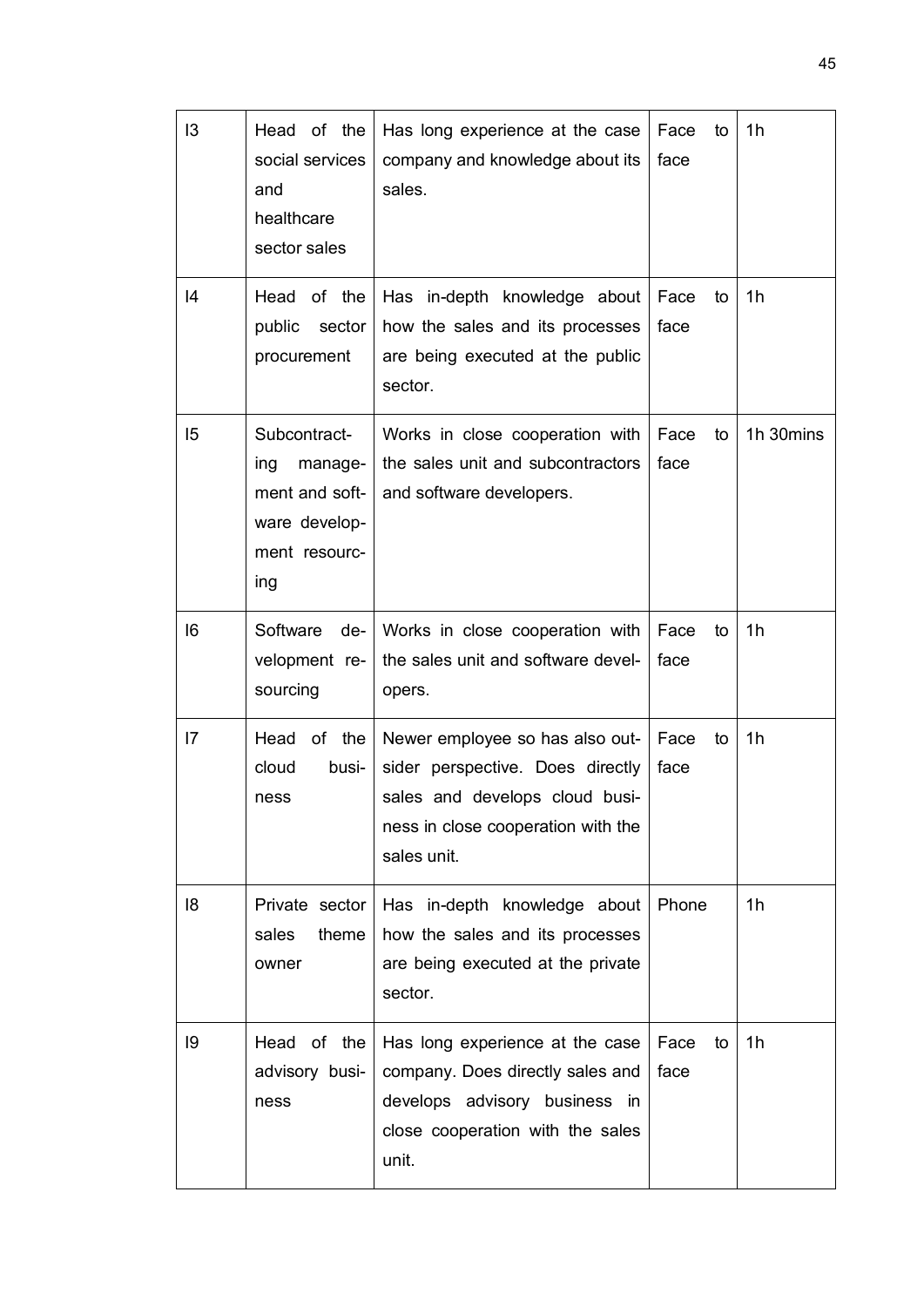| 110 | Sales director   Has in-depth knowledge about the   Face to   1h 30 mins      |  |  |
|-----|-------------------------------------------------------------------------------|--|--|
|     | current and the future develop-   face<br>ment initiatives at the sales unit. |  |  |
|     |                                                                               |  |  |

All ten interviewees presented in the table 4 were interviewed as one-to-one at the case organization during two weeks in November 2019. All interviews were recorded and also notes were written down during the interviews. Interviews were structured according to the B2B sales analytics maturity model's dimensions. Each of the five different dimensions had from three to four predetermined questions.

Interview questions for each maturity model dimension were formulated by utilizing the definitions of the maturity model dimensions presented in the chapter 5.2, and also by utilizing questionnaires from online maturity model assessment tools based on the analytics maturity models by Burciaga (2013), Halper & Stodder (2014) and Vesset et al. (2015). Those analytics maturity models were used to synthesise the analytics maturity model in the research by Menukhin et al. (2019) which was used as the base maturity model and theoretical framework in this research. Interview questions were formulated so that they would create qualitative data which could be analysed to determine current maturity levels for each dimension which is the goal of this research. The interview structure and questions can be found from the appendix A.

#### **6.6 Data analysis**

After the interviews, data analysis were made using suitable qualitative data analysis methods such as summarizing and categorization (Saunders et al. 2009, p. 490). At first, all the interview recordings were listened in detail and all relevant information were summarized into documents. After summarization, all summarized information from different interviews were categorized into one document. Categorizing followed the B2B sales analytics maturity model's dimensions which was used as the theoretical framework in this research. Thus, data analysis followed deductive approach which was also the overall research approach of this research.

Next, summarized and categorized information were analyzed by reflecting it with the B2B sales analytics maturity model presented in the chapter 5.2. Information from different interviews were compared to identify both similarities and differences for each category. Finally, conclusions were made based on the interview information and current maturity level for each dimension was determined based on the information gathered from the interviews. Results of the data analysis are presented in the chapter 7.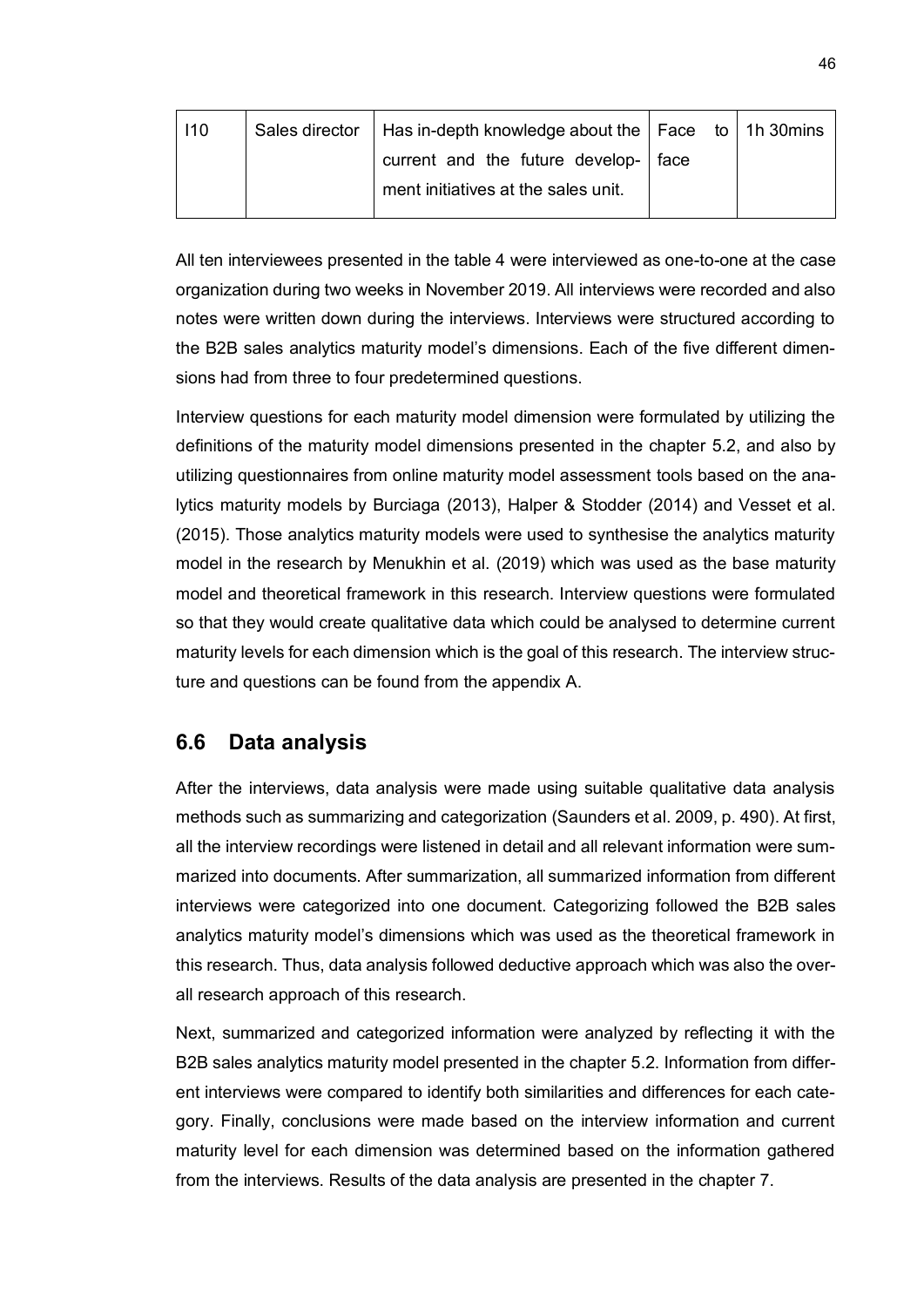# **7. RESULTS**

In this chapter, results of the data analysis of this research are presented. The B2B sales analytics maturity model presented in the previous chapter 5.2 was used as the conceptual framework for analysing the current maturity level of the case organization's B2B sales analytics. Data collection for the analysis was conducted with qualitative semistructured interviews and the interview structure was based on the maturity model. Next, analysed results from the interviews are introduced in the following subchapters which are structured based on the dimensions of the maturity model.

#### **7.1 Current maturity level of the culture dimension**

The culture dimension of the maturity model deals with subjects like the sales unit's atmosphere towards analytics, the use of analytics in decision making, analytics roadmap and strategy, and awareness of analytics benefits. These subjects were discussed by having three main questions about culture with the interviewees at the case organization.

The question of overall culture and atmosphere towards analytics at the sales unit led to mixed responses from interviewees. Around half of the interviewees responded that the sales unit has a positive and encouraging culture towards analytics. However, rest of the interviewees thought that the culture is quite neutral, and few even answered that the analytics is not really emphasised nor encouraged at the sales unit.

*"Culture is welcoming for the analytics and atmosphere is encouraging for the use of analytics. The bar should even be raised in regards of the analytics". (I3)*

*"The use of analytics is not very emphasised at the sales and actions are often based on gut feeling." (I7)*

Many interviewees pointed out that culture of data sharing is lacking at the sales unit. Especially, data about customer interactions, for example customer contacts and meetings, are not filled into the CRM system actively. This can lead into situations like two salespeople being in contact with the same customer without knowing about each other which is not very professional in the eyes of the customer. In addition, lack of data makes doing sales analytics harder or even impossible.

*"Customer interaction data is not filled into CRM. Others do not know what others have been doing when there is no data. Questions are only raised afterwards that why did something happen." (I5)*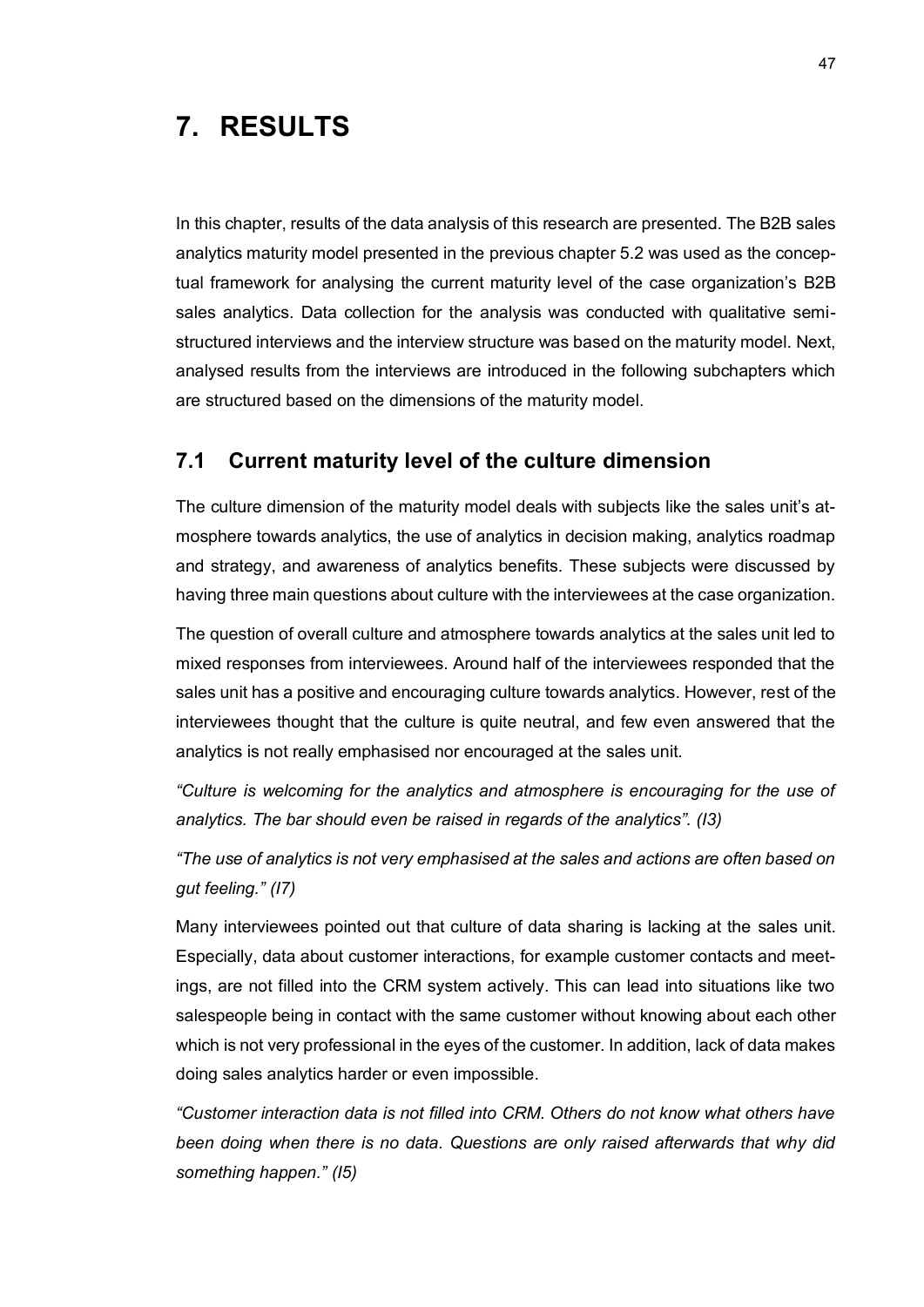Answers regards the use of analytics in decision making focused around analysing resourcing data to get insights on what to sell and when to sell. Previously, sales were usually selling resources without even knowing if needed resources were available for selling. Recently, it has been changing towards more proactive selling where predictive resourcing analytics is used to sell resources when they really are becoming available.

*"We have learned to sell more accurately based on predictive resourcing analytics to know when resources are becoming free". (I5)*

Some interviewees mentioned that business intelligence style of analytics dashboards have been introduced to, for example, weekly meetings, but those dashboards are not really utilized in decision making.

#### *"Dashboards have been brought into play but they are not really used to actually lead the sales". (I7)*

Few interviewees stated that there have not been that many actual actions or decisions made based on analytics. It was noted that people can notice something based on analytics but it is easy to go back to the prevailing way of doing things and not take actions based on analytics. Especially, if there are no clear benefits identified from the analytics, then decisions will not be made based on analytics or they will only be made temporarily.

The question about analytics roadmap and strategy at the sales unit resulted in unanimous answers from interviewees. There are no long-term analytics roadmap nor any concrete analytics strategy in place. Instead, some responded that there is agile analytics development happening all the time and couple dedicated people are doing agile analytics experiments, for example, with new tools and technologies. However, many interviewees said that they are not actually aware on what is really happening with that agile analytics development and the question should be asked from those couple dedicated people. Thus, information about the development is not shared very effectively among the sales unit.

*"Analytics is developed in an agile way. Something new can be experimented even on weekly basis. There is no long-term development plan nor concrete sales analytics strategy". (I1)*

Some interviewees mentioned that newly experimented analytics tools do not necessarily get into wider use among other salespeople. It was also noted that there could be even more agile analytics development but available human resources for sales analytics development are very limited which sets its own challenges.

*"Analytics development has been lagging behind and it could be more determined." (I10)*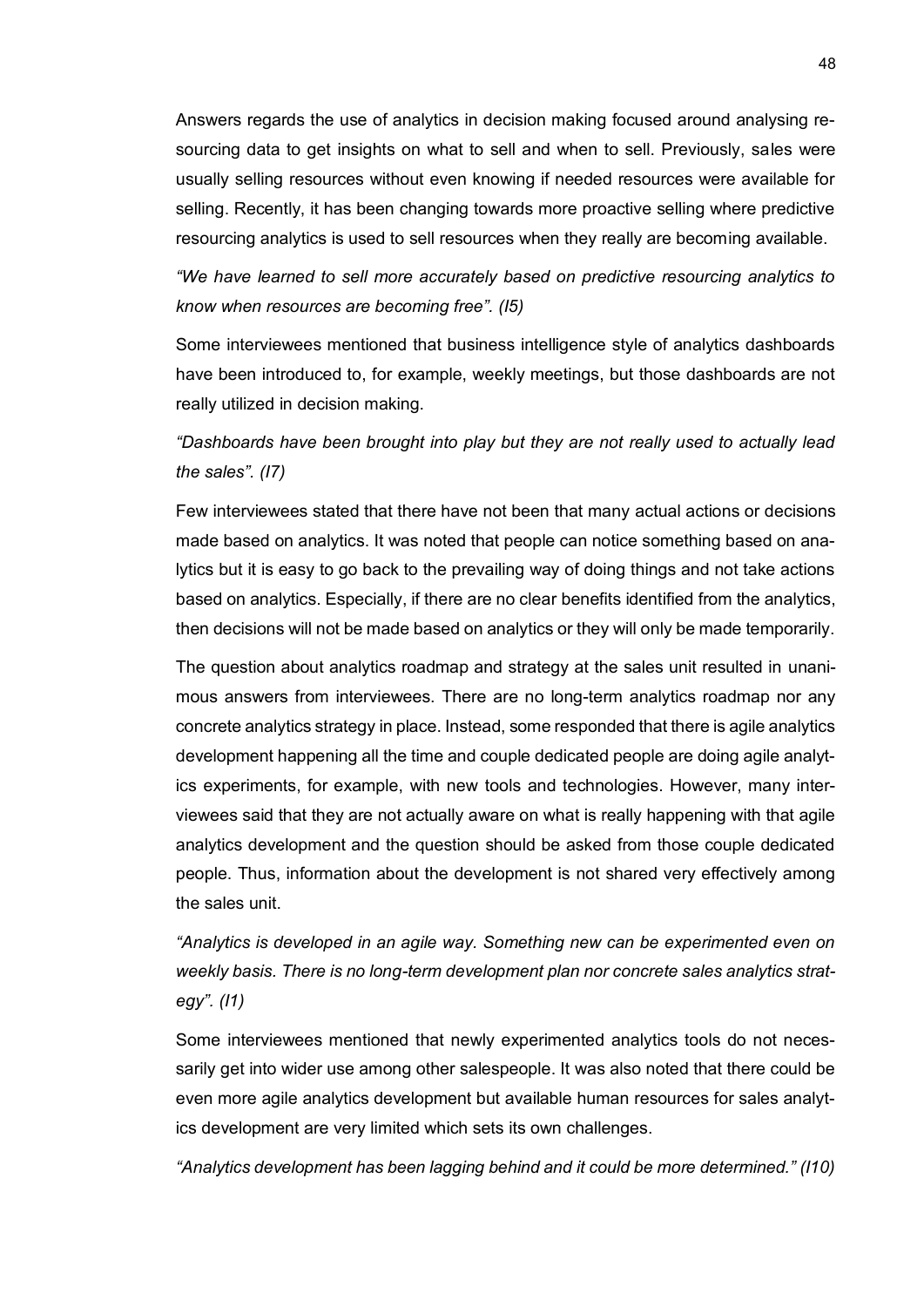To conclude, the overall culture towards sales analytics at the case organization seems to be mostly positive and encouraging while few interviewees did not see analytics really emphasised at the sales unit. The biggest cultural challenge looks to be data sharing about customer interactions into the CRM system. The actual use of analytics in sales decision making seems to focus mostly on just analysing available resources predictively which is still quite newly introduced way of working at the sales. Thus, gut feeling still affects the overall decision making at the sales. A strategic long-term analytics development roadmap is not really implemented at the sales unit. Instead, analytics development is done in an agile way with limited human resources but information about the development is not communicated effectively among the salespeople.

Considering the descriptions of the five different maturity levels in the culture dimension of the B2B sales analytics maturity model, it can be stated that the case organization is currently at the second "descriptive" level illustrated in the table 6 below.

|         | Initial | Descriptive | │ Diagnostic | Predictive | Prescriptive |
|---------|---------|-------------|--------------|------------|--------------|
| Culture |         |             |              |            |              |

*Table 6. Current maturity level of the culture dimension at the case organization.*

Higher maturity levels would require more effective and active data sharing culture at the sales unit, having a sales analytics strategy in place, and most importantly that decisions would be based more on data and analytics. Overall, sales analytics is considered as positive, some use cases and benefits of the analytics are realised, and some analytics is used in decision making so that is the why the maturity level is not the lowest "initial".

#### **7.2 Current maturity level of the skills dimension**

The skills dimension of the maturity model considers subjects like current data and analytics skills at the sales unit, possible needed skills, and skills training. These subjects were discussed by having three main questions about skills with the interviewees at the case organization.

During the question about current data and analytics skills at the sales unit many interviewees pointed out that most of the salespeople have a technical information technology working background and have shifted to the sales role over the time. Thus, they have solid technical skills to do basic data processing and analytics tasks with the tools like Excel and user-friendly business intelligence applications.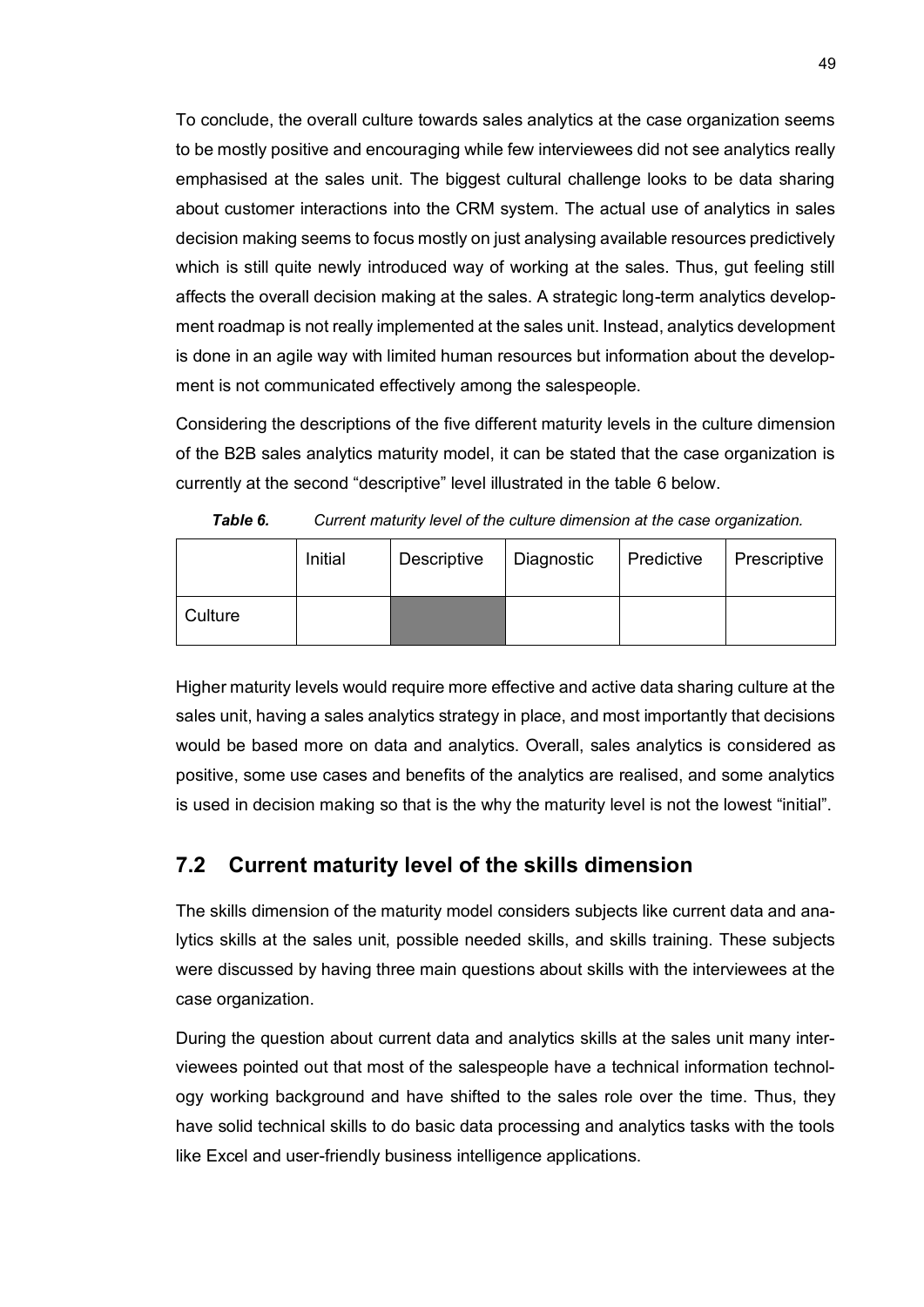*"Our salespeople usually have longer technical working experience so we do not really have 'traditional' salespeople. Salespeople could use user-friendly analytics tools thanks to the technical backgrounds." (I2)*

*"If we want to develop our sales analytics also individuals should have skills to analyse for example past actions, reflect on that and change actions if needed. This is mostly a mindset challenge since technical skills already exist." (I3)*

Some interviewees commented that there are skills to do analytics but very little analytics is actually being done and gut feeling affects many decisions at the sales. One given reason was that most likely there are not much available time to do analytics when salespeople are focused on customer interactions. In addition, a few interviewees pointed out that individual salespeople do not necessarily need to do analytics by themselves. Instead, sales theme owners could focus on doing analytics and sharing the results for other salespeople.

*"There are salespeople who could do a lot more analytics but they probably do not have time to do it because they are focusing on customer contacts." (I8)*

*"Individual salespeople could do analytics with, for example, BI tools but is it sensible? Maybe sales theme owners could do the analytics." (I9)*

The question about possible needed analytics skills at the sales unit disclosed one quite common theme: future sales trends. Some interviewees commented that skills on analysing future trends about customer needs would be needed. It was brought up that there are no good mutual future sales trends knowledge at the sales. In addition, skills on analysing individual customer organizations on wider scope would be beneficial according to few interviewees.

*"Future sales prediction skills would be needed. For example, trends about customers' technology needs so we would know what technological skills our consultants should have". (I6)*

The question about analytics skills training at the sales unit resulted in unanimous answers from interviewees. There have not been organized any analytics skills training for the salespeople. Some pointed out that if training was requested then it would be arranged. Since the case organization is operating with flat hierarchy and self-determination, it is not necessary to force some trainings for all of the salespeople. It was also noted that some training about the usage of the CRM system and its analytics options could be beneficial for all of the salespeople since technical tools and processes are evolving all the time.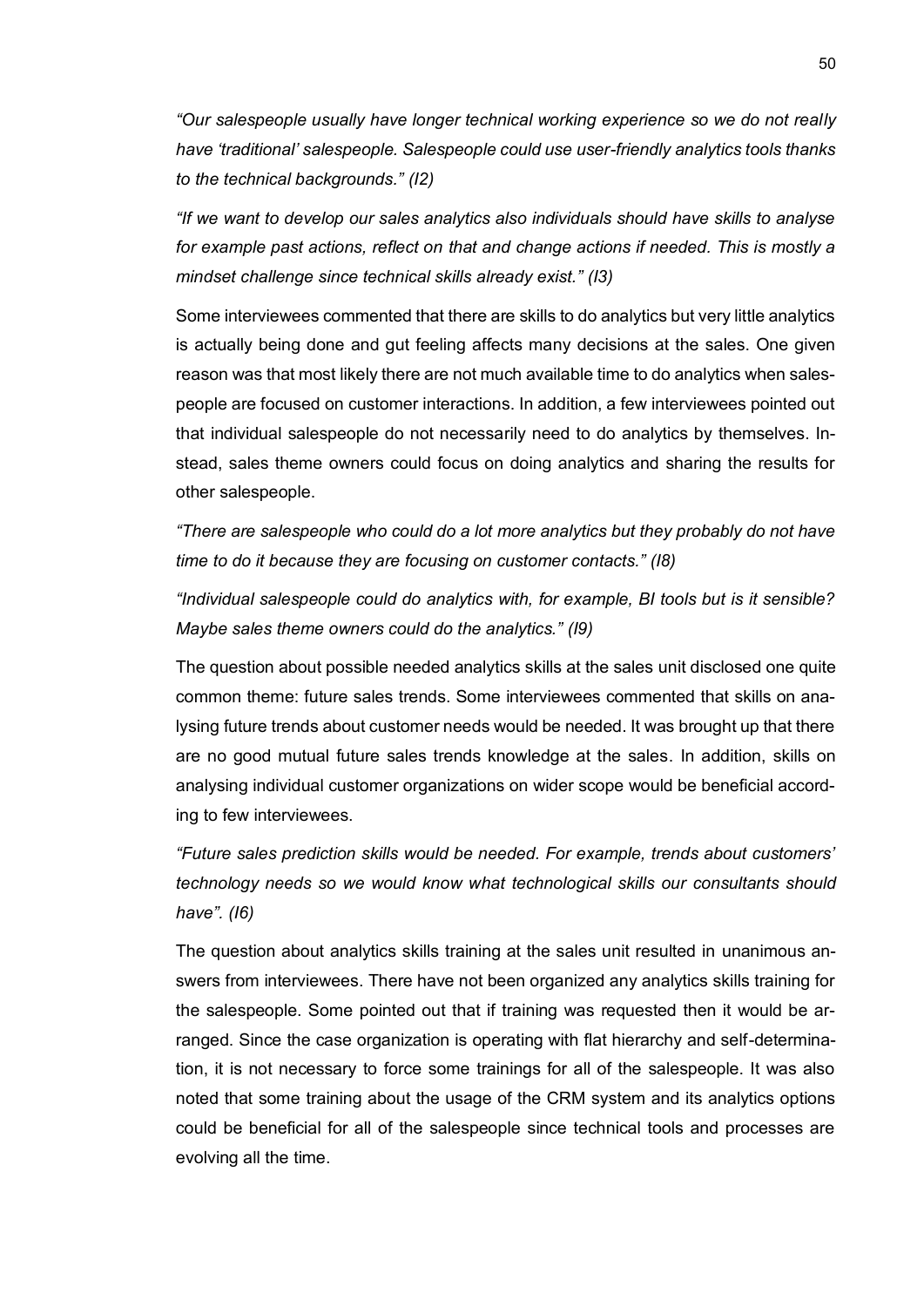*"The basic technological tools usage training could be arranged for older and newer salespeople because those tools, processes and methods are developing all the time." (I5)*

*"There is no need for so called official analytics training because we operate with selfdetermination. Also, available time is limited and could be used for customer interaction instead". (I2)*

To conclude, overall technical analytics skills seem to be in quite good shape at the sales unit thanks to the very technical backgrounds of most of the salespeople. Analytical thinking mindset might be the bigger challenge compared to technical skills since some salespeople tend to base decisions usually on gut feeling. However, not all salespeople would have to do analytics by themselves if sales theme owners and the sales development team would provide the needed shared sales analytics for others. Future sales trends analysis skills would be needed more at the sales unit. Sales analytics training has not ever been organized but training on CRM system usage and analytics could be beneficial for some. However, due to self-determinated culture at the case organization, forced trainings for all might not be the best way for enhancing analytics skills.

Considering the descriptions of the five different maturity levels in the skills dimension of the B2B sales analytics maturity model, it can be stated that the case organization is currently at the third "diagnostic" level illustrated in the table 7 below.

|        | Initial | Descriptive | Diagnostic | Predictive | Prescriptive |
|--------|---------|-------------|------------|------------|--------------|
| Skills |         |             |            |            |              |

*Table 7. Current maturity level of the skills dimension at the case organization.*

Higher maturity levels would require more advanced analytics skills like future prediction, prescriptive analytics and that individual level decisions would be based on data ana analytics instead of gut feeling. On the other hand, lower maturity levels would mean that technical skills were very limited, for example only basic Excel skills, and that there was not much capability to learn and develop skills further which is not the situation at the case organization.

### **7.3 Current maturity level of the governance dimension**

The governance dimension of the maturity model considers subjects like needed data at the sales, accessibility of the data, quality and usability of the data, and how data is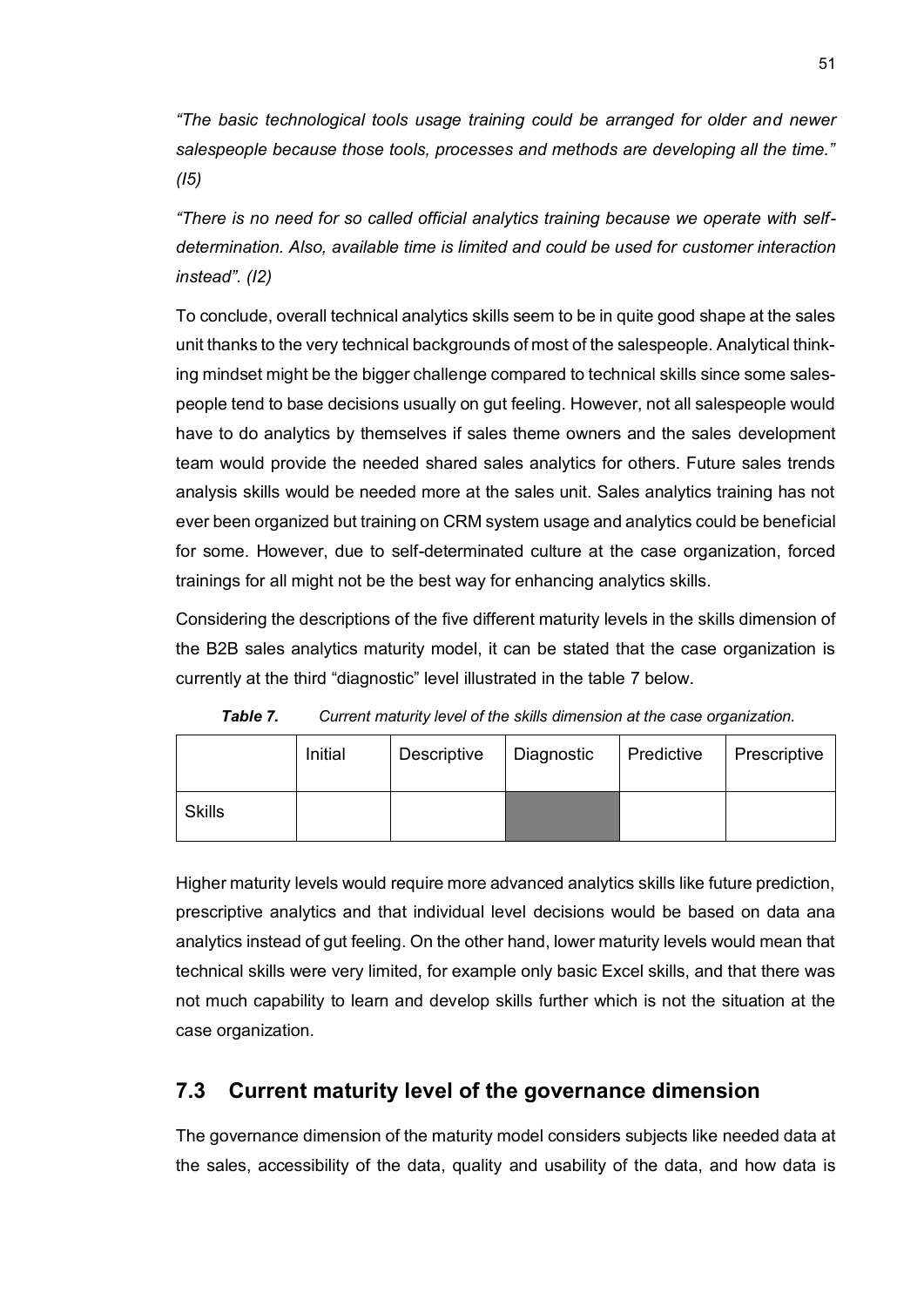managed at the sales unit. These subjects were discussed by having four main questions about the governance with the interviewees at the case organization.

The question about needed data at the sales resulted in quite unanimous answers from interviewees. Needed data is mostly about customer interactions (demand) and available resources for selling (supply). Customer interactions data include, for example, data about customer contacts, meetings, events and needs of the customer. Available resources data include data about people's capacity, skills, location and hourly price. In addition, sales contract, reference and competitor data was mentioned.

*"Sales is quite simple business in the end. The needed and collected data is somewhat simple, for example customer background, contacts and needs." (I8)*

*"Needed data is customer company data, contacts, references, customer demand, our people's capabilities and what capabilities we should have." (I7)*

Data accessibility question disclosed unanimously that everyone has access to the needed data and it is quite easy to access. Customer interaction data is stored in the CRM system where data is open for everybody who has an account to the CRM system and all salespeople have the account. Resourcing data is stored in an internally developed system which is open for every employee so not just for salespeople. Sales contracts and offers are stored in a shared cloud storage which is also accessible by every employee. There is even a vision about an ecosystem where some data would be opened for other stakeholders, like subcontractors and customers, in the ecosystem.

*"All data is open for everyone by default. If data is not accessible there must be a clear reason like a non-disclosure agreement". (I2)*

*"Data is accessible by everybody. There are no cultural restrictions that someone would not be allowed to see some data". (I5)*

A few interviewees commented that sometimes it is not possible to access the needed data just in the right time because some people insert data with a delay to the CRM system or do not insert it at all. In addition, it was noted that sometimes data can be a bit trickier to access since the CRM system can have duplicated data, and data can be scattered between different systems and storages.

*"In principle, data is accessible just in the right time but for example in the CRM system it is not so real-time since some people insert data afterwards with a delay". (I9)*

*"On the other hand, data is quite scattered and it would be good to get it stored into one place with an easy access". (I10)*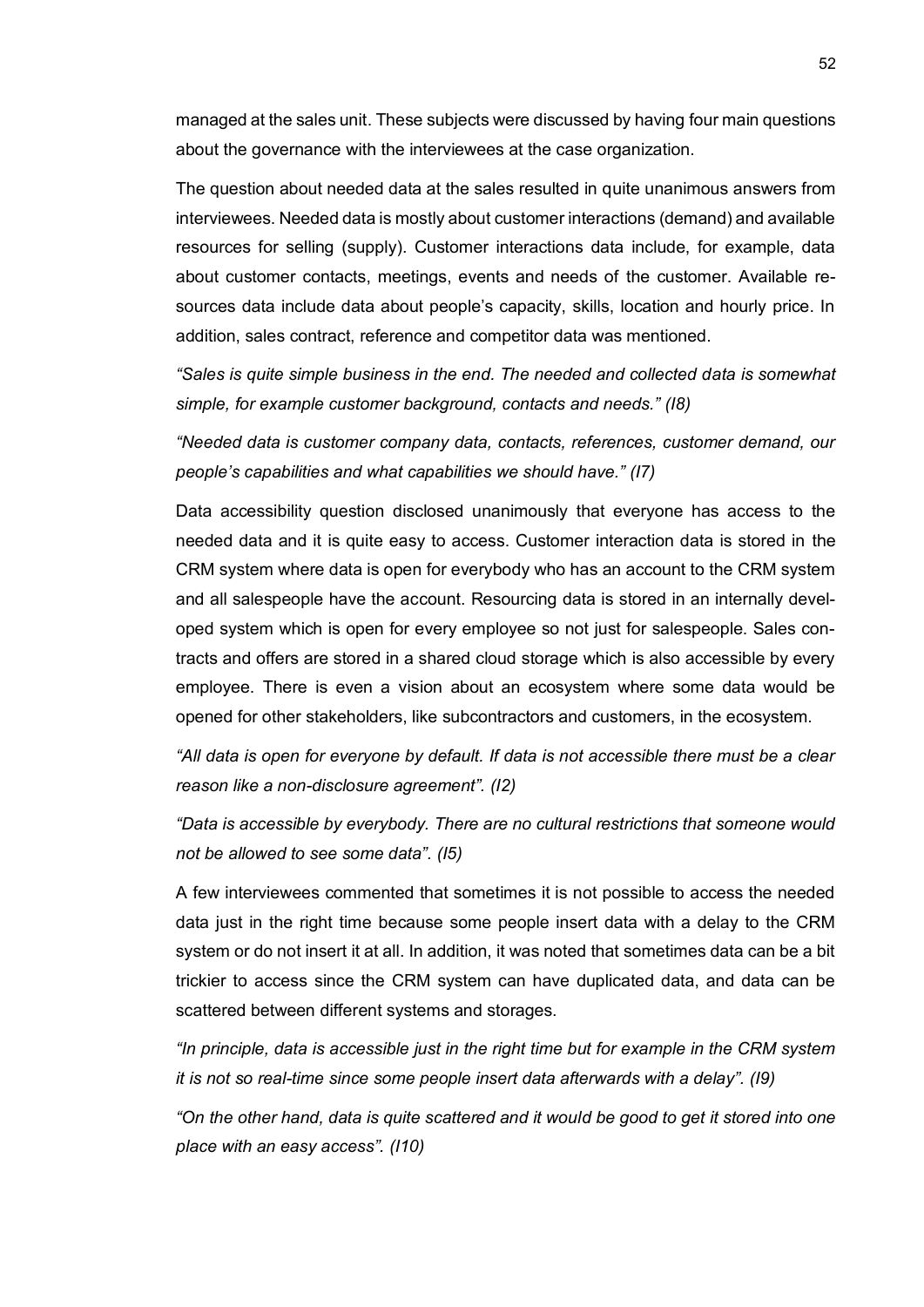The question about data quality and usability revealed that the overall data quality is seen as mediocre and it has quite a lot of variance. The biggest problem seems to be the CRM system data which quality varies a lot depending on individual salespeople's data inserting practises. Some salespeople insert better quality data but some might not even insert any data. The CRM system does not force people to insert all the possibly useful data so the challenge is more cultural and behavioural. Especially, data about customer contacts, meetings and messaging is usually missing or very low quality.

*"Data is not very rich. Salespeople are not interested in inputting data into the CRM when they do not see the value of doing it. Because of the missing data, for example if some salesperson gets sick, we do not know what the person have been doing. We cannot do all the wanted sales analytics thanks to the missing data." (I1)*

*"Data is inserted into the CRM if the person is motivated for that. However, Information is usually as tacit information inside the minds of the salespeople." (I2)*

*"Small leads are not always inserted into the CRM which hinders the precision of sales prediction analyses." (I4)*

*"Data quality depends on different cases because different salespeople insert the data in different ways. Many cases lack even basic information. Data quality probably do not enable very good future prediction analyses." (I7)*

The question about how data is being managed at the sales resulted in quite unanimous answers from interviewees. Data is not being officially managed that much. There are some documentations about sales processes and data management in the intranet but they might be outdated and especially not so known to even exists. It seems that couple people have taken more active role in managing and owning the data but there are no official data owners. However, couple interviewees mentioned that there would be data owners but that information is not documented nor probably communicated very effectively. In addition, it was noted that as self-determinated organization everyone is responsible for managing their own data and there is no need for top-down micromanagement.

*"Data is not managed very much. Management is done in a small start-up company way even though we already are a large company." (I1)*

*"I have not seen data management definitions. Everyone manages data the way they want which could also result in the data quality issues". (I7)*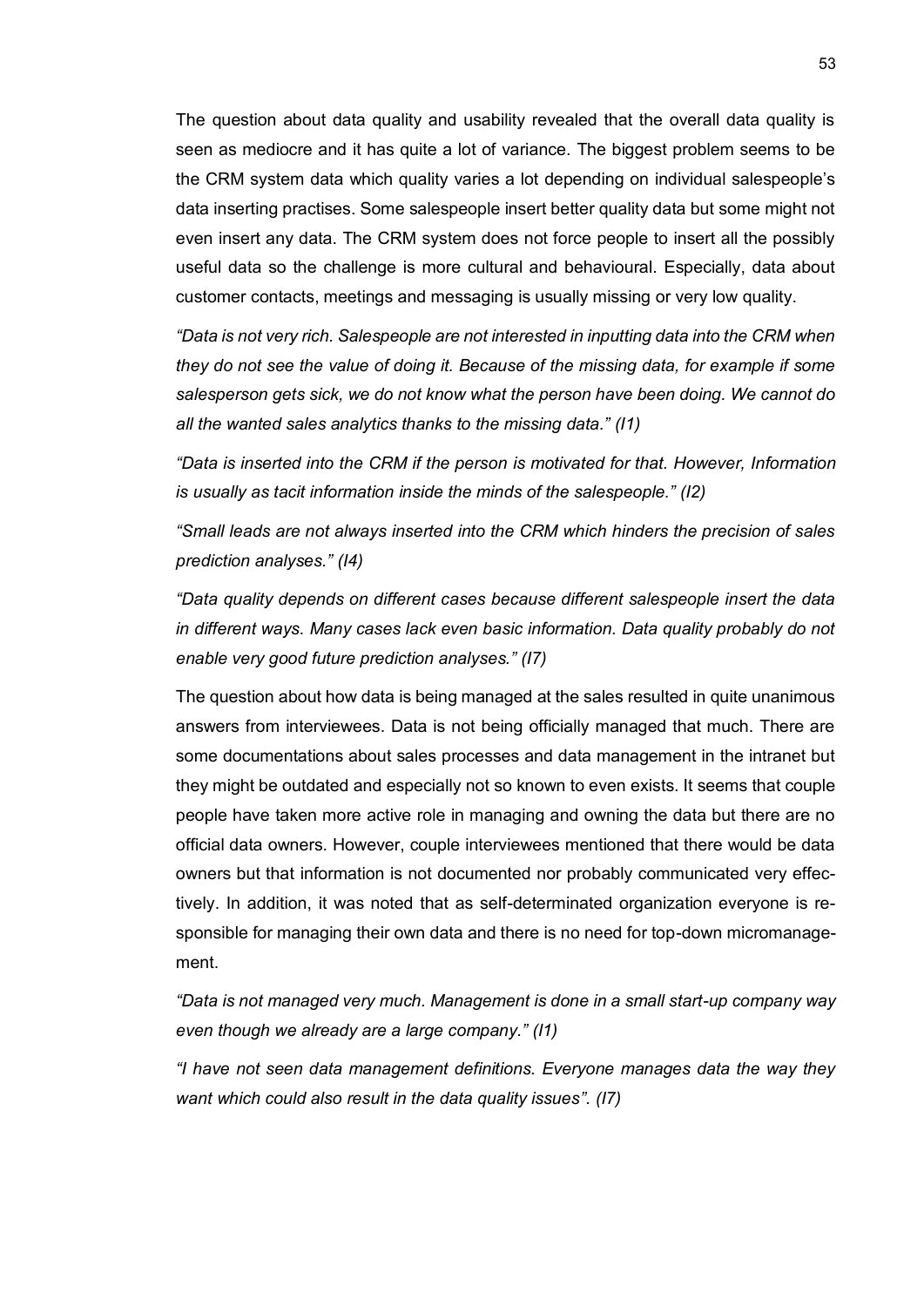*"Data management processes have not been defined very well. There are no named data owners. Everyone is responsible for managing their own data in self-determinated way. (I9)*

To conclude, the needed data at the sales is quite simple data about the demand and the supply. Everyone has access to all data without restrictions. Data is mostly easily accessible but it can be bit scattered across different systems. The biggest problem is data quality. Especially, the CRM system data is overall somewhat mediocre but sometimes there are totally missing data or low-quality data. Because of the quality issues, some wanted sales analytics have not been possible to be accomplished or the precision of analytics is not so good. Data is not managed officially very much, and management processes are not defined clearly nor communicated effectively across the sales unit which could be one reason for data quality issues. However, the self-determinated culture at the case organization shares the data management responsibility for all the individual salespeople, thus a traditional top-down management would not work so well.

Considering the descriptions of the five different maturity levels in the governance dimension of the B2B sales analytics maturity model, it can be stated that the case organization is currently at the second "descriptive" level illustrated in the table 8 below.

| Table 8. |         | Current maturity level of the governance dimension at the case organization. |            |                         |  |
|----------|---------|------------------------------------------------------------------------------|------------|-------------------------|--|
|          | Initial | Descriptive                                                                  | Diagnostic | Predictive Prescriptive |  |

Higher maturity levels would require a lot better data quality so that for example more predictive analytics could be possible to be carried out. In addition, more systematic and codified data management operations should be in place for higher maturity levels. On the other hand, accessibility of the data is good at the sales unit so the maturity level is

#### not the lowest "initial".

**Governance** 

## **7.4 Current maturity level of the IT & analytics infrastructure dimension**

The IT & analytics infrastructure dimension of the maturity model considers subjects like sales data gathering into different information systems, integrations between the systems, out of the box analytics capabilities of the information systems, and investments into systems at the sales unit. These subjects were discussed by having three main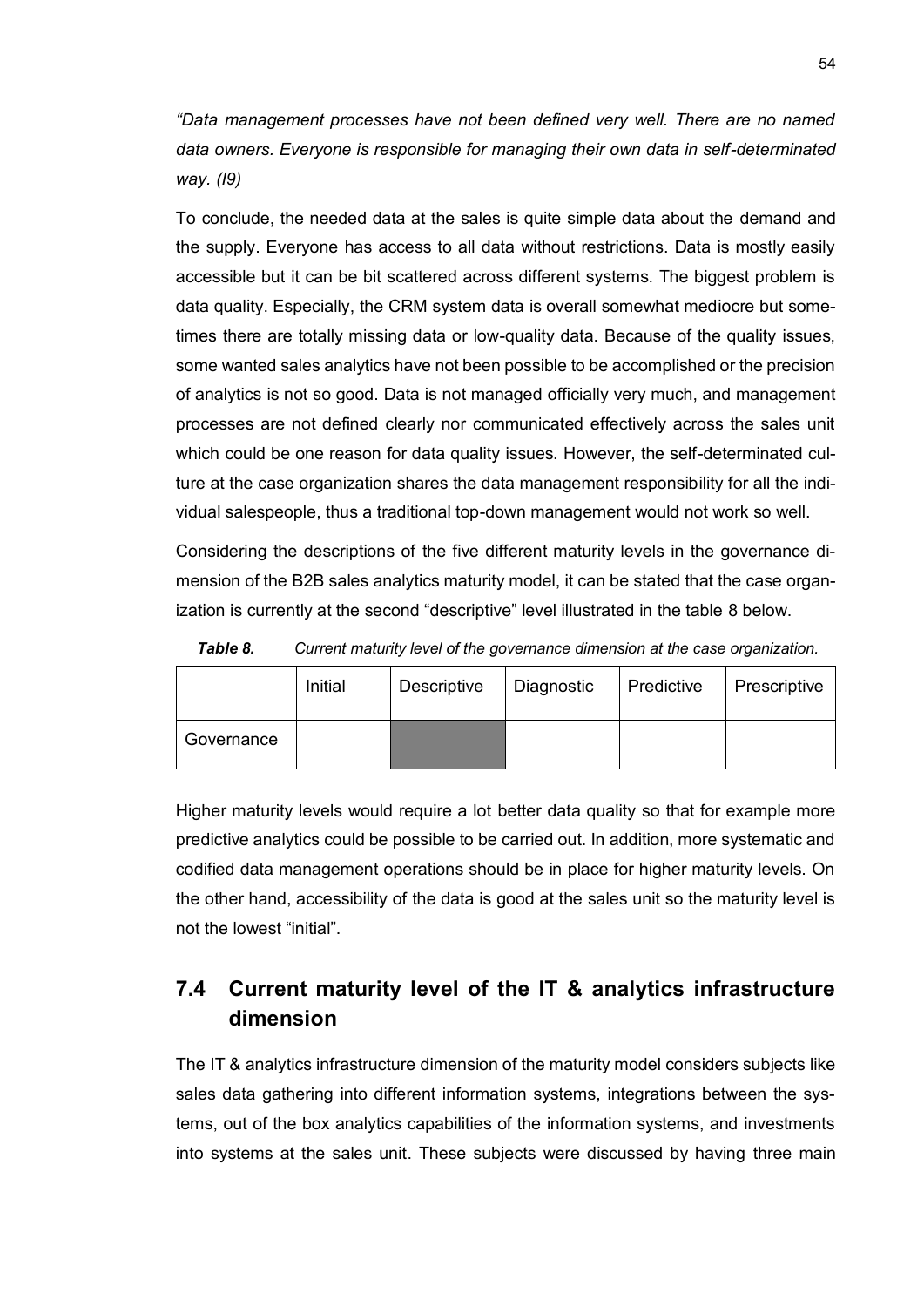questions about the IT & analytics infrastructure with the interviewees at the case organization.

The question about data gathering into information systems revealed that it is mostly seen as a quite manual process for salespeople. The CRM system acts as a master data for sales and data need to be manually inserted into the CRM. There is an integration between the CRM system and the internally developed resourcing system so data is automatically transferred from the CRM to the resourcing system. However, there is still some need for salespeople to insert data manually also into the resourcing system. In addition, an hour reporting system is not integrated and its data is manually exported for doing, for example, sales analytics.

*"Data inputting into the CRM is manual process. We would like to get more automation and some 'smart' solutions so that salespeople could work more efficiently. However, would salespeople actually start using new solutions?" (I1)*

*"Data inserting is very manual but there are some integrations between the CRM and the resourcing system. There are still legacy things, like Excels, used. Sometimes old Excels get back into the use again even though information systems could support same tasks better." (I5)*

It was also commented that more data could be gathered but there needs to be a balance between the amount of data gathered and its additional value since the data inserting is mostly manual process for salespeople. Some interviewees noted that the CRM data gathering is quite limited even though it is easy to insert data into the CRM system.

*"Even more data could be gathered but it easily brings more manual tasks and bureaucracy for salespeople." (I8)*

*"It is easy to insert data into the CRM system but salespeople do not always do that because they are too busy or there is no culture of data gathering. More data should be gathered but of course not unnecessary data. Especially, customer data is gathered too little." (I10)*

The question about out of the box analytics capabilities of used information systems resulted in quite unanimous answers from the interviewees. The CRM system offers quite basic sales statistics and analytics dashboards. The CRM system lacks some wanted analytics dashboards so those needs were fulfilled by getting a third party sales analytics dashboard tool which is integrated into the CRM system. It was noted that if you want more advanced analytics, like predictive and prescriptive, data needs to be exported or integrated from the CRM system to some analytics tool like business intelligence application. However, it was also commented that CRM system's out of the box analytics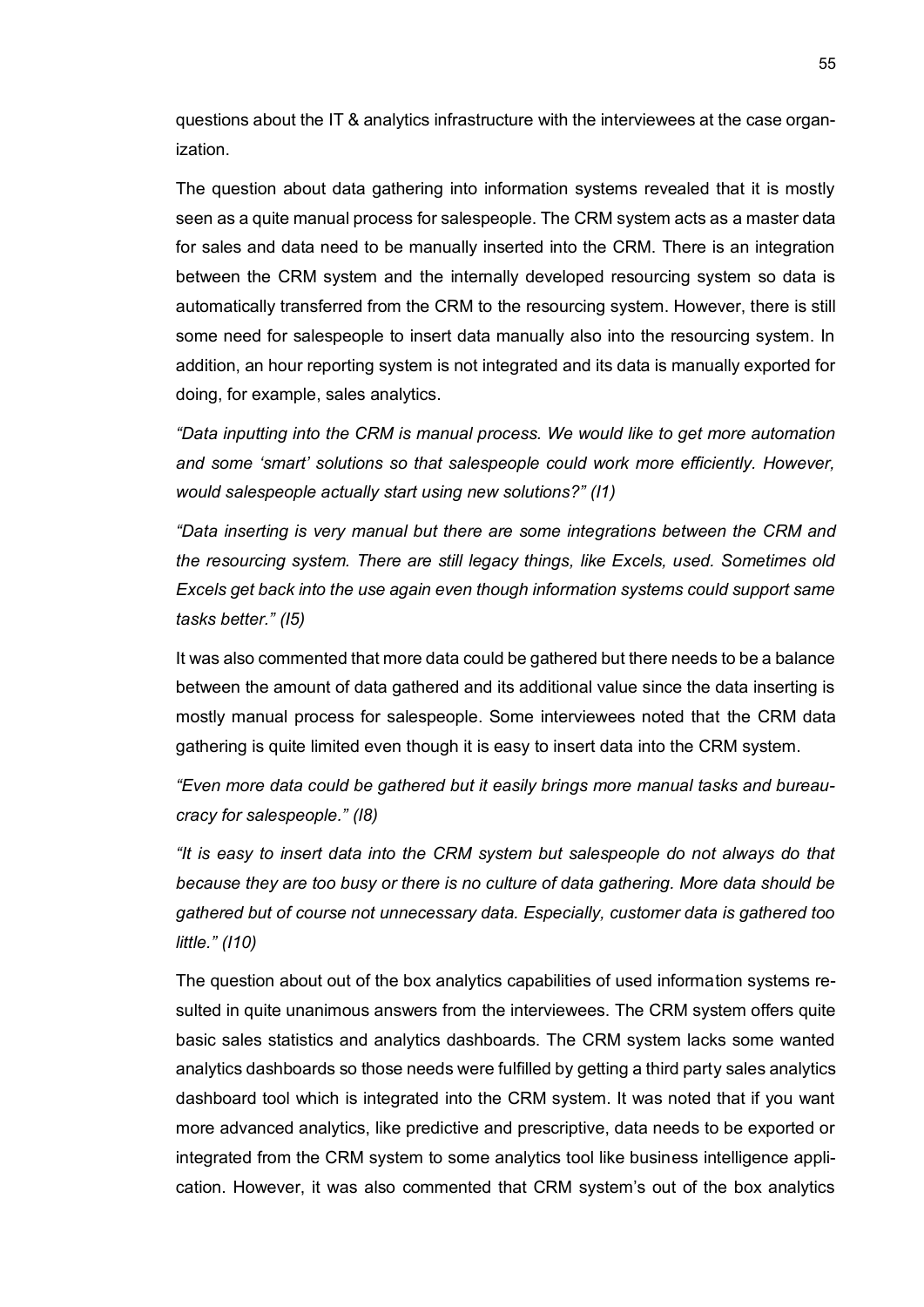dashboards are aimed for a bit different business and sales models than the case organization's model. In addition, the CRM system probably offers even more analytics options but it should be considered how much of those adds value because there is also a risk of getting vendor lock-in with that specific commercial CRM system.

*"The CRM system offers basic reports and dashboards but if you want more fancier analytics, you need to export the data into other tool like business intelligence application". (I10)*

*"Most likely there would be even more analytics possibilities in the CRM system which could be used to lead the sales with analytics." (I2)*

*"The CRM system has some out of the box analytics dashboards and also the resourcing system has some analytics views. However, there is some incoherence between the systems and they are not always synced and integrated." (I8)*

The question about investments and developments into sales analytics and systems did not create much of conversation with the interviewees. Many responded that they do not know about possible investments and developments being made. This implies that if there are ongoing investments and developments they have not been communicated very well for larger audience at the case organization. A few commented that the license level of the CRM system is probably getting increased so that new features like better data integrations between the CRM system and salespeople's email and calendar can be utilized. In addition, couple interviewees noted that there is an ongoing new ERP system implementation project and that will bring changes to the current systems and processes which could also enable better sales analytics options.

*"I have no idea. Are there nothing concrete planned?" (I5)*

*"The CRM system is getting upgraded to have an integration with Office applications". (I6)*

*"In the future, a new upcoming ERP system and data warehouse could also support sales analytics too? A development schedule is a bit unclear though." (I7)*

*"There have not been much investments and we do not even really know how much working time we have used for developments. During the next year, more investments into reporting and analytics need to be made and we are willing to do that." (I10)*

To conclude, sales data is very manually gathered into the CRM system but after that the data is somewhat automatically transferred to the resourcing system with integrations. It is easy to insert data into the CRM system but especially customer data is not inserted that much. Thus, more data could be gathered but it needs to be relevant data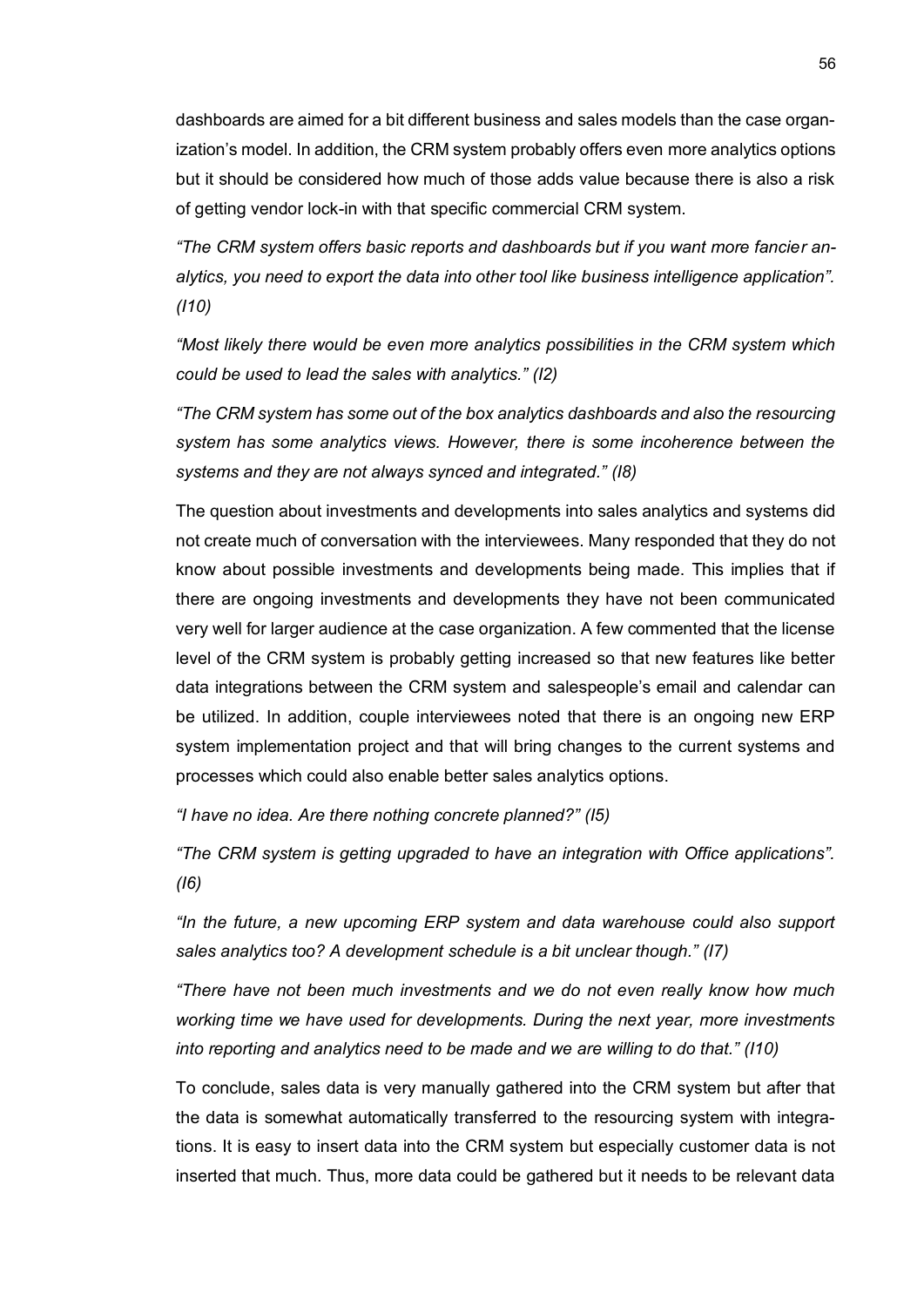so that the data inserting does not become too time consuming for salespeople. The CRM system offers basic sales reporting and analytics dashboards but more advanced analytics need to be done with other analytics tools. However, the CRM system's analytics offering might be a bit underused and not fully explored. Investments and developments into sales systems and analytics are not being made that much nor communicated but there is a new ERP project ongoing which will also affect the sales unit. However, there seems to be willingness to invest more into sales analytics in the future.

Considering the descriptions of the five different maturity levels in the IT & analytics infrastructure dimension of the sales analytics maturity model, it can be stated that the case organization is currently at the second "descriptive" level illustrated in the table 9 below.

|                                             | Initial | Descriptive | Diagnostic | Predictive | Prescriptive |
|---------------------------------------------|---------|-------------|------------|------------|--------------|
| <b>IT &amp; Analytics</b><br>Infrastructure |         |             |            |            |              |

*Table 9. Current maturity level of the IT & analytics infrastructure dimension at the case organization.*

Higher maturity levels would require more automated sales data gathering and integrations between different systems in addition to a data warehouse which could be used to enable more advanced sales analytics. Also, more active investments into sales analytics and systems could be made. However, there already are some integrations between the CRM system and the resourcing system, the CRM system has some built-in analytics options and there is a willingness to make more investments so the maturity level is not the lowest "initial".

## **7.5 Current maturity level of the data & analytics technologies dimension**

The data & analytics technologies dimension of the maturity model considers subjects like used analytics tools, the kind of analytics done, integration of analytics with sales processes and automation of analytics at the sales unit. These subjects were discussed by having four main questions about the data & analytics technologies with the interviewees at the case organization.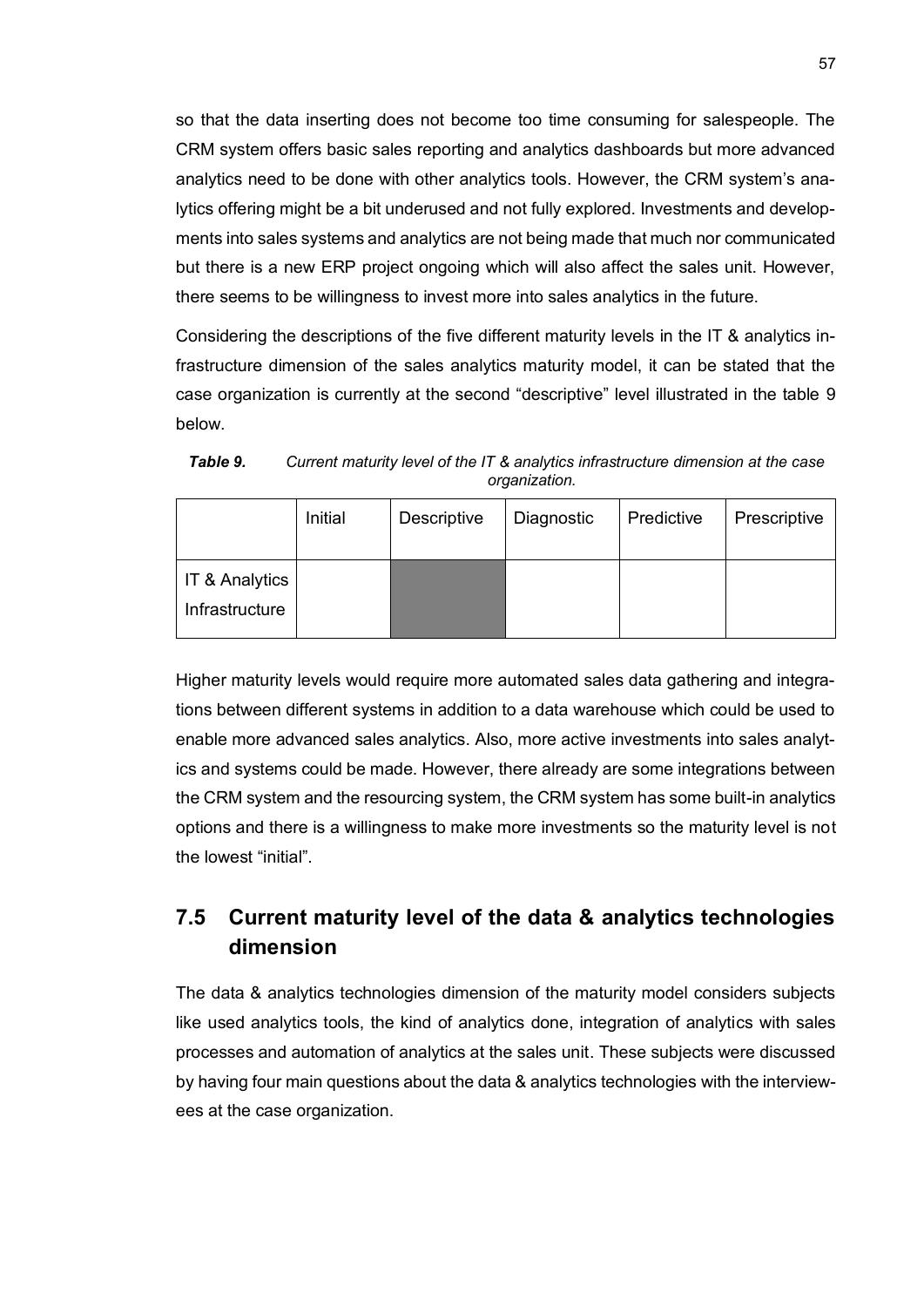The question about used analytics tools at the sales unit revealed unanimously that commonly used tools are just Excel, out of the box analytics dashboards from the CRM system and the purchased third-party analytics dashboard tool connected to the CRM. Business intelligence application Tableau has been tried sometime at the sales unit but it is not actively used anymore. It was commented that some sales analysis graphs are done with Excel and then distributed with PowerPoint presentations which is very manual process and not sensible. In addition, a future sales turnover prediction analysis is done with an Excel sheet where salespeople insert their data on monthly basis and finance people add data about realized sales from their system. That Excel sheet and its formulas have sometimes got broken and there has been a rush to get it finished on time. It was noted that the future sales prediction should happen automatically by the CRM system or by some other analytics tool instead of the current manual Excel sheet.

*"Excel is the most used tool. Also, out of the box analytics tools within the CRM system and the third-party analytics dashboard connected to the CRM are used. Tableau was tried sometime." (I10)*

*"There are no business intelligence applications used at the sales. Business intelligence applications could be utilized a lot more in, for example, leading sales themes and the overall sales." (I8)*

*"The whole sales turnover prediction is done with an Excel based on realized and possible future sales. Data is inserted manually into the Excel usually based on salespeople's intuition." (I9)*

*"The third-party analytics dashboard connected to the CRM is not utilized so often. There are Excel tables and graphs which are done manually and then exported into PowerPoint presentations. It is not sensible." (I7)*

The question about the kind of analytics done at the sales unit resulted in very similar answers from interviewees. Performed sales analytics is mostly focused on analysing the past and the present, for example an analysis about the realized sales in the past and the present in different sales themes. Some future prediction is done too, for example the future sales turnover prediction with the Excel, but it was commented that a lot more future analysis should be done. In addition, most interviewees noted that the done analytics at the sales has been valuable but it has been done very little so far. Many commented that a lot more analytics could be done at the sales and especially focused on analysing the future so that the analytics could be used to guide decisions at the sales. However, a few also reminded that a possible increase in performed analytics should be done in an agile way without large and heavy analytics projects.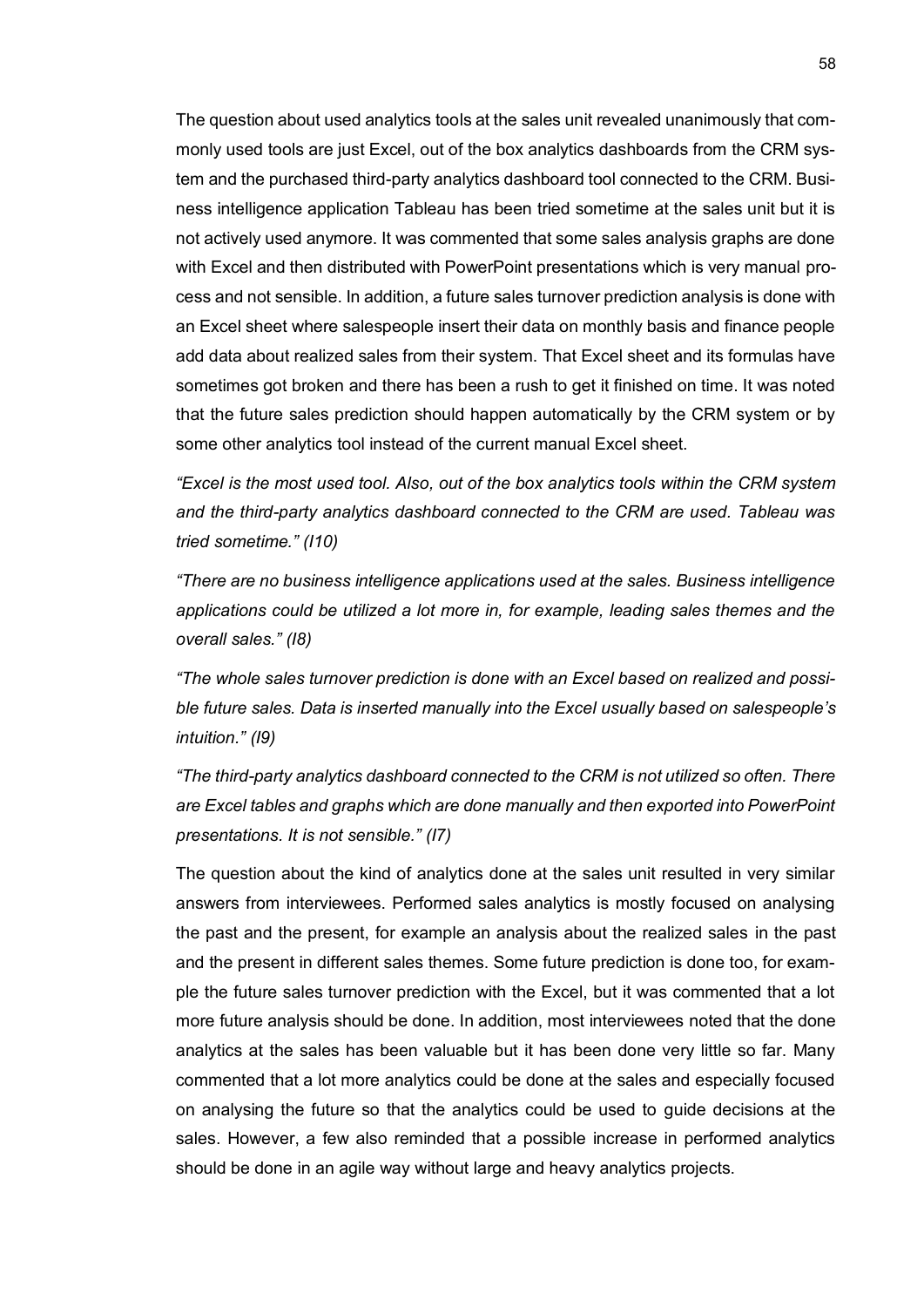*"The done analytics is basic graphs about present. Quite superficial analyses. Future prediction is done very little." (I1)*

*"Analytics is focused on the past and the present but a lot more future prediction should be done." (I6)*

*"Analytics has been valuable at the sales. Especially sales trends analyses so we can change actions based on trends. We have not over-invested in analytics and more analytics could be done and invested in. We could use more analytics in our decision making." (I3)*

*"Analytics has been useful and brought more transparency. Used time in analytics has been positive but we use very little time in that. We could use more time in analytics but first we should figure out what analytics would be valuable to try in an agile way." (I8)*

*"Analytics has been really valuable. We might miss noticing some things if we did not do analytics. Of course, there are a lot more to be done in analytics and unutilized potential." (I10)*

The question about integration of analytics with sales processes created a bit mixed answers from the interviewees. The most interviewees commented that generally analytics is a little integrated with the sales processes. However, couple interviewees felt that analytics is more integrated with the sales processes but on the contrary, couple felt that analytics would be separated from the sales processes. It was noted that analytics is involved mostly in a retrospective way so that sometimes analytics is used to get information about past performance. That past performance information can then be used to steer future actions. Also, it was commented that analytics is part of the sales processes only on the very top level of the sales unit. On the other hand, it was noted that analytics is not part of the sales processes and it has not really been possible to get support for decisions from analytics so sales decisions have mostly been based on intuition.

*"Analytics is somewhat separated from sales processes. Analytics guides the processes only a little bit." (I7)*

*"On the upper level, analytics is guiding and integrated with the sales processes. We would need more operative and in-depth analytics and not just very upper level analytics" (I9)*

*"Analytics is guiding sales processes little bit but not significantly. Sales processes and made decisions are more based on intuition rather than analytics and factual information." (I10)*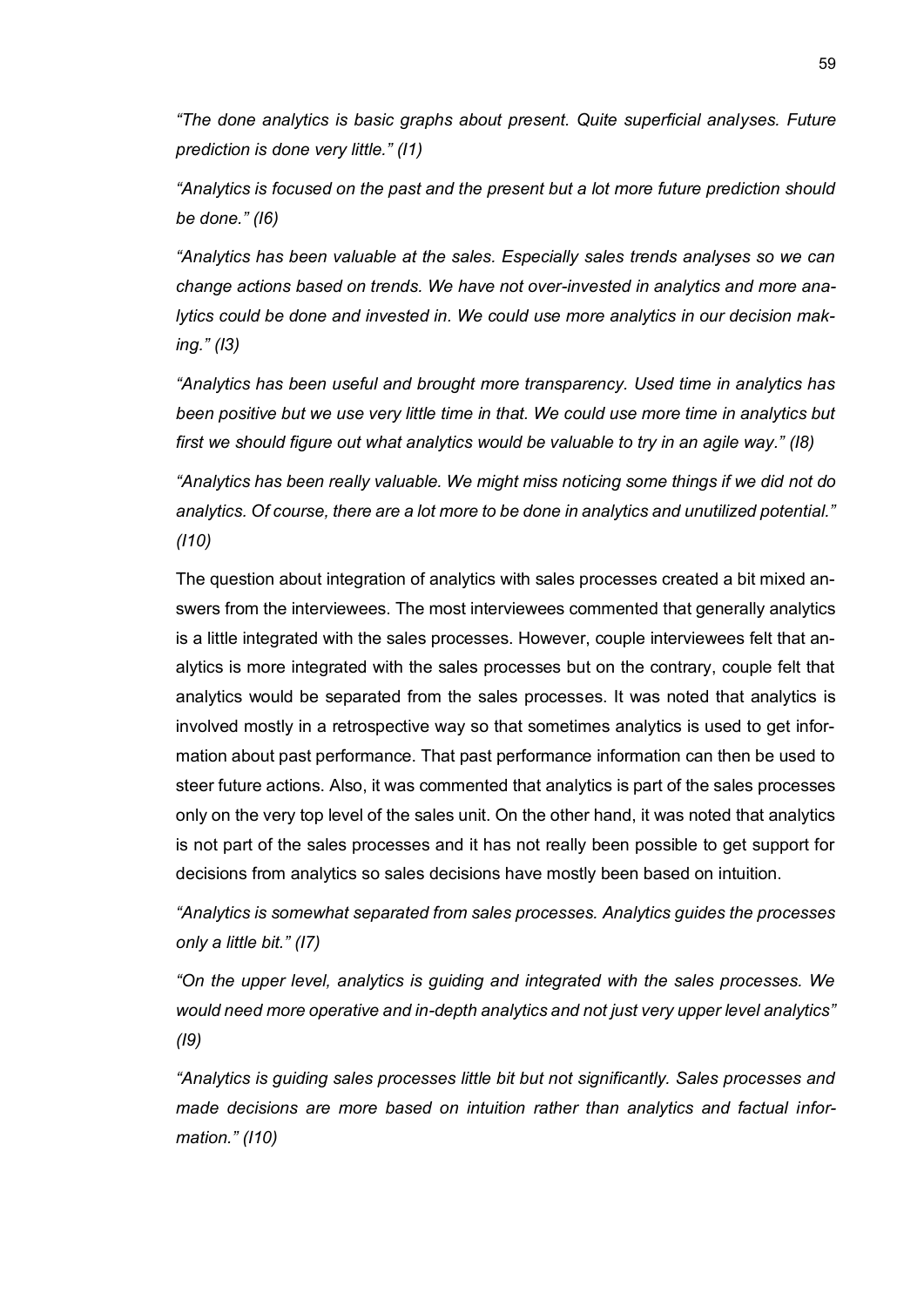*"Analytics is separated from sales processes and not guiding them. Analytics is worryingly little guiding sales processes." (I6)*

*"Analytics is an integrated part of the processes. However, even though analytics would give some insight, salespeople still need to figure out its reasons and do the needed actions" (I4)*

The question about automation of the analytics at the sales unit revealed that it is mostly manual except couple automated things. The purchased third-party sales analytics dashboard tool connected to the CRM is an automated live dashboard so it fetches data from the CRM system and creates analytics reports automatically. In addition, the CRM system's own out of the box analytics capabilities are automatic and some analytics related notifications and information are automatically sent to the internal communication tool Slack via bots. Otherwise, analytics is manual work at the sales unit, and for example the future sales turnover prediction analysis made with a manual Excel is good example of that. In addition, it was commented that the goal is to automate all important analyses, more automated notifications about happened sales activities could be added and also automatic data gathering from the internet for sales analytics could be utilized.

*"Slack bots are creating automatic notifications for sales. Basically, everything else is manual work." (I8)*

*"There is not much automation. Sure, the CRM and the third-party dashboard tool produce analytics automatically." (I10)*

*"Analytics is very much manual at the moment. I utilize manual Excels myself too." (I9)*

To conclude, used analytics tools are very basic like manual Excels, some out of the box analytics graphs from the CRM system and the third-party sales analytics dashboard connected to the CRM. For example, business intelligence applications are not used at the sales unit. Performed analytics is mostly focused on the past and the present but there is also a little future oriented analysis being done too. However, overall there is not much analytics being done and a lot more could be done. Analytics is only a little integrated with the sales processes mostly in a retrospective manner and on the very upper level decision making of the sales unit. There are automated analytics with the third-party analytics dashboard and with the CRM system's internal analytics capabilities but otherwise analytics is very manual work at the sales unit. For example, there are legacy manual Excels used for analyses but the aspiration seems to be to get better and automated analytics.

Considering the descriptions of the five different maturity levels in the data & analytics technologies dimension of the B2B sales analytics maturity model, it can be stated that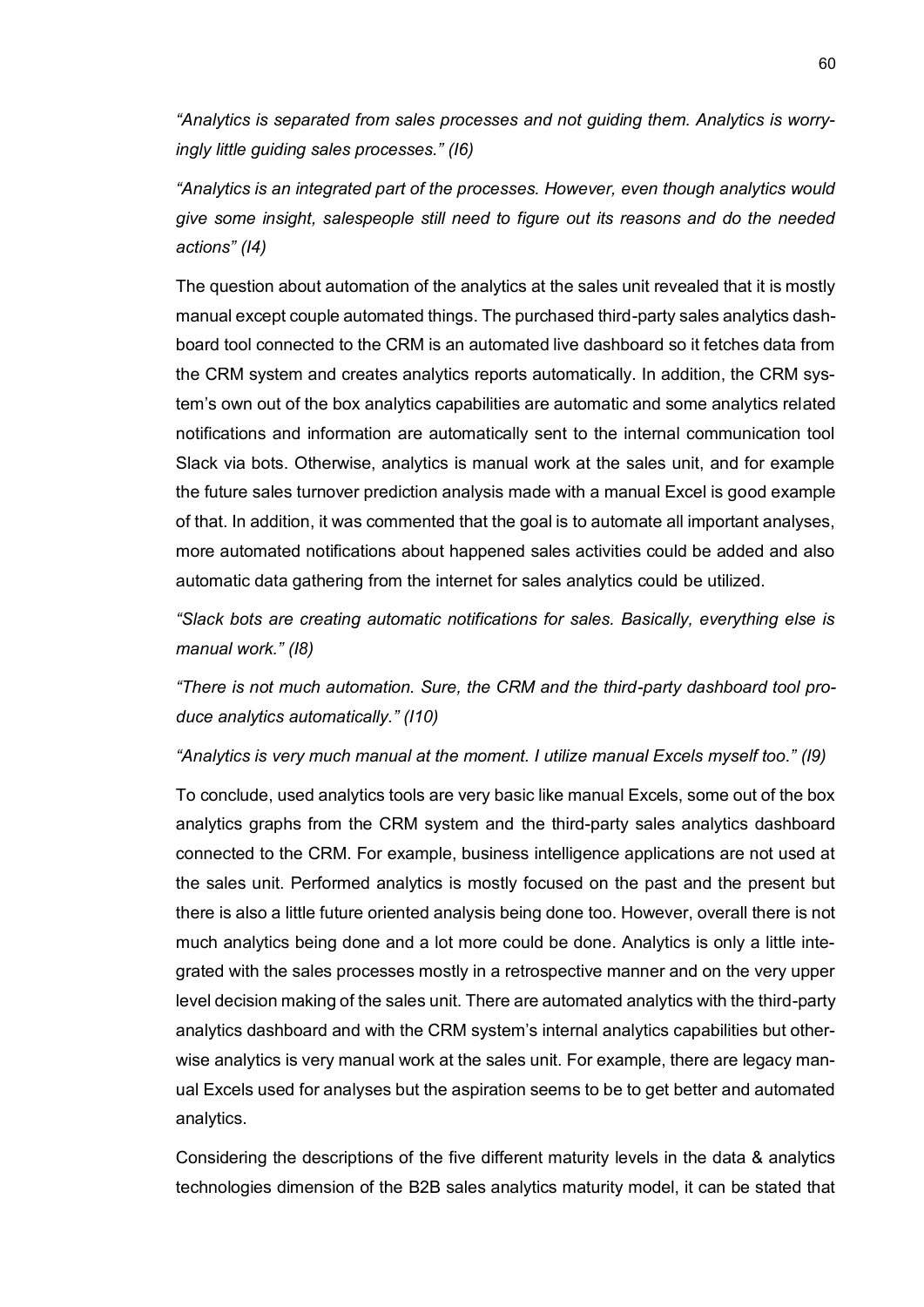the case organization is currently at the second "descriptive" level illustrated in the table 10 below.

|                                            | Initial | Descriptive | Diagnostic | Predictive | Prescriptive |
|--------------------------------------------|---------|-------------|------------|------------|--------------|
| Data & Ana-<br>Tech-<br>lytics<br>nologies |         |             |            |            |              |

*Table 10. Current maturity level of the data & analytics technologies dimension at the case organization.*

Higher maturity levels would require more advanced analytics technologies, like business intelligence applications, to be used instead of manual Excel analyses, more predictive and prescriptive focused analytics, more automated delivery of live analytics instead of ad-hoc retrospective analytics on PowerPoint slides, and analytics would need to be more tightly integrated into the sales processes and decision making. However, there is an automated third-party sales analytics dashboard connected to the CRM system being used and analytics is a little integrated with the sales processes so the maturity level is not the lowest "initial".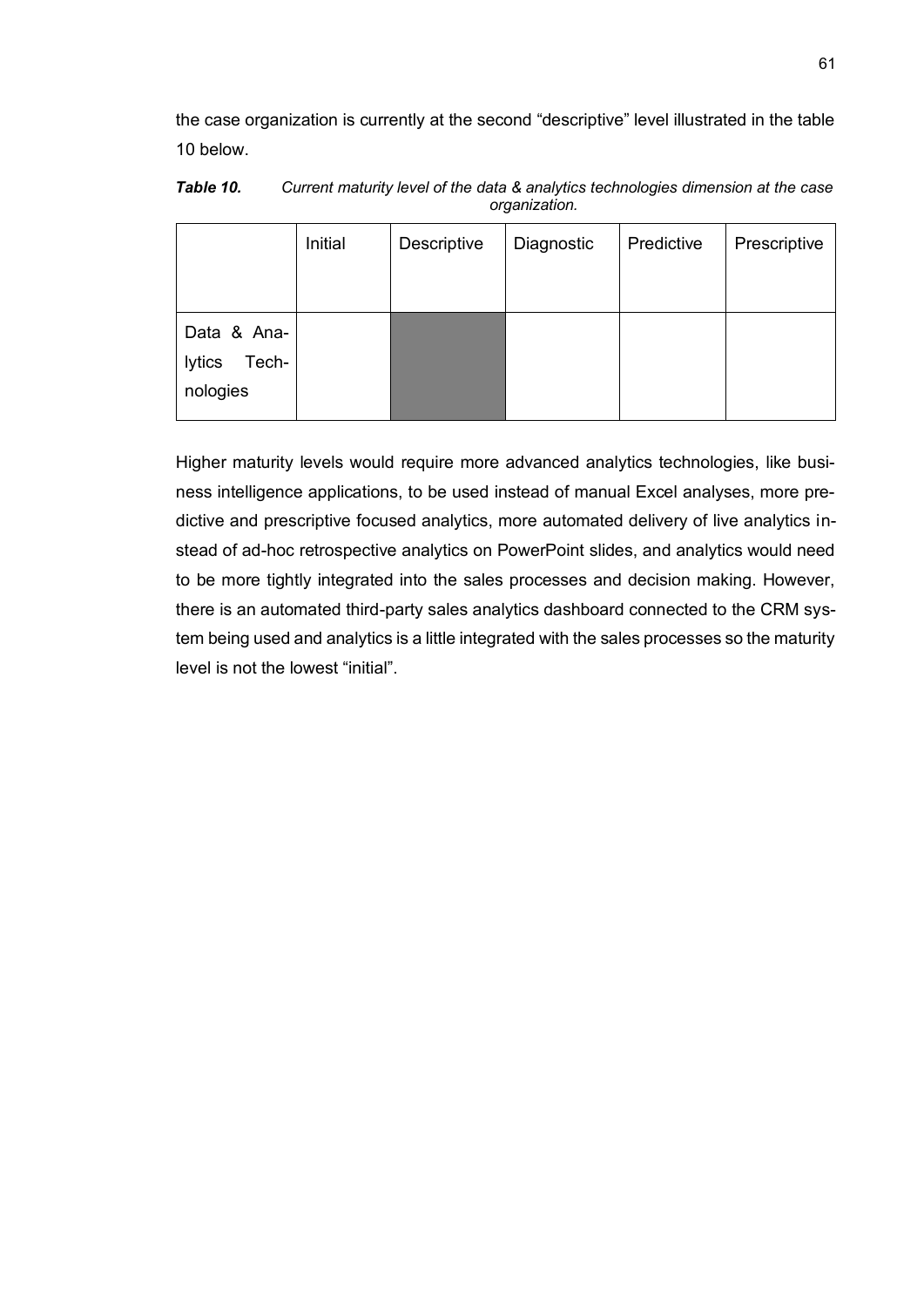## **8. DISCUSSION**

In this chapter, a discussion based on the results of this research is presented. At first, the current overall maturity level of the case organization's B2B sales analytics is introduced. Next, the most prominent both the social and the technical issues of the case organization's B2B sales analytics maturity are discussed and reflected with the literature. Lastly, proposals on how to develop the current maturity level to the higher level are presented taking possible bottlenecks into account, too.

### **8.1 Current overall level of the B2B sales analytics maturity**

Based on the results of qualitative semi-structured interviews, current overall maturity level of the B2B sales analytics at the case organization is on the second "Descriptive" level. Only one dimension, "Skills", is on the third maturity level "Diagnostic" and all other dimensions are on the second "Descriptive" level. This implies that the case organization is still on the very early stages of implementing and utilizing B2B sales analytics, like one interviewee commented "*there are a lot more to be done in analytics and unutilized potential"* and another noted *"so far, analytics has been utilized very little because our sales has been operating very well but now, we should proactively develop operations to the next level"*. The current overall maturity level has been illustrated in the table 11 below.

|                                            | Initial | Descriptive | Diagnostic | Predictive | Prescriptive |
|--------------------------------------------|---------|-------------|------------|------------|--------------|
| Culture                                    |         |             |            |            |              |
| <b>Skills</b>                              |         |             |            |            |              |
| Governance                                 |         |             |            |            |              |
| IT & Analytics<br>Infrastructure           |         |             |            |            |              |
| Data & Ana-<br>lytics<br>Tech-<br>nologies |         |             |            |            |              |

*Table 11. Current maturity level of the B2B sales analytics at the case organization.*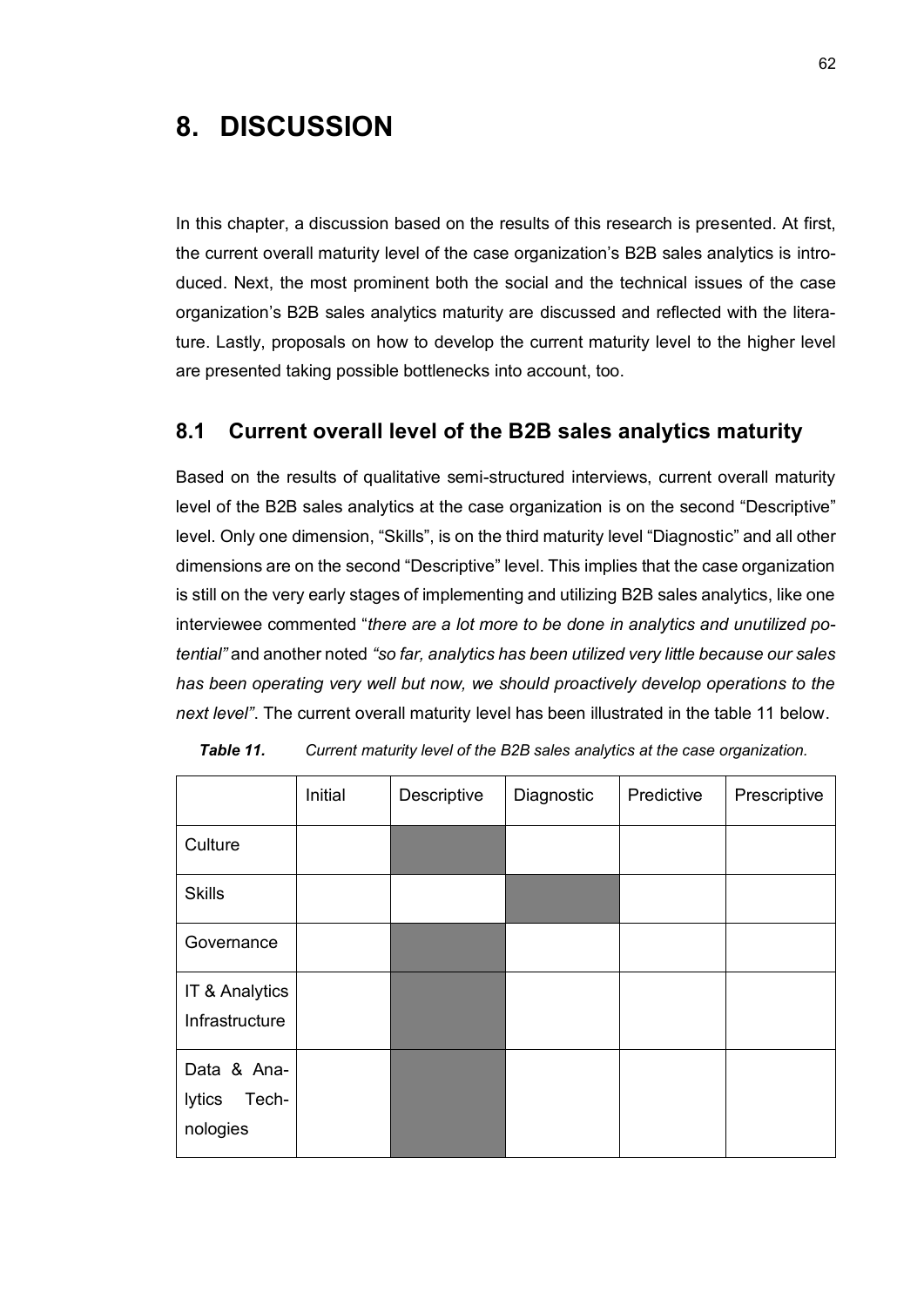With the sociotechnical systems perspective, a joint development of both social and technical aspects is needed to create successful outcomes (Appelbaum 1997; Davis et al. 2014). Thus, all dimensions of the B2B sales maturity in the table 11 should be jointly developed because of their interdependencies. Focusing developments too much on one dimension could hinder the overall success of results. Next, the most prominent findings from both the social and the technical aspects of the results are discussed and reflected with the literature.

## **8.2 Issues in the social aspects of the B2B sales analytics maturity**

Hallikainen et al. (2019) found out that supportive data-driven analytics culture is crucial for gaining a competitive advantage from the B2B sales analytics. The relationship between increased customer relationship performance from the usage of the B2B sales analytics was stronger for companies with a strong analytics culture than companies with weaker analytics culture. Analytics supportive culture can have a significant positive moderating influence on the paths leading from human skills and technical resources to the successful usage of the B2B sales analytics. According to Hallikainen et al. (2019), strong data-driven analytics culture seems to be one of the key characteristics for those companies who succeed in their B2B sales analytics initiatives.

At the case organization, the culture towards analytics was generally somewhat positive and encouraging. However, it seemed that especially in the public sector sales theme analytics was not seen as so important and emphasized as in private sector sales. It was commented in the interviews that it could be partly due to the very standardised selling processes set by the public sector regulations which was seen as a limiting factor for the use of sales analytics. This is an example of an external factor, like the regulatory framework, affecting the organizational sociotechnical system (Davis et al. 2014) as seen in the figure 1 in the chapter 2.

Overall, another commented limiting factor for the use of sales analytics was the business model of the case organization. The case organization offers B2B consultancy services and it was thought that in that model sales analytics cannot be utilized so effectively as in a B2B product selling business model. This is another example of the organizational sociotechnical system presented in the figure 1 when, for example, goals and processes (business model) of the organization are also affecting the culture of the organization. This cultural issue probably also stems deeper from a comparison of B2B and B2C sales analytics. Generally, sales analytics has been utilized a lot more in the B2C context and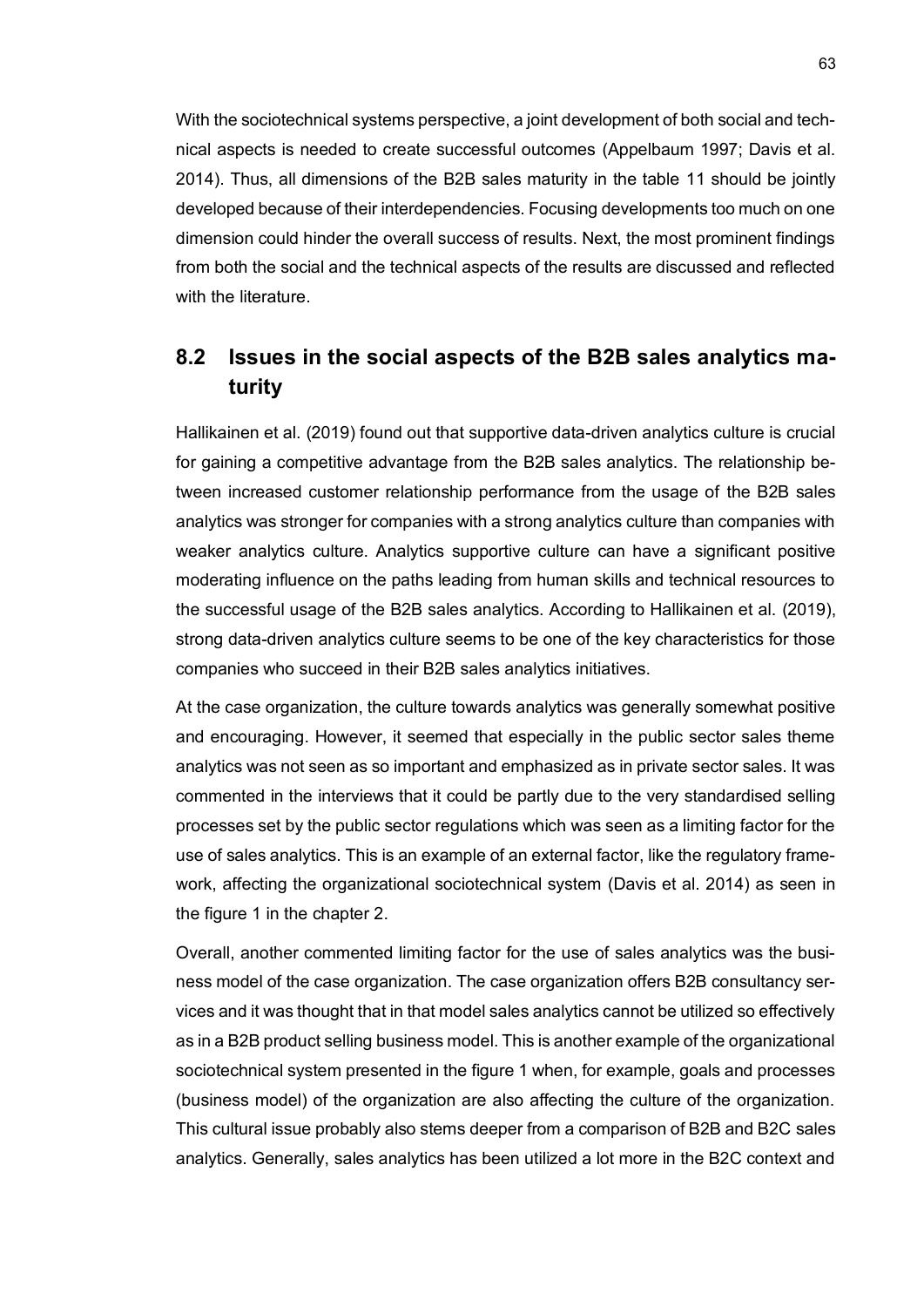most commercial sales analytics tools are designed for the B2C context (Lilien 2016). Thus, possibilities of the B2B sales analytics are not so well known let alone sales analytics in the B2B services business model which hinders the analytics culture at the case organization.

Lismont et al. (2017) discovered that usually the most common big challenges for analytics are data management issues, such as sharing of data, at organizations. Lack of data sharing culture was also an evident issue at the case organization. CRM data is not inserted actively and its quality can be quite poor. It was commented that the CRM system is easy to use and well-functioning for its purpose so the problem is not in the technical usability aspects. However, it was noted that the data sharing has improved lately and it is going to the correct direction since the issue has been emphasised at the sales unit for a long time already. On the other hand, it was brought up that it has not been possible to do all the wanted sales analytics because of the missing data or poor data quality. One interviewee commented that "*salespeople are not interested in inputting data into the CRM when they do not see the value of doing it"*. Thus, there seems to be a "chicken and egg" problem when data is not shared because its value is not known but the value cannot be realized through analytics if there is no shared data for analytics usage. This problem also probably stems from the lack of knowledge about different B2B sales analytics possibilities as explained in the previous paragraph. Therefore, a joint development of both the technical analytics tools for value realization and the social culture could be done to improve the data sharing culture.

Another way to improve the data sharing culture could be by improving the maturity of the "Governance" dimension. One of the biggest issues in the "Governance" dimension was the lack of proper data governance and management practices. It was commented that data is managed in a small start-up way even though the case company has already grown into a large company. In addition, it was noted that everyone is responsible for their own data management in a self-determinated way which is also the overall culture at the case company. Thus, a common ground between stricter management processes and self-determination should be found because the culture at the case company does not allow strict top-down management of, for example, sales data sharing. Again, the joint development of processes, management and culture is needed for successful results in the sociotechnical systems perspective.

Mikalef et al. (2019) found out that usually there is organizational inertia encountered when attempting to implement data-driven decision making at organizations. They discovered resistance to change and tendency to fall back to previous ways of making decisions. This phenomenon was also present at the case organization. In the interviews,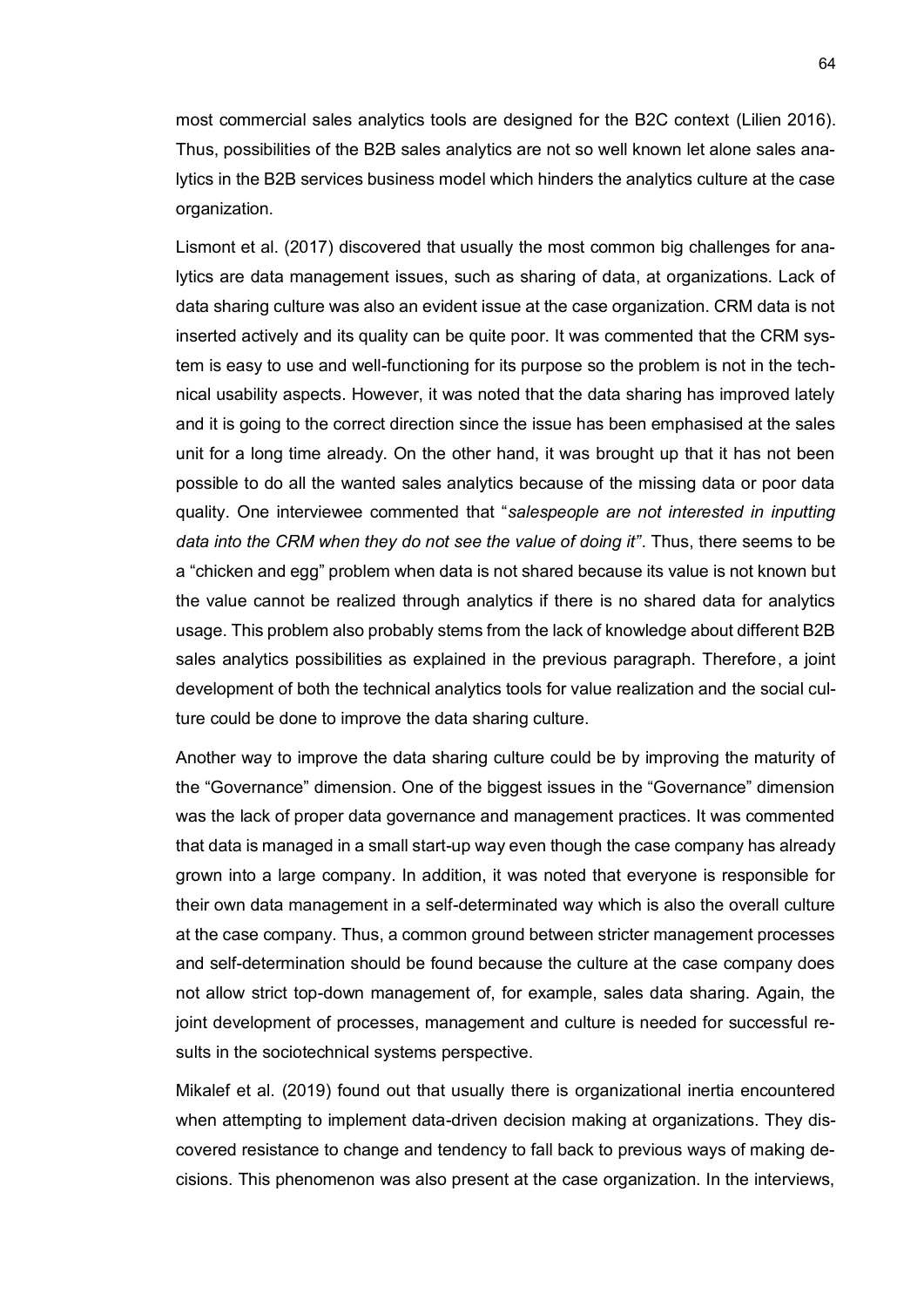it was commented that analytics is not used very much in decision making and mostly people's gut feeling affects decisions. In addition, it was noted that salespeople sometimes fall back to previous ways of making decisions even though they would have gotten new insights from the sales analytics. Same has happened with the technical tools when apparently legacy Excels have gotten back into use again at the times. Thus, Berndtsson et al. (2018) emphasise the importance of change management in becoming data-driven organization and proposes creating common rules like that gut feeling is not allowed to override data generated insights in decision making.

Mikalef et al. (2019) discovered that an analytics strategy was a significant contributor to achieving positive results from the usage of analytics at organizations. Discovered key aspects of the analytics strategy was for example a clear roadmap for the future. In addition, it was found that usually the analytics strategy was developed gradually at organizations by doing initial experimentations and gaining a gradual understanding of the importance of analytics. Also Vidgen et al. (2017) and Menukhin et al. (2019) emphasise the importance of well-established analytics strategy. However, at the case organization it was evident that the sales analytics strategy is missing and concrete long-term analytics roadmap is not thought of. On the other hand, it was commented that sales analytics is being developed in an agile way and heavy analytics development projects are not sensible for the case organization. Nonetheless, gradually developed sales analytics strategy and roadmap for agile developments could be beneficial for the case organization and bring more determination to the sales analytics maturity development.

## **8.3 Issues in the technical aspects of the B2B sales analytics maturity**

Shanks & Bekmamedova (2012) propose that a high quality technology and data infrastructure is one of the important factors for achieving a long-term success and evolution of analytics usage. For example, the technology infrastructure could include a stable and mature data warehousing capability with real-time data feeds that is also well integrated with information systems. Also Berndtsson et al. (2018) argue that suitable technical analytics tools for employees are needed to enable widespread adoption of analytics and data-driven culture.

At the case organization, the technology and data infrastructure are evolving quite a lot in the very near future so issues of the current situation are not so valuable to be deeply investigated. There is an ongoing ERP system implementation project which will update the enterprise architecture and bring new data platform solutions like a date warehouse.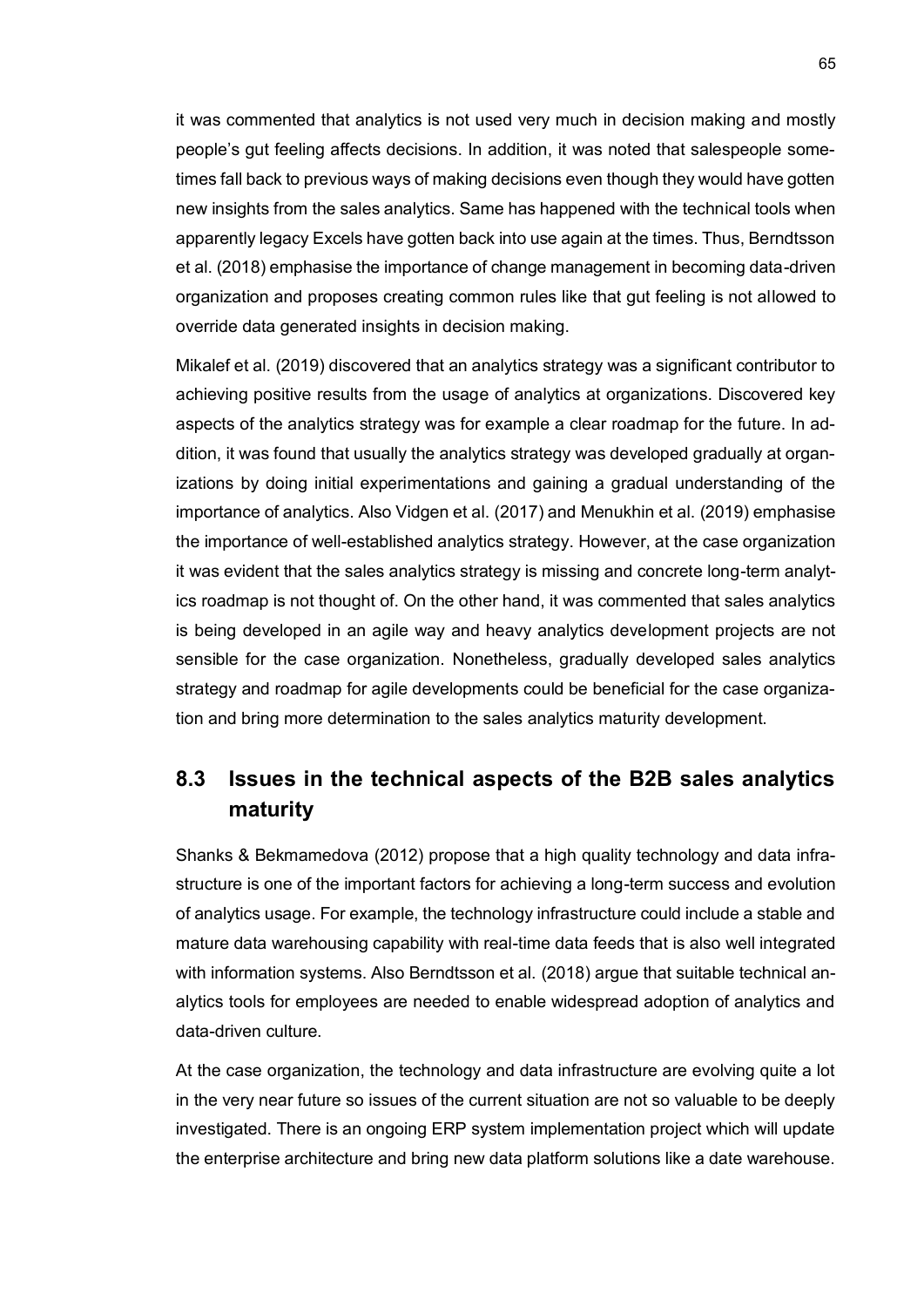That should enable better technical capabilities for the usage of the B2B sales analytics, too. For example, in the interviews it was commented that there is a missing integration between the hour reporting system and the resourcing system but that issue will be solved with the ERP project.

Tools used for basic B2B sales analytics were out of the box analytics options of the CRM system and the additional third-party sales analytics dashboard tool. More advanced analytics and analytics for more specific use cases need to be done with other tools. Usually, Excel was used as the tool for analytics and static screenshots of analytics visualizations were then shared in communication channels. On the other hand, many salespeople could have technical skills to use user-friendly tools like business intelligence applications which could enable more advanced analytics and better automated live dashboard delivery of analytics. This technical issue could stem from the cultural issues presented in the previous chapter 8.2 so they both should be jointly developed. Berndtsson et al. (2018) claim that usually the first step towards data-driven culture is to develop analytics dashboards related to employee's daily work in a self-service business intelligence way. However, according to Berndtsson et al. (2018), it is important to train the users both in the tools and the theory behind the various analytics techniques for the self-service business intelligence.

Lismont et al. (2017) discovered that usually descriptive analytics, like customer segmentation, is more popular than predictive analytics, such as customer churn prediction, in sales analytics at organizations. Focus on the descriptive analytics was also present at the case organization. It was commented in the interviews that a lot more future prediction analytics should be done and it would be valuable. However, predictive analytics is more advanced and mature than descriptive analytics so first, the data and analytics infrastructure need to get mature enough to really support advanced analytics (Sapp et al. 2018).

Davenport (2013) suggest embedding analytics into organization's operational and decision making processes. Also, Menukhin et al. (2019) discovered that lack of clearly defined analytics processes can be a barrier to a wider usage of analytics. At the case organization, analytics has not really been integrated into the sales processes nor defined. It was commented that analytics is a little part of the sales processes mostly in a retrospective way and on the very top level of the sales management. By integrating analytics more deeply into the sales processes also in more operational level, it could enhance the decision making, guide the processes and make analytics and its benefits more visible and routine part of the daily sales work at the case organization. In the sociotechnical systems perspective, this could affect positively social issues of the B2B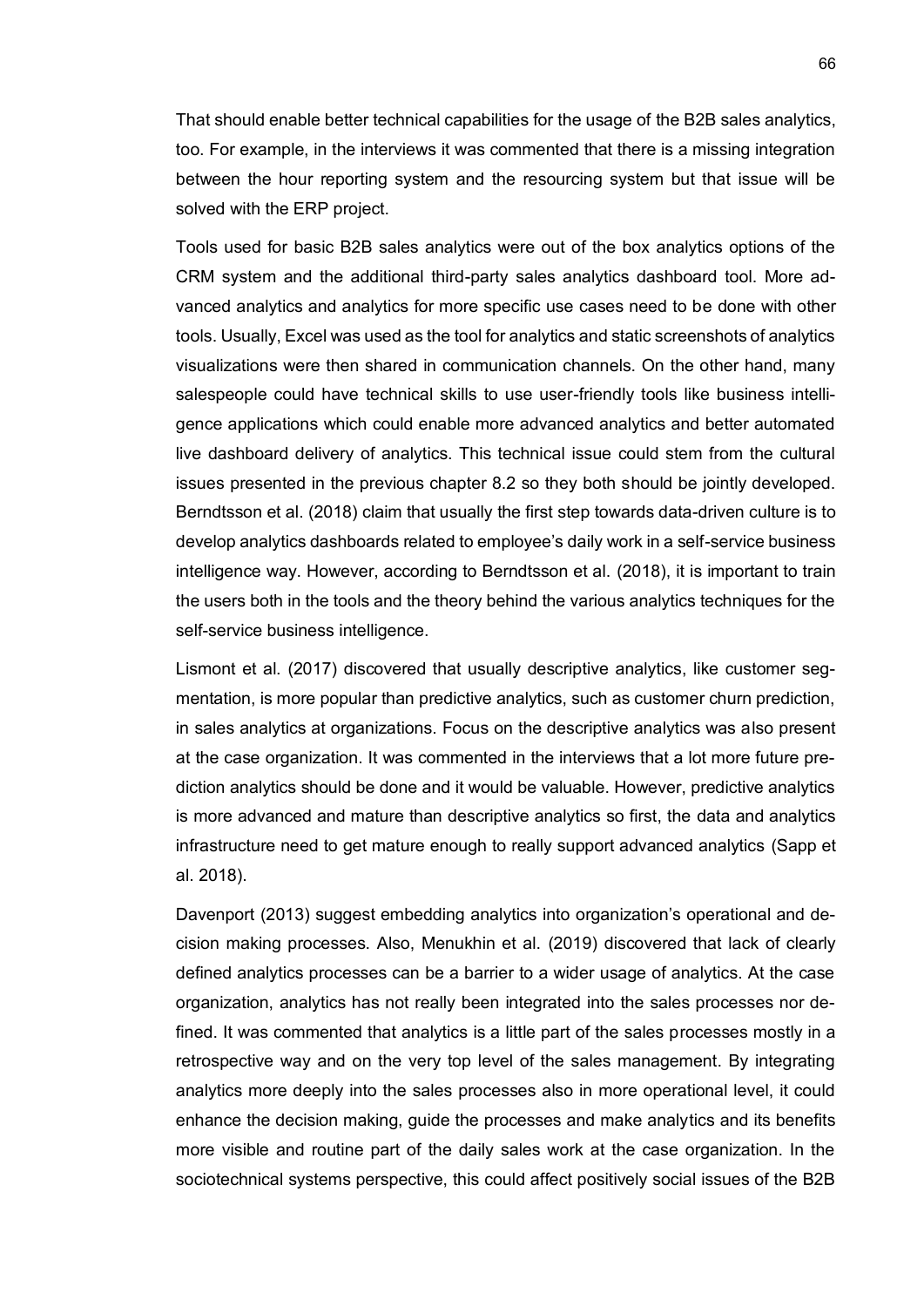sales analytics maturity, but also development of those social issues, like analytics culture and strategy, is needed to make the integration of analytics into the sales processes successful.

## **8.4 Proposals to develop the maturity of the B2B sales analytics**

Considering the findings and issues presented in the previous subchapters 8.2 and 8.3, it can be stated that the most important B2B sales analytics maturity dimensions needing development are the "Culture" and the "Data & Analytics Technologies" dimensions. At first, the development focus should mostly be on those two dimensions but also the "Governance" and the "IT & Analytics Infrastructure" dimensions need attention, too. The "Skills" dimension is already more mature compared to the other dimensions so it will not become an immediate bottleneck blocking the development of the other dimensions.

The biggest bottleneck in the "Culture" dimension was that possibilities and benefits of the B2B sales analytics were not generally well known at the sales unit. This lack of knowledge has resulted in a culture where sales data is not shared very actively, decisions are based on gut feeling and people tend to fall back into previous ways of working even though, for example, new analytics dashboard would have been introduced. Lack of knowledge about possibilities of the B2B sales analytics could be improved by creating concrete analytics demonstrations for the salespeople with more advanced analytics technologies than are currently being used at the sales unit. Thus, there is a link between the development of the "Culture" and the "Data & Analytics Technologies" dimensions.

The biggest bottlenecks in the "Data & Analytics Technologies" dimensions were that tools used for sales analytics were very basic and analytics was not really integrated into the sales processes. By taking business intelligence applications into the use, more advanced B2B sales analytics could be done and especially demonstrated for the salespeople how it could benefit their daily work. Those demonstrations could then improve the "Culture" dimension of the B2B sales analytics maturity. Also, advanced data science methods like clustering, regression and text mining based on machine learning could be demonstrated for the salespeople to increase the knowledge about analytics possibilities in the B2B sales processes. In addition, usage of analytics tools could be integrated more deeply into the sales processes. Deeper integration could demonstrate the possibilities of the sales analytics for the salespeople and make the sales analytics part of the daily work at the sales unit which could then lead into more analytics guided processes and decision making.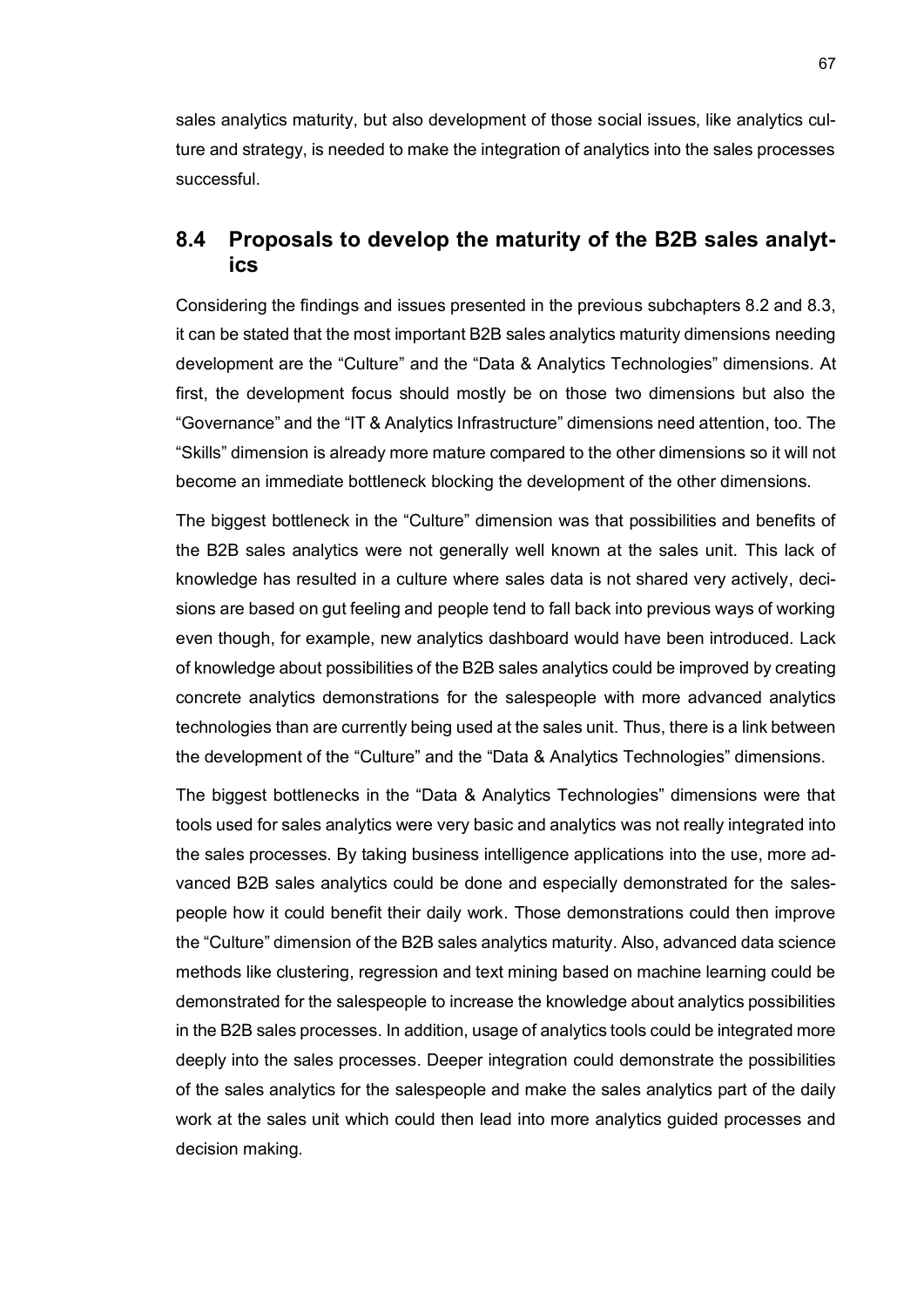Previously mentioned B2B sales analytics demonstrations could possibly be done with limited sales data availability but productization of more advanced sales analytics requires a good amount of good quality sales data. Thus, if the "Culture" dimension and its issue of lacking data sharing culture will not get improved by previously presented analytics demonstrations then it could become a bottleneck hindering the implementation and the usage of more advanced sales analytics. To avoid that bottleneck, also the "Governance" dimension could be developed. Data sharing and management processes could be more clearly defined and communicated to be required to be followed at the sales unit. However, thinking of the open self-determinated culture of the case organization, there must be a balance between the management processes and people's selfdetermination so that stricter data management would not backfire as a degradation of the "Culture" dimension.

There is also a link between the availability of good amount of good quality data and the "IT & Analytics Infrastructure" dimension. At the moment, the case organization is lacking solutions like data warehouse and some integrations between different information systems which hinders the availability and the usage of data. Thus, development of the "IT & Analytics Infrastructure" dimension is needed to enable better access to better sales data for the sales analytics usage. However, there is an ongoing ERP system implementation project at the case organization which will bring the needed data warehouse and system integrations which will enable better sales data availability in the near future. Thus, before the ERP implementation project is finished it is not sensible nor really possible to start actually implementing more advanced sales analytics technologies at the case organization.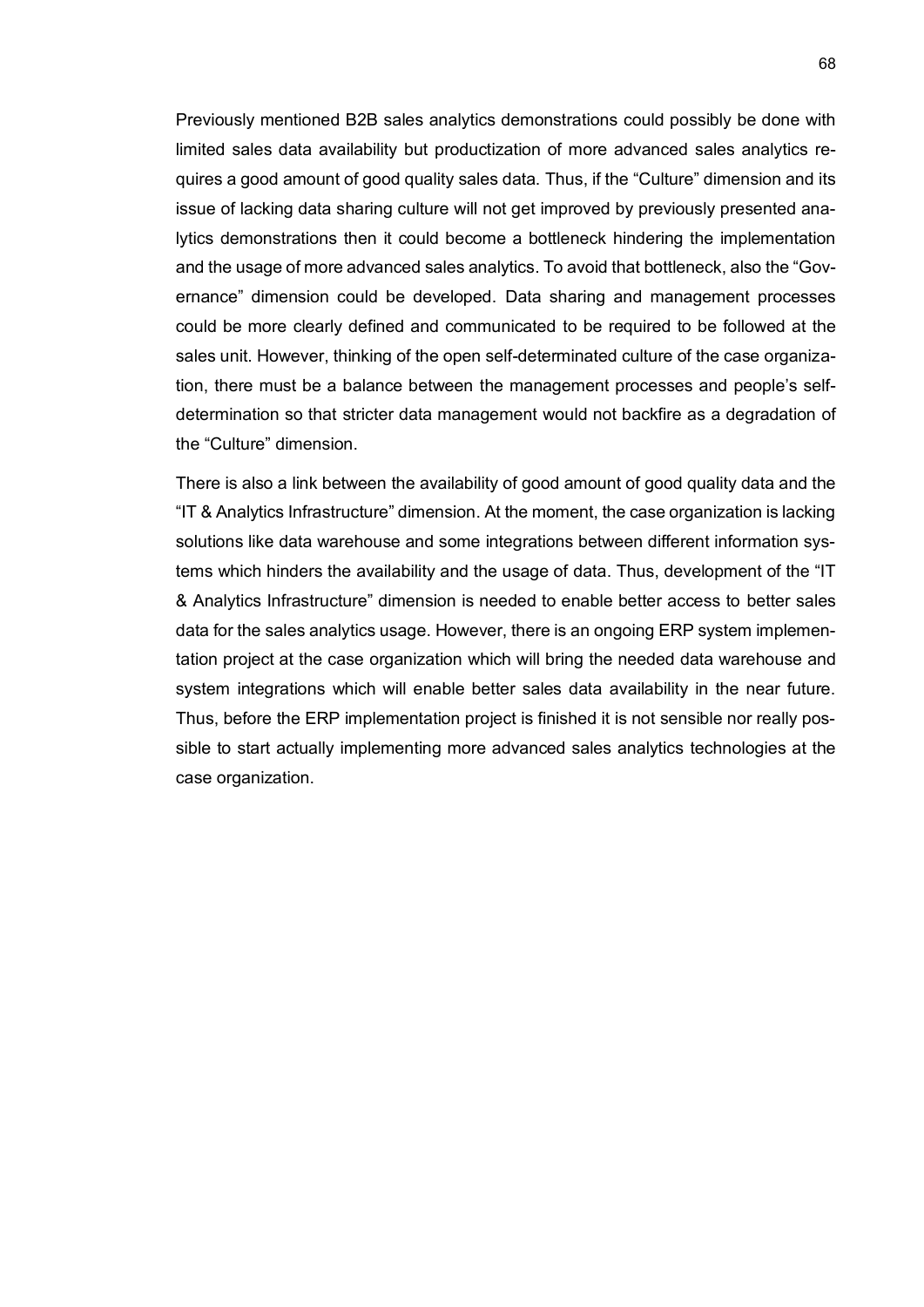## **9. CONCLUSIONS**

In this chapter, a summarization of this research and its main findings is presented. At first, answers to the research questions are introduced followed by managerial implications and an evaluation of the research. Lastly, limitations of the research and future research possibilities are discussed.

#### **9.1 Answers to research questions**

The objective of this research was to help the case company to realize benefits of the B2B sales analytics by assessing the current maturity level of the B2B sales analytics. Analysis and findings of the current maturity level can offer a starting point for improving the maturity further at the case company. Next, answers to the research questions are presented.

#### **What is analytics in the B2B context?**

Based on the literature review, analytics is not yet so well-known and used in the B2B context compared to the B2C context. However, it was found out that analytics can be used in the whole B2B sales process. In addition to basic sales statistics and reporting, more advanced analytics can be used to for example automatically sort new sales suspects based on predictions of deal winning probability. Also, existing customers to be likely to get churned could be predicted. Overall, B2B sales analytics can generate new and better insights from multiple data sources about the competitive environment and customer relationships. These insights can be used to predict future sales trends, optimize pricing, create customer specific personalized offerings and generate targeted marketing activities. B2B sales analytics has been proven to positively impact the customer relationship performance and also monetary sales growth.

#### **What dimensions are included in the B2B sales analytics maturity model?**

This research problem was approached with a sociotechnical systems perspective so that the B2B sales analytics maturity model would be holistic covering both the social and the technical aspects of the B2B sales analytics. Based on the literature review about maturity model theory and comparison of existing analytics related maturity models, it seemed that no single analytics, let alone B2B sales analytics, maturity model had yet reached the state of an industry standard. Thus, a customized maturity model had to be created for the purpose of this research and also to fit the case company.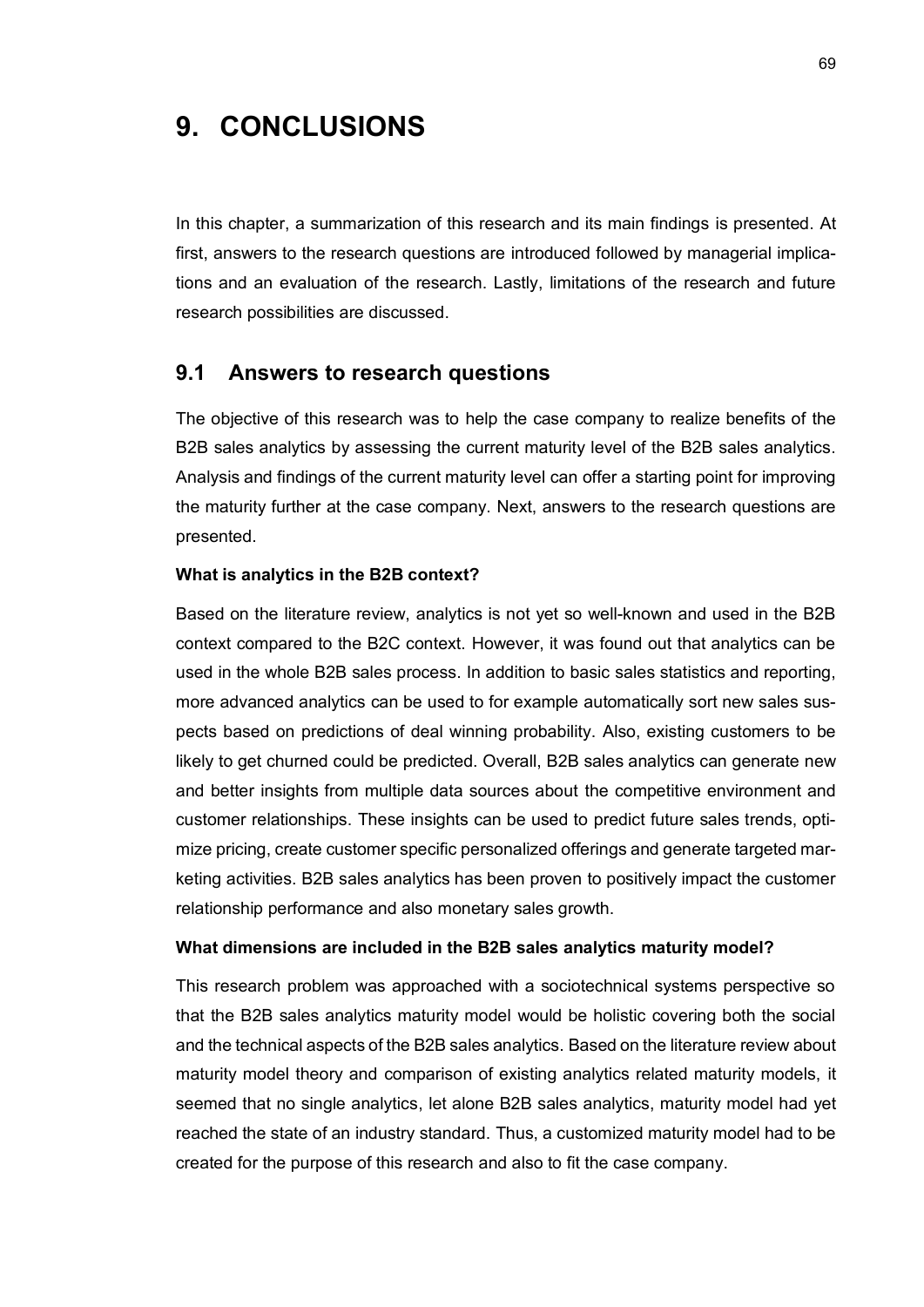A maturity model development model by Becker et al. (2009) was followed in the customization process. A very recent analytics maturity model by Menukhin et al. (2019) was used as the base model for the customization. In the end, the customized B2B sales analytics maturity model had following dimensions: Culture, Skills, Governance, IT & Analytics Infrastructure and Data & Analytics Technologies. Those dimensions have a good mix of both the social and the technical aspects of the B2B sales analytics following the sociotechnical systems research perspective.

The Culture dimension analyses to what extent the organization's attitudes, strategy and decision-making support analytics. The Skills dimension evaluates the level of data and analytics skills of the employees. The Governance dimension investigates data governance and management, like availability, usability and ownership of data, at the organization. The IT & Analytics Infrastructure dimension analyses information systems, architecture and how they support analytics. The Data & Analytics Technologies dimension investigates used analytics tools and how analytics is integrated into the processes at the organization.

The customized B2B sales analytics maturity model was able to provide valuable results for the defined research problem in this case study so it could be evaluated as successful model. Based on that, the customized model could be approved. This evaluation and approval or rejection of the customized model were the last seventh and eighth phases of the maturity model development model by Becker et al. (2009) discussed more in the chapter 5.1. However, for wider generalizability of the model, a lot more validation should be done in other organizations too since now the model was only validated in one case organization.

#### **What is the current level of the B2B sales analytics maturity?**

The customized B2B sales analytics maturity model was used as a conceptual framework to analyse the current maturity level at the case company. The framework was utilized to create a qualitative semi-structured interview structure and ten interviewees from the case company were interviewed.

Based on the qualitative analysis, it can be stated that the case company is still on the very low maturity level and early stages of utilizing B2B sales analytics. At the case company, the "Skills" maturity dimension is on the third level and all other dimensions are on the second level when the B2B sales analytics maturity model has in total five different levels. Thus, there are great potential for future development to increase the maturity of all the dimensions at the case company.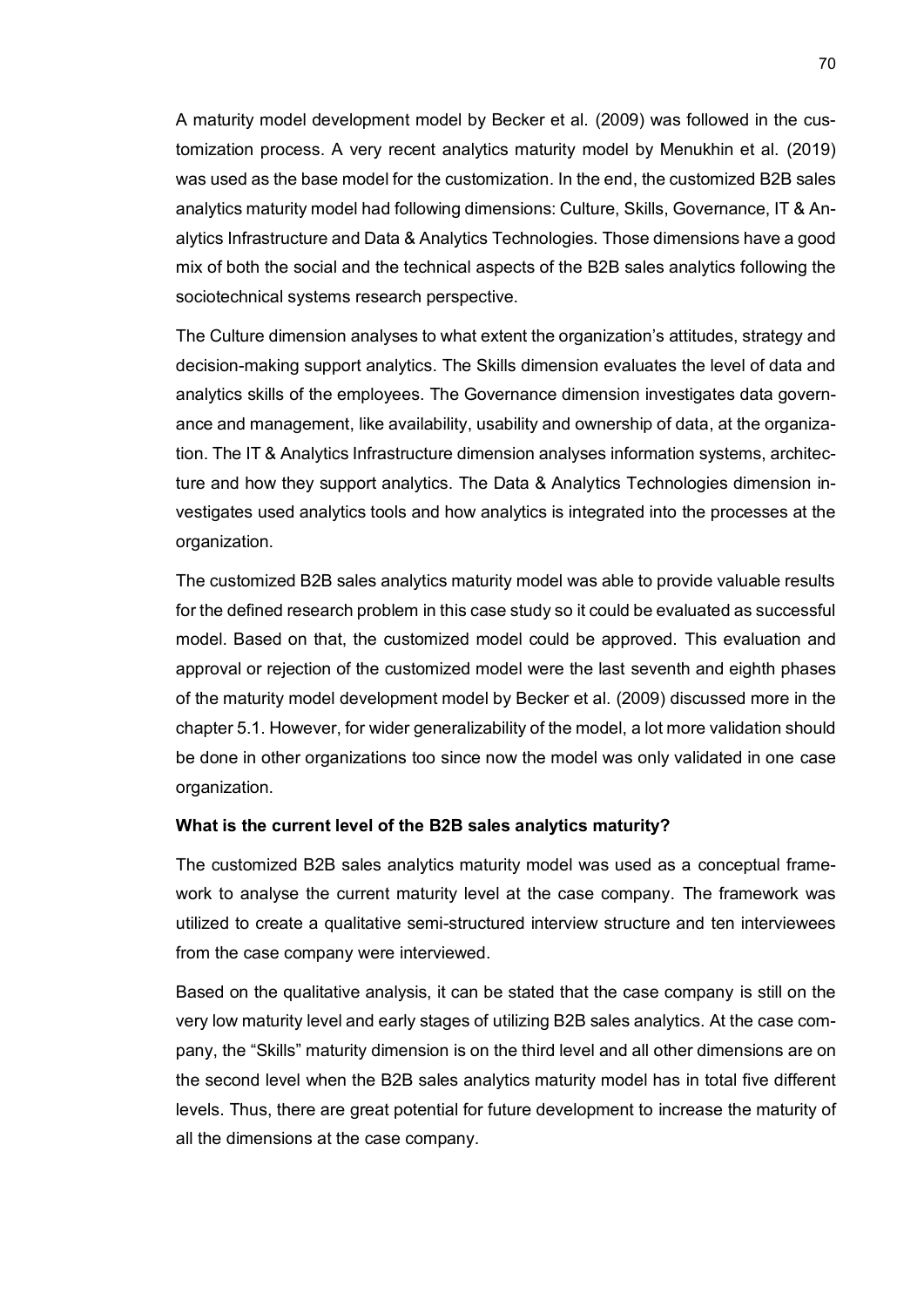Prominent findings from the analysis of the current B2B sales analytics maturity at the case company are following:

- Possibilities and benefits of the B2B sales analytics are not well-known
- Analytics culture is hindered by the lack of knowledge about analytics possibilities
- Analytics is not emphasized as much at the public sector sales
- Data sharing culture is missing partly due to data governance issues and lack of knowledge about analytics possibilities
- Analytics is not used very much in decision making
- Analytics strategy and roadmap is missing
- More advanced analytics tools and techniques are not used
- Analytics is not well integrated into the sales processes

Most of the found prominent findings at the case company are not unique since they were also commonly found issues in the literature review. The finding about the lack of knowledge about possibilities and benefits of the B2B sales analytics is in line with the research by Hallikainen et al. (2019). Hallikainen et al. (2019) also found out that a supportive analytics culture is crucial for gaining a competitive advantage from the B2B sales analytics which was one issue at the case company of this research. The finding about missing data sharing culture is in line with the research by Lismont et al. (2017). Mikalef et al. (2019) found that usually there is a tendency to fall back to previous ways of making decision and not using analytics in the decision making which was also one finding at the case company of this research. Menukhin et al. (2019) emphasize the importance of well-established analytics strategy which was found to be one issue at the case company too. The finding about lacking usage of more advanced analytics is in line with the research by Lismont et al. (2017). Davenport (2013) proposes integrating analytics into the business processes which was also found to be one issue at the case company.

However, one unique and a bit surprising finding of this research is that analytics was not as emphasized and seen as important at the public sector sales than at the private sector sales. In the interviews, it was noted that regulations of the public sector sales processes were seen as limiting factors for the usage of analytics. Even though this particular finding was not directly found in the literature review it is applicable to the sociotechnical systems perspective seen in the figure 1 in the chapter 2. In the figure 1, external factor like regulatory framework can affect the sociotechnical organization and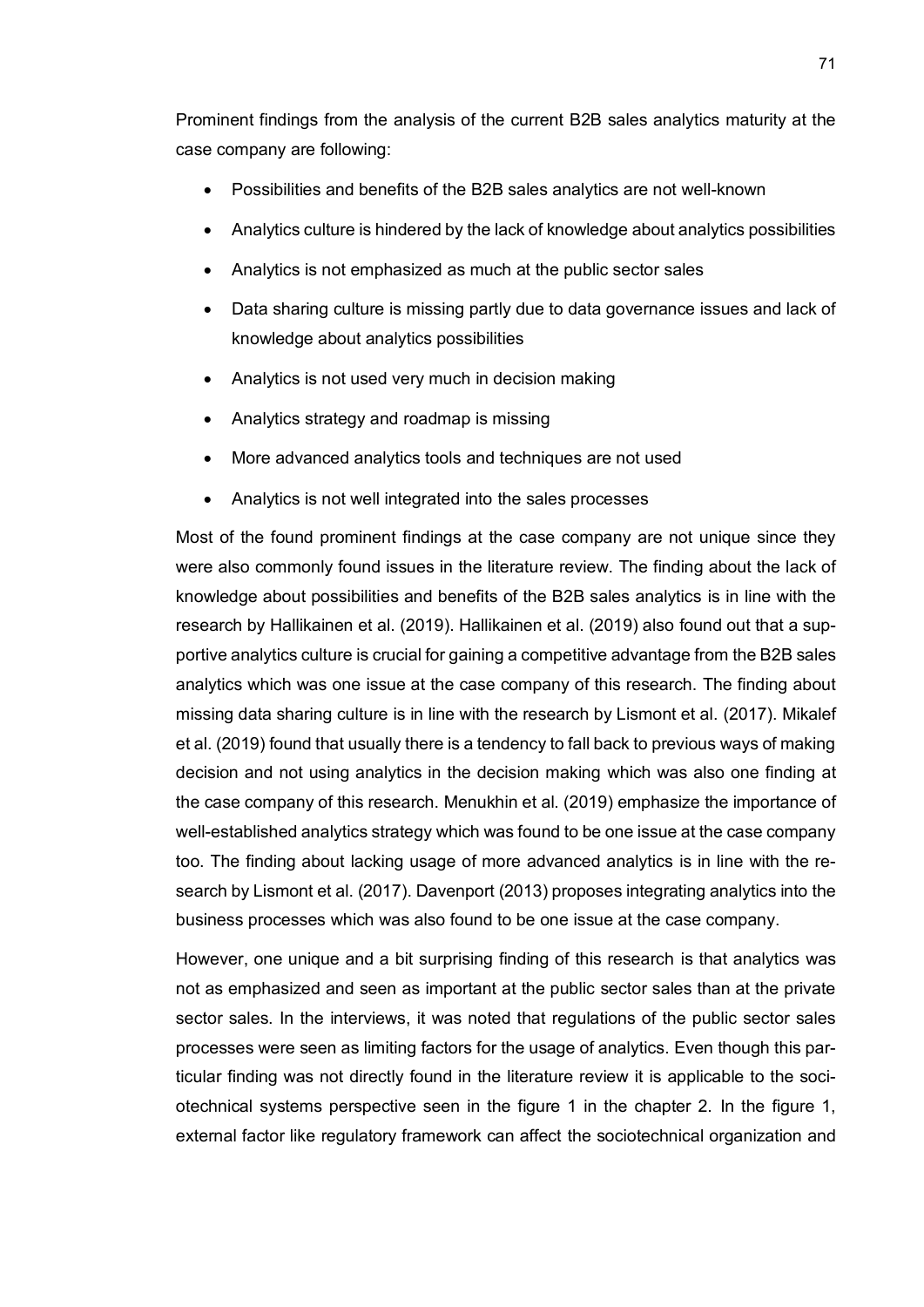its culture and people. This has clearly happened at the case company and the effect has been negative for the maturity of the B2B sales analytics.

### **9.2 Managerial implications**

Based on the most prominent findings and issues presented earlier, this research proposes that the case company should start developing the B2B sales analytics maturity by focusing the development first in the "Culture" and the "Data & Analytics Technologies" dimensions. Especially, agile concrete sales analytics demonstrations with more advanced technologies than are currently being used, could be made for the salespeople. That could help them realize possibilities and benefits of the sales analytics on their daily work which could positively affect the "Culture" dimension and its prominent issues. However, there is also a link to the "IT & Analytics Infrastructure" dimension because there is an ongoing ERP system implementation project at the case company which is acting as a bottleneck since before its completion, more advanced sales analytics technologies cannot really be implemented into productised usage.

On more general level, this research emphasizes the importance of a proper data management and governance practices in quickly growing companies. When a company is growing quickly, there tend to be more prominent issues than the data management but without availability of good amount of good quality data it is not possible to implement B2B sales analytics when the need for the analytics would arise. When concrete analytics cannot be done the data and analytics driven culture will get hindered because people cannot see and realize possibilities and benefits of the analytics. If the data bottleneck gets solved later then the lacking analytics culture can become a new bottleneck hindering the analytics implementation. This a great example of a sociotechnical system where a joint development of both the social and the technical aspects of the B2B sales analytics is needed.

#### **9.3 Research evaluation**

All in all, it can be stated that this research was able to answer all the research questions presented in the previous subchapter 9.1. Earlier discussed results, prominent findings and development proposals of the current maturity level assessment have practical contributions for the case company since the assessment can provide a starting point for the future developments of the B2B sales analytics. Thus, this research achieved its objectives and was successful.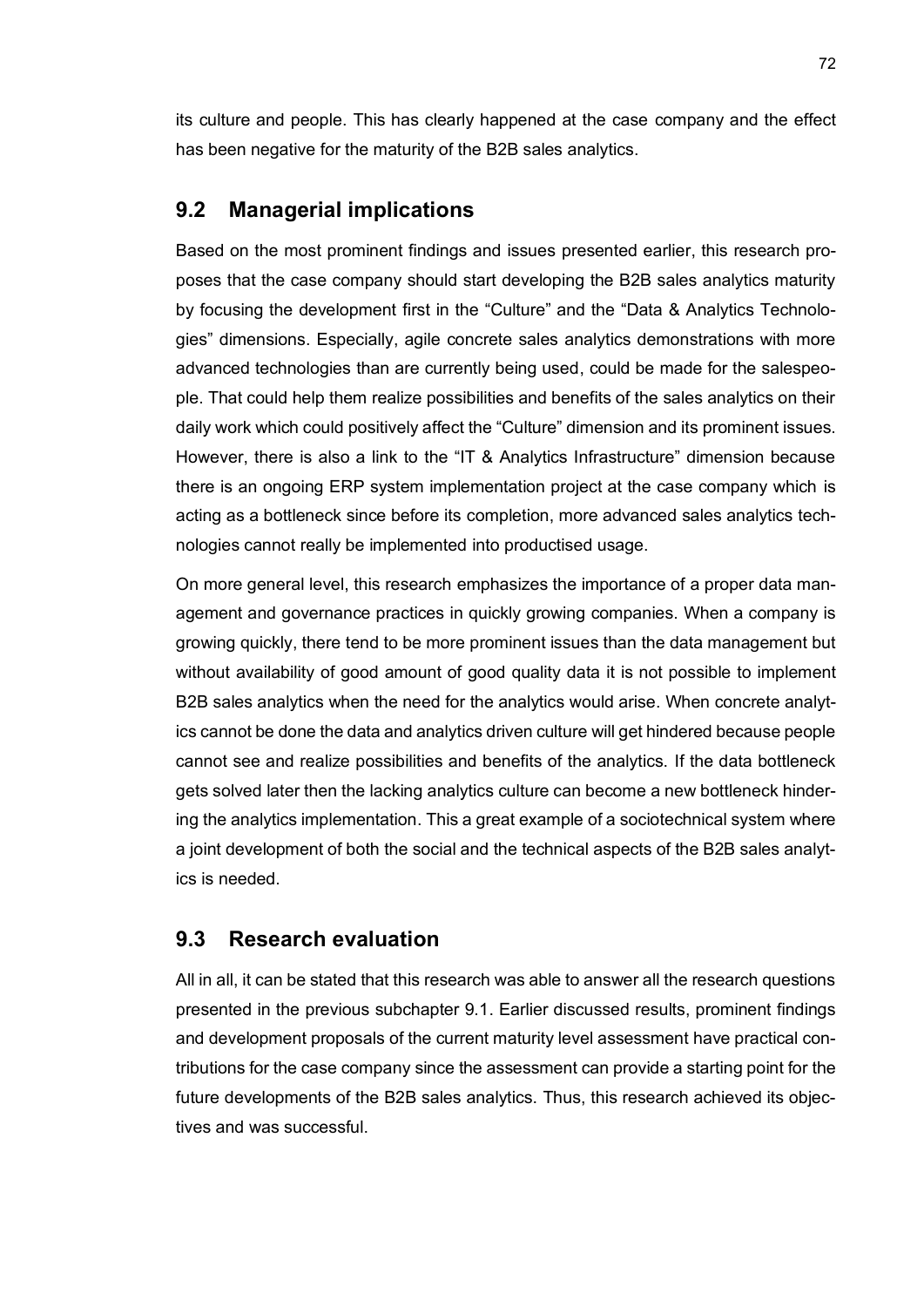For theoretical contributions, this research showed the relevancy of the sociotechnical systems perspective for maturity model assessments at organizations. Also, the maturity model theory was seen valid for creating a conceptual framework to be used in the qualitative data collection and analysis. In addition, this research contributed to the B2B sales analytics research which has not attracted much academic research attention.

### **9.4 Limitations and future research**

In qualitative research, reliability of the research is concerned with whether alternative researchers could reveal similar findings. With the available resources and time constraints of this research, only qualitative semi-structured interviews were used in data collection. There are different types of biases to consider with the qualitative interviews as data collection method. Interviewer bias can happen when for example comments and non-verbal behavior of the interviewer creates bias in the way the interviewees answer to the questions. Also, there can be bias in the way the interviewer interprets interviewee's answers. On the other hand, there can also be interviewee bias if the interviewee is not willing to answer openly and truthfully to interviewer's questions. (Saunders et al. 2009, pp. 326–327.)

The author of this research had been working at the case company for over year which might have caused interviewer and interviewee bias. It is possible that author's preconceptions about interviewees, who where already known colleagues, might have created bias in the interviewer's comments and in the interpretation of the answers. On the other hand, there could have been interviewee bias since the interviewees knew the interviewer beforehand. However, since the interviewees knew the interviewer beforehand there may have been more trustworthy setting in the interviews and the interviewees could have been more willing to answer and share even sensitive information about the case company. All in all, it can be stated that alternative researchers most likely would not have been able to reveal very similar research findings which hinders the reliability of this research.

In the scope of this research, a single case study research strategy was used. Thus, this choice of research strategy limits the wider generalizability and external validity of the results in this research (Saunders et al. 2009, pp. 145–146; Farquhar 2012, pp. 103– 105). However, the objective of this research was not to create generalizable theoretical propositions so the lack of generalizability of the findings is acceptable in this research as usually in many case studies.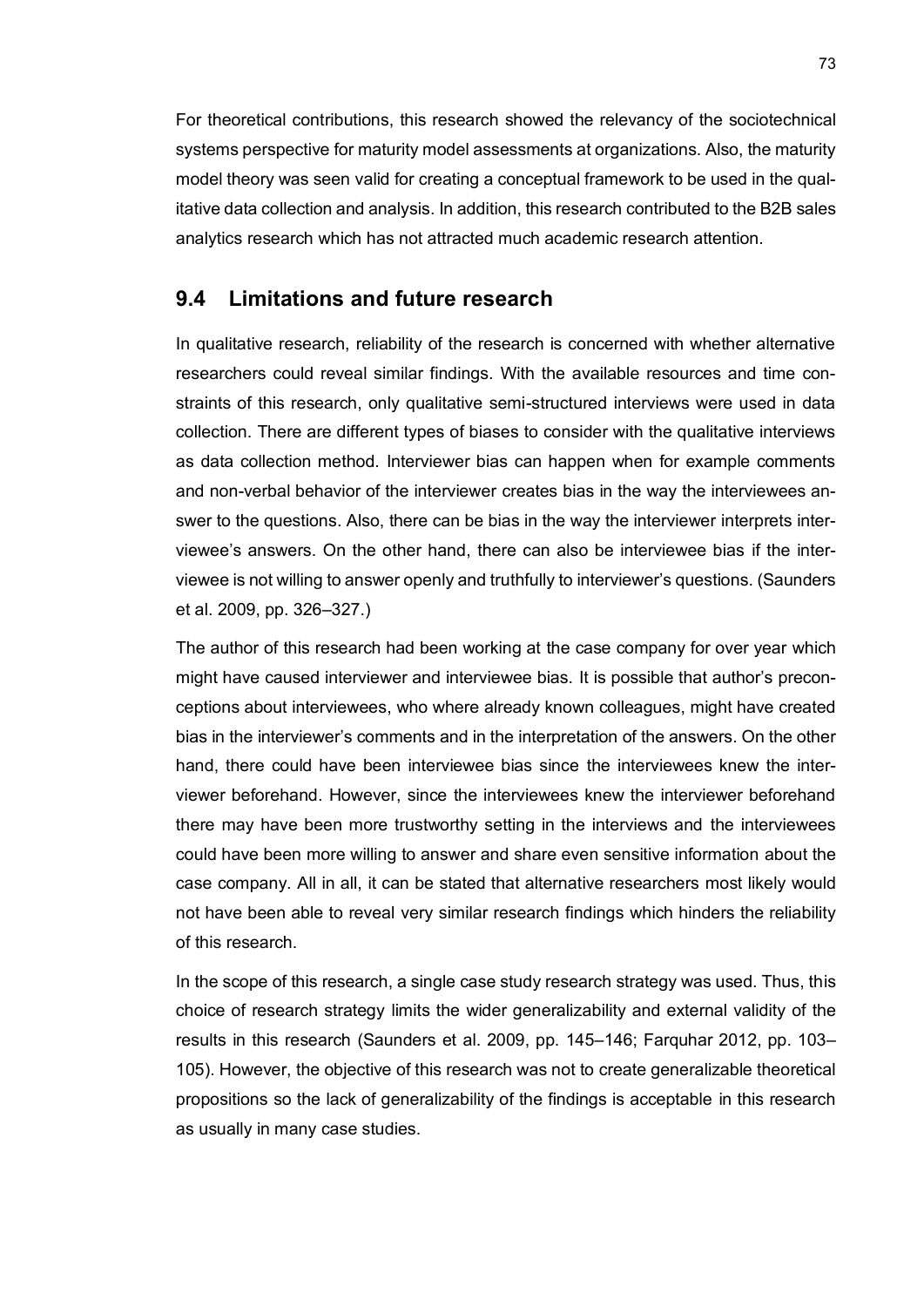With more resources, the data collection and analysis could be complemented with a quantitative survey in a mixed methods approach in future research. This analytics maturity assessment research could also be conducted in a larger scale at the case company with an embedded case study research strategy, and not just at the sales unit with the single case study strategy. Also, the research could be replicated in multiple different case organizations with a multiple case study strategy which would also validate the customized B2B sales analytics maturity model better.

Future research could also be done to investigate different ways different companies practically utilize the B2B sales analytics and how it has benefitted them. Especially, this research could be done with companies operating in B2B consultancy services business model. It seems that there is a lack of knowledge about different possibilities of the B2B sales analytics both in the literature and in companies. Another interesting research topic would be to investigate the usage of the B2B sales analytics in public sector procurement processes because regulations of the public sector sales were seen as a limiting factor for the usage of the B2B sales analytics at the case company.

It was evident that no single analytics maturity model has yet reached a state of an industry standard. Thus, more rigorous research about analytics maturity models could be done to create research based and widely validated analytics maturity model which could be used as the standard in future research and also in practice.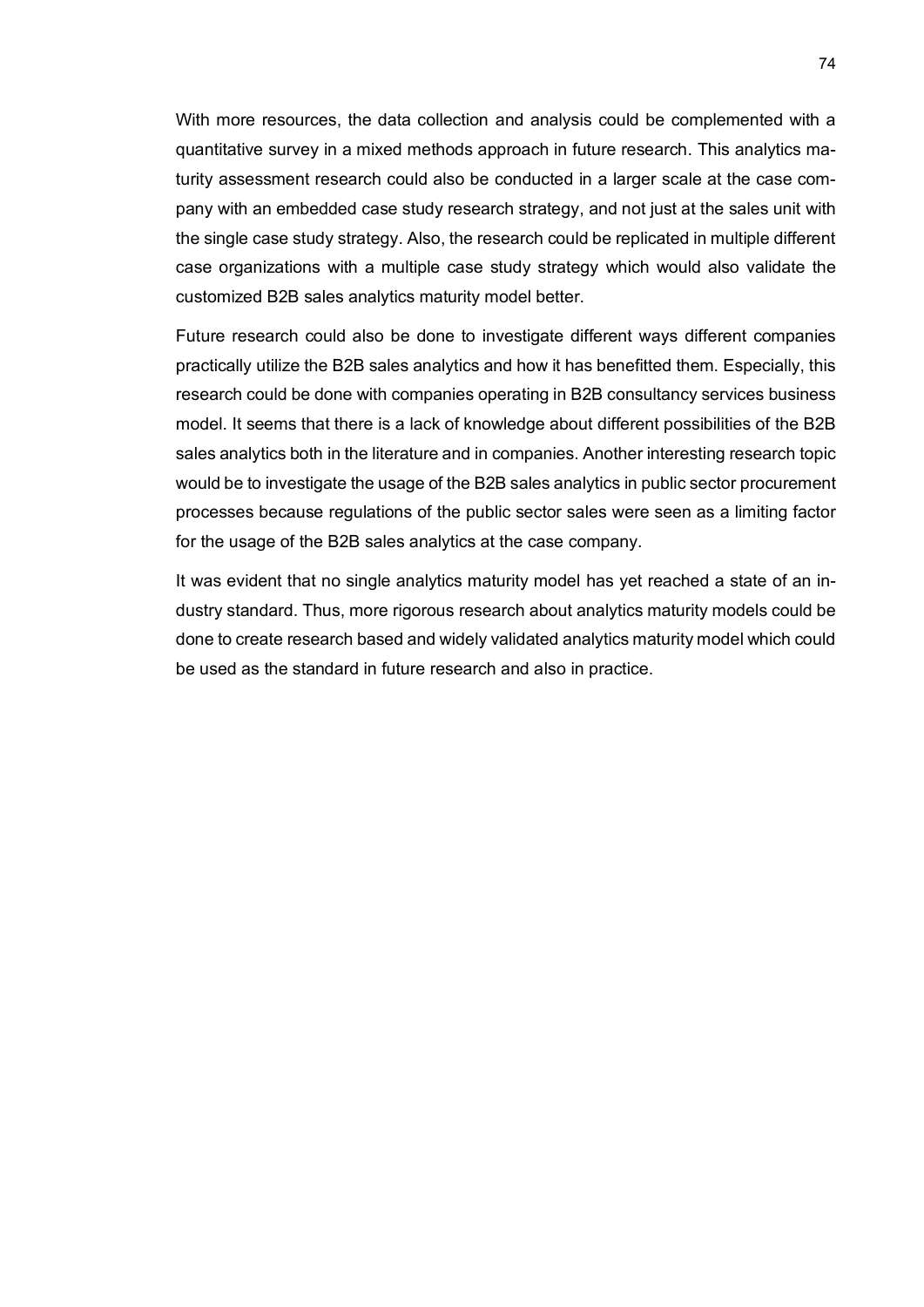## **REFERENCES**

Appelbaum, S. H. (1997). Socio‐technical systems theory: an intervention strategy for organizational development. Management Decision.

Ayankoya, K., Calitz, A. & Greyling, J. (2014). Intrinsic Relations Between Data Science, Big Data, Business Analytics and Datafication. Proceedings of the Southern African Institute for Computer Scientist and Information Technologists Annual Conference 2014 on SAICSIT 2014 Empowered by Technology. New York, NY, USA: ACM, pp. 192:192– 192:198.

Barney, J. (1991). Firm resources and sustained competitive advantage. Journal of Management, Vol. 17(1), pp. 99–120.

Becker, J., Knackstedt, R. & Pöppelbuß, J. (2009). Developing Maturity Models for IT Management. Business & Information Systems Engineering, Vol. 1(3), pp. 213–222.

Berndtsson, M., Forsberg, D., Stein, D. & Svahn, T. (2018). Becoming a Data-Driven Organisation. ECIS, p. 43.

Bider, I. & Klyukina, V. (2018). Using a Socio-Technical Systems Approach for a Sales Process Improvement. 2018 IEEE 22nd International Enterprise Distributed Object Computing Workshop (EDOCW), pp. 48–58.

Burciaga, A. (2013). INFORMS Analytics Maturity Model. Available (accessed on 31.12.2019): https://www.informs.org/Resource-Center/Video-Library/INFORMS-Meetings-Videos/INFORMS-Annual-Meeting-Presentations/2013-INFORMS-Annual-Meeting-Minneapolis/Analytics-Maturity-Model

Cao, L. (2017). Data Science: A Comprehensive Overview. ACM Comput. Surv., Vol. 50(3), pp. 43:1–43:42.

Chen, H., Chiang, R. H. L. & Storey, V. C. (2012). Business Intelligence and Analytics: From Big Data to Big Impact. MIS Quarterly, Vol. 36(4), pp. 1165–1188.

Chen, L. & Nath, R. (2018). Business analytics maturity of firms: an examination of the relationships between managerial perception of IT, business analytics maturity and success. Information Systems Management, Vol. 35(1), pp. 62–77.

Cooper, M. J. & Budd, C. S. (2007). Tying the pieces together: A normative framework for integrating sales and project operations. Industrial Marketing Management, Vol. 36(2), pp. 173–182.

Cosic, R., Shanks, G. & Maynard, S. (2012). Towards a business analytics capability maturity model. ACIS 2012: Proceedings of the 23rd Australasian Conference on Information Systems 2012, ACIS, pp. 1–11.

Cosic, R., Shanks, G. & Maynard, S. B. (2015). A business analytics capability framework. Australasian Journal of Information Systems, Vol. 19(0).

Crosby, P. B. (1979). Quality is free: The art of making quality certain. McGraw-hill New York.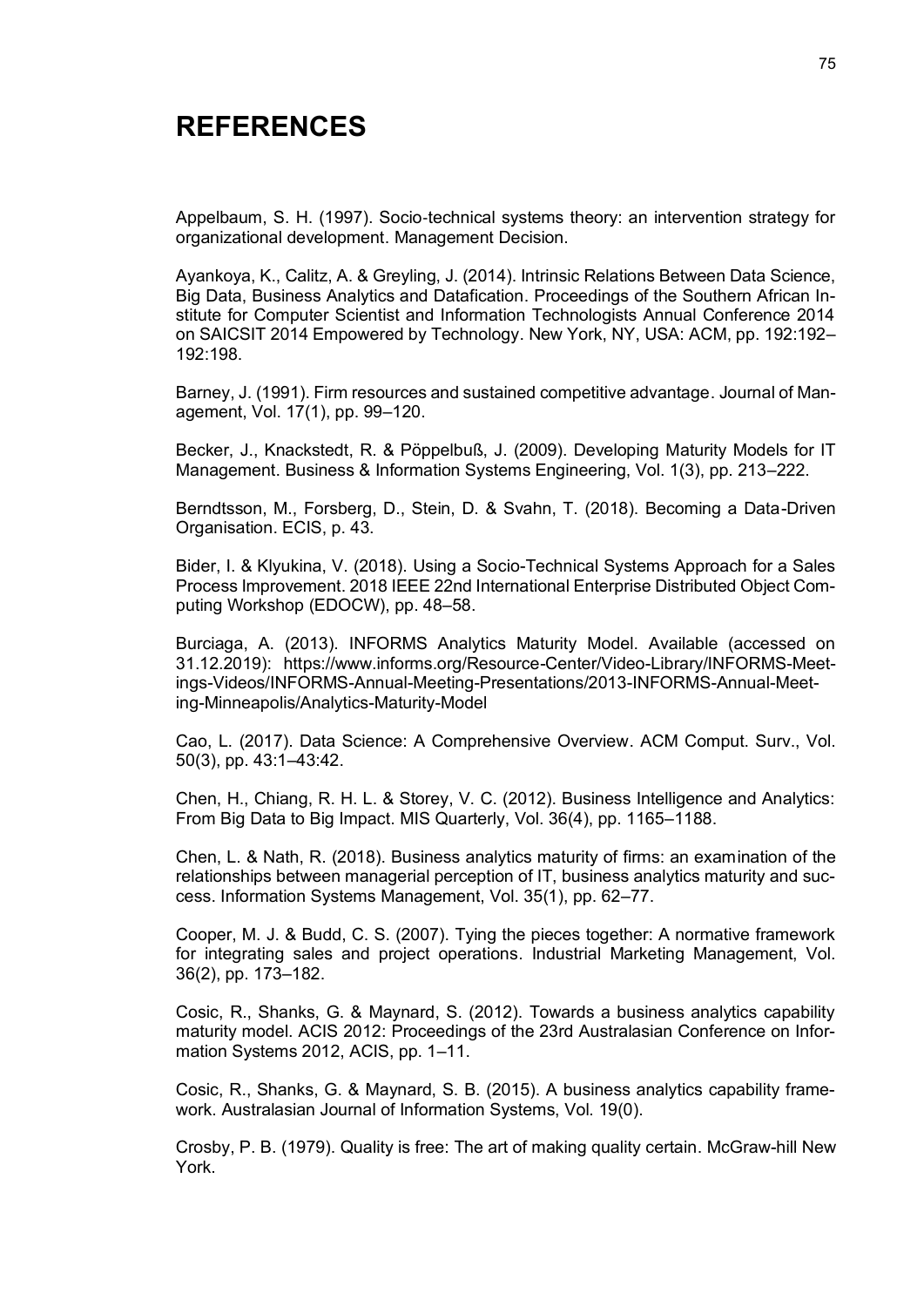Davenport, T. H. (2013). Analytics 3.0. Harvard Business Review, Available (accessed on 11.2.2020): https://hbr.org/2013/12/analytics-30

Davenport, T. H. (2014). Big data at work: dispelling the myths, uncovering the opportunities. Harvard Business Review Press.

Davenport, T. H. & Harris, J. G. (2007). Competing on Analytics: The New Science of Winning. 1 edition, Boston, Mass: Harvard Business Review Press.

Davis, M. C., Challenger, R., Jayewardene, D. N. W. & Clegg, C. W. (2014). Advancing socio-technical systems thinking: A call for bravery. Applied Ergonomics, Vol. 45(2, Part A), pp. 171–180.

de Bruin, T., Rosemann, M., Freeze, R. & Kulkarni, U. (2005). Understanding the main phases of developing a maturity assessment model. ACIS 2005 Proceedings - 16th Australasian Conference on Information Systems.

D'Haen, J. & Van den Poel, D. (2013). Model-supported business-to-business prospect prediction based on an iterative customer acquisition framework. Industrial Marketing Management, Vol. 42(4), pp. 544–551.

Dhar, V. (2013). Data Science and Prediction. Commun. ACM, Vol. 56(12), pp. 64–73.

Eckerson, W. W. (2009). TDWI's Business Intelligence Maturity Model. The Data Warehousing Institute, Chatsworth.

Eitle, V. & Buxmann, P. (2019). Business Analytics for Sales Pipeline Management in the Software Industry: A Machine Learning Perspective.

Farquhar, J. D. (2012). Case study research for business. SAGE.

Hallikainen, H., Savimäki, E. & Laukkanen, T. (2019). Fostering B2B sales with customer big data analytics. Industrial Marketing Management.

Halper, F. & Stodder, D. (2014). TDWI Analytics Maturity Model Guide. Available (accessed on 31.12.2019): https://tdwi.org/whitepapers/2014/10/tdwi-analytics-maturitymodel-guide.aspx

Hevner, A. R., March, S. T., Park, J. & Ram, S. (2004). Design Science in Information Systems Research. MIS Quarterly, Vol. 28(1), pp. 75–105.

Järvinen, J. & Taiminen, H. (2016). Harnessing marketing automation for B2B content marketing. Industrial Marketing Management, Vol. 54, pp. 164–175.

Kohlegger, M., Maier, R. & Thalmann, S. (2009). Understanding maturity models results of a structured content analysis. Proceedings of I-KNOW 2009 - 9th International Conference on Knowledge Management and Knowledge Technologies and Proceedings of I-SEMANTICS 2009 - 5th International Conference on Semantic Systems, pp. 51–61.

Lahrmann, G., Marx, F., Winter, R. & Wortmann, F. (2010). Business intelligence maturity models: an overview. VII conference of the Italian chapter of AIS (itAIS 2010). Italian chapter of AIS, Naples, Citeseer.

Lahrmann, G., Marx, F., Winter, R. & Wortmann, F. (2011). Business Intelligence Maturity: Development and Evaluation of a Theoretical Model. 2011 44th Hawaii International Conference on System Sciences, pp. 1–10.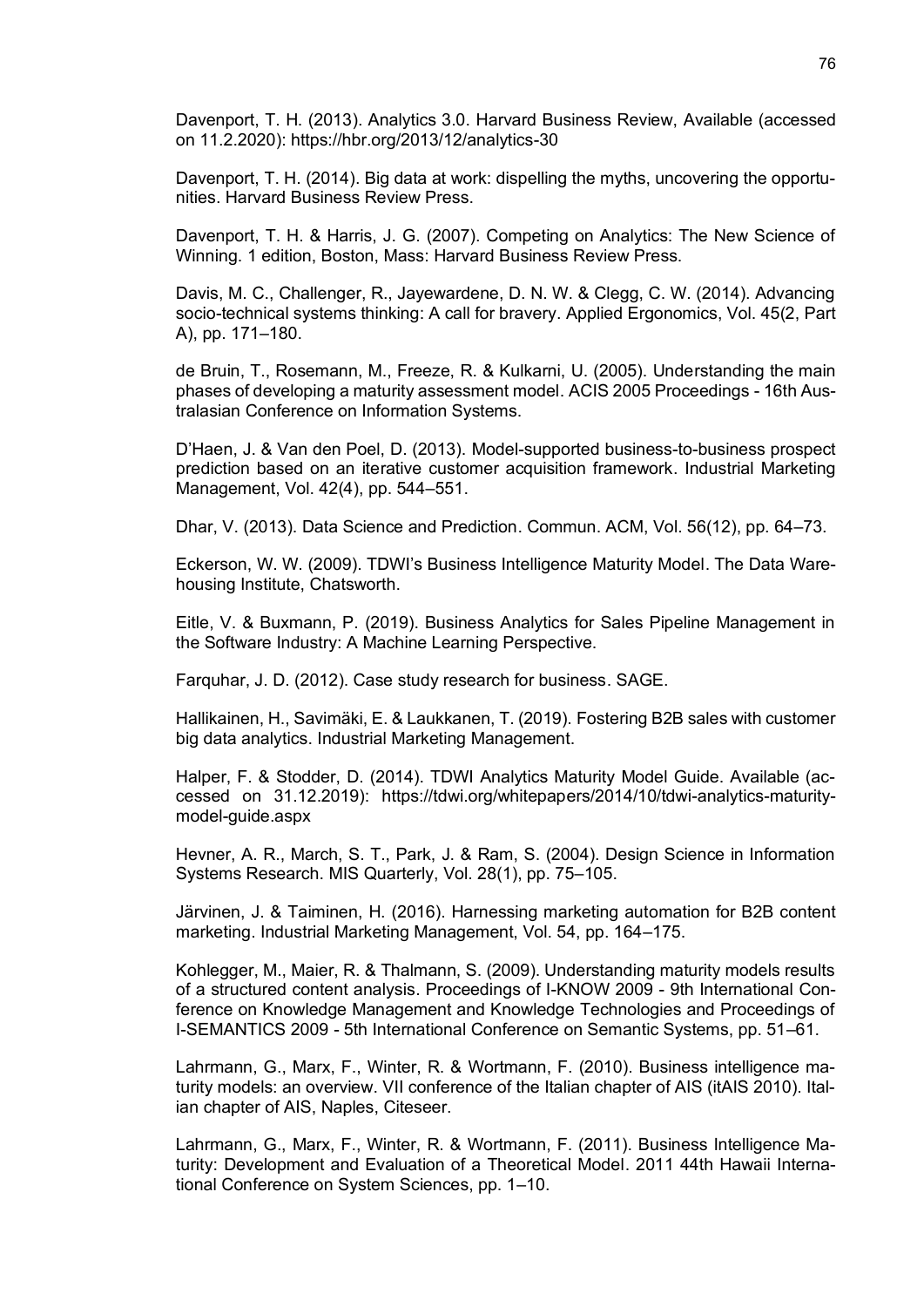Larson, D. & Chang, V. (2016). A review and future direction of agile, business intelligence, analytics and data science. International Journal of Information Management, Vol. 36(5), pp. 700–710.

Lepenioti, K., Bousdekis, A., Apostolou, D. & Mentzas, G. (2020). Prescriptive analytics: Literature review and research challenges. International Journal of Information Management, Vol. 50, pp. 57–70.

Lilien, G. L. (2016). The B2B Knowledge Gap. International Journal of Research in Marketing, Vol. 33(3), pp. 543–556.

Lismont, J., Vanthienen, J., Baesens, B. & Lemahieu, W. (2017). Defining analytics maturity indicators: A survey approach. International Journal of Information Management, Vol. 37(3), pp. 114–124.

Maturity, n. (2019). OED Online, Oxford University Press. Available (accessed on 11.2.2020): http://www.oed.com/view/Entry/115126

Menukhin, O., Mandungu, C., Shahgholian, A. & Mehandjiev, N. (2019). Now and Next: A Maturity Model to Guide Analytics Growth. UKAIS 2019 Conference, UKAIS.

Mettler, T. (2009). A Design Science Research Perspective on Maturity Models in Information Systems.

Mettler, T. (2011). Maturity assessment models: a design science research approach. International Journal of Society Systems Science (IJSSS), Vol. 3(1/2), pp. 81–98.

Mikalef, P., Boura, M., Lekakos, G. & Krogstie, J. (2019). Big data analytics and firm performance: Findings from a mixed-method approach. Journal of Business Research, Vol. 98, pp. 261–276.

Miller, L., Schiller, D. & Rhone, M. (2011). Data warehouse maturity assessment service. TERADATA. In.

Monat, J. P. (2011). Industrial sales lead conversion modeling. Marketing Intelligence & Planning; Bradford, Vol. 29(2), pp. 178–194.

Moore, D. T. (2014). Roadmaps and maturity models: pathways toward adopting big data. Proceedings of the Conference for Information Systems Applied Research, Baltimore, MD, Vol. 2167, p. 1508.

Mora Cortez, R. & Johnston, W. J. (2017). The future of B2B marketing theory: A historical and prospective analysis. Industrial Marketing Management, Vol. 66, pp. 90–102.

Mullaly, M. (2014). If maturity is the answer, then exactly what was the question? International Journal of Managing Projects in Business; Bingley, Vol. 7(2), pp. 169–185.

Nam, D., Lee, J. & Lee, H. (2019). Business analytics use in CRM: A nomological net from IT competence to CRM performance. International Journal of Information Management, Vol. 45, pp. 233–245.

Ngai, E. W. T., Xiu, L. & Chau, D. C. K. (2009). Application of data mining techniques in customer relationship management: A literature review and classification. Expert Systems with Applications, Vol. 36(2, Part 2), pp. 2592–2602.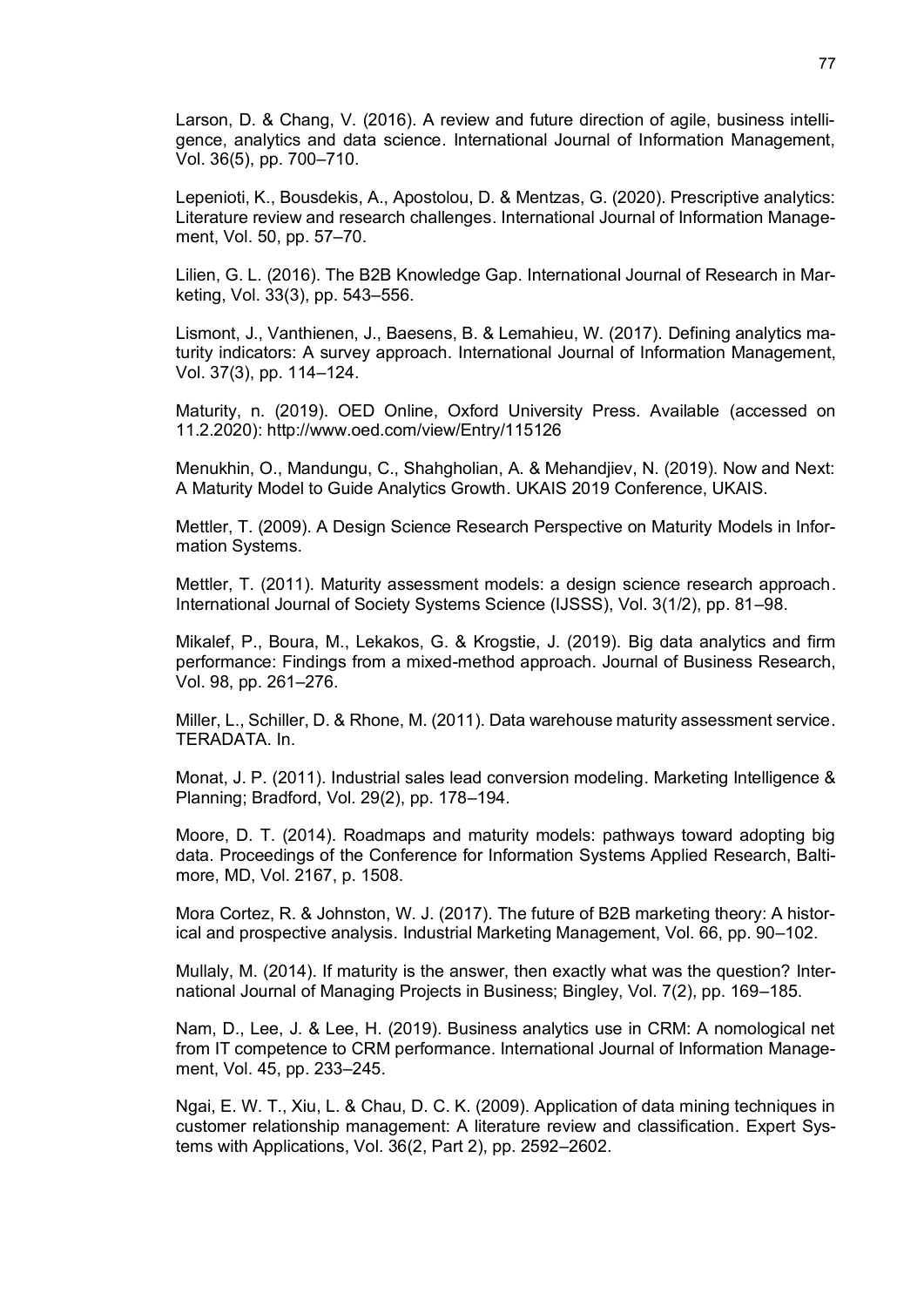Nolan, R. L. (1973). Managing the Computer Resource: A Stage Hypothesis. Communications of the ACM, Vol. 16(7), pp. 399–405.

O'Donovan, P., Bruton, K. & O'Sullivan, D. T. J. (2016). IAMM: A maturity model for measuring industrial analytics capabilities in large-scale manufacturing facilities. International Journal of Prognostics and Health Management, Vol. 7.

Olszak, C. M. (2016). Toward Better Understanding and Use of Business Intelligence in Organizations. Information Systems Management, Vol. 33(2), pp. 105–123.

Paulk, M. C., Curtis, B., Chrissis, M. B. & Weber, C. V. (1993). Capability maturity model, version 1.1. IEEE Software, Vol. 10(4), pp. 18–27.

Pāvels, G. (2017). Data Analytics in CRM Processes: A Literature Review. Information Technology and Management Science, Vol. 20(1), pp. 103–108.

Proença, D. & Borbinha, J. (2016). Maturity Models for Information Systems - A State of the Art. Procedia Computer Science, Vol. 100, pp. 1042–1049.

Rayner, N. & Schlegel, K. (2008). Maturity model overview for business intelligence and performance management. Gartner, Stamford.

Röglinger, M., Pöppelbuß, J. & Becker, J. (2012). Maturity models in business process management. Business Process Management Journal, Vol. 18(2), pp. 328–346.

Sapp, C., Brabham, D., Antelmi, J., Cook, H., Craig, T., Barot, S., Galli, D., Pal, S., Mohan, S. & Gilbert, G. (2018). 2019 Planning Guide for Data and Analytics. Gartner. Available (accessed on 11.2.2020): https://emtemp.gcom.cloud/ngw/globalassets/en/doc/documents/361501-2019-planning-guide-for-data-and-analytics.pdf

Saunders, M. N. K., Lewis, P. & Thornhill, A. (2009). Research methods for business students. 5th ed, New York: Prentice Hall.

Shanks, G. & Bekmamedova, N. (2012). Achieving benefits with business analytics systems: an evolutionary process perspective. Journal of Decision Systems, Vol. 21(3), pp. 231–244.

Stein, A. D., Smith, M. F. & Lancioni, R. A. (2013). The development and diffusion of customer relationship management (CRM) intelligence in business-to-business environments. Industrial Marketing Management, Vol. 42(6), pp. 855–861.

Tamaddoni Jahromi, A., Stakhovych, S. & Ewing, M. (2014). Managing B2B customer churn, retention and profitability. Industrial Marketing Management, Vol. 43(7), pp. 1258– 1268.

Trist, E. L. & Bamforth, K. W. (1951). Some Social and Psychological Consequences of the Longwall Method of Coal-Getting: An Examination of the Psychological Situation and Defences of a Work Group in Relation to the Social Structure and Technological Content of the Work System. Human Relations, Vol. 4(1), pp. 3–38.

Van Looy, A., De Backer, M., Poels, G. & Snoeck, M. (2013). Choosing the right business process maturity model. Information & Management, Vol. 50(7), pp. 466–488.

Vesset, D., Feblowitz, J., Burghard, C., Olofson, C. W., McDonough, B., Bond, S., Girard, G., Versace, M., O'Brien, A., Schubmehl, D. & Woodward, A. (2015). IDC MaturityScape: Big Data and Analytics 2.0.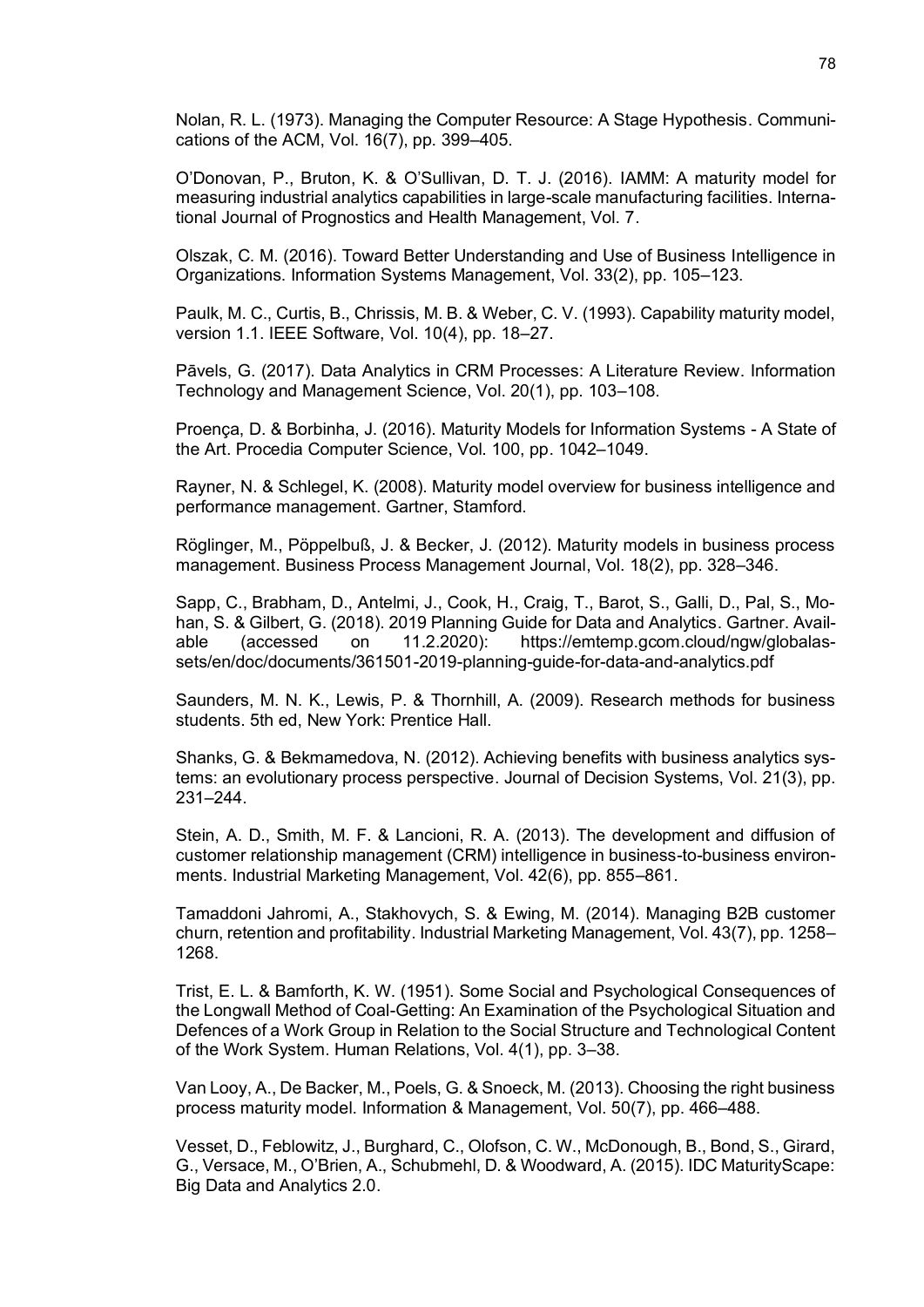Vidgen, R., Shaw, S. & Grant, D. B. (2017). Management challenges in creating value from business analytics. European Journal of Operational Research, Vol. 261(2), pp. 626–639.

Watson, H., Ariyachandra, T. & Matyska, R. J. (2001). Data warehousing stages of growth. Information Systems Management, Vol. 18(3), pp. 42–50.

Wendler, R. (2012). The maturity of maturity model research: A systematic mapping study. Information and Software Technology, Vol. 54(12), pp. 1317–1339.

Yan, J., Zhang, C., Zha, H., Gong, M., Sun, C., Huang, J., Chu, S. & Yang, X. (2015). On Machine Learning towards Predictive Sales Pipeline Analytics. Twenty-Ninth AAAI Conference on Artificial Intelligence.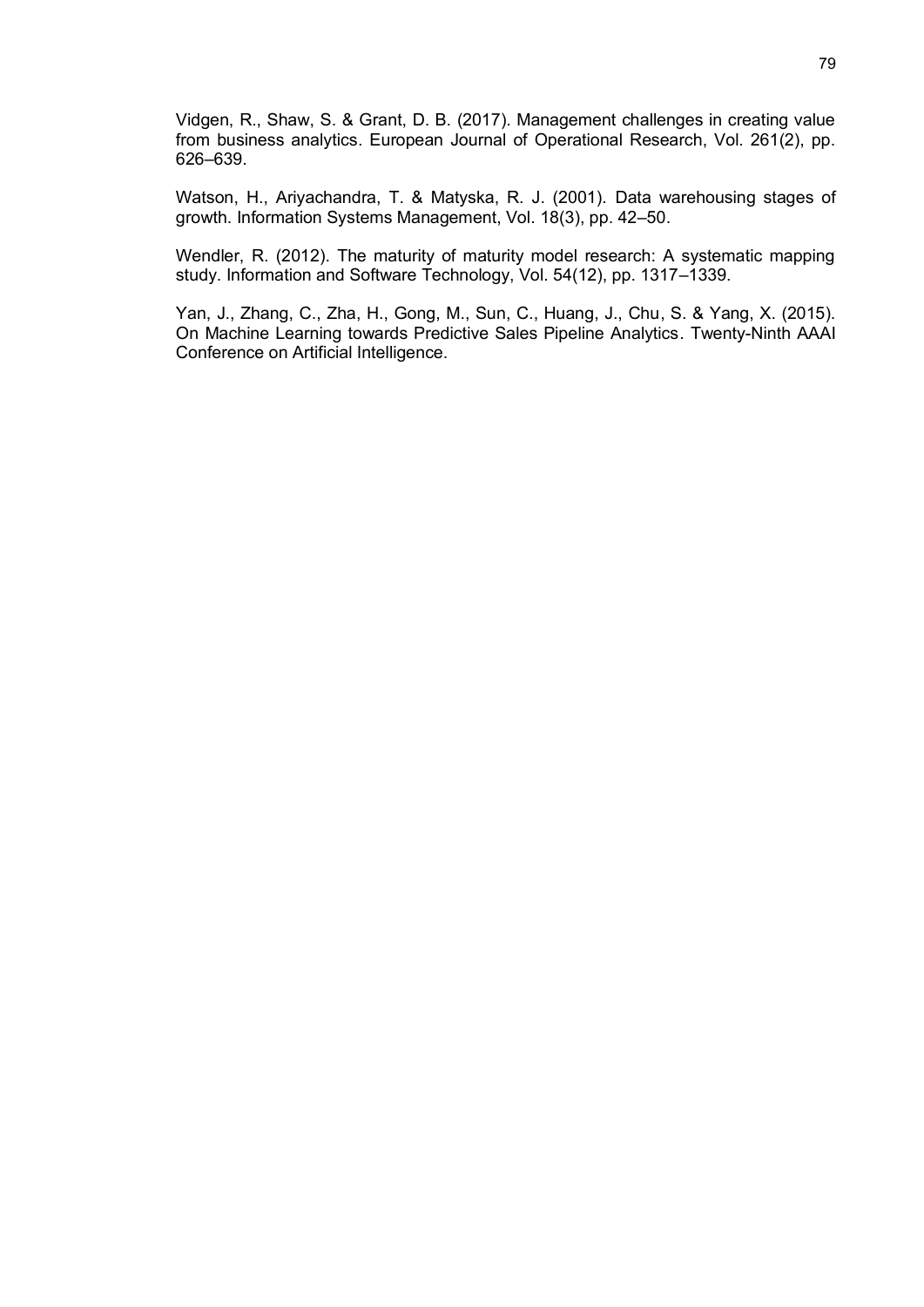# **APPENDIX A: INTERVIEW STRUCTURE**

What is your role at the company?

How does data and analytics show in your work?

Culture:

- How does the sales unit promote and encourage the use of analytics?
- What kind of actions have you taken based on analytics at the sales unit?
- What kind of analytics road map do you have in place at the sales unit?
	- a. Analytics strategy?

Skills:

- What kind of analytics skills does salespeople have at the sales unit?
	- a. Past, present, future prediction?
	- b. Excel, business intelligence applications?
- What kind of analytics skills would be needed at the sales unit?
- What kind of analytics skills training does the sales unit provide for salespeople?

Governance:

- What kind of data is needed at the sales unit?
- How can salespeople access the needed data when they need it?
	- a. Does all have access, easy to access, can access on time?
- How usable is the available data?
	- a. Does it enable future prediction?
- How is sales data managed at the sales unit?
	- a. Who manages, named owners?
	- b. Management processes?

IT & Analytics Infrastructure:

- How is the sales data gathered at the sales unit?
	- a. Manually, automatically?